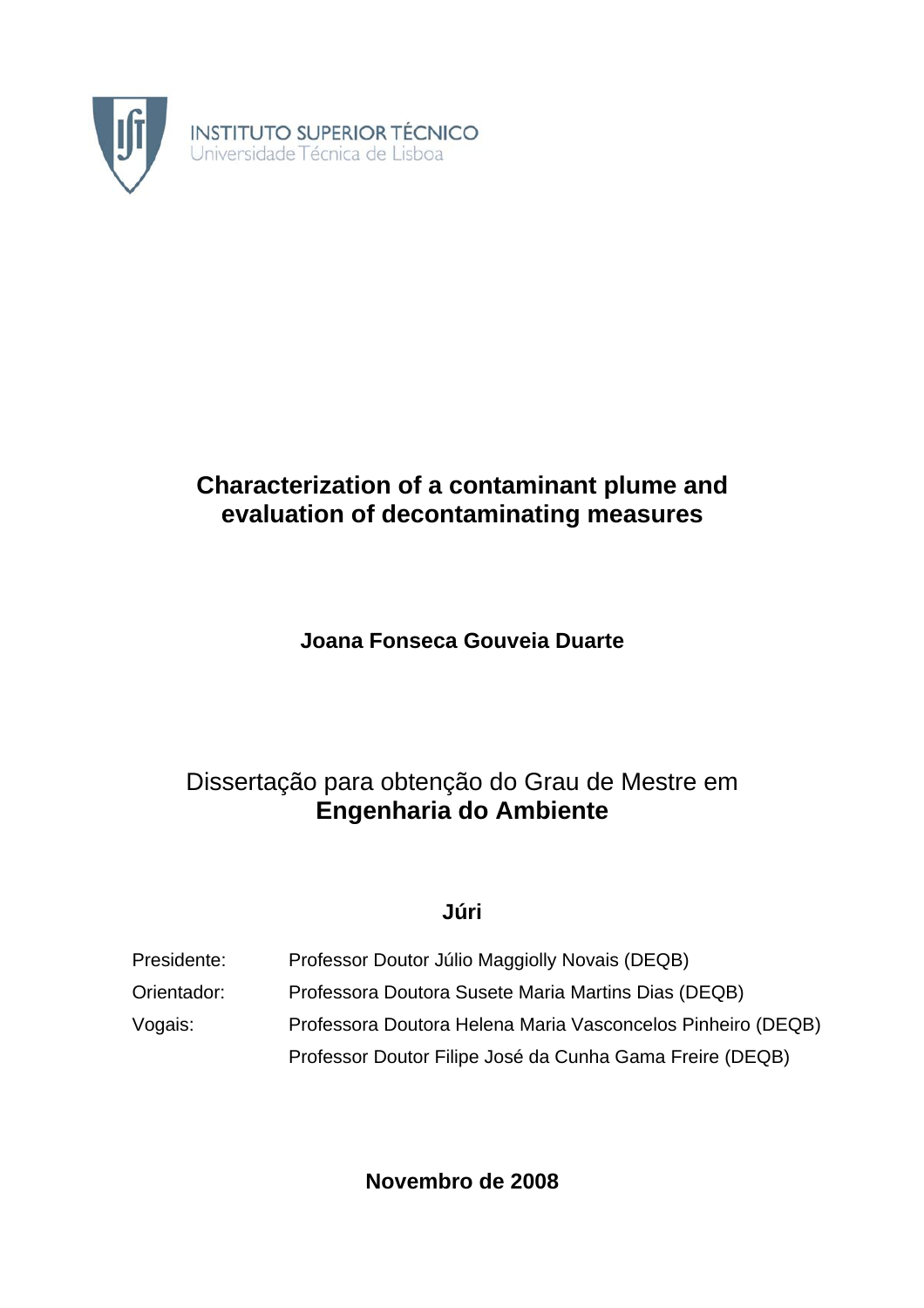## **Resumo**

A contaminação do freático é um tópico relevante, identificado em Directivas Europeias, que estabelecem a lista de substâncias prioritárias que devem ser eliminadas do ambiente. Os clorobenzenos e o benzeno são objecto deste estudo.

Visual MODFLOW® foi aplicado, a um derrame acidental usando um modelo 3D. A concentração dos contaminantes e o volume da pluma foram calculados, considerando seis cenários, com porosidades entre 0,1<porosidade<0,6 e condutividades hidráulicas entre 5x10  $7$ <k<5x10<sup>-4</sup>m/s. O volume da pluma diminui com o aumento de porosidade e com a diminuição de k.

Analisou-se a mitigação da pluma por bombagem através da simulação de testes, visando a optimização da rede a implementar e as condições da bombagem. Foram avaliadas a atenuação natural e eficácia de uma barreira reactiva permeável, sendo o sistema de bombagem optimizado, o melhor processo por impedir simultaneamente a expansão e avanço da pluma. O tempo de descontaminação  $(t<sub>D</sub>)$  para cada cenário e por camada de solo é heterogéneo tendo-se obtido valores de 3 a14 anos.

Uma análise multivariada de porosidade,  $k \in t_D$  permite concluir que para porosidades muito baixas ou elevadas, o  $t_D$  aumenta, existindo uma porosidade $_{\text{\'eptimo}}$  que combina pressão capilar baixa com movimento vertical reduzido. Para a condutividade hidráulica, os resultados demonstram que para valores muito baixos ou elevados, o tempo necessário é menor, existindo um valor crítico no qual o volume e resiliência da pluma estão em equilíbrio. A análise de sensibilidade ao teor de matéria orgânica do solo demonstra o impacto deste na determinação do volume e contaminação da pluma.

#### *Palavras-chave*

Água subterrânea, Atenuação natural, Barreiras reactivas permeáveis, Benzeno, Bombagem, Clorobenzenos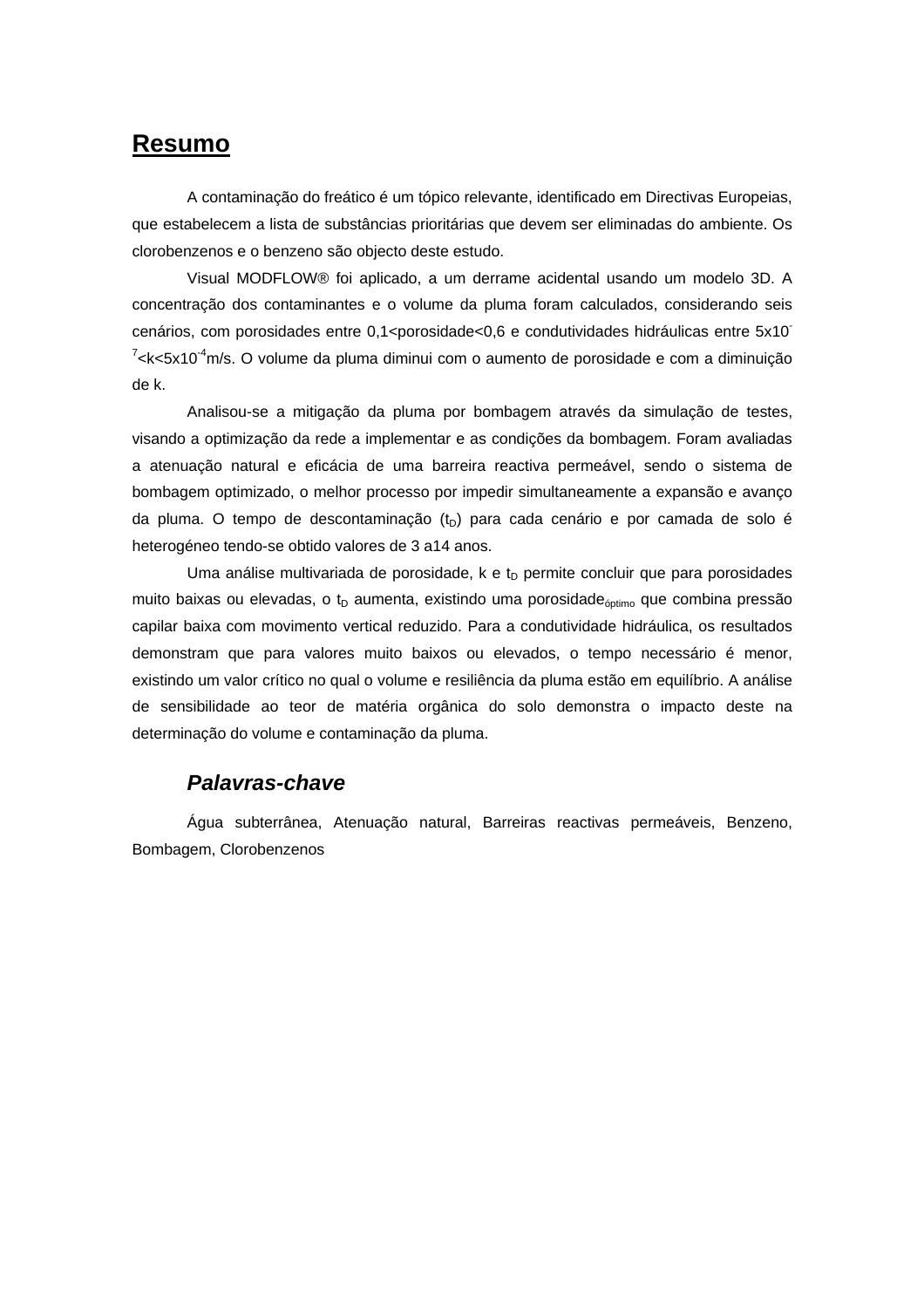## **Abstract**

Aquifer is one of the bases for wetlands and rivers flow, representing 95% of freshwater. Aquifer contamination is a serious issue, identified by European Directives, which establish a list of priority substances that must be eliminated from the environment. Chlorobenzenes and benzene are the object of this study.

Visual MODFLOW® was applied to an accidental spill, using a 3D model. Contaminants concentration and plume volume were calculated, considering six scenarios, with porosities between 0.1<porosity<0.6 and hydraulic conductivities between  $5x10^{-7}$ <k<5x10<sup>-4</sup> m/s. The plume volume decreases with porosity increase and with k decrease.

Plume mitigation was studied through the simulation of different pumping tests, with the purpose to optimize pumping conditions and network. Natural attenuation and permeable reactive barrier efficacy were also applied, showing the optimized pumping system as the best option to prevent, simultaneously, plume expansion and advance. The clean up time  $(t<sub>D</sub>)$  for each pumping scenario and each layer is heterogeneous. Values between 3 and 14 years were obtained for  $t_D$ 

A multivariate analysis of porosity, k and  $t<sub>D</sub>$  demonstrates that for very low or high porosity,  $t_D$  is higher and that there is a porosity<sub>optimal</sub> that combines low capillary pressure with low gravity movement. The results also demonstrate that for very low or high k values,  $t<sub>D</sub>$  is lower, existing a k critical value for which plume volume and plume resilience are at equilibrium. Sensitivity analysis of the mass fraction of organic natural carbon has shown a high influence of this parameter in plume volume and contamination.

### *Keywords*

Benzene, Chlorobenzenes, Groundwater, Natural Attenuation, Permeable hydraulic barrier, Pumping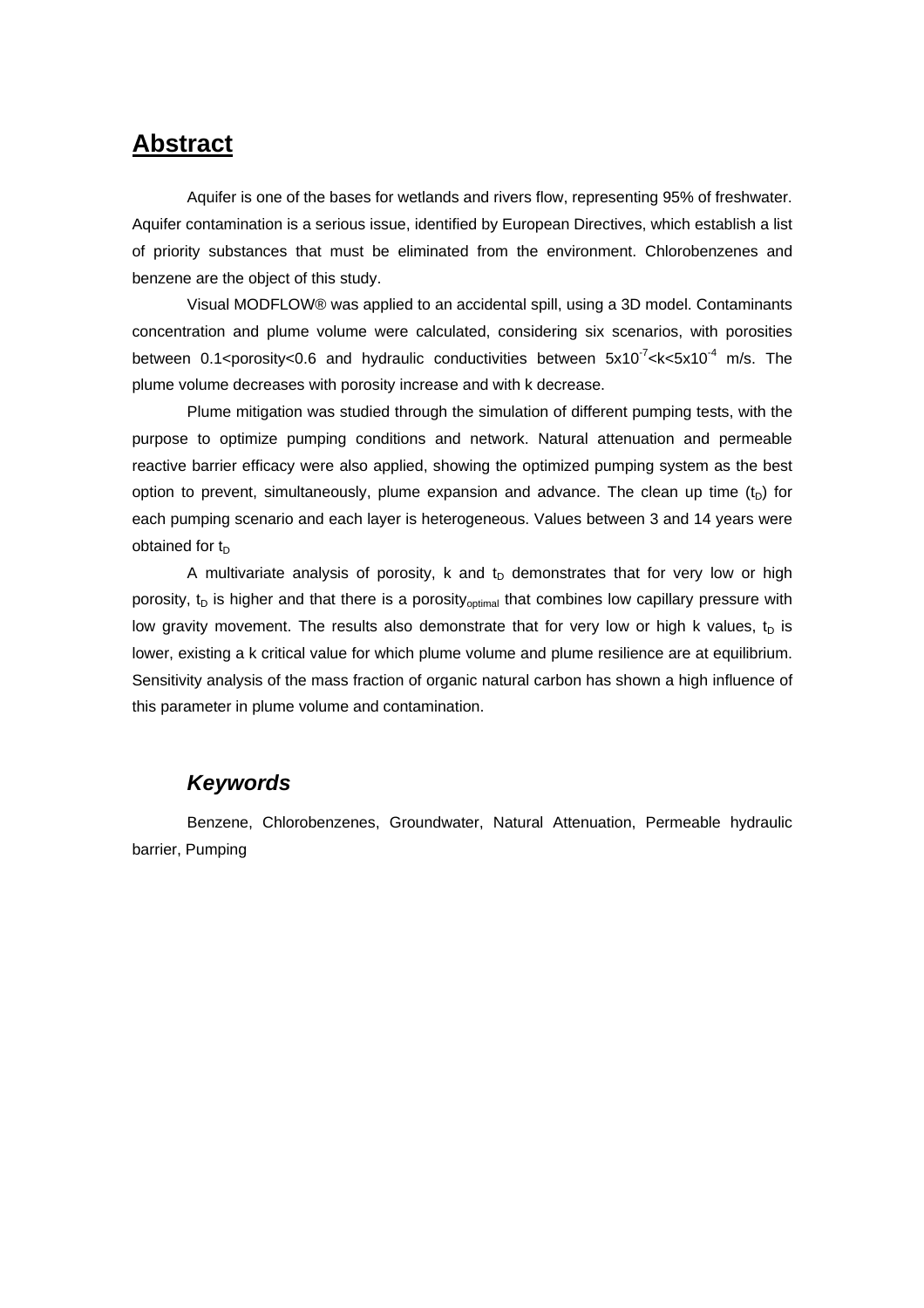# **Index**

| Resumo                                                                                                                                                                                                                               |                      |
|--------------------------------------------------------------------------------------------------------------------------------------------------------------------------------------------------------------------------------------|----------------------|
| Palavras-chave                                                                                                                                                                                                                       |                      |
|                                                                                                                                                                                                                                      |                      |
| Abstract                                                                                                                                                                                                                             |                      |
| Keywords                                                                                                                                                                                                                             |                      |
|                                                                                                                                                                                                                                      |                      |
| Index of tables                                                                                                                                                                                                                      | <u>iv</u>            |
| <u>Index of figures and the set of the set of the set of the set of the set of the set of the set of the set of the set of the set of the set of the set of the set of the set of the set of the set of the set of the set of th</u> | <u>vi</u>            |
| Nomenclature <b>Note</b> that the set of the set of the set of the set of the set of the set of the set of the set of the set of the set of the set of the set of the set of the set of the set of the set of the set of the set of  | viii                 |
|                                                                                                                                                                                                                                      |                      |
| Introduction<br>$\perp$                                                                                                                                                                                                              | <u>1</u>             |
| 1.1.<br>Objectives                                                                                                                                                                                                                   | 1                    |
| 1.2.<br>Context                                                                                                                                                                                                                      | 1                    |
| 1.3.<br>Scope                                                                                                                                                                                                                        | 4                    |
| Non-Aqueous Phase Liquid (NAPL) compounds<br>1.4.                                                                                                                                                                                    | 8                    |
| <b>Biodegradation paths</b><br>1.5.<br>1.5.1.<br>Aerobic path<br>Anaerobic path<br>1.5.2.                                                                                                                                            | 8<br>11<br>16        |
| Remediation technologies<br>1.6.<br>1.6.1.<br>Air sparging<br>1.6.2.<br>Bioremediation<br>Permeable reactive barrier<br>1.6.3.                                                                                                       | 18<br>21<br>22<br>22 |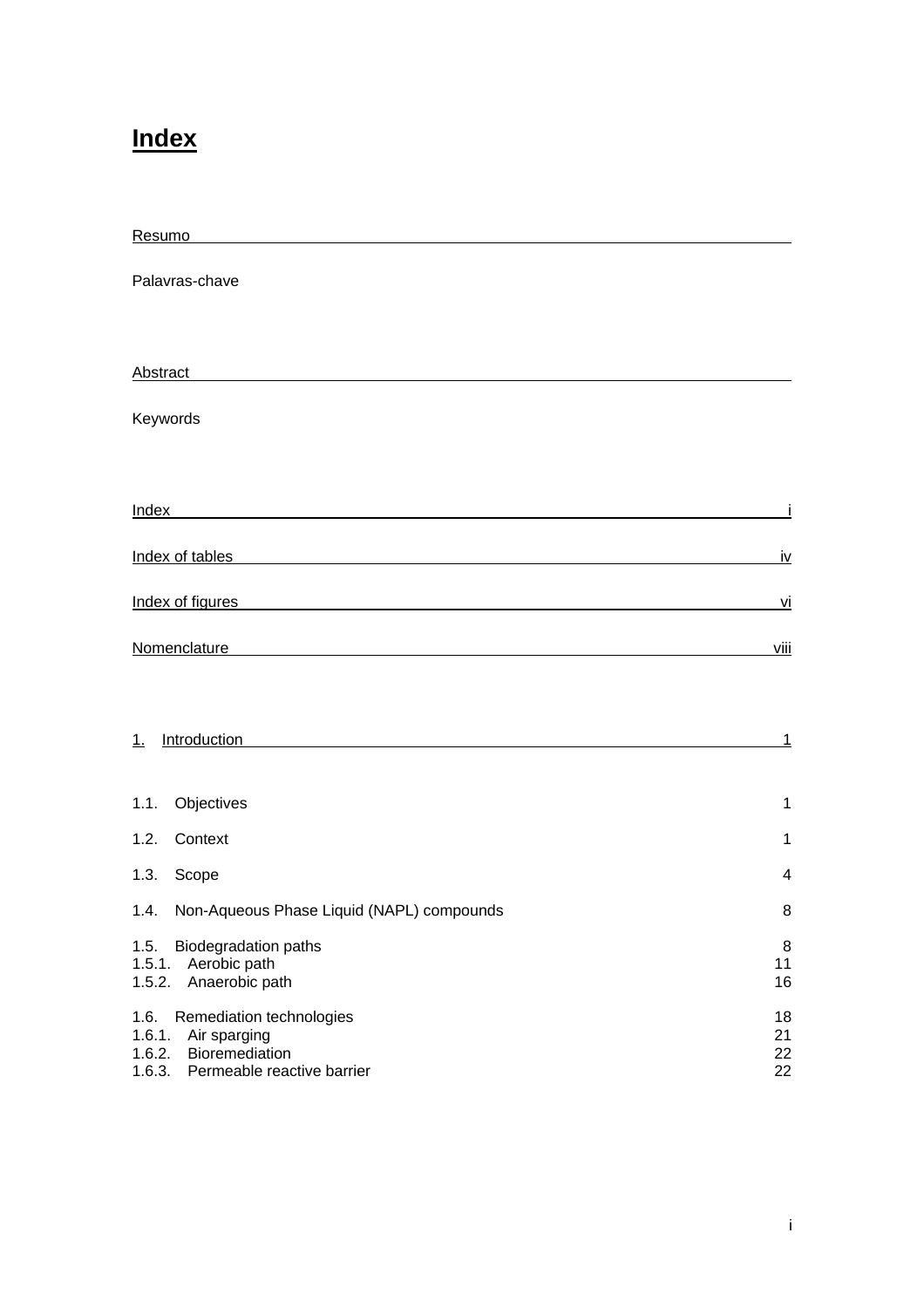| $\sim$<br><u>.</u><br>___ | Modelling concepts | n, |
|---------------------------|--------------------|----|
|                           |                    |    |

|        | 2.1. LNAPL behaviour in soil             | 24 |
|--------|------------------------------------------|----|
|        | 2.2. DNAPL behaviour in soil             | 25 |
|        | 2.3. Parameters to equation on modelling | 25 |
|        | 2.3.1. Sorption                          | 25 |
|        | 2.3.2. Porosity                          | 26 |
|        | 2.3.3. Saturation                        | 27 |
|        | 2.3.4. Capillary pressure                | 27 |
|        | 2.3.5. Specific volume                   | 27 |
| 2.3.6. | Dispersion                               | 28 |

| 3.<br><b>Materials and Methods</b>                                                                                                                                                                                                                                                                                                         | 29                                     |
|--------------------------------------------------------------------------------------------------------------------------------------------------------------------------------------------------------------------------------------------------------------------------------------------------------------------------------------------|----------------------------------------|
| 3.1. Case study<br>3.1.1. Site description                                                                                                                                                                                                                                                                                                 | 29<br>30                               |
| 3.2. Soil characteristics<br>3.2.1. Establishing porosity, conductivity and specific volume storage for each scenario                                                                                                                                                                                                                      | 32<br>32                               |
| Parameters estimation<br>3.3.<br>3.3.1. Decay kinetics<br>Implementation of degradation rates to capillary fringe and to saturated and unsaturated<br>3.3.2.<br>35<br>zone                                                                                                                                                                 | 33<br>33                               |
| 3.3.3. Distribution coefficient                                                                                                                                                                                                                                                                                                            | 36                                     |
| 3.4.<br>Methods<br>3.4.1. Assumptions and corrective measures applied to the model<br>3.4.2. Volume and mass of contaminant calculation<br>3.4.3. Selecting the best pumping system<br>3.4.4. Establishing PRB treatment<br>3.4.5. Determining the best performance treatment technology<br>Sensitivity analysis of $f_{\rm oc}$<br>3.4.6. | 38<br>40<br>41<br>41<br>42<br>43<br>43 |

|      | 4. Results                                                                                                                                                                                                                                                                                                                | 44                   |
|------|---------------------------------------------------------------------------------------------------------------------------------------------------------------------------------------------------------------------------------------------------------------------------------------------------------------------------|----------------------|
|      | 4.1. Influence of porosity and hydraulic conductivity in plume volume and total mass of<br>contaminant<br>4.1.1. Plume with strong advection influence.<br>4.1.2. Plume with low advection influence.<br>4.1.3. Data analysis of porosity and hydraulic conductivity influence in plume volume and<br>mass of contaminant | 44<br>44<br>47<br>49 |
|      | 4.2. NA influence in contaminant plume recover                                                                                                                                                                                                                                                                            | 51                   |
|      | 4.3. Plume evolution during NA process                                                                                                                                                                                                                                                                                    | 53                   |
|      | 4.4. Influence of pumping rate and number of wells in the plume extension                                                                                                                                                                                                                                                 | 59                   |
| 4.5. | Influence of pumping wells in the plume shape and on creating a diving plume                                                                                                                                                                                                                                              | 62                   |
|      |                                                                                                                                                                                                                                                                                                                           |                      |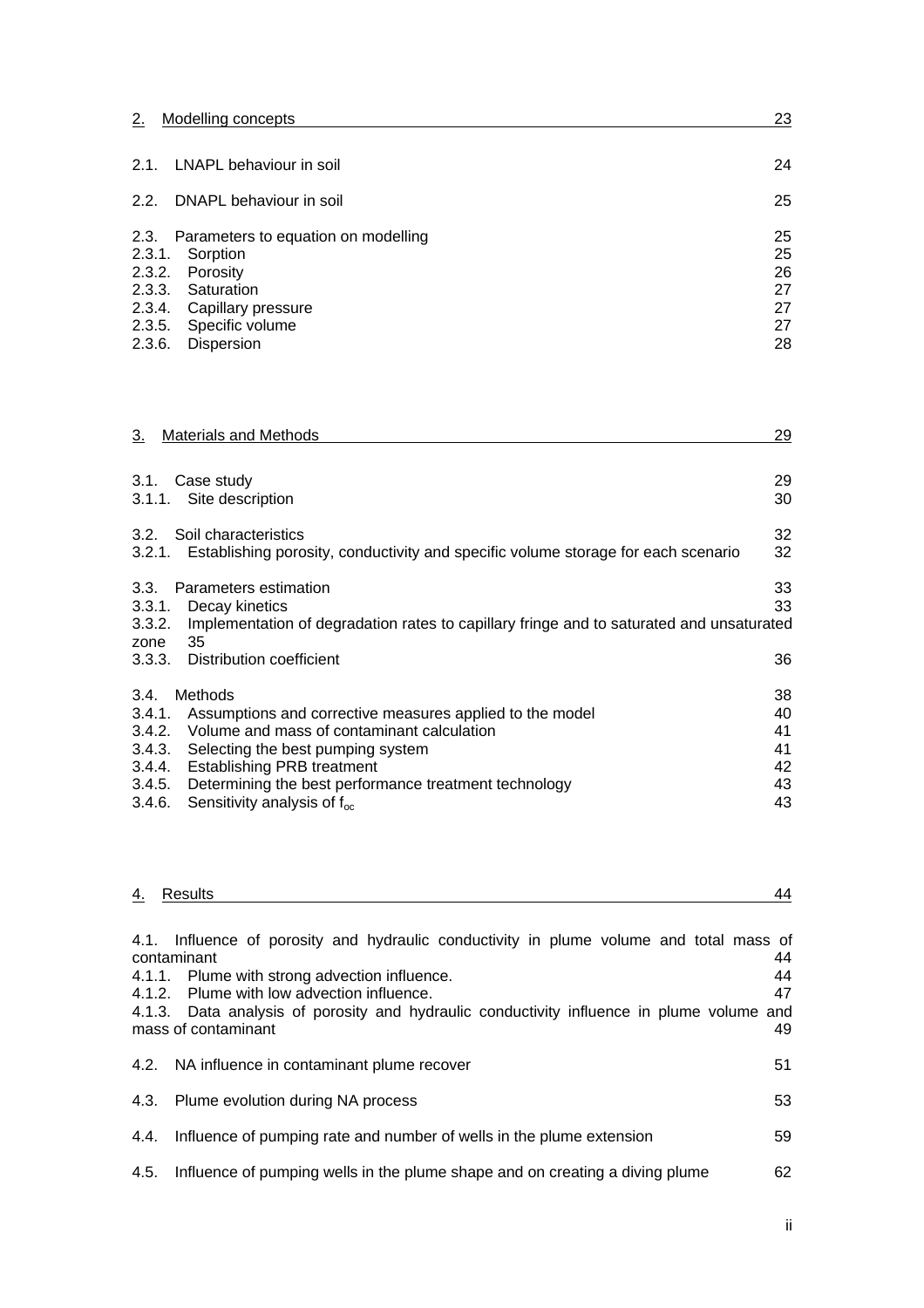|      | 4.6. Efficiency of pump-and-treat technology                     | 64 |
|------|------------------------------------------------------------------|----|
| 4.7. | Efficiency of the implementation of PRB technology               | 66 |
| 4.8. | Time necessary to recover the plume resulting from each scenario | 67 |
|      | 4.9. Sensitivity analysis of $f_{oc}$ results                    | 69 |
|      |                                                                  |    |
| 5.   | Conclusions                                                      | 71 |
| 6.   | Future work                                                      | 74 |
| 7.   | References                                                       | 75 |

Annex  $A -$  Chemical, physical and hazardous properties for the compounds in study  $A.1$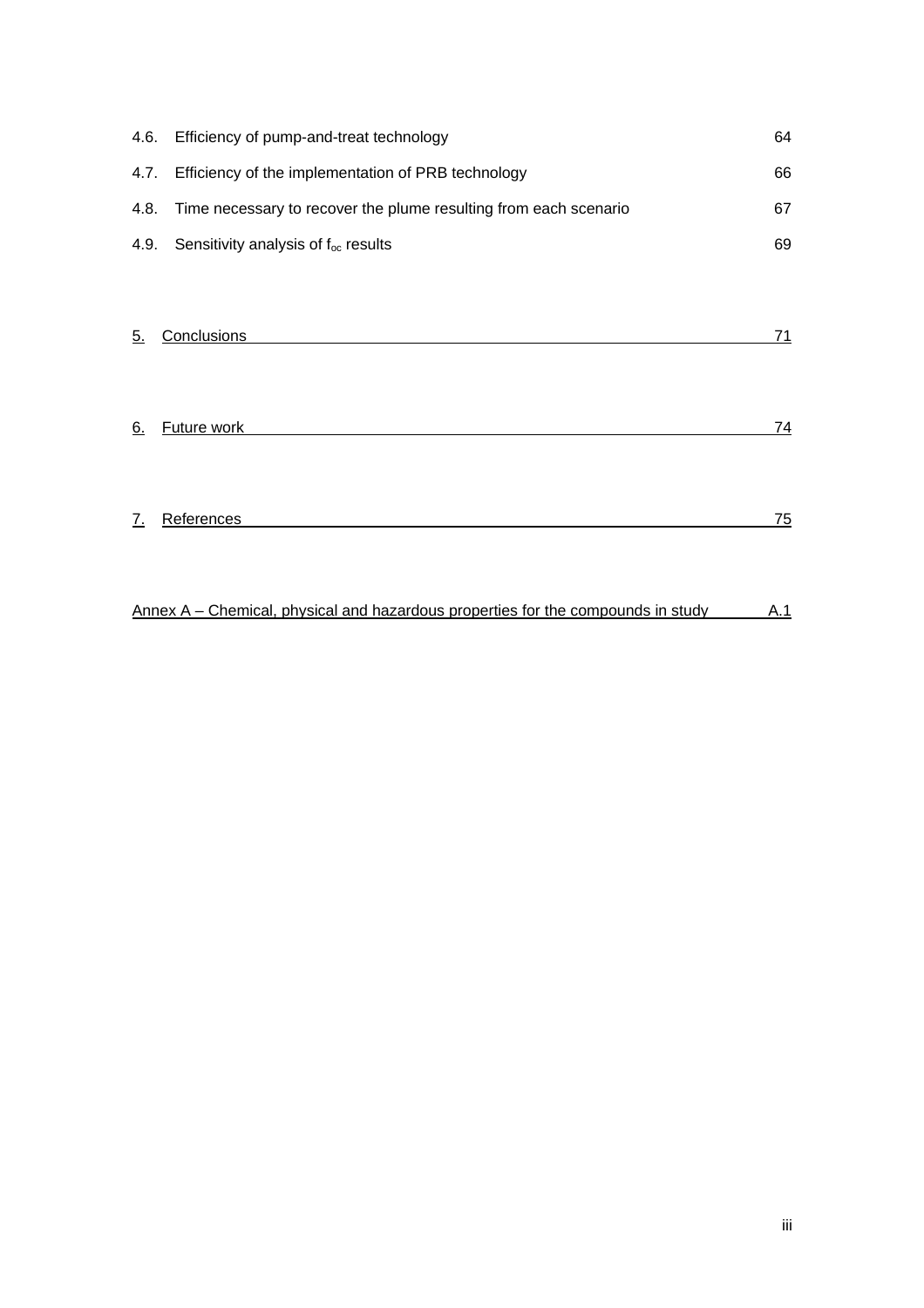# **Index of tables**

| Table 1 - List of Priority Hazardous Substances (PHS) with CAS number (Chemical Abstracts                                                                                                   |                 |
|---------------------------------------------------------------------------------------------------------------------------------------------------------------------------------------------|-----------------|
| Service). Source: (Proposal Directive, 2006).                                                                                                                                               | 3               |
| Table 2 - List of the Priority Hazardous Substances object of this study. Adapted from Proposal<br>Directive, 2006.                                                                         | 5               |
| Table 3 – Information needed for prediction of organic contaminant movement and<br>transformation in groundwater. Source: (Azadpour-Keeley, et al., 1999)                                   | $\overline{7}$  |
| Table 4 – Bacteria aerobic and anaerobic pathway for the degradation of benzene. The electron<br>acceptors are shown in bold. Adapted from Spence, et al., 2005 and Kazumi, et al., 1997. 9 |                 |
| Table 5 - Scientific publications consulted during the course of this study.                                                                                                                | 12 <sub>2</sub> |
| Table 6 - Families of Bacteria that are able to degrade chlorinated compounds. Source:<br>(Madigan, et al., 2000 (b)).                                                                      | 17              |
| Table 7 – Treatment technologies to decontaminate groundwater. Source: (EPA, 2004).                                                                                                         | 20              |
| Table 8 - Leak discharge rate and contaminants concentration.                                                                                                                               | 30              |
| Table 9 - Values of porosity and conductivity considered in each scenario.                                                                                                                  | 32              |
| Table 10 – Specific yield $(S_v)$ and specific storage $(S_s)$ values for each scenario.                                                                                                    | 33              |
| Table 11- Half-life time for each compound in aerobic and anaerobic degradation path.                                                                                                       | 34              |
| Table 12 - Estimated aerobic and anaerobic limitant degradation rates.                                                                                                                      | 35              |
| Table 13 - Estimated degradation rates of the plume to each zone.                                                                                                                           | 36              |
| Table 14- Estimated aerobic and anaerobic limitant distribution coefficients.                                                                                                               | 37              |
| Table 15 - Characteristics introduced in the model, common to each scenario.                                                                                                                | 37              |
| Table 16 - Mechanisms used in the software and models applied to each mechanism.                                                                                                            | 38              |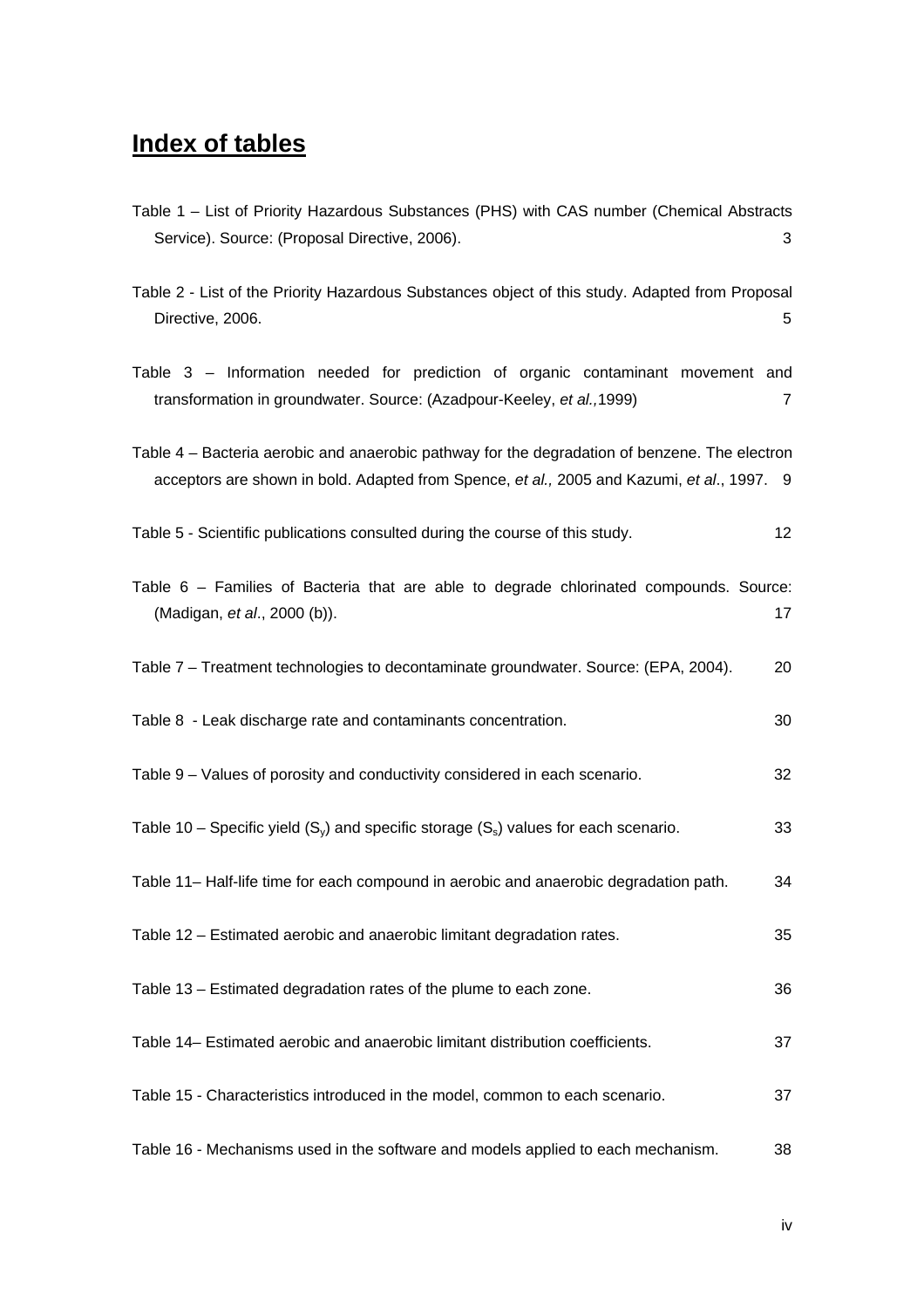Table 17 – Pumping rates applied in each well and test. 42

- Table 18 Values of  $f_{OC}$  applied to each test and resulting distribution coefficient for aerobic and anaerobic path, in scenario 1. 43 Table 19 – Values obtained for plume volume and total mass of contaminant, considering the porosity and conductivity of each scenario. 49 Table 20 – Non linear regression parameters to the plume size for each scenario.  $50$ Table 21 – Time necessary to decontaminate the plumes present in each scenario, by layer. 52 Table 22 – Plume volume and mass of contaminant for the initial plume and 8 years after of NA, for each scenario. 52 Table 23 – Plume volume and mass for each test, 16 years after the implementation of a pumping system. 60 system. 61 Table 27 – Time necessary for the contaminant removal in each layer, when a treatment technology is applied. 67 Table 28 - Results of  $f_{\rm OC}$  sensitivity analysis. 69 Table 29 – Time required decontaminating each layer considering different values of  $f_{\text{OC}}$ . 70
- Table A. 1 Physical and chemical properties for the compounds in study. A. 1
- Table A. 2 Hazardous properties for the compounds in study and concentrations limits. A.2

v

- Table 24 Time needed to decontaminate each layer of the plume, for each pumping test
- Table 25 Plume volume and contaminant mass, within the plume, resulting from the application of a pumping system to each scenario. 65
- Table 26 Plume volume and contaminant mass, within the plume, resulting from the application of a PRB system to each scenario. 67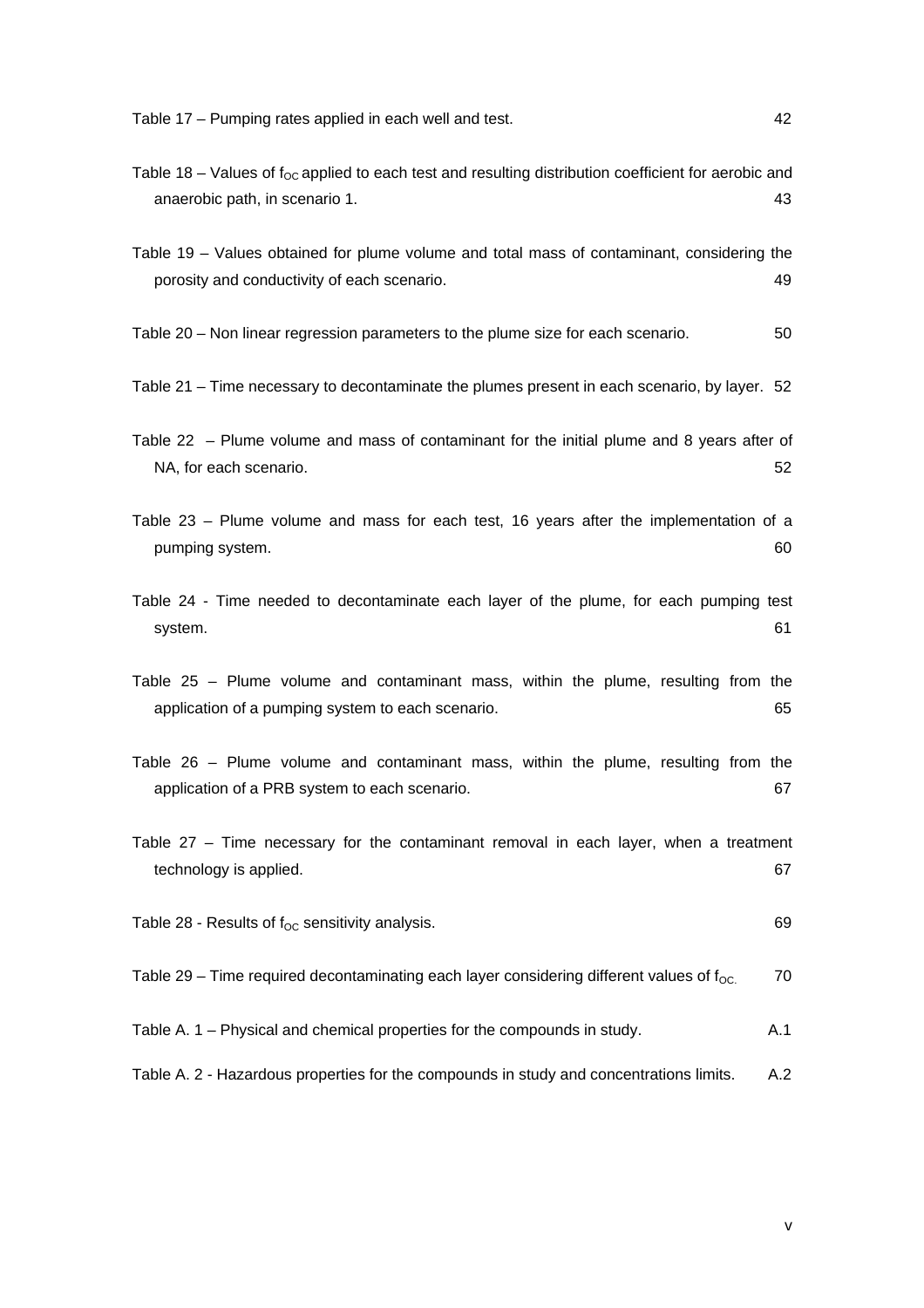# **Index of figures**

| Figure 1 – Idealized diagrams of sequential succession of electron-accepting reactions. In a) the |
|---------------------------------------------------------------------------------------------------|
| limiting factor for natural atenuation are the electron donors. In b) the limiting factor are the |
| electron acceptors. Adapted from Hurst, et al., 1997.<br>10                                       |
|                                                                                                   |
| Figure 2 - Hydroxylation of benzene to catechol by a monooxygenase and cleavage of catechol       |
| to cis, cis-muconate by a dioxygenase. Source: (Madigan, et al., 2000 (a)).<br>16                 |
| Figure 3 - Microbial dechlorination pathway of hexachlorobenzene under anaerobic conditions.      |
| Source: (Pavlostathis and Prytula, 2000).<br>18                                                   |
|                                                                                                   |
| Figure 4 - Water cycle.<br>23                                                                     |
|                                                                                                   |
| Figure 5 - Sources of contamination and its path in the environment.<br>23                        |
|                                                                                                   |
| Figure 6 – Vadose and saturated zone. Representation of the different liquid and gas phases       |
| present in each zone (the orange spots represent NAPL, the blue symbolizes water and the          |
| white area refers to air).<br>24                                                                  |
|                                                                                                   |
| Figure 7 – Storage tank leak of the aqueous phase and contaminated plume.<br>29                   |
|                                                                                                   |
| Figure 8 - Area of the site under study. In pink the contamination recharge area. PW0, PW1,       |
| PW2 and PW3 are the pumping wells and the supply wells are presented in the lower right           |
| side. The line AA' represents a cross section that will be used in results.<br>31                 |
|                                                                                                   |
| Figure 9 – Geological cut showing the three layers of soil, considered in the study.<br>31        |
|                                                                                                   |
| Figure 10 - Diagram of the interaction between model engines, the necessary parameters            |
| inputs and the 3D outputs.<br>40                                                                  |
|                                                                                                   |
| Figure 11 – Result of a contaminant plume, with strong advection component, when applying         |
| scenario 1 parameters (clay, sand and gravel mixes soil, with high hydraulic conductivity). S1    |
| and S2 are the supply wells.<br>44                                                                |
|                                                                                                   |
| Figure 12 - Result of a contaminant plume, in each layer, with strong advection component,        |

when applying scenario 1 parameters (clay, sand and gravel mixes soil, with high hydraulic conductivity). S1 and S2 are the supply wells. 45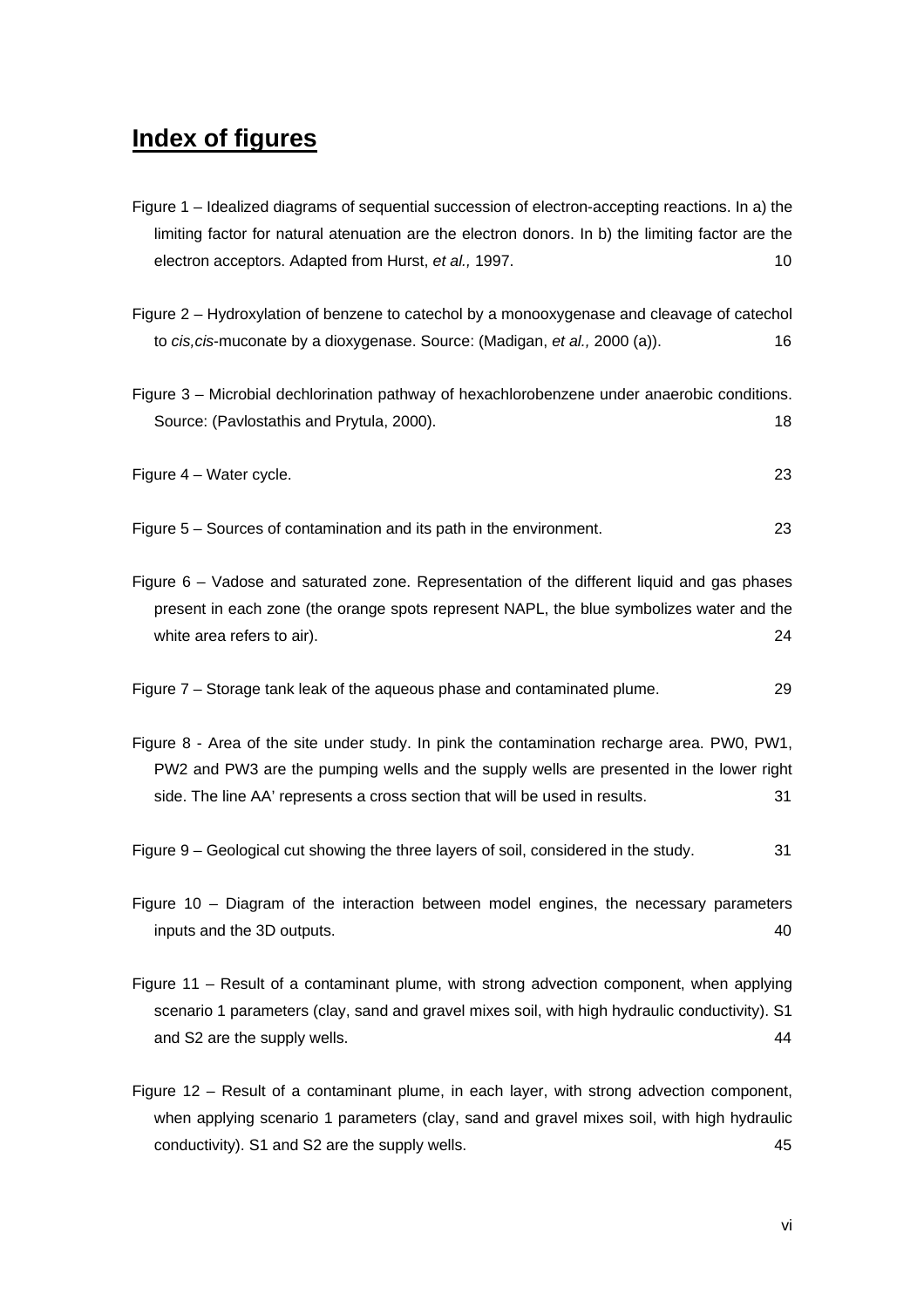Figure 13 – Results for groundwater velocity, in each layer of scenario1. 46

- Figure 14 Result of a contaminant plume, with low advection component, when applying scenario 5 parameters (silty soil, with low hydraulic conductivity). S1 and S2 are the supply wells.  $47$
- Figure 15 Result of a contaminant plume, in each layer, with strong advection component, when applying scenario 5 parameters (silty soil, with low hydraulic conductivity). S1 and S2 are the supply wells. 48
- Figure 16 Results for groundwater velocity, in each layer of scenario 5. 48
- Figure 17 Variation of plume volume with porosity and hydraulic conductivity. 51
- Figure 18 Evolution of the contaminant plume, generated in scenario 1, during 10 years. 54
- Figure 19 Evolution of the contaminant plume, generated in scenario 3, during 12 years. 56
- Figure 20 Evolution of the contaminant plume, generated in scenario 5, during 14 years. 58
- Figure 21 Evolution of scenario 1 after 8 years without any kind of treatment applied. S1 and S2 are the supply wells. 62
- Figure 22 Hidden plume that is not detected by observation wells, resulting from the application of test 4, in well PW1 and PW2, in scenario 1. S1 and S2 are the supply wells. 63
- Figure 23 Hidden plume, not detected by observation wells, resulting from the application of test 3, in well PW3, in scenario 1. S1 and S2 are the supply wells. 64
- Figure 24 Plume that remains after the application of pumping wells in scenario 5. S1 and S2 are the supply wells. 66
- Figure 25 Time needed to decontaminate a plume in function of soil porosity and hydraulic conductivity. 68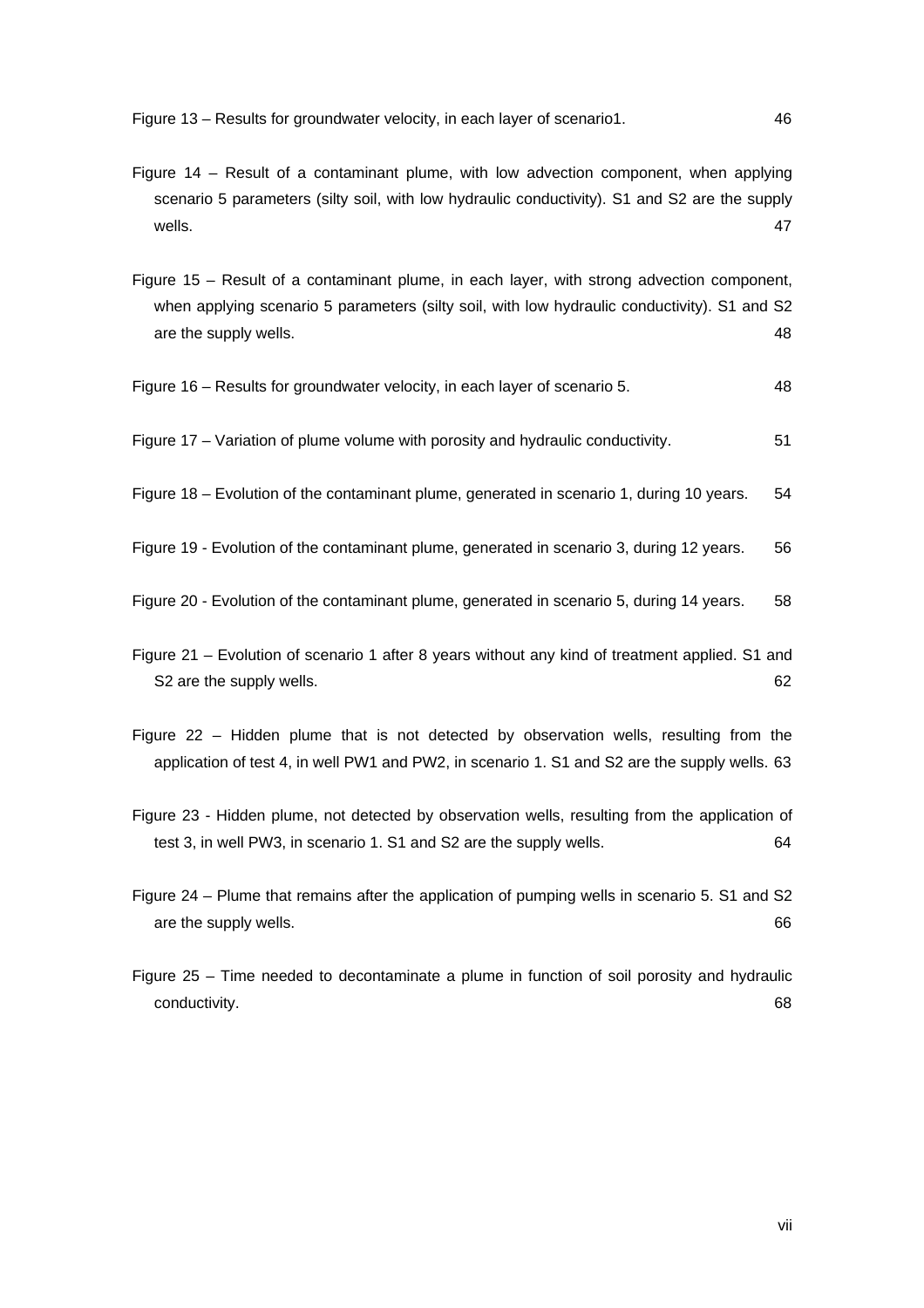# **Nomenclature**

#### **Acronyms**

| $1,2,4$ -TCB | 1,2,4 Trichlorobenzene                             |
|--------------|----------------------------------------------------|
| BTEX         | Benzene, Toluene, Ethyl-benzene and Xylene isomers |
| CAS          | <b>Chemical Abstracts Service</b>                  |
| <b>DNAPL</b> | Dense Non-Aqueous Phase Liquid                     |
| EQS          | <b>Environmental Quality Standards</b>             |
| EU           | European Union                                     |
| GD           | Groundwater Directive                              |
| HCB          | Hexachlorobenzene                                  |
| <b>LNAPL</b> | Light Non-Aqueous Phase Liquid                     |
| MS.          | Member State                                       |
| NA.          | Natural Attenuation                                |
| NAPL         | Non-Aqueous Phase Liquid                           |
| <b>PHS</b>   | <b>Priority Hazardous Substances</b>               |
| <b>PRB</b>   | Permeable Reactive Barrier                         |
| PS           | <b>Priority Substances</b>                         |
| <b>TEA</b>   | <b>Terminal Electron-Acceptors</b>                 |
| VOC          | <b>Volatile Organic Compounds</b>                  |
| WFWD         | Water Frame Work Directive                         |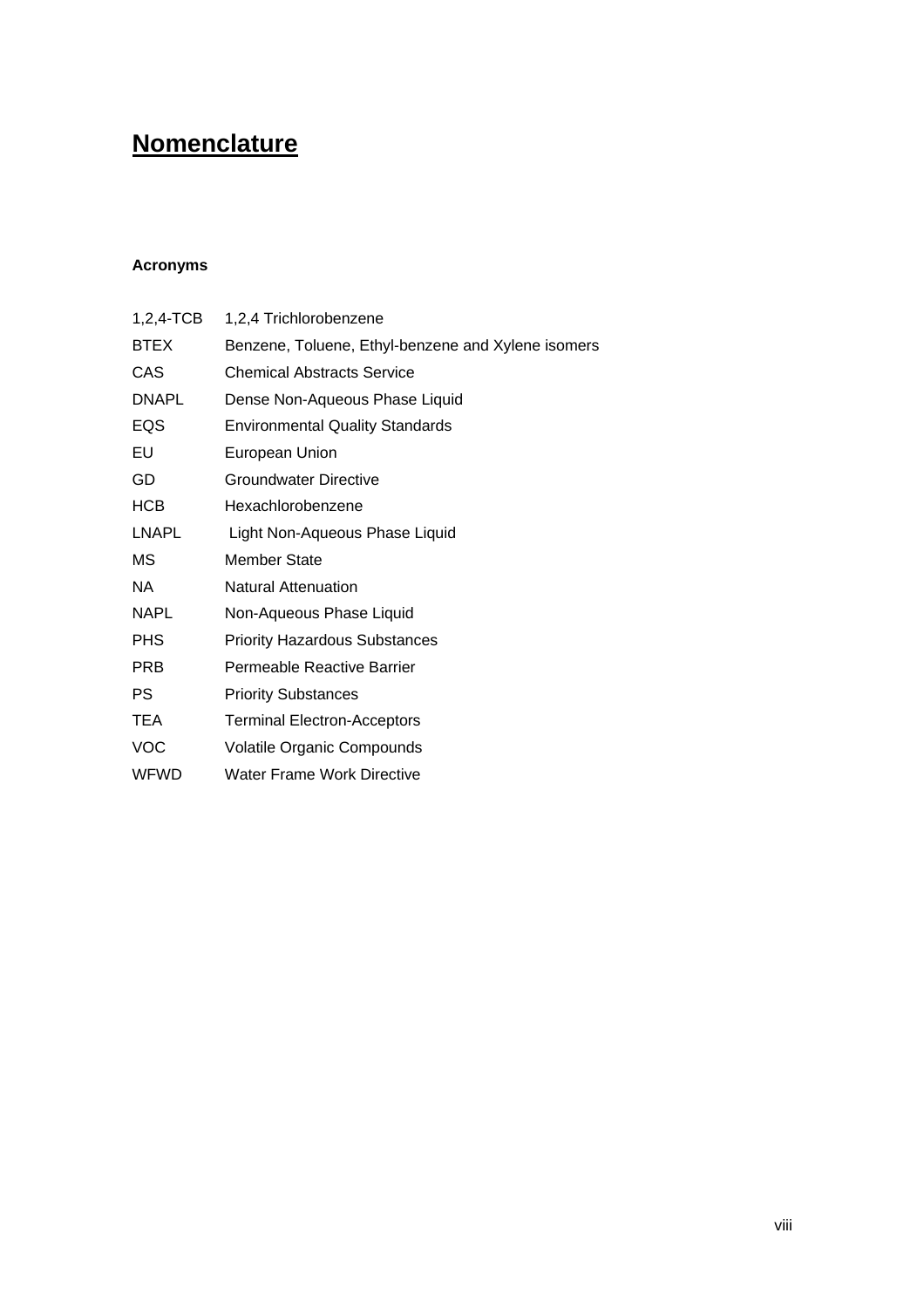## **1. Introduction**

#### *1.1. Objectives*

The objective of this thesis is to study the processes involved in the transport of contaminants, as well as their fate, in a groundwater aquifer, specially the role of natural attenuation (NA). The study will compare the results obtained, for six different types of aquifers using a mathematical model. The efficiency of two remediation processes (pumping system and Permeable Reactive Barrier (PRB)), will be also comparatively evaluated. The time required to remediate each type of aquifer will be estimated for the best technology.

#### *1.2. Context*

This thesis started with the need to provide an efficient tool for the evaluation of groundwater resources contamination, since they are the main source of drinking water. Two European Directives were set with the purpose to protect groundwater resources. The Water Frame Work Directive (WFWD)<sup>1</sup>, clearly states, the objectives for the preservation and quality standards of all water resources and the Groundwater Directive<sup>2</sup> (GD), specifies some measures that must be applied to groundwater resources, for European Union (EU).

"*Groundwater is hidden from sight, yet it is an essential part of the water cycle. Over 95% of the world's freshwater, excluding glaciers and ice caps, is found underground. Groundwater provides the steady, base flow of rivers and wetlands. Maintaining its flow and keeping it free from pollution, is vital for surface water ecosystems"* (Water Note 3, 2008). Moreover, three of four European citizens use groundwater supply systems to provide drinking water and it is the main resource for industrial cooling and agricultural irrigation (GD, 2000).

For that reason, to ensure the protection of this resource, the WFWD (2000) establishes, that "*extraction of water from a groundwater body must not exceed the rate at which freshwater replenishes it. If it does, the clean groundwater from that body will become depleted.*"

The groundwater chemical quality standards are set by each Member State (MS), considering the approach and methods stated in GD (2006) taking into account the differences in geology, for instance. A good status can be achieved by complying with EU quality standards for nitrates (present in the Nitrates Directive<sup>3</sup> (1991)) and pesticides. To ensure a high quality of groundwater, the protection of surface waters and terrestrial ecosystems is required due to the connection between them, Figure 4 and 5.

j.

<sup>&</sup>lt;sup>1</sup> Directive 2000/60/EC of the European Parliament and of the Council, of 23 October 2000<br><sup>2</sup> Directive 2006/448/EC of the European Parliament and of the Council, of 43 Desember 20

Directive 2006/118/EC of the European Parliament and of the Council, of 12 December 2006

<sup>&</sup>lt;sup>3</sup> Directive 91/676/EEC of the European Council, of 12 December 1991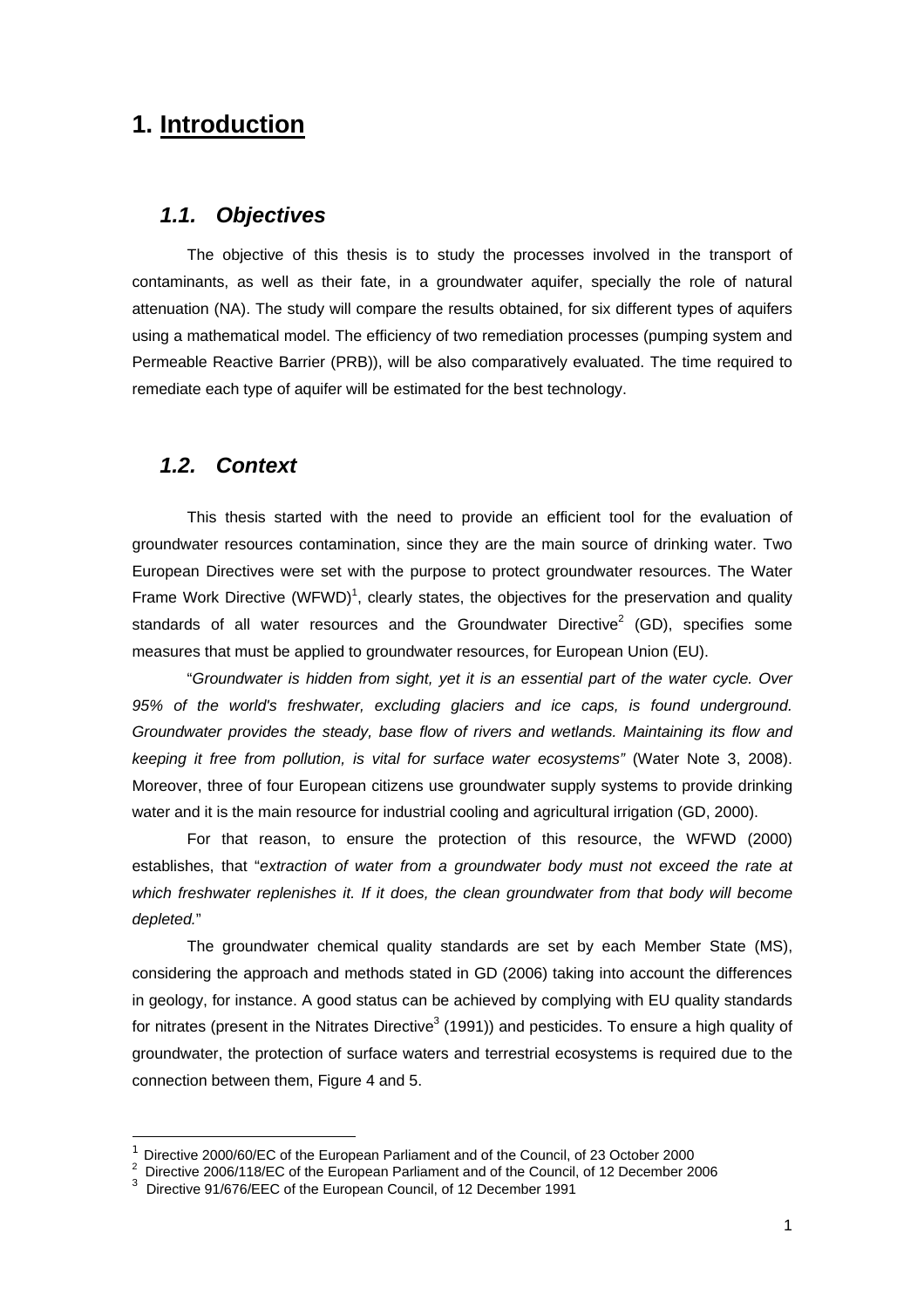By 2015, 30% of the groundwater resources will be at risk of not accomplishing a good status. Portugal is well placed, among the rest of the MS, since 80% of its groundwater bodies are expected to maintain or achieve a good status, by 2015 (WISE, 2008 (b)).

It is relevant to explain that groundwater body, which "*is a distinct volume of water in an aquifer where there are significant water flows or significant extraction of water*", for the implementation of the WFWD (2000) "*a section of groundwater subject to significant pollution should be designated separately from neighbouring sections that do not*." Furthermore distinct groundwater bodies can be considered, not only by the amount of pollution, but also by the human pressure imposed in a specific part of the water resource (WISE, 2008 (a), (b)).

The criteria used to define quality standards must consider the chemical status of groundwater bodies and if there is high naturally-occurring of substances or ions or their indicators, they must be taken into account when defining the quality standards (WFWD,2000).

The GD (2006) also enforces the need to make a distinction between hazardous substances and other pollutants, giving special attention to those present in the Annex II of WFWD (2000).

Concerning monitoring, the GD (2006) considers that "*reliable and comparable methods for groundwater monitoring are an important assessment of groundwater quality and also for choosing the most appropriate measures*". Research is also identified as an important tool to provide better criteria for ensuring groundwater ecosystem quality and protection.

The WFWD (2000) states the environmental quality standards for water resources. The purpose is to define not only maximum concentration values for each pollutant, but also adapt these values to each type of surface or groundwater area. It also establishes a plan for environmental monitoring of thirty three priority substances (PS), of which fourteen are classified as priority hazardous substances (PHS) (Table 1), imposing 2025 as the target year, to eliminate these contaminants from the environment. The same document identifies these substances as a threat to the aquatic environment, leading to acute and chronic toxicity in aquatic organisms and accumulation in the ecosystem with losses of habitats and biodiversity, as well as threats to human health.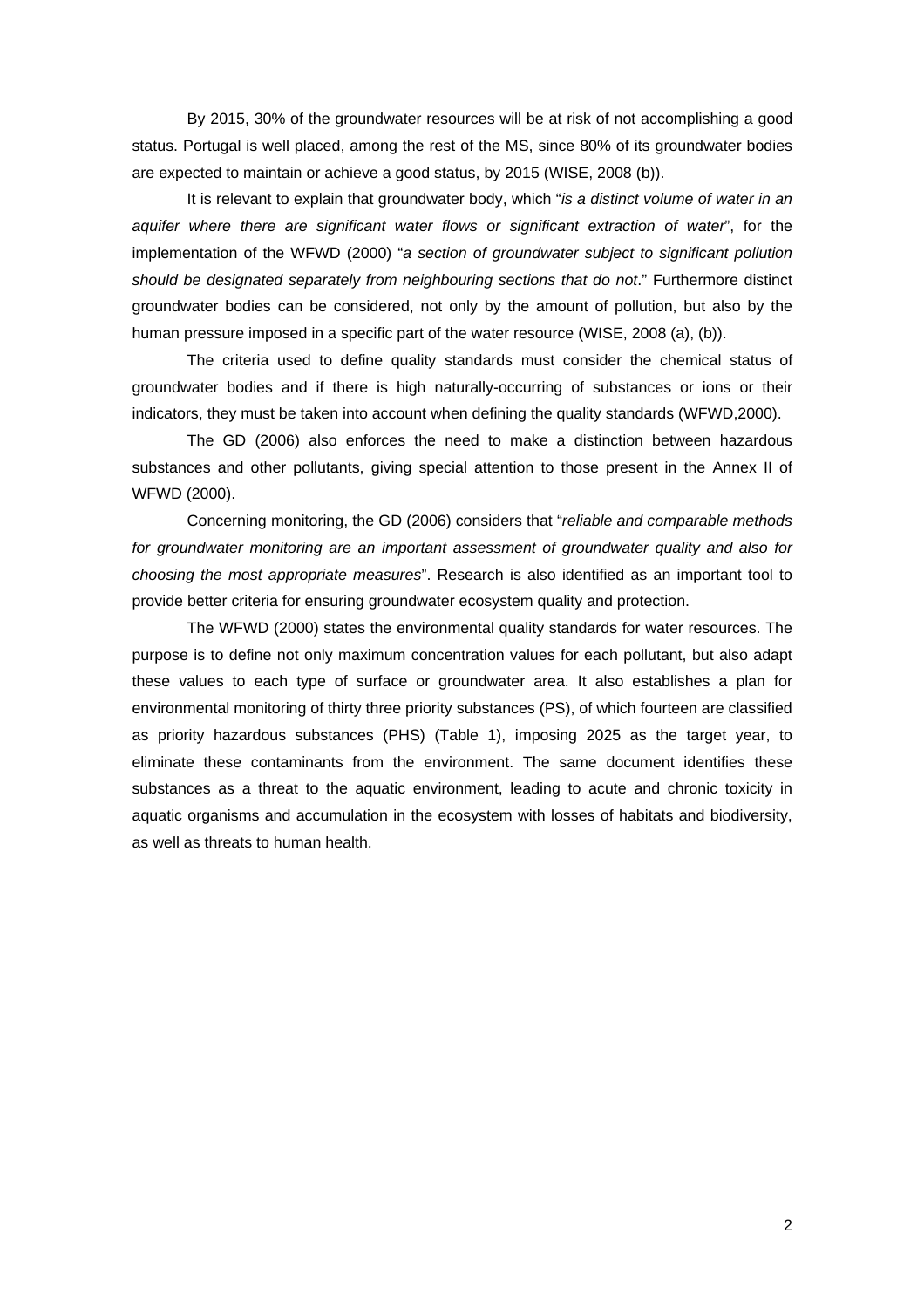| <b>Substance</b>                  | CAS           | P<br>н<br>S | <b>Substance</b>             | CAS           | P<br>н<br>s |
|-----------------------------------|---------------|-------------|------------------------------|---------------|-------------|
| Alachor                           | 15972-60-8    |             | Mercury and its compounds    | 7439-97-6     | X           |
| Anthracene                        | 120-12-7      | X           | Naphtalene                   | $91 - 20 - 3$ |             |
| Atrazine                          | 1912-24-9     |             | Nickel and its compounds     | 7440-02-0     |             |
| Benzene                           | $71 - 43 - 2$ |             | Nonylphenol                  | 25154-52-3    | X           |
| Brominated diphenylether          |               | X           | 4-(para)nonylphenol          | 104-40-5      |             |
| Cadmium and its compounds         | 7440-43-9     | X           | Octyphenol                   | 1806-26-4     |             |
| Chloroalkanes, C <sub>10-13</sub> | 85535-84-8    | X           | (para-tert-octyphenol)       | 140-66-9      |             |
| Chlorfenvinphos                   | 470-90-6      |             | Pentachlorobezene            | 608-93-5      | X           |
| Chlorpyrifos                      | 2921-88-2     |             | Pentachlorophenol            | 87-86-5       |             |
| 1,2-dichloroethane                | 107-06-2      |             | Polyaromatic hydrocarbons    |               | X           |
| Dichloromethane                   | 75-09-2       |             | (Benzo (a) Pyrene)           | $50-32-8$     |             |
| Di(2-ethylhexyl)phthalat (DEHP)   | 117-81-7      |             | (Benzo(b)fluoranthene)       | 205-99-2      |             |
| <b>Diuron</b>                     | 330-54-1      |             | (Benzo (g,h,i)perylene)      | 191-24-2      |             |
| Endosulfan                        | 115-29-7      | X.          | (benzo(k)fluoranthene)       | 207-08-9      |             |
| (Alpha-endosulfan)                | 959-98-8      |             | $(indeno(1,2,3-cd)pyrene)$   | 193-39-5      |             |
| Fluoranthene                      | 206-44-0      |             | Simazine                     | 122-34-9      |             |
| Hexachlorobenzene                 | 118-74-1      | X           | Tributyltin compounds        | 688-73-3      | X           |
| Hexachlorobutadiene               | 87-68-3       | X           | Tributyltin-cation           | 36643-28-4    |             |
| Hexachlorocyclohexane             | 608-73-1      | X           | Trichlorobenzenes            | 12002-48-1    |             |
| (gammma-isomer, Lindane)          | 58-89-9       |             | (1,2,4-triclhorobenzene)     | 120-82-1      |             |
| Isoproturon                       | 34123-59-6    |             | Trichloromethane(chloroform) | 67-66-3       |             |
| Lead and its compounds            | 7439-92-1     |             | Trifluarin                   | 1582-09-8     |             |

**Table 1 –** List of Priority Hazardous Substances (PHS) with CAS number (Chemical Abstracts Service). Source: (Proposal Directive, 2006).

For these substances it was established Environmental Quality Standards (EQS), which are listed in section 3.1, for the contaminants under study , based on both acute and chronic effects data, with the purpose of preventing chemical pollution in the short and long term (WFWD, 2000). So, there is a concerted effort to study the behaviour of these contaminants (migration rates, biodegrading paths) in water resources, to make an inventory of emission, discharges and losses, and to develop new treatment techniques (WFWD, 2000).The inventory must be done each year, in each river basin and must be compared to the reference period. In the case of PS, the concentration of the reference period is estimated as the average of the concentration of each pollutant, in each river basin, of the years 2007, 2008 and 2009 (WFWD, 2000). Despite the fact of 2025 was set as the target year, to eliminate these pollutants from the environment, by 2015 all water resources should achieve a good status. This implies that by the end of the 2009, every country should have not only identified the contaminated groundwater resources, but also have an overview of the technologies that must be applied in order to treat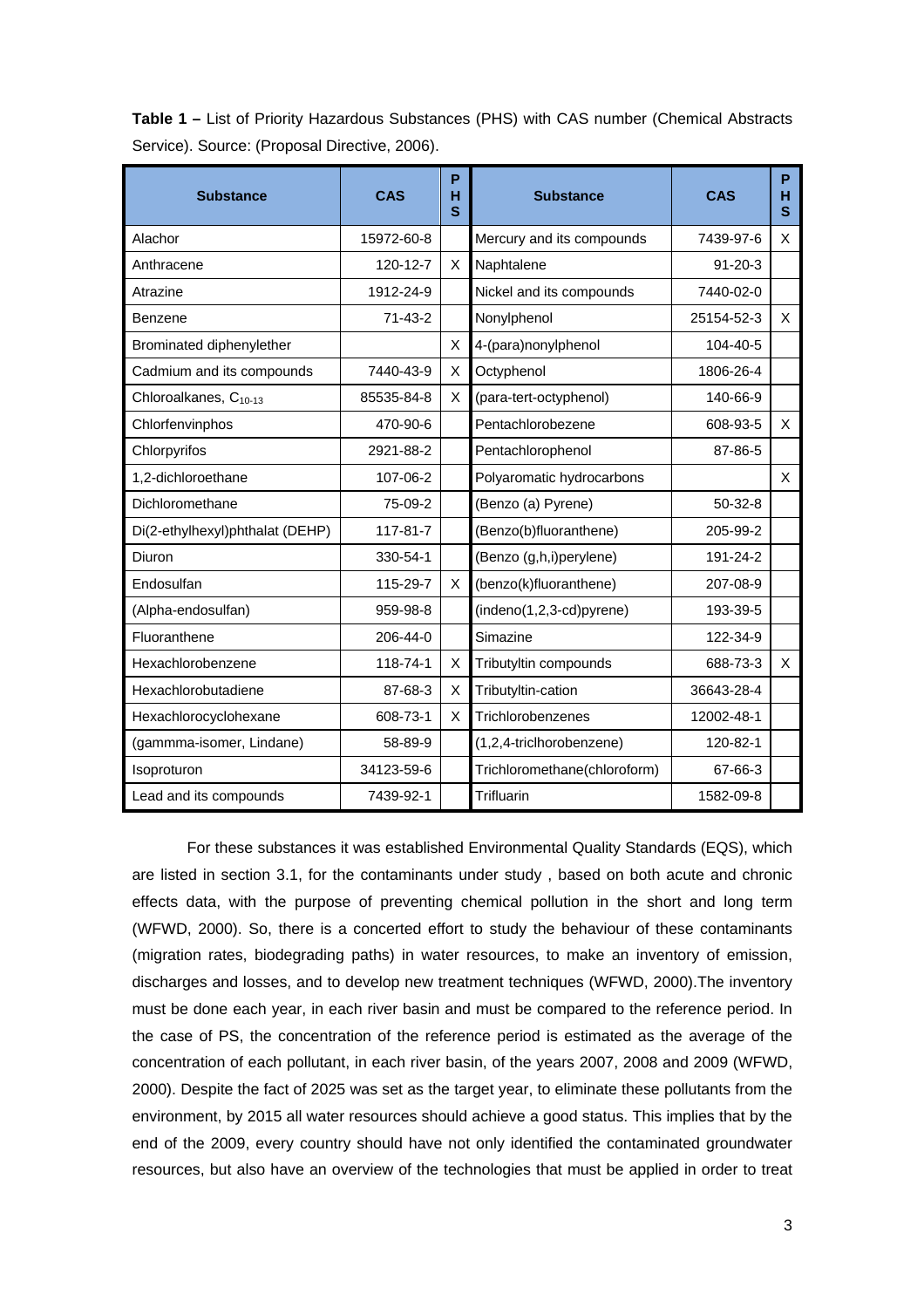and recover that resource, to guaranty that in the time frame of 6 years the groundwater quality has improved.

The WFWD (2000) specifies three types of monitoring, which are emphasized in the:

- "**Long-term surveillance monitoring** which provides a broad understanding of the health of water bodies and tracks slow changes in trends such as those resulting from climate change.
- **Operational monitoring** which focuses on water bodies which do not meet good status and on the main pressures they face – pollution where this is the main problem, water flow where extraction creates risks. Operational monitoring thus tracks the effectiveness of investments and other measures taken to improve the status of water bodies.
- **Investigative monitoring** which could also be undertaken by MS when further information is needed about surface water bodies that cannot be obtained via operational monitoring, including information on accidents."

Besides the three types of monitoring, stated above, MS are obliged to achieve a more thorough analysis in order to protect drinking water or natural habitats and species (WISE, 2008 (c)).

The same monitoring principles must be applied to groundwater resources and an interaction between groundwater and surface water monitoring can be helpful, with the aim to protect each resource from contamination, since they are connected by the water cycle.

By March 2008, Europe had forty eight percent of the 105000 monitoring stations, dedicated to groundwater surveillance, evidencing the major effort in protecting this resource, since it is considered that groundwater resources are the key to reach the sustainability of resources. In Portugal there are at least 843 monitoring wells, belonging to a national monitoring net and the data obtained for each well can be followed on-line. Yet, it can only be monitored the groundwater level, which is considerably scarce, to monitor PS. (SNIRH, 2008).

Given the context of groundwater protection and the target dates that must be accomplished, it is urgent to identify:

- the contributors for groundwater contamination;
- the contaminants nature and hazardousness:
- mechanisms that allow the contamination movement and spreading;
- the parameters that influence the same mechanisms;
- treatment technologies that help to remediate the contamination.

#### *1.3. Scope*

The scope of the present work is to identify, for a defined scenario, the main contributors to the depletion of pollutants in groundwater. The study of contaminants behaviour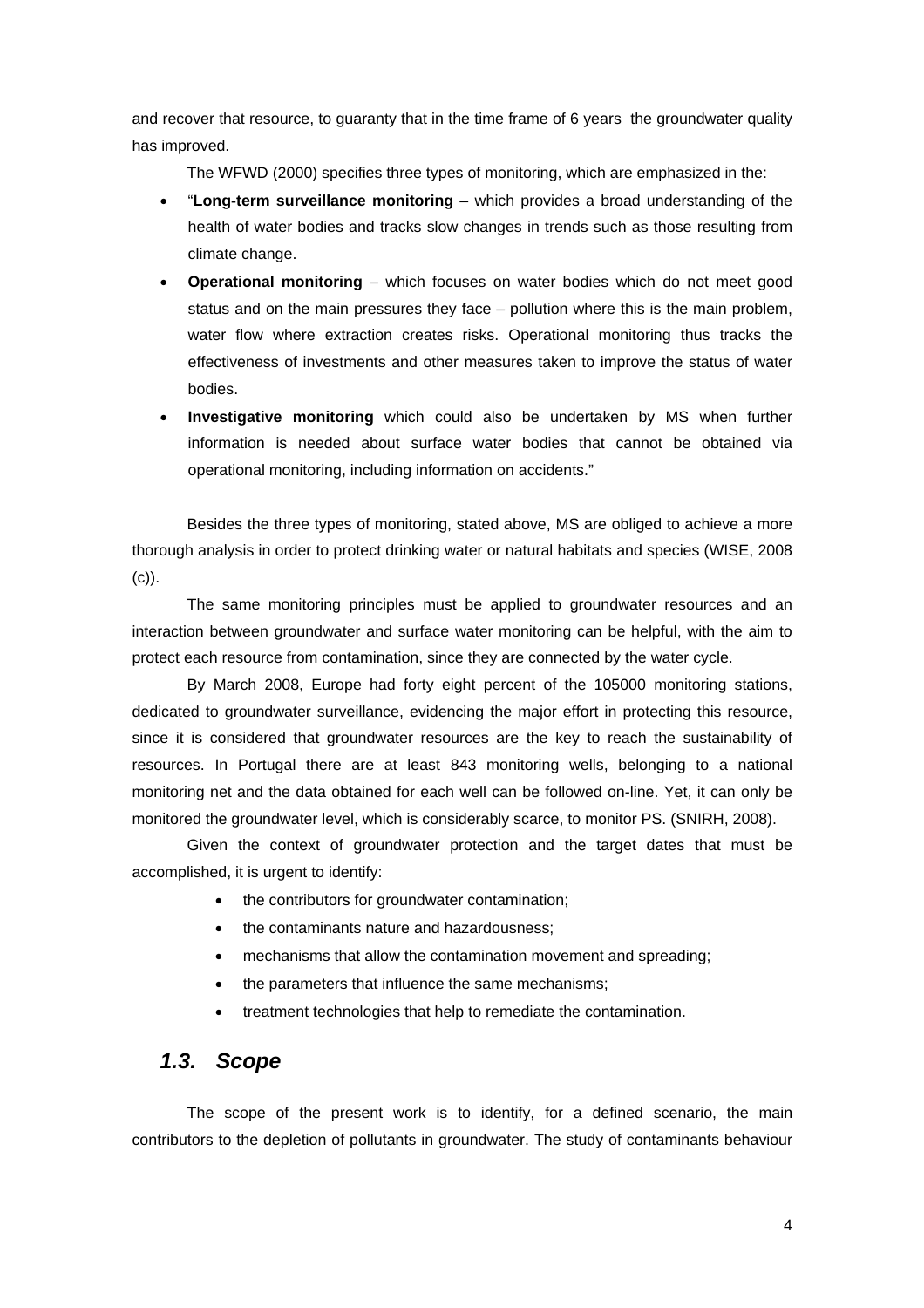in groundwater and in soil is very complex, since any contaminant experiences three types of mechanisms: transport, degradation and sorption, which are influenced by numerous factors.

Consequently this work lays, exclusively, on a particular family of pollutants, which are addressed in the list of priority substances: benzene and its derivates (Table 2).

| <b>Substance</b>                   | <b>CAS</b>    | <b>PHS</b> |
|------------------------------------|---------------|------------|
| Benzene                            | $71 - 43 - 2$ |            |
| Hexachlorobenzene (HCB)            | 118-74-1      | х          |
| Pentachlorobezene                  | 608-93-5      | x          |
| Trichlorobenzenes                  | 12002-48-1    |            |
| 1,2,4-trichlorobenzene (1,2,4-TCB) | 120-82-1      |            |

**Table 2 -** List of the Priority Hazardous Substances object of this study. Adapted from Proposal Directive, 2006.

The production of these compounds crosses Europe. Benzene is produced in Belgium, Finland, France, Germany, Italy, Netherlands, Portugal, Spain, Sweden and United Kingdom. HCB is produced in Germany. There is not a list of the producers of pentachlorobenzene and 1,3,5 trichlorobenzene (1,3,5-TCB), in Europe. Trichlorobenzene is a high volume chemical produced in France and Germany. It comprises several isomers being 1,2,4-trichlorobenzene (1,2,4-TCB) the principal one (80-100%) (ESIS, 2000 (c)).1,2,4-trichlorobenzene has an atmospheric half-life of 30 days and half life ranging from several weeks to a few months in soil and water. Bioaccumulation in aquatic life forms is high (EPA, 2006 (c))

Annually, over one million tonnes, of benzene, are produced, in Europe. Benzene is defined as a hazardous substance, since it is highly flammable, carcinogenic, and it is toxic through inhalation, contact with skin and if swallowed. In industry, benzene is used to produce basic chemicals, polymers, synthesise other chemicals, fuel, paints, lacquers and varnish. Moreover, it can also be used as fuel additive, pharmaceutical, intermediate, solvent, laboratory chemical, lubricant, etc. (Proposal Directive, 2006) (EPA, 2006 (a)).

The major use of 1,2,4-TCB is as a dye carrier. It is also used to make herbicides and other organic chemicals; as a solvent; in wood preservatives and in abrasives (ESIS, 2000 (c)). It was once used as a soil treatment for termite control.

HCB was used as a fungicide, until 1960s in United States and is still used in China, as well as in fireworks, ammunitions and synthetic rubber production, but the production ended in 1982 (Wu, *et al.,* 1997) (EPA, 2006 (b)) (Pavlostathis and Prytula, 2000). HCB is also, formed as a by-product during the manufacture of solvents, other chlorine-containing compounds and pesticides. Small amounts of HCB are produced during the incineration of municipal waste and are also found in the waste streams of Chloro-Alkali and wood-preserving plants (Hirano, *et al.,*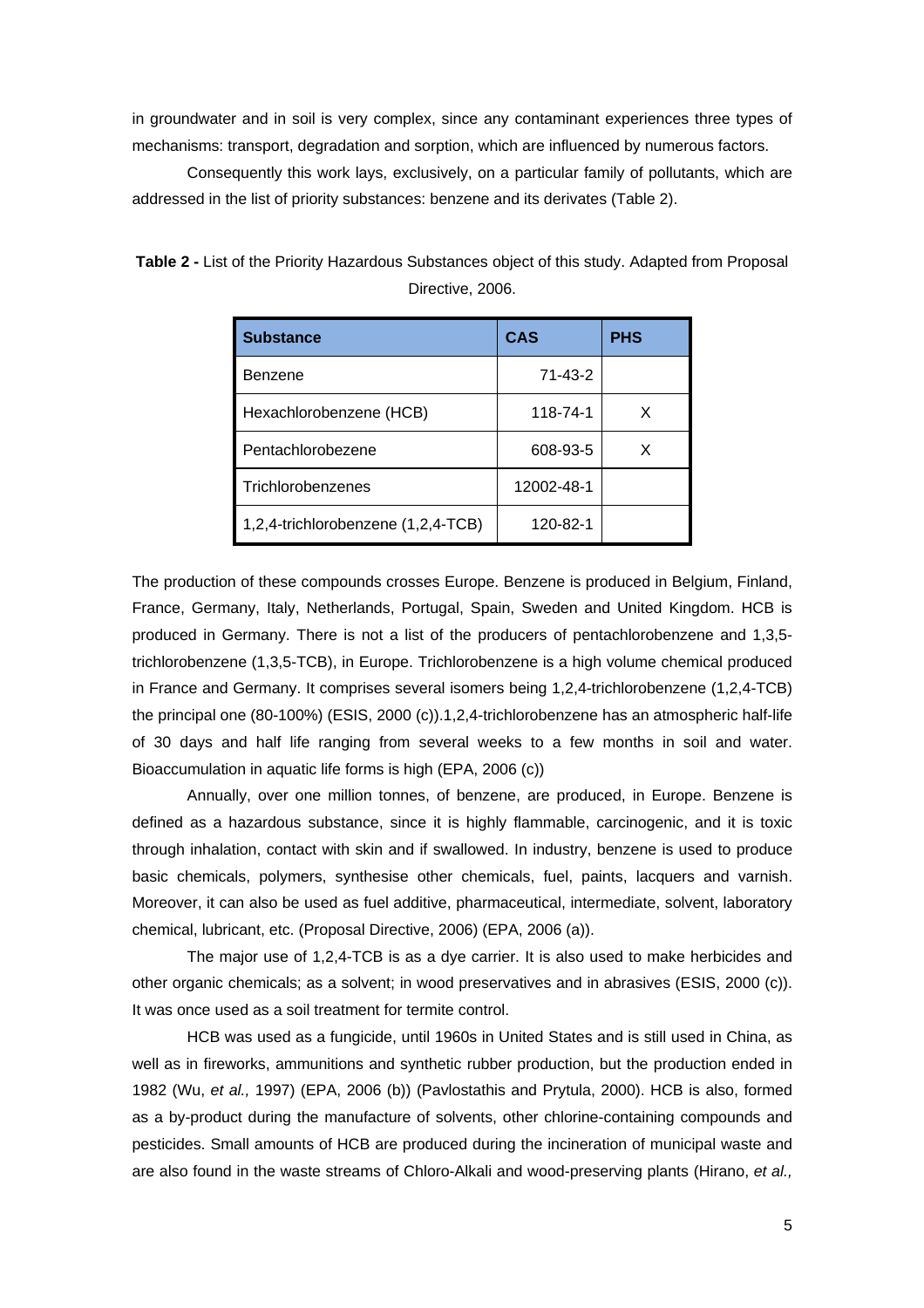2007). HCB is known to be toxic, carcinogenic and is ecotoxic, since its bioaccumulation in aquatic species is high (ESIS, 2006 (b)).

Compounds like pentachlorobenzene, trichlorobenzene, 1,3,5-trichlorobenzene and 1,2,4-TCB are, also, by-products of the dechlorination mechanism of HCB in soil when its degradation process occurs by anaerobic via, Figure 3 (Kao and Prosser, 2001). The remediation of aromatic compounds in a subsurface water resource can be difficult, since these compounds tend to resist to biodegradation processes and when it happens, the metabolites produced, can be as hazardous as the initial compound.

To understand the fate of these contaminants, it is necessary to study its biodegradation paths and the remediation technologies that can enhance degradation kinetics. For that purpose, a full knowledge of the physical, chemical and biological interactions between soil, groundwater and contaminants is necessary, as they are the basis to establish models of transport and transformation (Table 3) (Kossom and Byrne, 1995).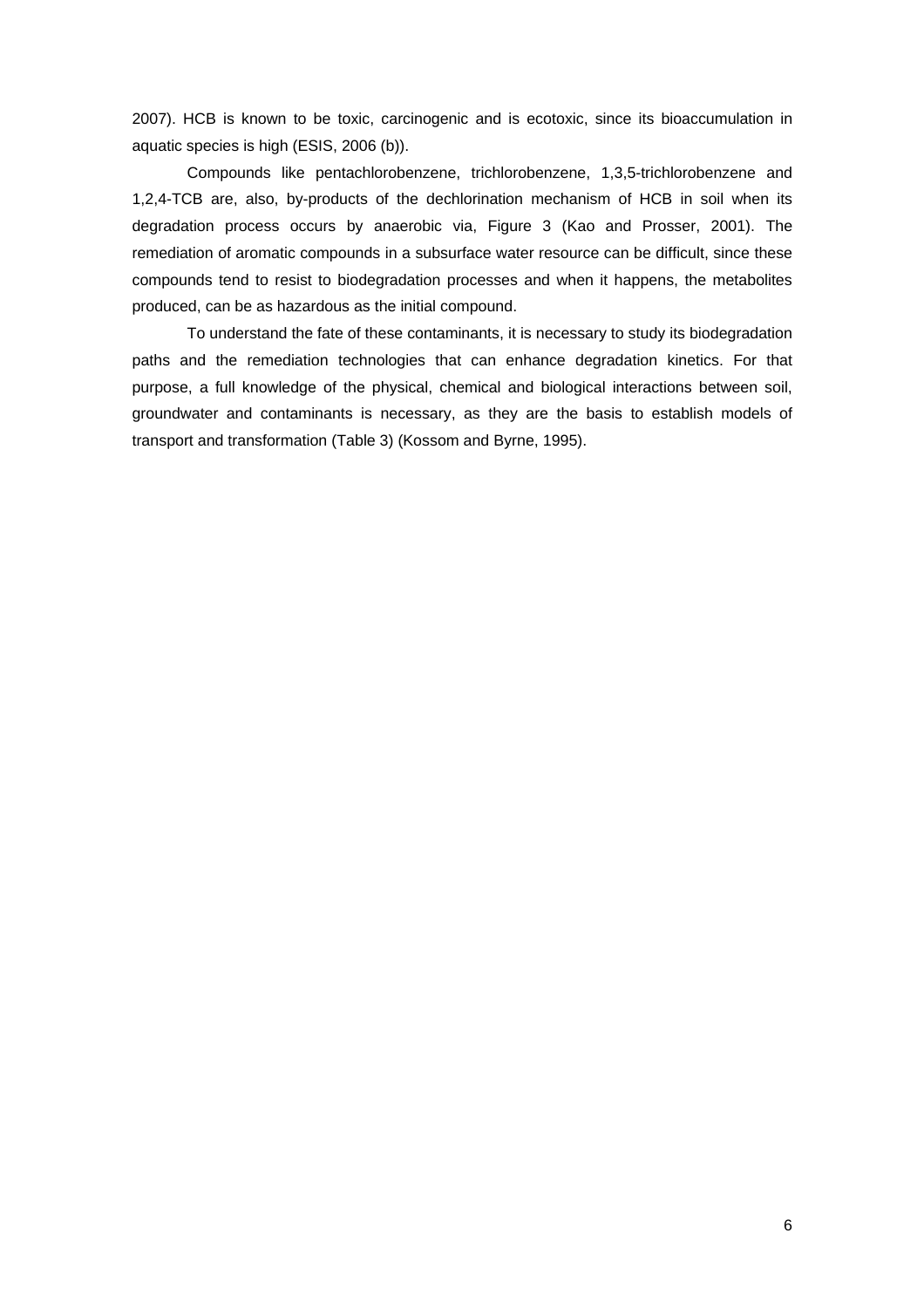|                   | <b>Groundwater</b><br>characteristics                                                                                                               | <b>Aquifer characteristics</b>                              | <b>Contaminant characteristics</b>                                                                       |
|-------------------|-----------------------------------------------------------------------------------------------------------------------------------------------------|-------------------------------------------------------------|----------------------------------------------------------------------------------------------------------|
| <b>BIOLOGICAL</b> | Ionic strength<br>pH<br>Temperature<br><b>Nutrients</b><br>Substrate<br>$O_2$ , NO $_3$ , SO <sub>4</sub> 2<br>Macro (P, S, N)<br>Trace<br>Organism | Grain size<br>Active bacteria number<br>Monod rate-constant | Potential degradation products<br><b>Toxicity</b><br>Concentration                                       |
|                   | <b>Groundwater</b><br>characteristics                                                                                                               | <b>Aquifer characteristics</b>                              | <b>Contaminant characteristics</b>                                                                       |
| CHEMICAL          | Ionic strength<br>pH<br>Temperature<br>$O_2$ , NO <sub>3</sub> , SO <sub>4</sub> <sup>2-</sup><br><b>Toxicants</b>                                  | Potential catalysts<br>Metals, clays                        | Potential degradation products<br>Concentration                                                          |
|                   | <b>Contamination</b><br>source                                                                                                                      | <b>Wells</b>                                                | <b>Hydrogeologic environment</b>                                                                         |
| HYDRAULIC         | Location<br>Amount<br>Rate released                                                                                                                 | Location<br>Amount<br>Depth<br>Pump rates                   | Extend of aquifer and aquitard<br>Characteristics of aquifer hydraulic gradient<br>Groundwater flow-rate |
|                   | <b>Distribution</b><br>coefficient                                                                                                                  | <b>Sediment</b><br>characteristics                          | <b>Contaminant characteristics</b>                                                                       |
| SORPTION          | Concentration<br>Characteristics                                                                                                                    | Organic carbon content<br>Clay content                      | Octanol/water partition coefficient<br>Solubility                                                        |

 **Table 3** – Information needed for prediction of organic contaminant movement and transformation in groundwater. Source: (Azadpour-Keeley, *et al.,*1999)

In the next chapters the degradation and transport mechanisms will be addressed.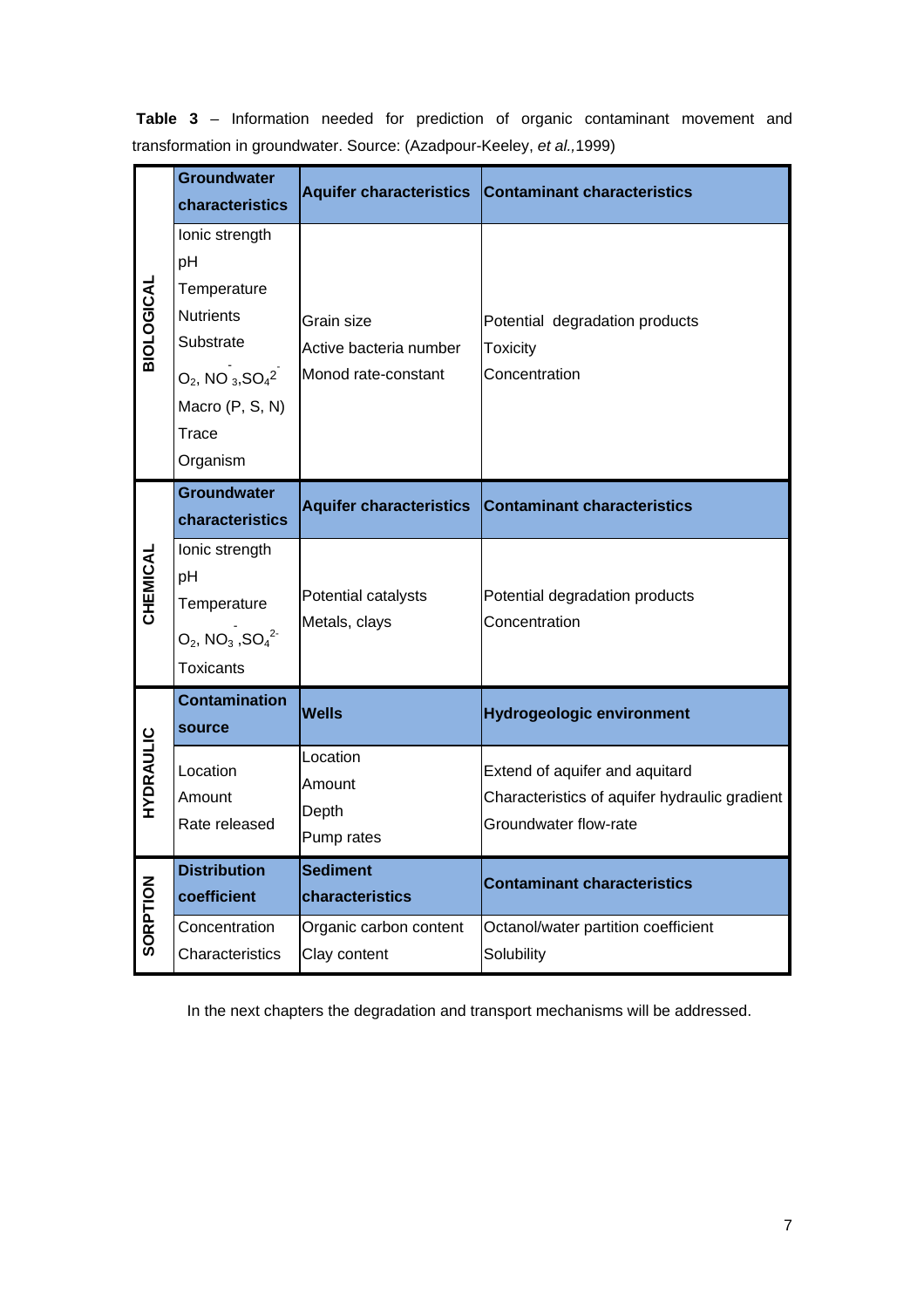#### *1.4. Non-Aqueous Phase Liquid (NAPL) compounds*

The Non-Aqueous Phase Liquid (NAPL) compounds have none or little solubility in water (see Annex A, Table A.1), which means that they can create its own liquid phase, coexisting with water, in the soil pores. These compounds can be divided in two types:

- LNAPL Light Non-Aqueous Phase Liquid compounds, which are lighter than water, such as benzene;
- DNAPL Dense Non-Aqueous Phase Liquid compounds, which are heavier than water, such as HCB, pentachlorobenzene, trichlorobenzenes, 1,3,5-trichlorobenzene and 1,2,4-TCB.

The densities values are presented in Table A.1, in Annex A. Despite some concepts that can be applied to DNAPL and LNAPL, their behaviour will be very different when they reach the aquifer this subject will be further developed in section 2.1 and 2.2.

#### *1.5. Biodegradation paths*

NA, also referred as natural assimilation, recuperation or passive remediation, is the result of eliminating contaminants from the environment through physical, chemical and biological processes (Azadpour-Keeley, *et al,.*1999). The physical processes comprise advection, dispersion, dilution, diffusion, volatilization, sorption and desorption. The more frequent chemical reactions are ion exchange, complexation and abiotic transformation. The biological processes include aerobic and anaerobic biodegradation, plant and animal uptake.

Whereas sorption processes reduce dissolved contaminant concentrations and retard contaminant migration relative to groundwater, biodegradation reduces total contaminant mass in the groundwater system. A plume is considered as a steady plume, when the rate of contaminant biodegradation in the groundwater equals its load rate. When the biodegradation rate is in excess, the plume undergoes a shrinking process. For this reason, it is important to understand the mechanisms and controls of biodegradation paths, in order to assess the aquifer capacity for NA (Spence, *et al.,* 2005).

NA demands in depth knowledge of the behaviour of each contaminant, due to its hazardous properties, to be considered an alternative to manage the risk associated with groundwater contamination. (Table A.1, Annex A)

In order to determine whether NA is occurring, a monitoring plan must be developed. To proceed with the monitoring, water must be sampled and some parameters must be analysed, at the time of the sample collection, such as: pH, redox potential, dissolved oxygen, electrical conductivity and temperature. In addition, the hydrocarbons (when a contamination occurs),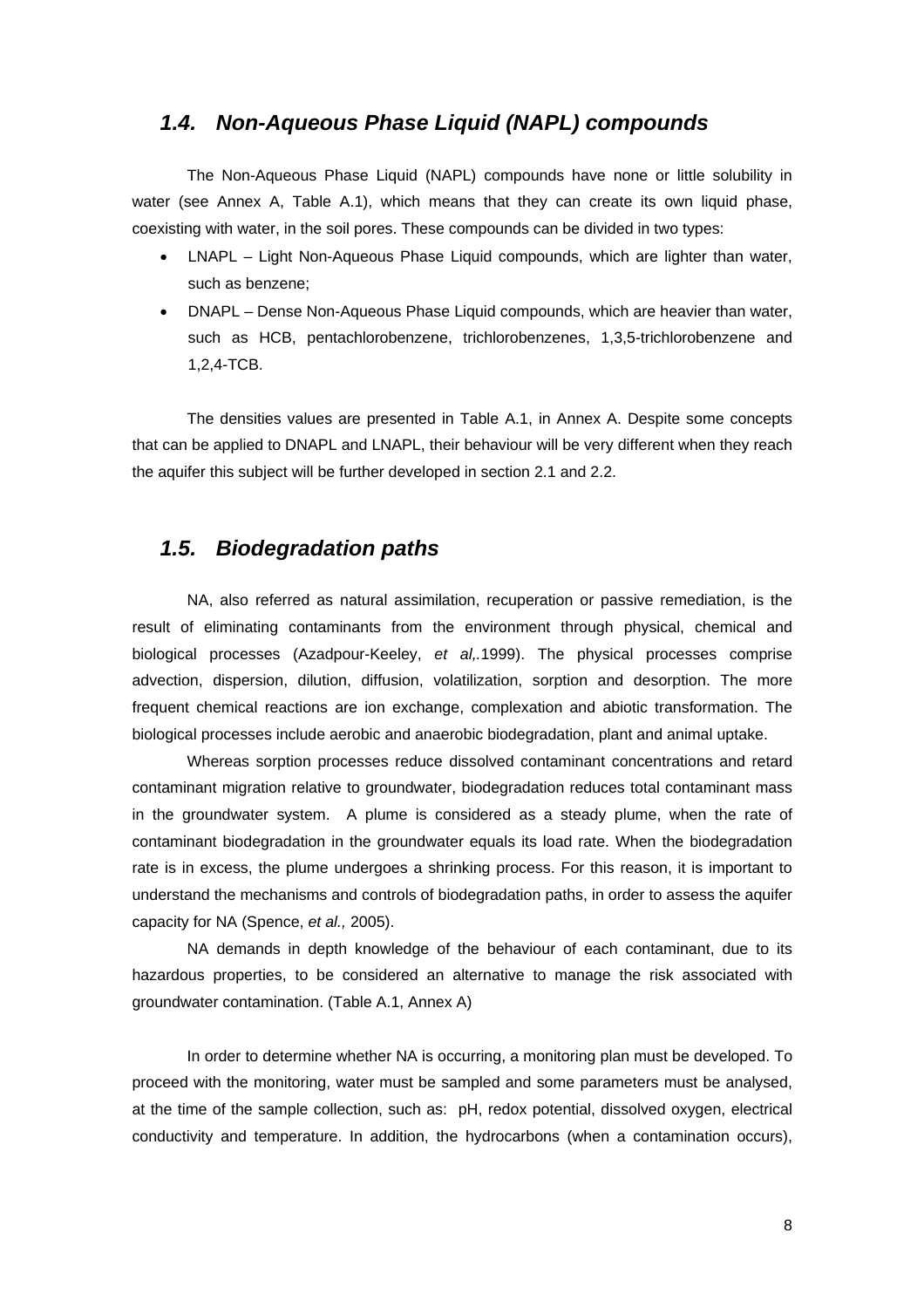anions (F, Cl, Br, NO<sub>3</sub>, NO<sub>2</sub> and SO<sub>4</sub><sup>2</sup>) and dissolved gases (CO<sub>2</sub> and CH<sub>4</sub>) must be analysed with a method already stated, such as EPA's method (Azadpour-Keeley, et al., 1999).

The basis of NA states on the fact that the partition of chemicals into the aqueous phase reaches equilibrium with the biological transformation processes, at an acceptable distance and time from the source. (Azadpour-Keeley, *et al.,* 1999) The contaminants biodegradation involves the production and the utilization of specific enzymes. Besides microbial degradation hydrogeochemical degradation can occur, when the environmental conditions allow the chemical reactions to take place. Nevertheless, the reactions are based in complex oxidation/reduction reactions and the reduced electrons or equivalent have to be transfered to a Terminal Electron-Acceptor (TEA). Numerous scientific publications support that biodegradation consists in series of microbial-mediated respiration reactions using different TEA in the aquifer. The sequence on which TEA are used is dictated by their relative energy yields per unit of organic carbon oxidized in the following order  $O_2$ , NO<sub>3</sub>, Mn(IV), Fe(III) and SO<sub>4</sub><sup>2</sup>, as shown in Table 4.However, the contribution of each TEA depends on its availability and on the ability of the indigenous microorganisms to use it (Spence, *et al.,* 2005).

The bacteria involved in NA can be divided in three groups:

- Aerobes which use only oxygen molecules as TEA
- Facultative aerobes/anaerobes they use molecular oxygen, but in its absence or in very low concentrations, they are able to use nitrate, manganese and iron oxides;
- Anaerobes which are unable to use oxygen, since it is toxic for them. Can use all the TEA described in Table 4, but the most common are sulphate and carbon dioxide.

| <b>Table 4 – Bacteria aerobic and anaerobic pathway for the degradation of benzene. The electron</b> |  |
|------------------------------------------------------------------------------------------------------|--|
| acceptors are shown in bold. Adapted from Spence, et al., 2005 and Kazumi, et al., 1997.             |  |

| <b>Pathway</b> | <b>Microbial process</b>   | Degradation reactions for benzene $(C_6H_6)^*$                                       |
|----------------|----------------------------|--------------------------------------------------------------------------------------|
| Aerobic        | Aerobic degradation        | $2C_6H_6 + 15O_2 \rightarrow 12CO_2 + 6H_2O$                                         |
|                | Denitrification            | $2C_6H_6 + 12NO_3 \rightarrow 12HCO_3 + 6N_2$                                        |
|                | Manganese(IV)<br>reduction | $C_6H_6 + 15MnO_2 + 24H^+ \rightarrow 6HCO_3 + 15Mn^{2+} + 12H_2O$                   |
| Anoxic         | Fe(III) reduction          | $C_6H_6 + 30FeOOH + 54H^+ \rightarrow 6HCO_3 + 30Fe^{2+} + 42H_2O$                   |
|                | Sulphate reduction         | $4C_6H_6 + 15SO_4^2 + 12H_2O \rightarrow 24HCO_3 + 7.5$ HS + 7.5<br>$H_2S + 1.5 H^+$ |
| Anaerobic      | Methanogenesis             | $4C_6H_6 + 18H_2O \rightarrow 9CO_2 + 15CH_4$                                        |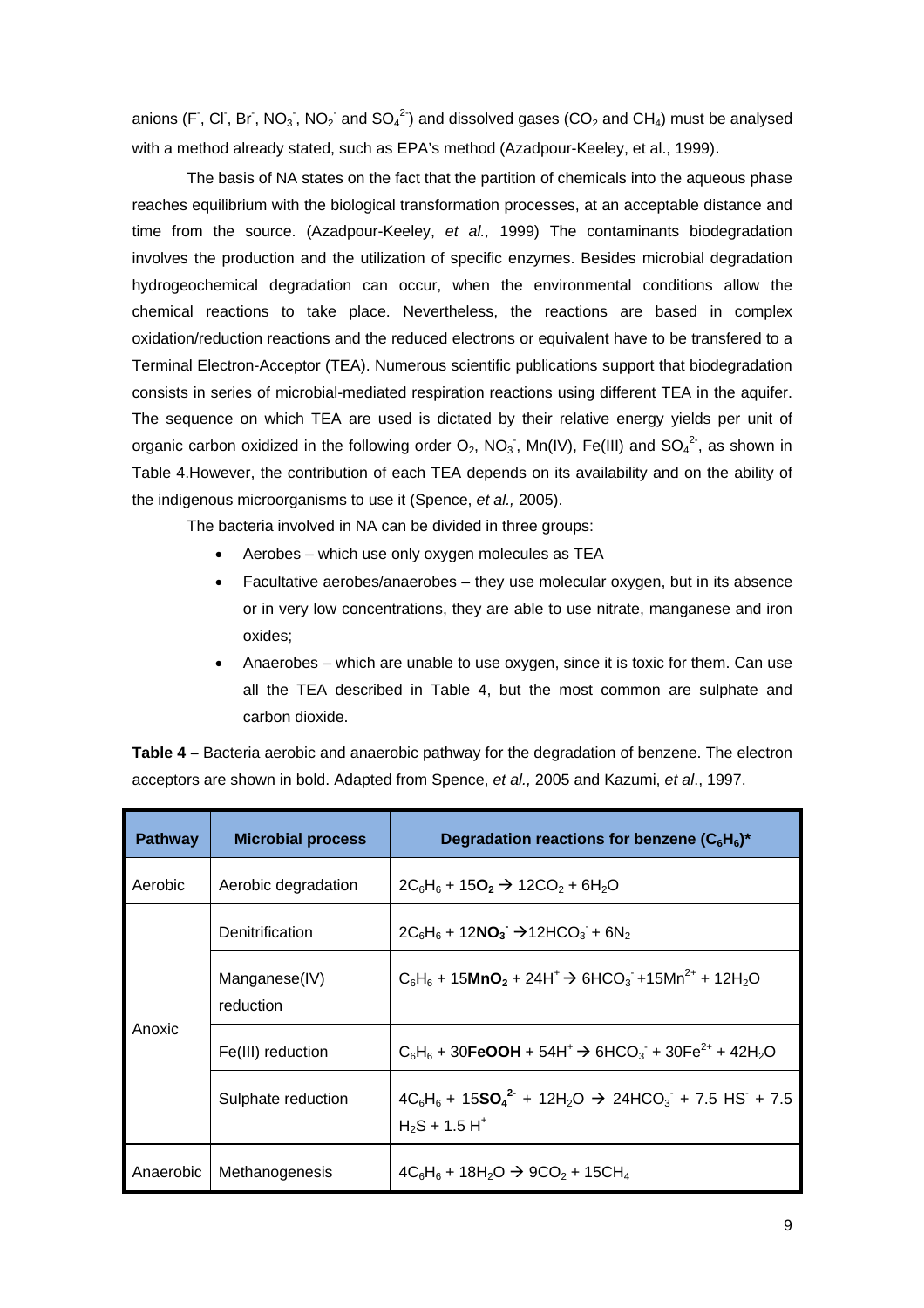The distribution of the TEA reactions in an aquifer is dictated by several factors, including the relative abundance of the various electron acceptors, the amount and availability of the electron supply and the nature and rate of groundwater flow.

The amount of oxygen decreases with the depth of the soil. In the saturated aquifer zone, there is no interaction with air, leading to small or null amounts of oxygen. When an aquifer is highly contaminated the amount of oxygen, in the inner plume tends to vanish quite rapidly. Consequently, the aerobic degradation only takes place in the upper zone of the aquifer, or in the boundaries of the contamination plume, while in the plume inner zone, the anaerobic pathways are responsible for the degradation process (Corseuil, *et al.,* 1997) (Kao and Prosser, 2001) (Baldwin, *et al,.* 2008) (Hurst, *et al.,* 1997). Nevertheless, two types of distributions can be presented, according to the scale of energy yield, as shown in Figure 1.



**Figure 1 –** Idealized diagrams of sequential succession of electron-accepting reactions. In a) the limiting factor for natural atenuation are the electron donors. In b) the limiting factor are the electron acceptors. Adapted from Hurst, *et al.,* 1997.

In Figure 1 a) it can be observed the sequential reaction occurring when the electron donor is the limiting factor. In this case, the amount of organic matter is not abundant, which will limit the flow of carbon and energy through the microbial food chain. The sequence of reactions occurs according to Table 4 and the thickness of each reaction zone, according with the direction of the groundwater, depends on the amount of TEA present in that area. Figure 1 b) reflects plume conditions when electron acceptor is the limiting factor. This is the case when a large contamination with organic compounds takes place. The available TEA are rapidly consumed creating a methanogenic zone. As the organic compounds are transported and diluted in the groundwater a point is reached where the TEA can be present and the electronacceptor reactions can take place. (Hurst, *et al.,* 1997)

Despite the similitude between Figure 1 b) and a situation of groundwater contamination, other factors influence the plume giving it a different shape. At first the soil is not homogeneous, the TEA are not equally distributed in the soil, hydrogeochemical factors can induce some reactions, or retard others, and geochemical gradients may arise.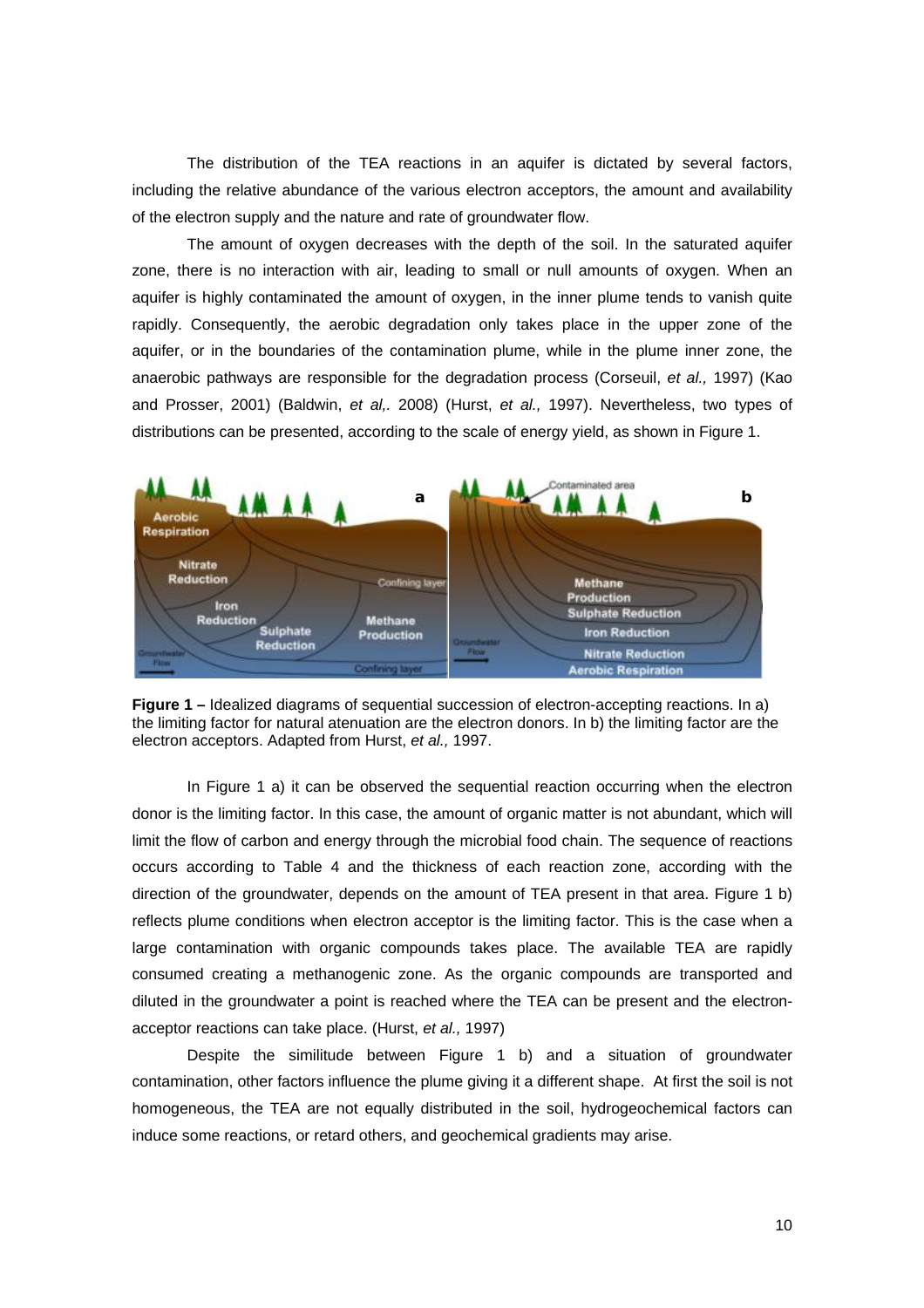If a contaminant is the only source of carbon and energy, the pH, redox potential and temperature conditions have to be between certain limits, so the degradation can take place.

Despite limiting factors such as hydrogeologic complexity, microbial toxicity – induced by the contaminants, chemical, biological and physical factors – most organic compounds can be degraded in the soil, by the indigenous microorganisms.

Small amounts of petroleum hydrocarbons, such as benzene, released into aquifers, can lead to concentrations of dissolved hydrocarbons far in excess of regulatory limits. In addition, conventional approaches to groundwater remediation can be extremely costly, especially when one considers small or diffuse groundwater contamination plumes (Spence, *et al.,* 2005).

Besides the high amount of scientific publications found concerning benzene, the study of its biodegradation, in soil, is highly connected with the other components of BTEX (Benzene, Toluene, Ethyl-benzene and Xylene isomers), that represent an important fraction of contamination from a gasoline spill. So, the degradation rates reported, for benzene, are measured in the presence of other contaminants and, since benzene usually degrades after the toluene and one of the xylene isomers degradation, its degradation rate is slower than if benzene was the only contaminant (Kao and Prosser, 2001) (Baun, *et al.,* 2003) (Zamfirescu and Grathwohl, 2001). For this reason, present study will only take into account biodegradation rates that consider the contaminants present in this study, by themselves or all together. The scientific publications that were consulted during the course of this study are present in Table 5.

#### **1.5.1. Aerobic path**

ł

For the most part of bacteria, utilization of aliphatic hydrocarbons is an aerobic process: in the absence of oxygen, saturated hydrocarbons are virtually unaffected by microorganisms (Madigan, *et al.,* 2000 (a)).

In order to saturate aliphatic hydrocarbon, the initial step involves molecular oxygen, as a reactant, being incorporated into the oxidized hydrocarbon. The reaction can be carried out by a monooxygenase or dioxygenase. The end product of the reaction sequence is acetyl-CoA, or pyruvate that is later transformed in acetyl-CoA (Madigan, *et al.,* 2000 (a)). *Pseudomonas sp.* have been identified as, bacteria that are capable of degrade, aerobically, benzene and chlorobenzenes after oxygenation of the compounds (Werlen, *et al.,* 1996).

The aerobic degradation of chlorobenzenes and benzene leads to the formation of catechol that is less hazardous<sup>4</sup>. Single-ring compounds, such as the compounds subject of the present study, are referred as starting substrates, because the oxidative catabolism only starts after they are converted to simpler forms. Catechol may then degrade to compounds that can enter the Cytric Acid Cycle, such as succinate, acetyl-CoA and pyruvate (Aronson and Howard, 1997). The benzene degradation process is exemplified in Figure 2.

 $4$  The concentration limit to be harmless is 20%, while for benzene is 0.1% and for the other chlorobenzenes is 0.25% (ESIS, 2000 (a))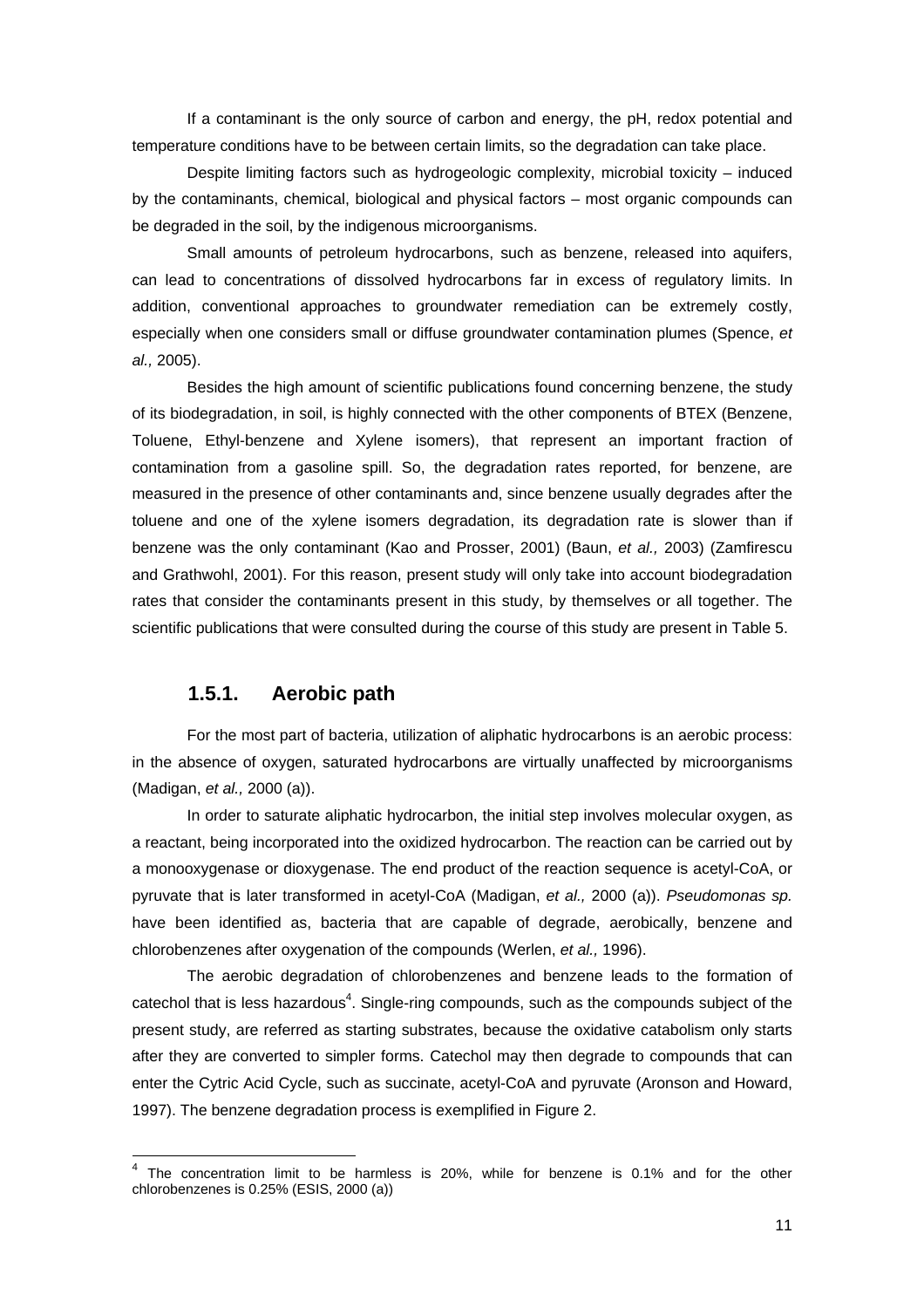| <b>Author</b>   | <b>Date</b> | <b>Subject</b>         | <b>Method</b>                             | <b>Results</b>                                                                                                                                                                                                |
|-----------------|-------------|------------------------|-------------------------------------------|---------------------------------------------------------------------------------------------------------------------------------------------------------------------------------------------------------------|
| Mascolo et al.  | 2007        | Advanced<br>Oxidation  | The tests were realised in hard<br>water. | Considering 1 ppm of benzene as initial concentration, 100% removal can be achieved for all<br>processes, with exception of UV. Best technique was UV/H <sub>2</sub> O <sub>2</sub>                           |
|                 |             | Process (AOP)          | (AOP) - medium pressure UV,               |                                                                                                                                                                                                               |
|                 |             |                        | $UV/H2O2$ , and $UV/TiO2$                 |                                                                                                                                                                                                               |
| Kao et al.      | 2007        |                        | Application of air sparging in a          | Benzene concentration reduces, with biosparging, from 10 mg/l to 0.1 in one year.                                                                                                                             |
|                 |             |                        | soil manly composed by sands              | The technique induces an increase in heterotrophs, decrease in anaerobes, but methanogens                                                                                                                     |
|                 |             |                        | and silty sands                           | increase.                                                                                                                                                                                                     |
| Murray et al.   | 2000        | sparging               | The soil was mainly silty sands           | Benzene aerobic degradation rate of 0.272 kg/day                                                                                                                                                              |
| Kirtland and    | 1999        |                        | Application of the techniques             | Silt and clay soils are not recommended for AS/SVE, since the mass removal decreases with the                                                                                                                 |
| Aelion          |             |                        | in sand, coarse and clay soils.           | elevation of the groundwater level.                                                                                                                                                                           |
| Johnston et al. | 1998        | Äί                     | Study of the importance of                | Elimination in 16 days (initial concentration (20 mg/l) another well(always a residue of                                                                                                                      |
|                 |             |                        | biodegradation and                        | concentration)                                                                                                                                                                                                |
|                 |             |                        | volatilisation in Aeolian and             | Estimated of 135 g of benzene volatilise                                                                                                                                                                      |
|                 |             |                        | littoral calcareous sand                  | Degradation order is a crescent scale of Henry's law constant                                                                                                                                                 |
| Küster et al.   | 2004        | Biomonitoring          | The use of biomonitors in a               | States the advantages of real monitoring, by bioluminescence using Vibrio fischeri.                                                                                                                           |
| Davis et al.    | 1998        |                        | Quaternary aquifer                        |                                                                                                                                                                                                               |
|                 |             |                        | Sulphate reduction                        | The differences in the groundwater contents (low inorganic contents except $HCO_3$ , $NH_4$ <sup>+</sup> , and $H_2S$<br>and negative Eh) between uncontaminated and contaminated. Sometimes de concentration |
|                 |             |                        |                                           | increases due the liberation of benzene that was adsorbed, when the water table fluctuates.                                                                                                                   |
|                 |             | Bioremediation         |                                           | The half time life was between 120 to 230 days.                                                                                                                                                               |
| Gersberg et al. | 1994        |                        | Adding nutrients with                     | Soil remediated after 3 months, with 83% benzene removal. The Bacteria Ceriodaphnia dubia was                                                                                                                 |
|                 |             |                        | potassium nitrate and                     | identified as the main actor of the bioremediation process.                                                                                                                                                   |
|                 |             |                        | ammonium polyphosphate.                   |                                                                                                                                                                                                               |
|                 |             |                        | Infiltration of the groundwater           |                                                                                                                                                                                                               |
|                 |             |                        | in the system again                       |                                                                                                                                                                                                               |
| Kommalapati et  | 1997        | Dispersion             | Removing by dispersion in                 | The solubility increases with the addiction of natural surfactant (90%) and increases the desorption                                                                                                          |
| al.             |             |                        | sandy loam with clay                      | (only 10% remains due to irreversible adsorption) increases the long term cumulative removal                                                                                                                  |
| Booty et al.    | 1994        | Modelling              |                                           | Properties good scheme of transport of contaminants                                                                                                                                                           |
| Prince et al.   | 2008        |                        |                                           | No aerobic degradation of HCB                                                                                                                                                                                 |
| Adebusoye et    | 2007        |                        | Soil with lack o mineral                  | Proved aerobic degradation of chlorobenzenes                                                                                                                                                                  |
| al.             |             | attenuation<br>Natural | nutrients                                 |                                                                                                                                                                                                               |
| Baldwin et al.  | 2007        |                        | Soil composition: Silty clay,             | Benzene was suffered aerobic degradation, but it was limited by the high concentrations. In 2                                                                                                                 |
|                 |             |                        | fine to medium sand, gravel               | years the concentration increases from 5 t0 1700 µg/L.                                                                                                                                                        |
|                 |             |                        |                                           | The author use Mann-Kendall analysis                                                                                                                                                                          |
|                 |             |                        |                                           |                                                                                                                                                                                                               |

### **Table 5 -** Scientific publications consulted during the course of this study.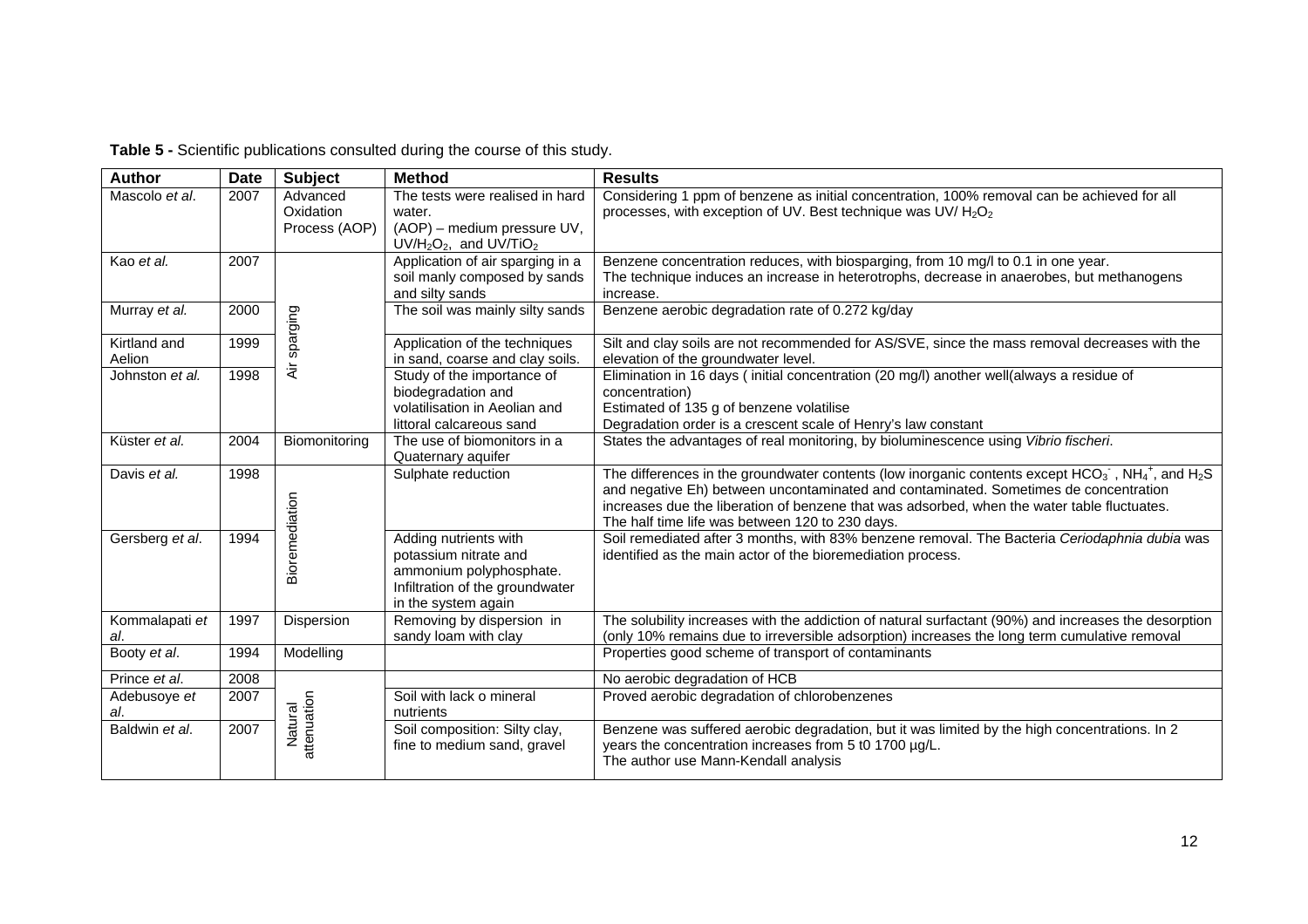| <b>Author</b>            | <b>Date</b> | <b>Subject</b> | <b>Method</b>                                                                        | <b>Results</b>                                                                                                                                                                                                                                                                                                                                                                                                                                                                                                                                                |
|--------------------------|-------------|----------------|--------------------------------------------------------------------------------------|---------------------------------------------------------------------------------------------------------------------------------------------------------------------------------------------------------------------------------------------------------------------------------------------------------------------------------------------------------------------------------------------------------------------------------------------------------------------------------------------------------------------------------------------------------------|
| Dou et al.               | 2007        |                |                                                                                      | Lower degradation rates in the presence of sulphates than in the presence of nitrates.<br>The use of substrates increases the degradation rate, till a maximum. The nitrates are reduced to<br>nitrites.                                                                                                                                                                                                                                                                                                                                                      |
| Junfeng et al.           | 2007        |                | The soil is composed by silty<br>clay soil. NA can be enhanced<br>by bioaugmentation | Anaerobic BTEX-degrading Bacteria can reach in 60 days to none detectable levels of benzene,<br>with an initial concentration of 100 mg/l. Using other hydrocarbons as coadjutants the degradation<br>rate decreases. The rates can be enhanced with sodium acetate or with nitrate.                                                                                                                                                                                                                                                                          |
| Matamoros et<br>al.      | 2007        |                | Biodegradation and plant<br>uptake in gravel                                         | 90% removed of pentachlorobenzene in 21 days                                                                                                                                                                                                                                                                                                                                                                                                                                                                                                                  |
| Mckelvie et al.          | 2007        |                | Biodegradation in the<br>presence of ethanol                                         | The soil was thin sand layers with less permeable silts and clayey silts. Ethanol enhanced<br>benzene degradation                                                                                                                                                                                                                                                                                                                                                                                                                                             |
| Wang et al.              | 2007        |                |                                                                                      | 58% removal in30 days in a stabilized Bacteria media                                                                                                                                                                                                                                                                                                                                                                                                                                                                                                          |
| Hirano et al.            | 2007        |                | Study in sendiments                                                                  | HCB is highly hydrophobic and strongly associated with the organic carbon, clay and silt that<br>comprise the anaerobic regions of sediments. The degradation rates after 20 days improved to<br>59.4% from 80% in none sterile soil, considering a initial concentration of 0.5 mg.                                                                                                                                                                                                                                                                          |
| McKelvie et al.          | 2005        |                |                                                                                      | No biodegradation of benzene. The soils are alluvial sediments (silty sand and gravel).                                                                                                                                                                                                                                                                                                                                                                                                                                                                       |
| Spence et al.            | 2005        |                | The aquifer was composed by<br>deep fractured bedrocks<br>aquifer                    | Proved aerobic and<br>Anaerobic degradation (tested in the presence of sulphate and nitrate). Benzene was oxidized in<br>nitrate presence, after all the TEX was exhausted                                                                                                                                                                                                                                                                                                                                                                                    |
| Borghini et al.          | 2004        | attenuation    |                                                                                      | Proves that there is a correlation between temperature and concentration of HCB and<br>pentachlorobenzene                                                                                                                                                                                                                                                                                                                                                                                                                                                     |
| Baun, A. et al.          | 2003        | Natural        | Chloride was used as a tracer,<br>in a field experience that<br>lasted 10 years      | Anaerobic conditions, within the first 150 m of the plume, induced organic compounds<br>degradation, with exception for benzene                                                                                                                                                                                                                                                                                                                                                                                                                               |
| Johnson, S.J.,<br>et al. | 2003        |                | Review of anaerobic<br>degradation and TEA used                                      | Two strains of Decloromonas are able to degrade benzene using nitrate as the only TEA. Proved<br>degradation on iron, sulphate presence, but combined with methanogenesis                                                                                                                                                                                                                                                                                                                                                                                     |
| Lovanh et al.            | 2002        |                | Effects of ethanol in<br>biodegradation rates                                        | At low concentrations of ethanol the inhibition can be offset by the use of fortuitous growth of<br>specific degraders of ethanol.<br>P. putida (mt-2 and F1), P. Mendocina (KR1), Burkholderia pickettii (PKO1)                                                                                                                                                                                                                                                                                                                                              |
| Bockelmann et<br>al.     | 2001        |                | shallow Quaternary gravels<br>with locally embedded sand,<br>silt and loamy clay     |                                                                                                                                                                                                                                                                                                                                                                                                                                                                                                                                                               |
| Chen et al.              | 2001        |                | review                                                                               | There have been reports of HCB dechlorination to monochlorobenzene (MCB) or even to benzene<br>by adapted mixed cultures (Ramanand et al., 1993; Nowak et al., 1996).<br>lactate enhanced dechlorination more than pyruvate or acetate<br>Similar dechlorination rates were observed under both conditions during initial culture transfers<br>(days 12 to 24). In second (day 24 to day 36) and third (day 36 to day 50) transferred cultures,<br>treatment with lactate resulted in a longer lag phase.<br>Better results in a environment rich in nitrates |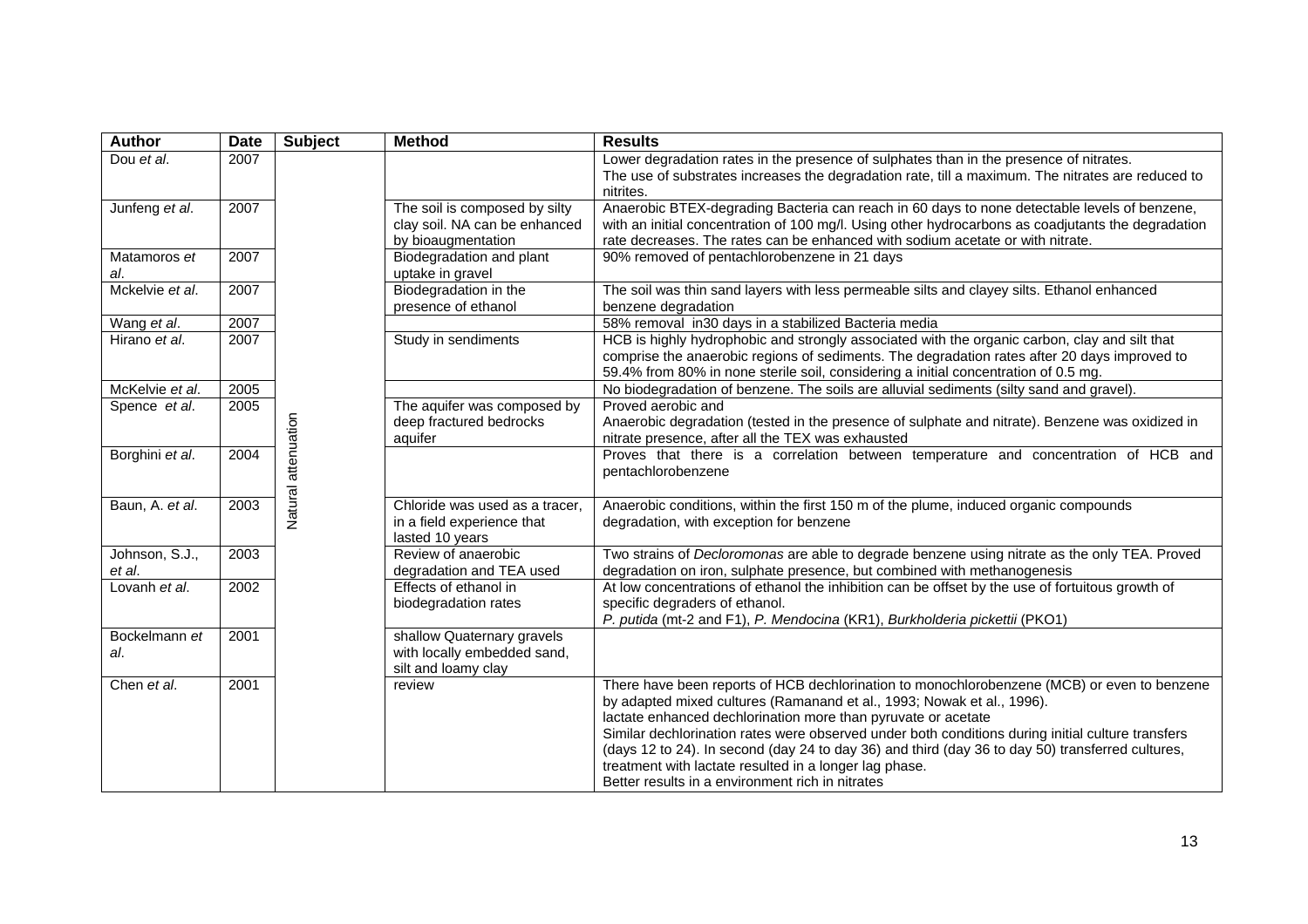| <b>Author</b>   | <b>Date</b> | <b>Subject</b> | <b>Method</b>                   | <b>Results</b>                                                                                                                                   |                                                                                                         |               |  |  |
|-----------------|-------------|----------------|---------------------------------|--------------------------------------------------------------------------------------------------------------------------------------------------|---------------------------------------------------------------------------------------------------------|---------------|--|--|
| Zamfirescu and  | 2001        |                | The aquifer was a quaternary    |                                                                                                                                                  | Only anaerobic degradation and benzene has a half life that corresponds in distance to 20 m from        |               |  |  |
| Grathwohl       |             |                | aquifer (sand and gravel)       | the plume source                                                                                                                                 |                                                                                                         |               |  |  |
| Kao and         | 2000        |                | The soil composition was of     |                                                                                                                                                  | Methanogenesis was the dominant degradation path (within plume). At the edges of the plume, the         |               |  |  |
| Prosser         |             |                | holocene sands and humic        | degradation was mainly by aerobic path.                                                                                                          |                                                                                                         |               |  |  |
|                 |             |                | soils and thick-bedded, light-  |                                                                                                                                                  | The benzene degradation was afterwards toluene and xylene and of approximately 88 mg/day.               |               |  |  |
|                 |             |                | coloured sands and clays, with  | The mass balance of the contaminants is present                                                                                                  |                                                                                                         |               |  |  |
|                 |             | attenuation    | local clay-clast conglomerates  |                                                                                                                                                  |                                                                                                         |               |  |  |
| Pavlostathis et | 2000        |                | Evaluation of HCB degradation   | Methanogenesis anaerobic degradation.                                                                                                            |                                                                                                         |               |  |  |
| al.             |             |                | in sediments with enriched      |                                                                                                                                                  | The application of the Michaelis-Menten equation shows that low presence of 1,2,3,4 tetra and           |               |  |  |
|                 |             |                | culture                         |                                                                                                                                                  | 1,2,3 tri and states that dechlorination is the dominant process, of chlorobenzene degradation          |               |  |  |
| Schirmer et al. | 1998        | Natural        |                                 | First order aerobic degradation rate of 0.03/day                                                                                                 |                                                                                                         |               |  |  |
|                 |             |                |                                 |                                                                                                                                                  | It was needed 40.3 years to benzene reach 5 µg/l by dispersion and with degradation only 3.3            |               |  |  |
| Corseuil et al. | 1997        |                | Degradation pathways in         | vears                                                                                                                                            | After 10 days the benzene concentration was none, considering an initial concentration of 25mg/l,       |               |  |  |
|                 |             |                | sandy soils                     | in the presence of ethanol.                                                                                                                      |                                                                                                         |               |  |  |
|                 |             |                |                                 |                                                                                                                                                  | With more than 300 mg/l the environment was anoxic before the degradation of benzene could              |               |  |  |
|                 |             |                |                                 | even start.                                                                                                                                      |                                                                                                         |               |  |  |
|                 |             |                |                                 |                                                                                                                                                  | Without amends with inorganic nutrients the efficiency is lower. The only pathway proved to             |               |  |  |
|                 |             |                |                                 | happen was aerobic degradation.                                                                                                                  |                                                                                                         |               |  |  |
| Polese          | 1997        | Sampling       | Extracting for sampling from    |                                                                                                                                                  | The method recovers between 89-100% with a fortification level of 0.5, when the fortification levels    |               |  |  |
|                 |             | preparation    | sand soils.                     |                                                                                                                                                  | rises to 20 the recovery decreases for 86 to 93%. Using n-hexane and dichloromethane to extract         |               |  |  |
|                 |             |                |                                 |                                                                                                                                                  | Study points out that there is a proportion between the concentration and the distance to the           |               |  |  |
|                 |             |                |                                 | dumping site                                                                                                                                     |                                                                                                         |               |  |  |
| Lee             | 2007        |                |                                 | Modelling alcohol with BTEX as they are cosolvent (miscible with NAPL and with water) and up to<br>30% of the benzene is in the cosolvent phase. |                                                                                                         |               |  |  |
|                 |             |                |                                 |                                                                                                                                                  |                                                                                                         |               |  |  |
| Nascimento et   | 2004        |                | Contaminant distribution in     |                                                                                                                                                  | The vertical and horizontal distribution patterns indicate that the soil waters acts as a vector of the |               |  |  |
| al.             |             |                | sandy soils                     |                                                                                                                                                  | pollutant throughout the landscape. The dispersion of HCB is probably a result of complexation          |               |  |  |
| Dentel et al.   | 1998        |                | Sorption in clay soils          | and transport with dissolved organic matter.                                                                                                     |                                                                                                         |               |  |  |
| Santos et al.   | 1997        |                | Sorption in sandy soil          | 1,2,4-TCB has no tendency to sorption<br>Water is the better element to desorbs chlorobenzenes                                                   |                                                                                                         |               |  |  |
| Gabelish et al. | 1996        | Sorption       | Simulation                      | Extractant for HCB and tetrachlorobenzene is hexane                                                                                              |                                                                                                         |               |  |  |
| Wu et al.       | 1996        |                | Identifying techniques applied  |                                                                                                                                                  |                                                                                                         |               |  |  |
|                 |             |                | to transition soil              | Identification techniques to HCB and pentachlorobenzene                                                                                          |                                                                                                         |               |  |  |
| Gray et al.     | 1994        |                | Study of partition coefficients | Results for partition coefficients                                                                                                               |                                                                                                         |               |  |  |
|                 |             |                | in loamy sand and silty loamy   | Contaminant                                                                                                                                      | Loamy sand                                                                                              | Silty loam    |  |  |
|                 |             |                |                                 | Tetrachlorobenzene                                                                                                                               | $1.9 \pm 0.89$                                                                                          | $3.5 \pm 1.5$ |  |  |
|                 |             |                |                                 | Trichlorobenzene                                                                                                                                 | $2.0 \pm 0.90$                                                                                          | $3.6 \pm 1.2$ |  |  |
|                 |             |                |                                 | Pentachlorobenzene                                                                                                                               | $1.7 \pm 0.75$                                                                                          | $2.5 \pm 1.1$ |  |  |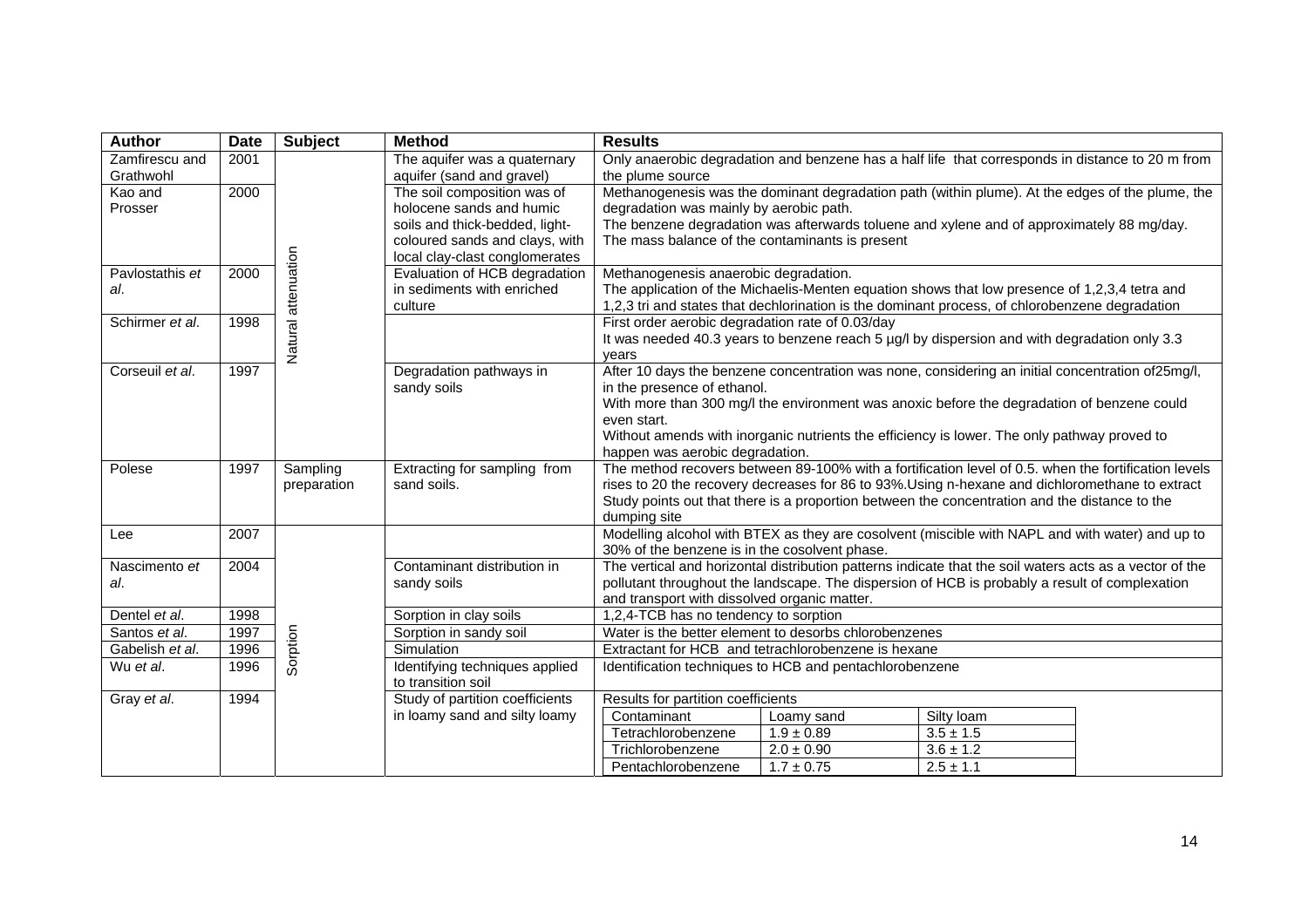| Author                 | Date | <b>Subiect/Results</b>                                                                                                                                        |
|------------------------|------|---------------------------------------------------------------------------------------------------------------------------------------------------------------|
| Guerin. <i>et al</i> . | 2001 | Study with MODFLOW <sup>®</sup> , that evaluates the efficiency of the implementation of funnel and gate technology. Not specific for benzene but good to the |
|                        |      | application in the model, with specific changes                                                                                                               |
| Booji et al.           | 2000 | Semi permeable membrane devices to study concentration proves that HCB over saturates rapidly in atmosphere (8 times higher than in soil) - high              |
|                        |      | volatilisation.                                                                                                                                               |
| Zhang et al.           | 2002 | HCB model predicting fate and transport. Prediction points that 78% of all HCB is adsorbed into soil                                                          |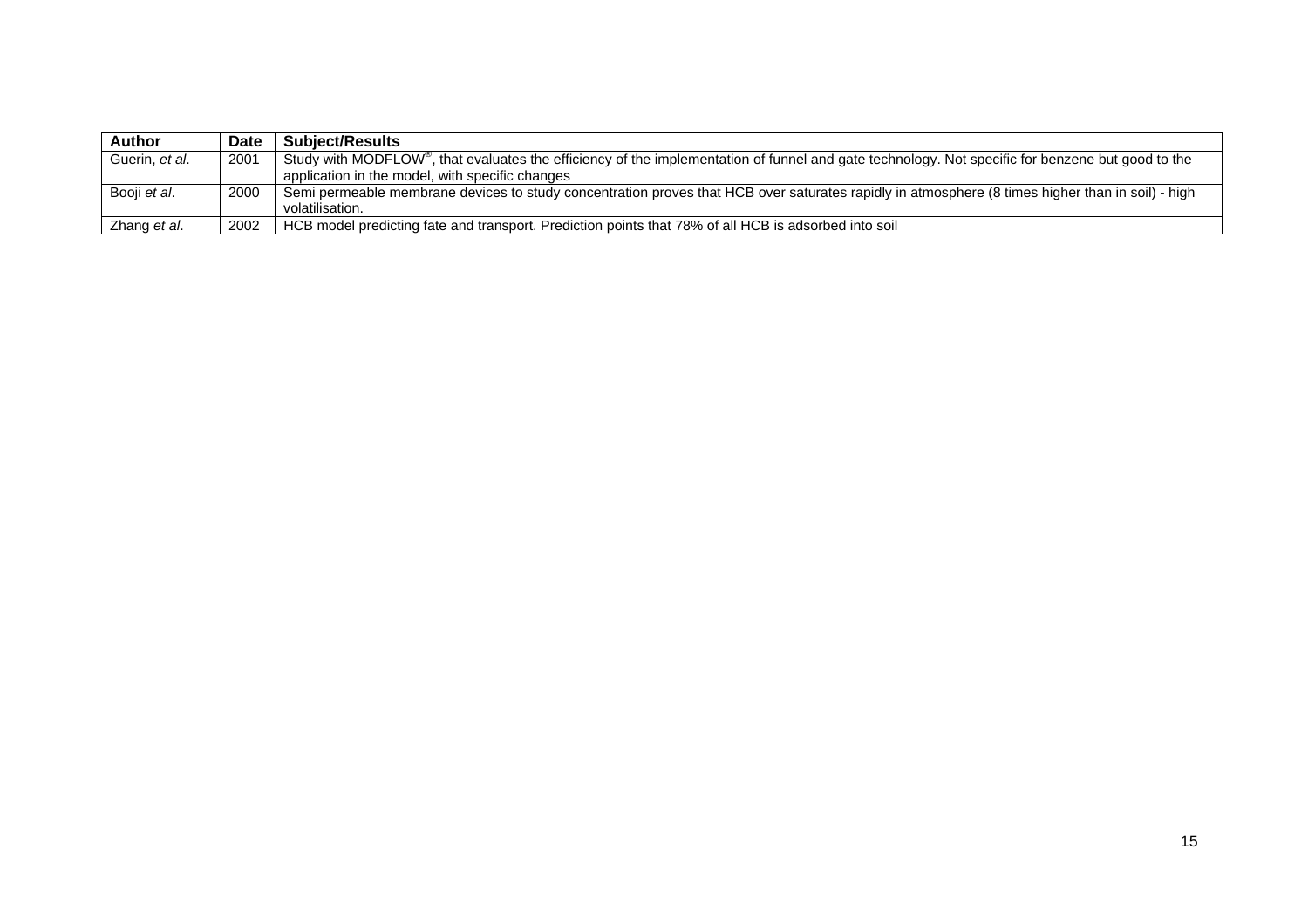

**Figure 2 –** Hydroxylation of benzene to catechol by a monooxygenase and cleavage of catechol to *cis,cis*-muconate by a dioxygenase. Source: (Madigan, *et al.,* 2000 (a)).

Halophilic and halotolerant bacteria, in larger communities in which *Marinobacter spp.* was the dominant bacteria, showed very good results, using only benzene as an energy source (Nicholson and Fathepure, 2003). Nevertheless, high amounts of contaminants may inhibit aerobic degradation, as can be also toxic to microorganisms present in the soil (Baldwin, *et al.,* 2008).

#### **1.5.2. Anaerobic path**

Chlorobenzene anoxic degradation can also occur, but the catabolism occurs by anaerobic microbial consortia to methanogenesis (Madigan, *et al.,* 2000 (b)).

On what concerns the chlorobenzenes, under anaerobic conditions, they tend to suffer reductive dechlorination, a process by which the chlorobenzenes will loose a Chlorine, which will be substituted by a Hydrogen atom. Since it is a decay chain reaction, each time there is a leak of HCB, is possible to have pentachlorobenzene, tetrachlorobenzene and trichlorobenzenes (Figure 3) (Pavlostathis and Prytula, 2000). Actually, degradation of significant chlorinated pesticide, such as, HCB, occurs in anoxic environment, since it is linked to dechlorination and the sub-products formed are less toxic, than the original chlorinated molecule (Madigan *et al.,* 2000(b)). In Table 6 some of the bacteria that are able to degrade this type of compounds by an anoxic or anaerobic path are listed.

It has been showed that no single microbial species are able to degrade completely the compound under anaerobic conditions, although stable benzene-degrading enrichment cultures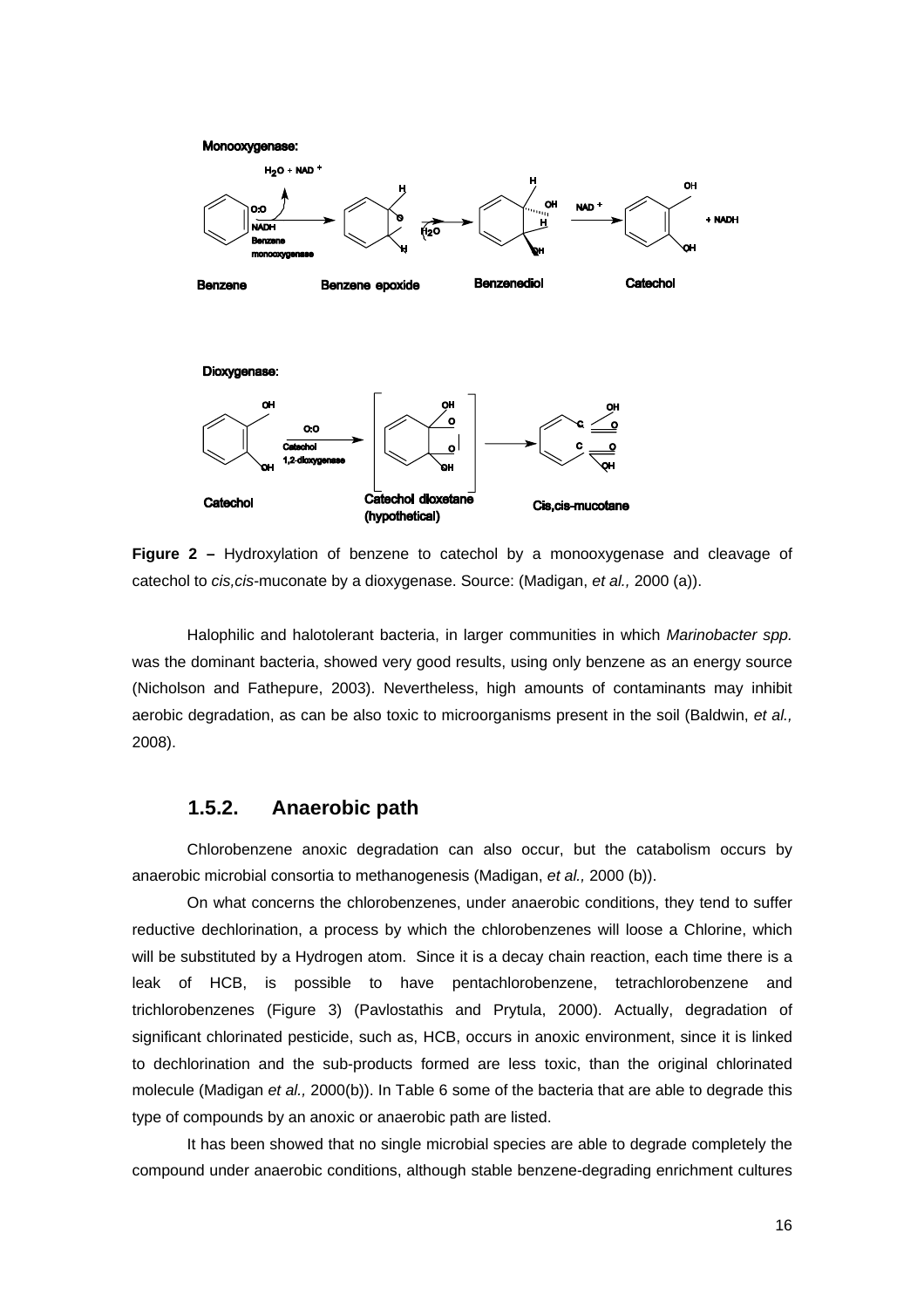were known. The only organisms known to degrade benzene anaerobically are bacteria, but it is suggested that the currently poorly studied anaerobic fungi might prove to be involved (Johnson, *et al.,* 2003). When no other electron acceptors are present, benzene can degrade to  $CO<sub>2</sub>$  and methane. Yet, in this situation, the total mineralisation of benzene is not possible. In the absence of another TEA this form of degradation might take an important role in limiting the extent of the contaminant plume (Johnson, *et al.,* 2003). Benzene degradation via benzoate was proved (Chaudhuri and Wiesmann, 1995). A sulphate-reducing consortium was found to remain relatively complex despite the culture's long exposure to benzene as the only carbon and energy source and repeated dilutions of the original enrichment.

|                              |  |  |  |  | <b>Table 6 - Families of Bacteria that are able to degrade chlorinated compounds. Source:</b> |  |
|------------------------------|--|--|--|--|-----------------------------------------------------------------------------------------------|--|
| (Madigan, et al., 2000 (b)). |  |  |  |  |                                                                                               |  |

| <b>Bacteria</b>    | <b>Electron donors</b>                         |
|--------------------|------------------------------------------------|
| Dehalobacter       | H <sub>2</sub>                                 |
| Desulfomonile      | $H2$ , formate, pyruvate, lactate and benzoate |
| Desulfitobacterium | $H2$ , formate, pyruvate and lactate           |
| Dehalospirillum    | $H2$ , formate, pyruvate, lactate and benzoate |
| Dehalococcoides    | $H2$ and lactate                               |
| Dehalobacterium    | Dichloromethane, lactate, ethanol and glycerol |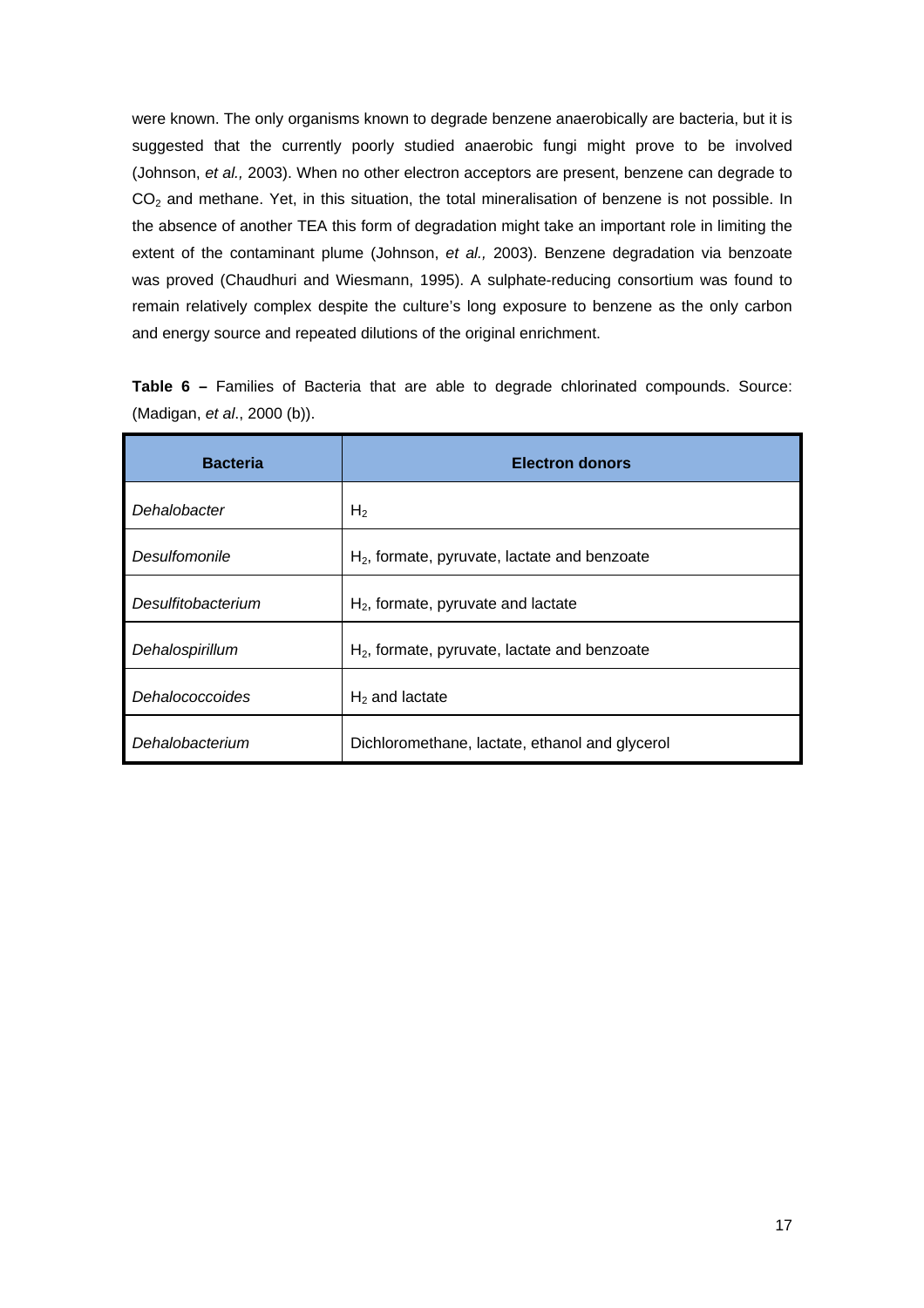

**Figure 3** – Microbial dechlorination pathway of hexachlorobenzene under anaerobic conditions. Source: (Pavlostathis and Prytula, 2000).

.

An important aspect to take into account in anoxic degradation is the presence of humic substances. They are complex of high-molecular-weight organic materials, derived from the plant, animal and microorganisms remains and are generally resistant to microbial metabolism. Although an exact redox potential cannot be measured, because of its complex composition, model low-molecular-weight compounds, such as fulvic acid, have positive redox potential, showing that they are good electron acceptors (Madigan, *et al.,* 2000(c)).

### *1.6. Remediation technologies*

There are numerous technologies that can be used to clean-up soils and groundwater from contamination and in each stage, of the contaminant removal, the best technology that can be applied can vary. The technologies can focus on the source of the contamination or work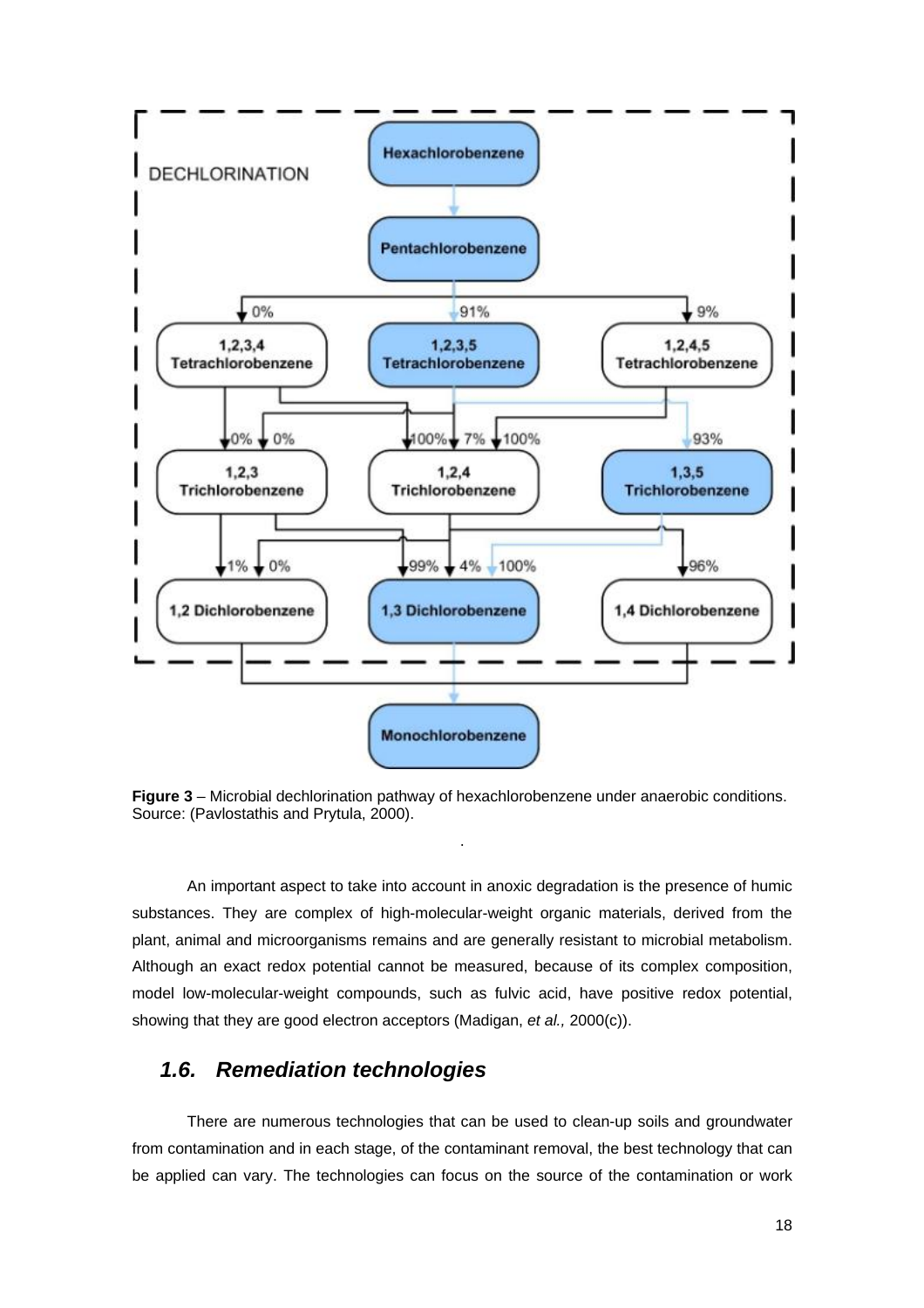throughout the plume, can contain or remove the contamination and can be done *in-situ* or *exsitu*, as can be seen in Table 7. Moreover, a good analysis of each process, as well as specific information and data of the results obtained in the field, is necessary to guaranty a cost-effective and sound investment decision (EPA, 2004).

As a complementary measure, surfactant solutions can be added to soil, in order to enhance HCB solubility in water. This action improves contaminant recovery from groundwater by pumping systems and by natural attenuation. The use of natural surfactants is preferred, since the fate of some commercial surfactants is still unknown (Kommolapati, *et al.,* 1997).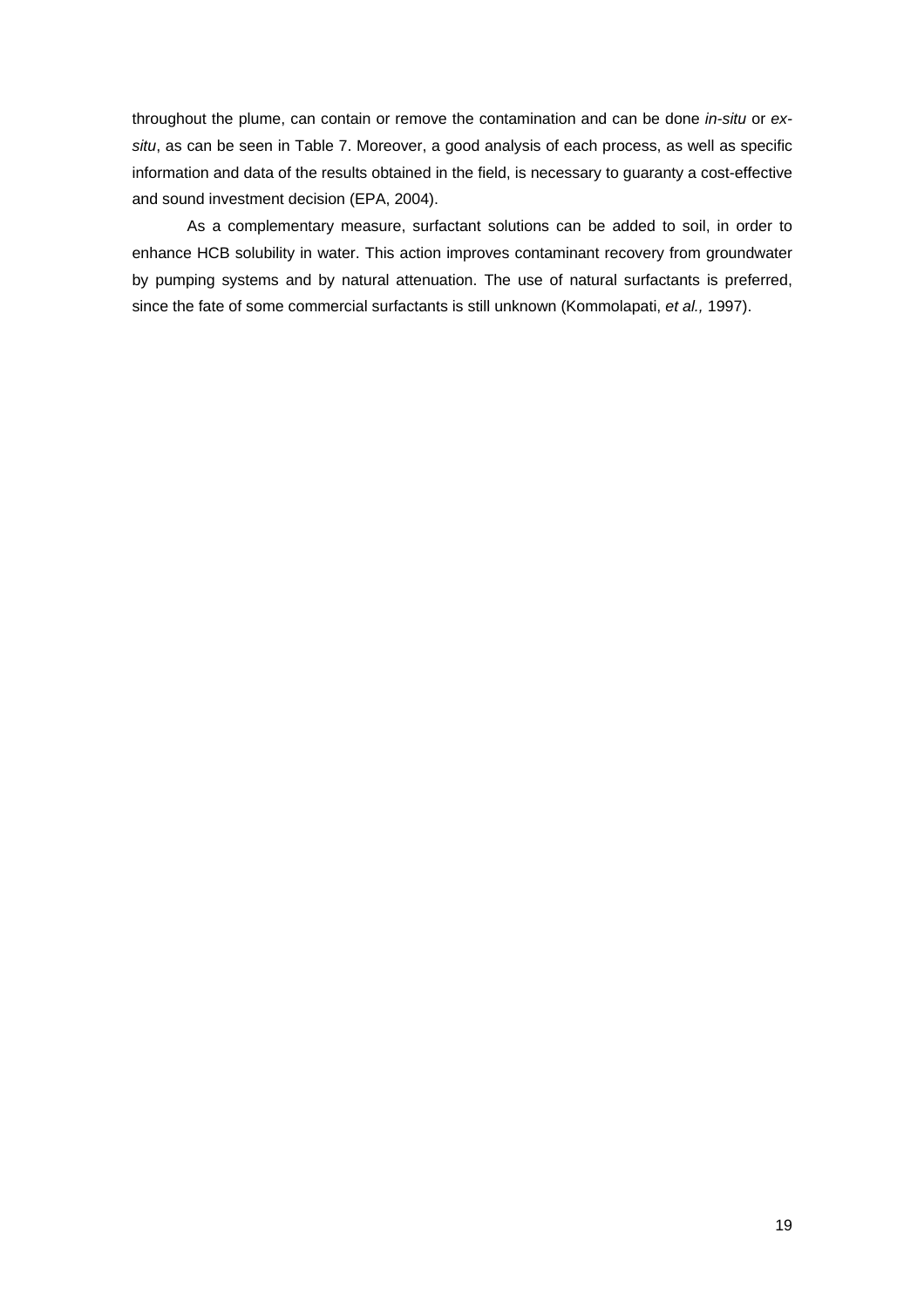| <b>Source Control Treatment</b><br><b>Technologies</b>              | <b>Pump-and-treat Technologies (Ex-</b><br><b>Situ Treatment)</b>                                   |  |  |
|---------------------------------------------------------------------|-----------------------------------------------------------------------------------------------------|--|--|
| • Bioremediation                                                    | • Adsorption                                                                                        |  |  |
| • Chemical Treatment                                                | • Air Stripping (also a source control                                                              |  |  |
| • Electrokinetics                                                   | technology)                                                                                         |  |  |
| • Flushing                                                          | • Bioremediation                                                                                    |  |  |
| • Incineration (on-site and off-site)                               | • Chemical Treatment (also a source control<br>technology)                                          |  |  |
| • Mechanical Soil Aeration                                          | • Filtration                                                                                        |  |  |
| • Multi-Phase Extraction                                            | • Ion Exchange                                                                                      |  |  |
| • Neutralization                                                    | • Metals Precipitation                                                                              |  |  |
| • Open Burn (OB) and Open Detonation (OD)                           | • Membrane Filtration                                                                               |  |  |
| • Physical Separation                                               |                                                                                                     |  |  |
| • Phytoremediation                                                  | <b>Monitored Natural</b>                                                                            |  |  |
| • Soil Vapor Extraction                                             | <b>Attenuation for Groundwater</b>                                                                  |  |  |
| • Soil Washing                                                      |                                                                                                     |  |  |
| • Solidification/Stabilization                                      | • Includes a variety of physical, chemical, or<br>biological<br>processes,<br>such<br>as            |  |  |
| • Solvent Extraction                                                | biodegradation; dispersion; dilution; sorption;                                                     |  |  |
| • Thermal Desorption                                                | volatilization;<br>radioactive<br>decay;<br>and<br>chemical<br>stabilization,<br>biological<br>or a |  |  |
| • Thermally Enhanced Recovery                                       | transformation,<br>destruction<br>or<br>οf<br>contaminants.                                         |  |  |
| • Vitrification                                                     |                                                                                                     |  |  |
| <b>In-situ Groundwater Treatment</b><br><b>Technologies</b>         | <b>In-situ Groundwater Containment</b>                                                              |  |  |
| • Air Sparging                                                      | subsurface<br>Vertical<br>engineered<br>$\bullet$<br>impermeable barrier                            |  |  |
| • Bioremediation (also a source control technology)                 | • Hydraulic Barrier created by pumping                                                              |  |  |
| • Chemical Treatment (also a source control Technology)             |                                                                                                     |  |  |
| • Electrokinetics (also a source control technology)                | <b>Other Groundwater</b>                                                                            |  |  |
| • Flushing (also a source control Technology)                       |                                                                                                     |  |  |
| • In-well Air Stripping                                             | • Groundwater Use Restrictions                                                                      |  |  |
| • Multi-phase Extraction                                            | • Alternative Water Supply                                                                          |  |  |
| • Permeable Reactive Barriers (PRB)                                 | • Groundwater remedies that do not fall into                                                        |  |  |
| • Phytoremediation (also a source control technology)               | above categories                                                                                    |  |  |
| • Thermally Enhanced Recovery (also a source control<br>technology) |                                                                                                     |  |  |

**Table 7** – Treatment technologies to decontaminate groundwater. Source: (EPA, 2004).

This study will focus on part of the treatments listed above that can be applied in-situ: air sparging, bioremediation and permeable hydraulic barrier.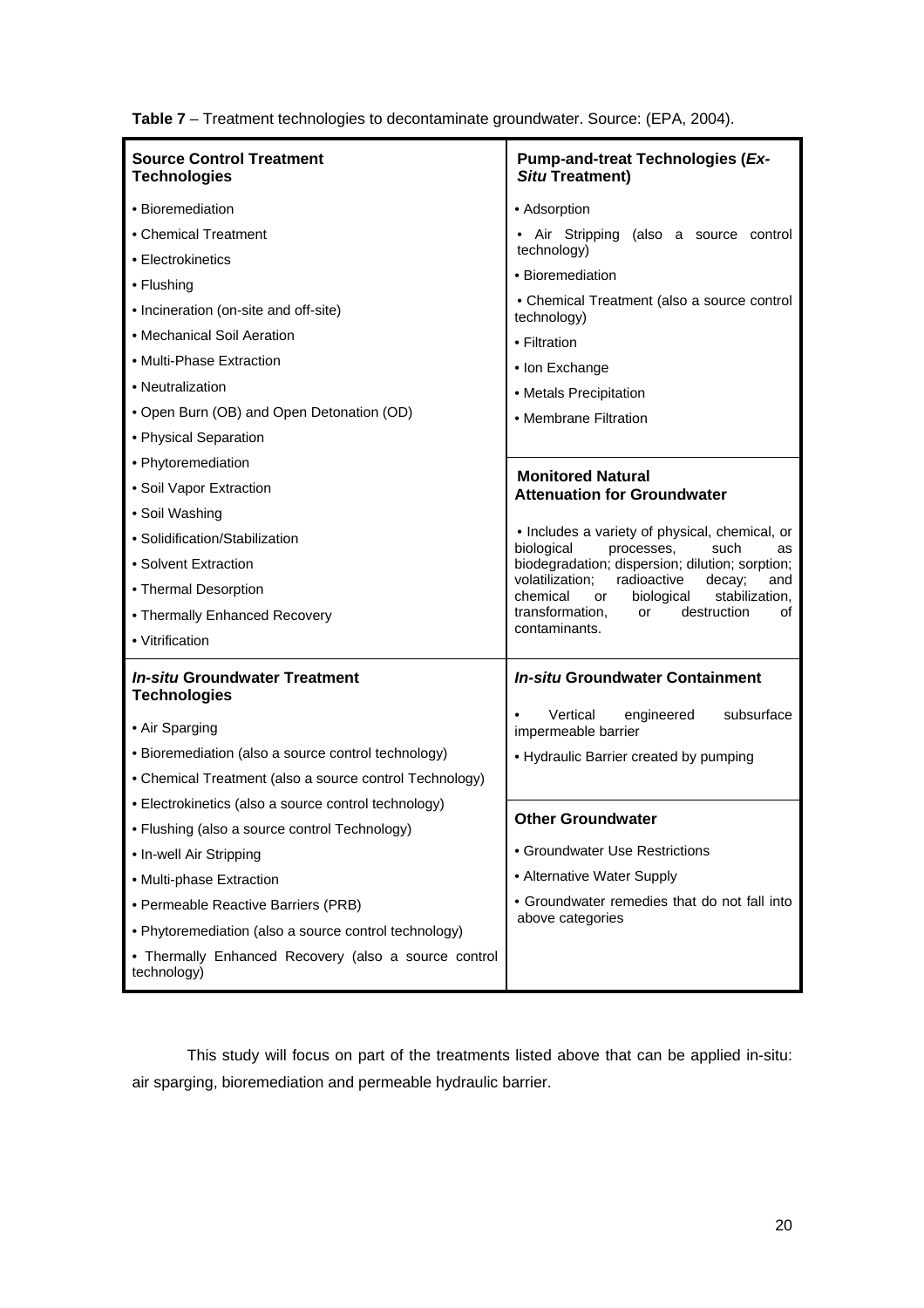### **1.6.1. Air sparging**

Air sparging consists on the application of the same concepts that are in the basis of air stripping, but it is an *in-situ* technique.

In air stripping the water containing contaminants is distributed at the column's top and flows downward through the packing material. Simultaneously, the air is introduced in a counter current flow, at the bottom of the column and flowing upward through the packing. The packing extends the surface contact area between the two fluids and retards the flow of both fluids, increasing the contact time. During the contact the contaminants move from water to the air. The water leaves the column with less or almost none contaminants and the air is then subject of another treatment to meet emissions levels limits (CPEO, 2002).

To apply this technique to groundwater remediation, it is necessary to create a complementary system to pump the water from the aquifer to the treatment facility (Kirtland and Aelion, 2000).

This technique, not only enhances the volatilisation of the contaminants, but also increases the biodegradation rate, in the soil, by increasing the amount of oxygen introduced in the system. To enhance biodegradation, there are different approaches for air sparging:

- Cometabolic propane is injected with air, in order to provide another nutrient for microorganisms (CPEO, 2002);
- Bio-SpargeSM<sup>®</sup> induces desorption. It is used in a pump-and-treat system and consists in pumping the contaminated groundwater to the surface and pulling the groundwater through a "cone of depression". It is in the capillary fringe that most of the contaminant remain, so, after the pumping ends, the groundwater returns to the former level, being re-contaminated by the sorbed materials. The injection of air is coupled with water, nutrients and Bacteria in order to induce the desorption within the capillary zone. Since the system is a closed loop, there are no emissions, and for that purpose, there is no need for a off-gas treatment (CPEO, 2002);
- C-Sparge $^{\circledast}$  periodically injects an ozone/air mixture combined with pulsing pump. It is a two-phase process in which at first the bubbles extract the Volatile Organic Compounds (VOC) out of contaminated groundwater and in the second stage the ozone reacts with VOCs forming end products, such as carbon dioxide, diluting hydrochloric acid and water (Kerfoot Technologies, 2008).

Air sparging is recommended for VOCs and fuels in groundwater. Nevertheless, there are some limitations, since the air flow may not be uniform through the saturated zone, which can be amplified by the soil heterogeneity and specific geology. There are emissions to the atmosphere and uncontrolled movement of dangerous vapours that must be controlled.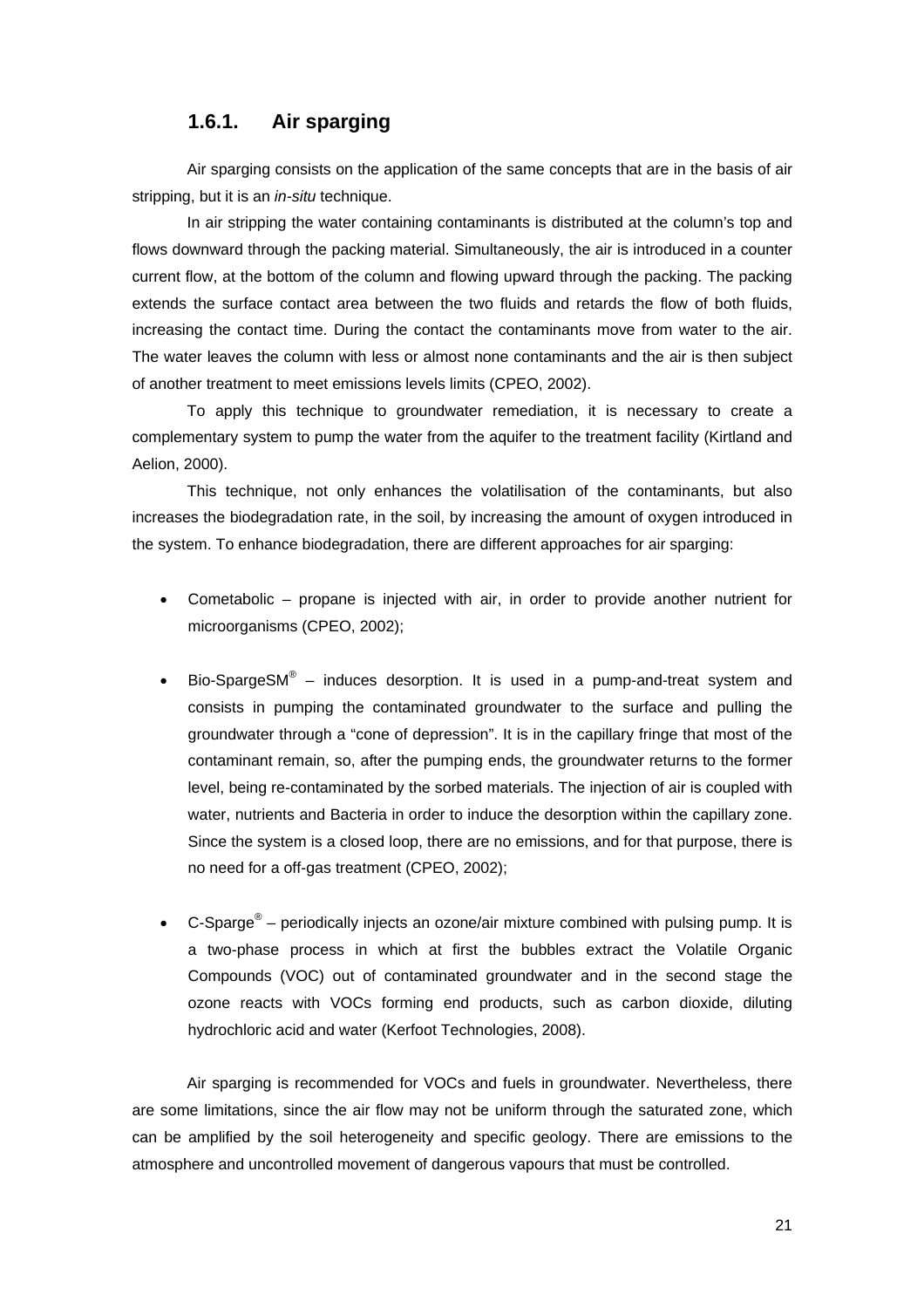#### **1.6.2. Bioremediation**

Bioremediation consists in enhancing the NA of a site, already explained in topic 1.5. It can be done by addition of well adapted microorganisms that are fit to degrade the contaminant present in the soil. It also can be achieved by adding nutrients, in order to develop the indigene community in the soil and decrease the amount of toxic compounds that are in touch with the microbial community. Adding TEA can also increase the rate of degradation, when the soil is poor in oxygen or in another TEA. Nevertheless, the soil and groundwater must be subject of a complete analysis, with the purpose of understanding which are the needs of the microbial community, to have a better performance on NA (Bockelmann, *et al.,* 2001).

Generally, bioremediation technologies can be classified as *in situ* or *ex situ*. *In situ* bioremediation involves treating the contaminated material at the site while *ex situ* involves the removal of the contaminated material to be treated elsewhere. Some examples of bioremediation technologies are bioventing, land farming, bioreactor, composting, bioaugmentation and biostimulation.

#### **1.6.3. Permeable reactive barrier**

A PRB is defined as an *in situ* method for remediating contaminated groundwater that combines a chemical or biological treatment zone with subsurface fluid flow management (EPA, 2008) and involves the construction of permanent, semi-permanent or replaceable units across the flow path of a dissolved phase contaminant plume (Guerin, *et al.,* 2002).

 Treatment media may include zero-valent iron, chelators, sorbents, and microbes to address a wide variety of groundwater contaminants, such as chlorinated solvents, other organics, metals, inorganics and radionuclides. The contaminants are concentrated and either degraded or retained in the barrier material, which may need to be replaced periodically.

As the contaminated groundwater moves naturally through the treatment wall, contaminants are removed by physical, chemical and/or biological processes, including precipitation, sorption, oxidation/ reduction, fixation, or degradation. These barriers may contain agents that are placed either in the path of contaminant plumes to prevent further migration or immediately downgradient of the contaminant source to prevent plume formation.

The funnel and gate system is one application of a PRB for *in situ* treatment of dissolved phase contamination. Such systems consist of low hydraulic conductivity cut-off walls (e.g.,  $1x10^{-6}$  cm/s) with one or more gaps that contain permeable reaction zones. Cut-off walls (the funnel) modify flow patterns so that groundwater primarily flows through high conductivity gaps (the gates). The type of cut-off walls commonly used are slurry walls, sheet piles, or soil admixtures applied by soil mixing or jet grouting (Guerin, *et al.,* 2002).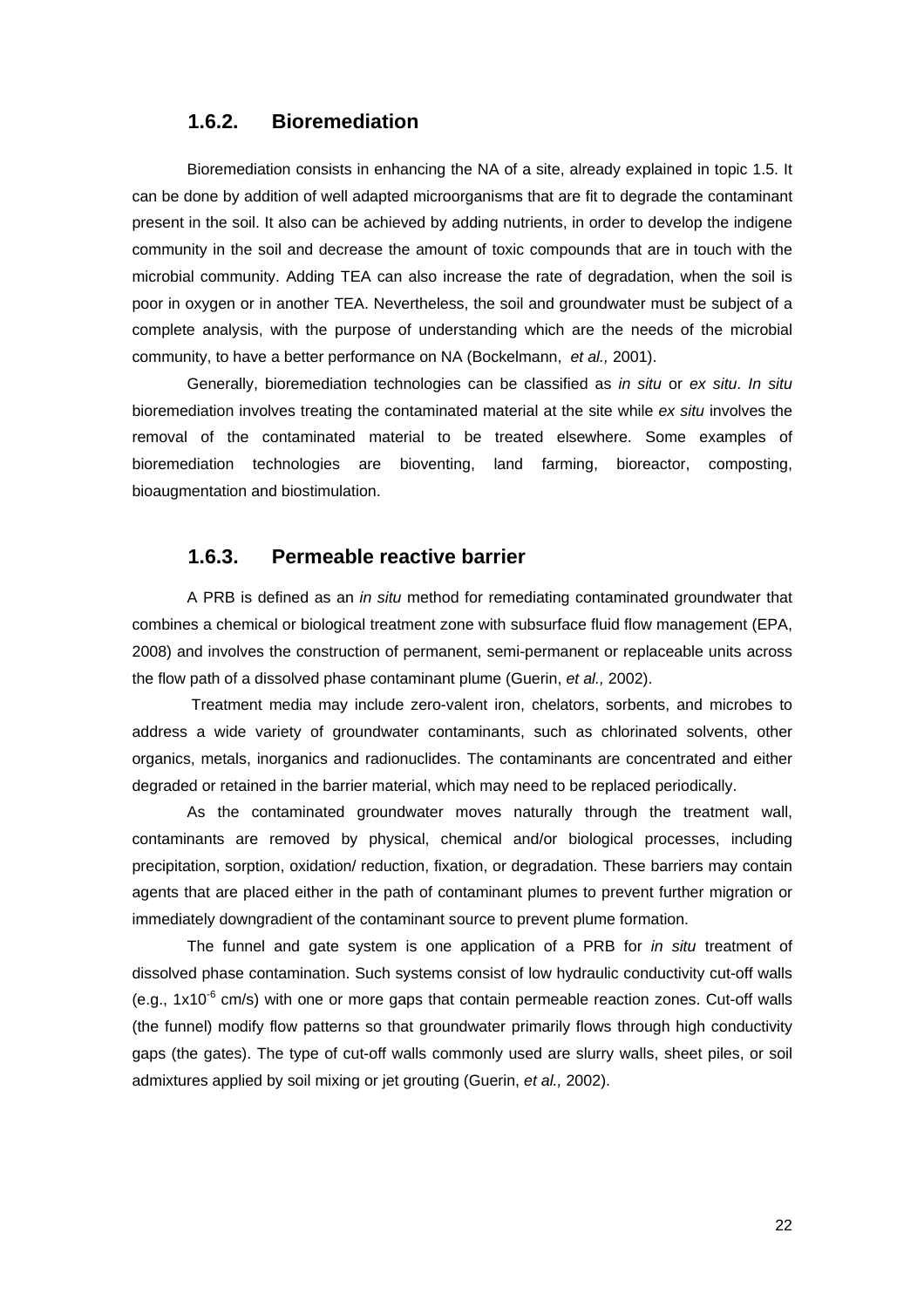# **2. Modelling concepts**

The water cycle consists in the trade and movement of water between different physical states (Figure 4). The Sun has a major role in the cycle, since it provides the energy used to evaporate water. After accumulating in the atmosphere, the water falls, as rain, and travels on the soil, through water lines and rivers until it reaches the ocean or it infiltrates through the soil until arrive at the groundwater aquifer.



**Figure 4 –** Water cycle.

When a leak or spill takes place and a contaminant enters in this cycle, it can at first be volatilised to the air. The high values of the contaminants vapour pressure indicate that they are able to easily volatilise. When the contaminant infiltrates into the soil, it can be adsorbed to the soil particles, be degraded, or reach the groundwater basin (Figure 5).





Precipitated water drags the contaminants through the vadose zone (zone of none or partial saturation above the aquifer) till it reaches the zone of saturation, where groundwater flows occurs. The rate of infiltration is a function of soil type, rock type, antecedent water and time. The porous media is filled with water and air. In the end of this zone lays the capillary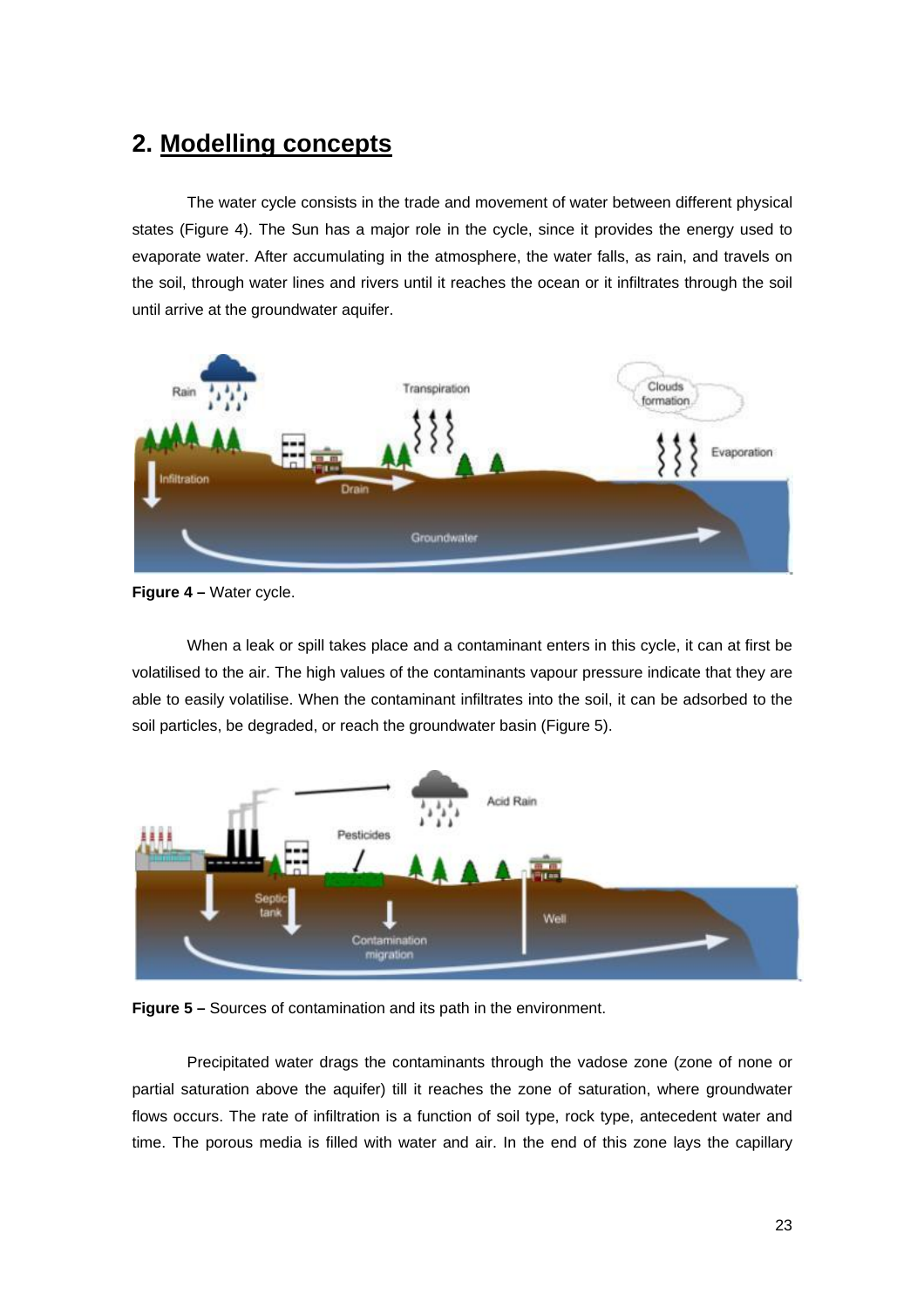fringe, which is partially saturated with water that rises from the saturated zone by capillary forces (Figure 6).



**Figure 6 –** Vadose and saturated zone. Representation of the different liquid and gas phases present in each zone (the orange spots represent NAPL, the blue symbolizes water and the white area refers to air).

## *2.1. LNAPL behaviour in soil*

As the LNAPL infiltrates into the soil, it will start to substitute the air in the porous media. While migrating through the vadose zone, it can be caught by capillary forces. Actually, if the amount of LNAPL released is small, it can be trapped only in the vadose zone, but if the amount is high it can migrate completely and be restrained in the saturated zone.

When it reaches the capillary zone, the LNAPL substitutes the water in the pores, becoming an enduring source of groundwater pollution to the dissolved plume.

In the 80's decade, it was thought that LNAPL behaviour would consist on floating above the water, replacing all water and air in the porous media (pancake model). When the water infiltration occurs only the water layer thickness would be transformed. Despite well observations denoting that the thickness of LNAPL layer was not homogeneous, only later, tools to assess other model types, would be developed.

With basis on information retrieved since early 30's, by several American Universities, it was possible to determine the capillary forces effect in the subsuperficial layers, which allowed a development of conductivity based models, for petroleum recuperation from reservoirs (Brusseau, 2005).

In the 90's, through a serial of scientific studies, it was possible to verify that water and LNAPL can coexist. The determination of LNAPL saturation depends on the lithology, capillary forces, fluid properties and amount of LNAPL spill. The LNAPL doesn't fill all the pore capacity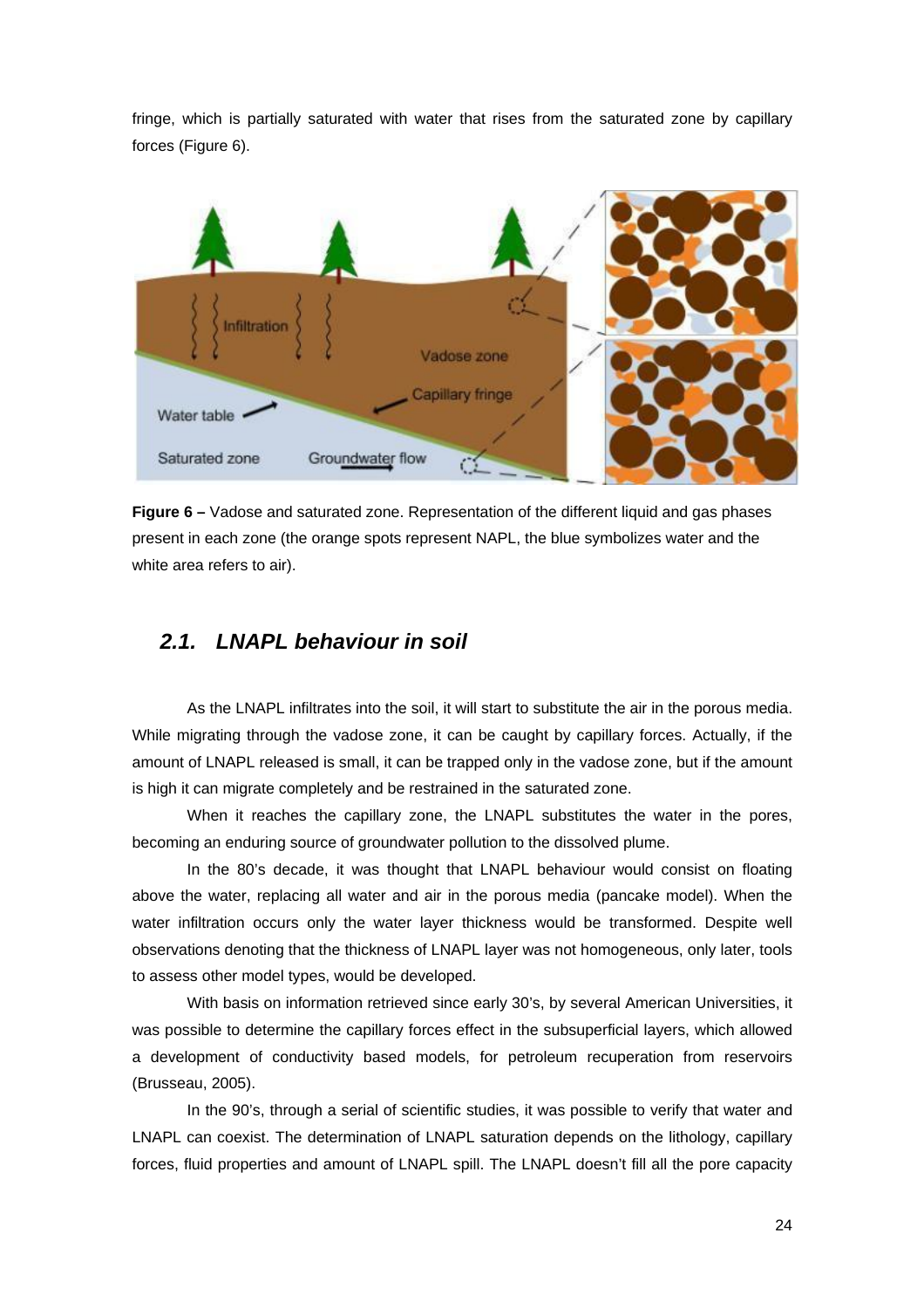and the LNAPL saturation decreases with depth, until water fills all the porous. The variation of the LNAPL amount, through soil, can be determined, if the subsuperficial layer, fluid and thickness properties are known. Theories from Farr, Lenhard, McWhorten and Parker allow, with basis on several measures throughout the plume, to the quantification of contaminant total volume, migration profile and recovery potential (API, 2006).

The dissolution model for LNAPL shows that the maximization of hydraulic recovery, does not reduce the risk of contaminating the aquifer, but reduces the time of that risk.

### *2.2. DNAPL behaviour in soil*

When a spill of DNAPL occurs it is necessary to promptly identify the source, the characteristics of the contaminant and from the local, in order to assess if the contaminant remediation is beneficial. As it is not possible to recover all the contaminant, the contaminant remediation applied on field, will only be partial.

The DNAPL will tend to migrate through the porous media of the vadose zone, into the aquifer and if the contamination amount is significant, it will spread throughout the soil layers beneath the aquifer, since it's denser than water.

One may think that the vadose zone would be less contaminated during a DNAPL spill than during a LNAPL spill, due to its density. Nevertheless, the vadose zone is heavily contaminated, since not only the contaminant density influences the velocity and path of migration, but also the pore size. If the pore size is too small, the contaminant will be trapped. For this reason DNAPL contamination will affect the layers beneath the aquifer, which can be very difficult to recover. To remove these contaminants, it is necessary that the capillary pressure is enough to push them out of the pores, and, sometimes, it is not feasible through pump-and-treat technologies (Brusseau, 2007).

### *2.3. Parameters to equation on modelling*

As it was already stated in Table 3 there are abiotic and biotic factors that influence the mechanisms of depletion and transport. The biological and chemical influence on these mechanisms has already been overviewed. This chapter synthesizes some of the parameters that influence transport (by hydraulic and sorption mechanisms) which are porosity, saturation, capillary pressure, specific volume and dispersion.

#### **2.3.1. Sorption**

Sorption consists in a chemical bond between the soil particles and contaminant. It can be done by covalent or ionic bond. Sorption will discontinue the migration process of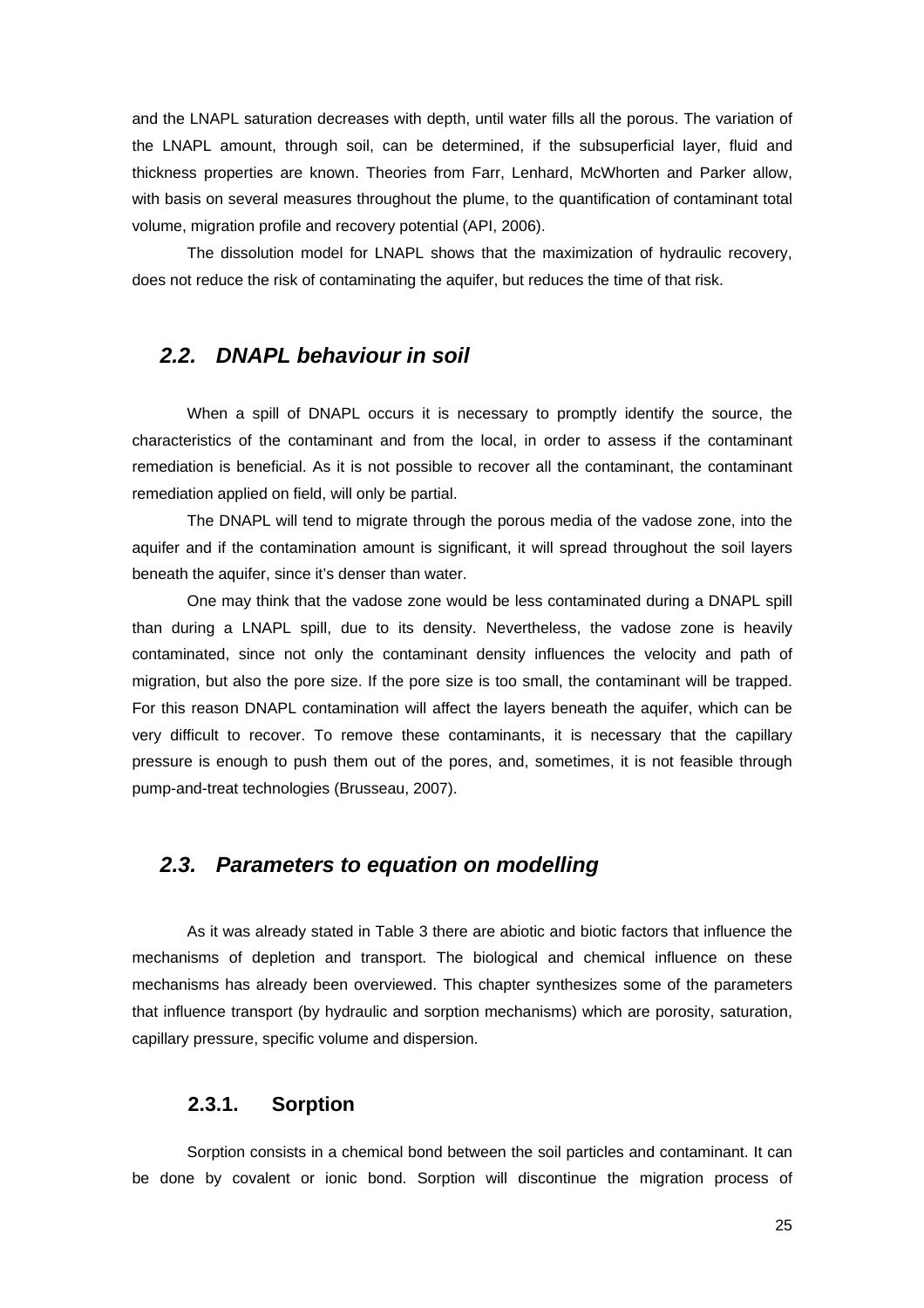contaminants. By one hand it will diminish the plume spread and avoids the contamination to reach other areas – very important, when the aquifer is not completely confined. On the other hand, it will block the possibility of recover the contaminant, since some of these bonds are irreversible, or reversible only in very specific conditions (Brusseau, 2007).

Many models already assess sorption processes. The adsorption equilibrium is given by Lamgmuir and Freundlich isotherm, equation 1 and 2, and by the linear isotherm, equation 3 (Brusseau, 2005).

#### **Lamgmuir isotherm:**

$$
q = \frac{bc}{1 + bc} q_{\text{max}} \quad (1)
$$

Where q is the amount of contaminant adsorbed, c the concentration of contaminant in the fluid, the coefficient b represents the Langmuir coefficient,  $q_{max}$  the maximum amount of adsorbed component at a given temperature.

#### **Freundlich isotherm:**

$$
q = K_f c^{n_f}
$$
, (2)

Where  $K_f$  is the Freundlich constant and  $n_f$  is the Freundlich power, for each component.

#### **Linear Isotherm:**

$$
q=Kc\ \ ,\ (3)
$$

Where K is the linear isotherm slope.

### **2.3.2. Porosity**

Porosity represents the ratio between the volume of void spaces and the total volume of the soil, which means the fraction of the total volume that is occupied by the porous media. Porosity depends on the particle size distribution, on the particle distribution and on the size and shape of the particles.

In clay soils the total porosity can be denominated by as primary porosity, since another type of porosity arises due to the clay fraction, induced by worms and plant roots. This last type is called secondary porosity. Although, secondary porosity represents a small fraction of total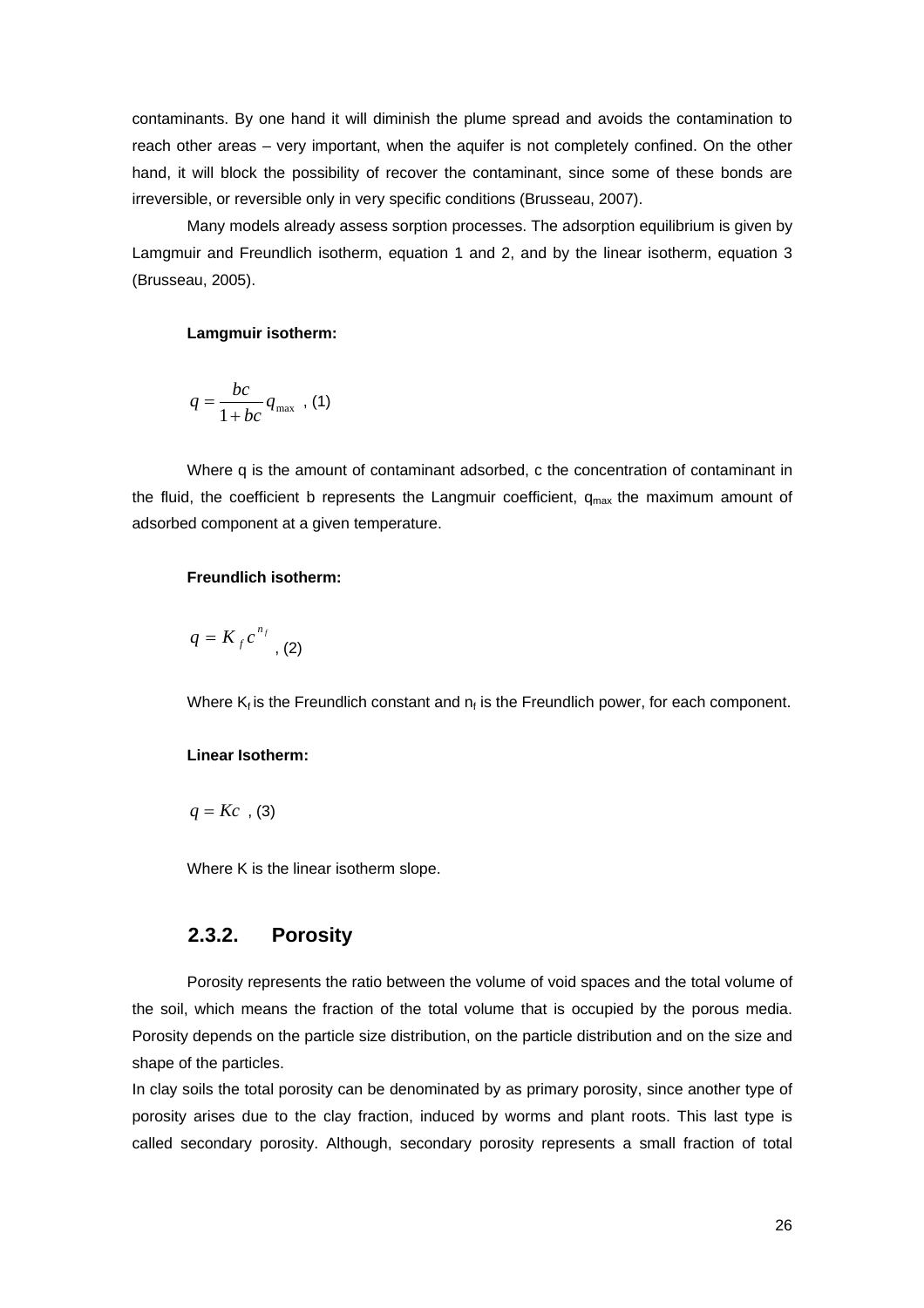porosity and capillary pressure is reduced through these pores, in clay soils they have a significant role in the movement of particles by gravity migration (Brusseau, 2005).

#### **2.3.3. Saturation**

Saturation is the fraction of void space volume that is occupied by a certain fluid. Saturation is represented by a fraction or percentage, since the pores can be filled by different immiscible fluids – water, DNAPL, LNAPL and air. A soil is considered saturated, by a certain fluid, when that fluid is the only one present (Brusseau, 2005).

#### **2.3.4. Capillary pressure**

The capillary pressure is defined as the ratio between the non-liquid phase pressure and the liquid phase pressure. Between the saturated zone and the non-saturated zone lays the capillary fringe. The capillary fringe is due to the contact tension between two immiscible phases. In soil the water will rise throughout this contact zone. Besides the contact tension, contact angle and pore diameter are also factors that influence capillary pressure (Brusseau, 2007).

In soils with low porosity, the capillary pressure is high, inducing a higher water level. This concept explains why coarse sand and gravel don't retain much water in comparison with clay soils that remain humid for a long period of time. The capillary pressure is deeply related to saturation, since high capillary pressures induce fast soil saturation.

The same principle that is applied to water/air contact is applied to NAPL/air or NAPL/water. Nevertheless, other factors contribute to capillary pressure, such as the compound density. In this case, the contaminant elevation extent depends on equilibrium between capillary pressure and gravity (Brusseau, 2005).

In a NAPL/water system, the water represents the "wet phase", since the NAPL has higher capacity to adsorb to soil particles. In a NAPL/air system, the NAPL represents the "wet phase", since it has a higher density. However, the elevation extent will not be as high as in a water/air system, since the superficial tension is lower.

### **2.3.5. Specific volume**

Through NAPL saturation and saturation distribution is possible to calculate the volume of NAPL in soil (Brusseau, 2007). The integration of the distribution curve represents the specific volume, which is expressed in  $m^3/m^2$ . In a well, the calculated specific volume is less than the NAPL layer thickness. In order to be applied in a model, three considerations have to be attended: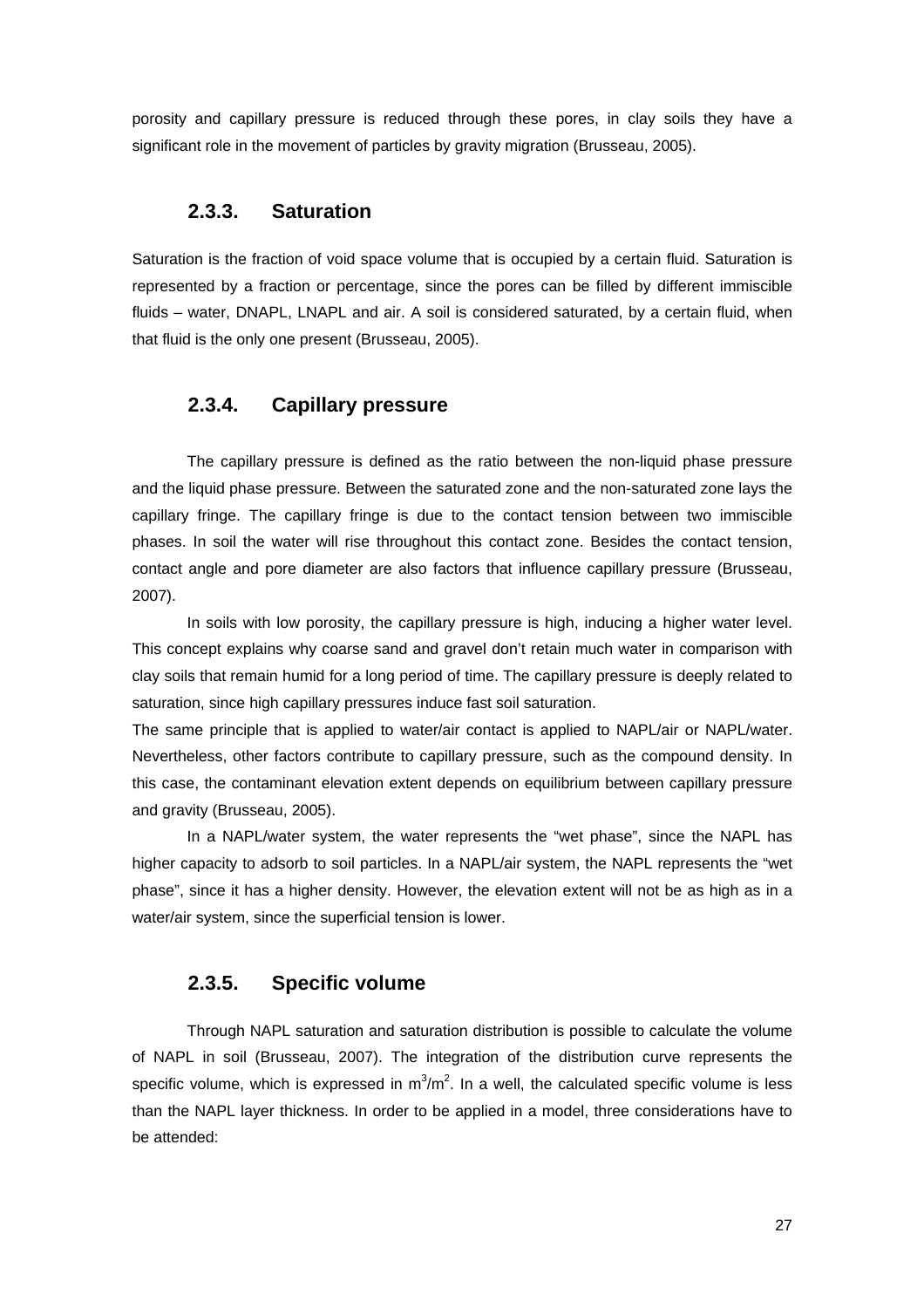- The fluids are in a vertical equilibrium, which means that the water table has to be stable;
- Only one capillary pressure curve is applied;
- The soil is homogeneous.

# **2.3.6. Dispersion**

 Dispersion is a physical process that tends to 'disperse', or spread, the contaminant mass in the X, Y and Z directions along the advective path of the plume, and acts to reduce the solute concentration. Dispersion is caused by the tortuosity of the flow paths of the groundwater as it travels through the interconnected pores of the soil (Waterloo Hydrogeologic, Inc., 2008).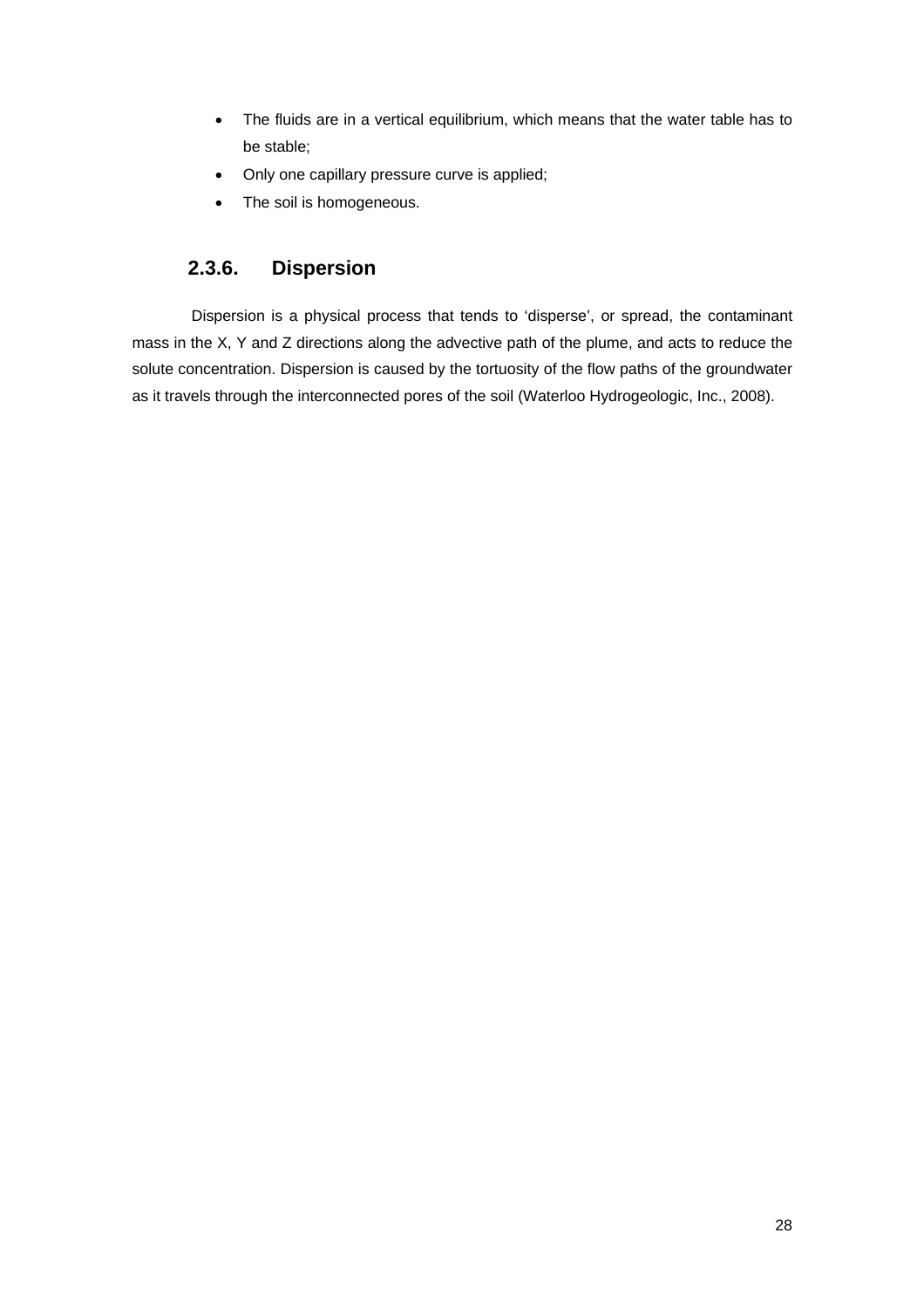# **3. Materials and Methods**

Since the contaminants behaviour is associated with the complex mechanisms, explained in the last chapters, the use of modelling mechanisms is required, to fully understand the contamination plume. In order to evaluate the importance of each parameter, tools based on specific software, developed for the study of groundwater contamination are commonly used..

# *3.1. Case study*

In a hypothetical scenario a reservoir leak has conducted to a soil and groundwater contamination during 10 years. The leak was originated from storage tank, with a bottom area of 10  $m^2$ , in which there was benzene and an aqueous solution of benzene and other organic contaminants. Since benzene is a LNAPL, the bottom of the storage tank consisted in the aqueous solution. It was this solution that was released from the leak. A representation of the storage tank leak is present in Figure 7.



**Figure 7** – Storage tank leak of the aqueous phase and contaminated plume.

The solution was saturated on benzene and the organic phase of this solution was saturated on HCB. Pentachlorobenzene, trichlorobenzenes and 1,2,4 trichlorobenzene were also, present in the organic phase. All the data related with the leak composition is present in Table 8.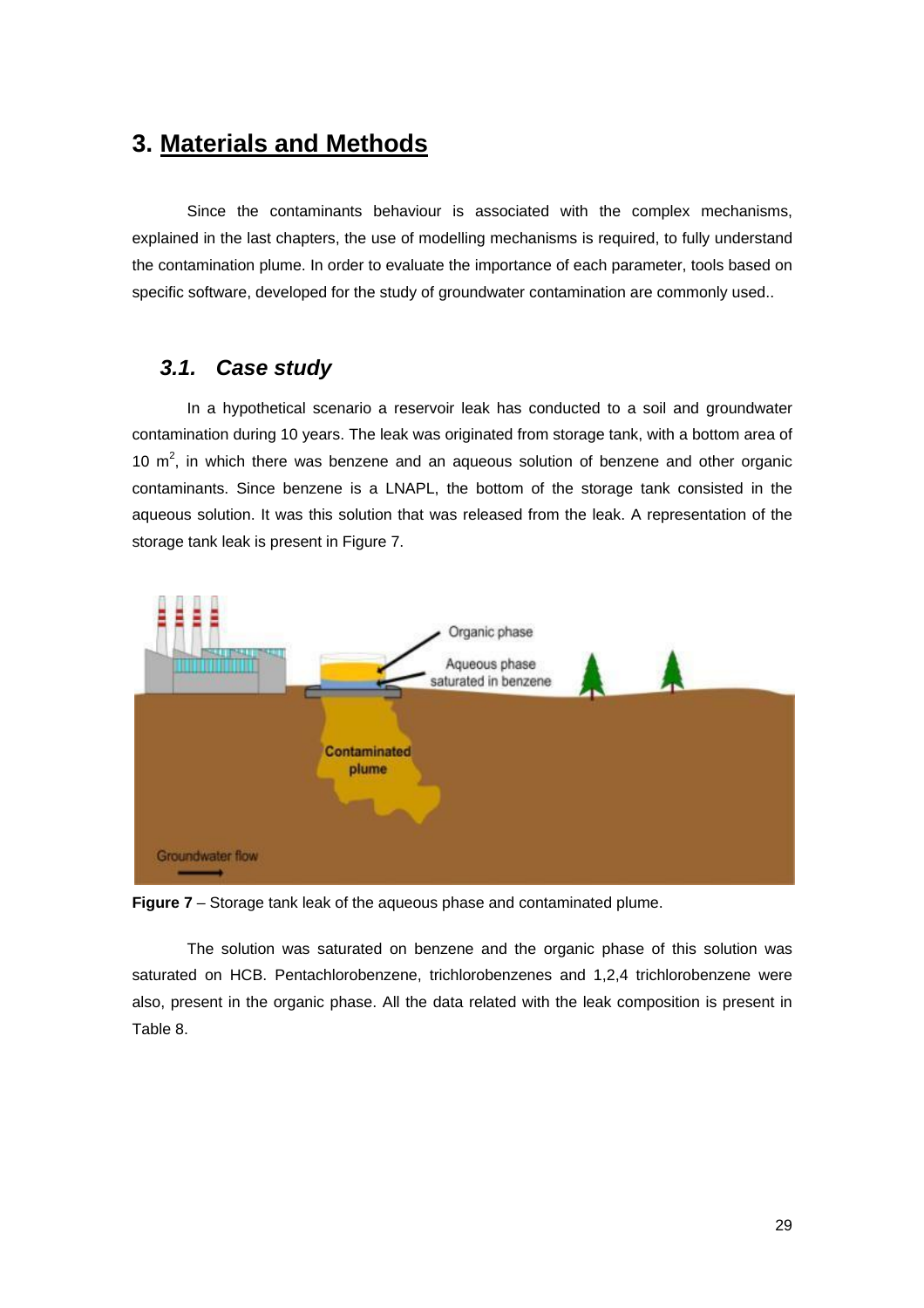| <b>Leak characteristics</b>  | <b>Value</b> | <b>Units</b> |
|------------------------------|--------------|--------------|
| Recharge area                | 10           | $\rm m^2$    |
| Discharge rate               | 20           | L/d          |
| [Benzene] <sub>aqueous</sub> | 1.8          | g/l          |
| $[HCB]_{\text{organic}}$     | 31.6         | g/L          |
| $[HCB]_{aqueous}$            | 67.94        | mg/l         |
| $[TCB]_{\text{aqueous}}$     | 32.06        | mg/l         |
| [organic] <sub>aqueous</sub> | 1870         | mg/          |

**Table 8 -** Leak discharge rate and contaminants concentration.

The leak had on average a discharge rate of 20 L/d and with a concentration of benzene in aqueous phase of 1.8 g/L. The organic phase is saturated in HCB, which means that is in a concentration of 31.6 g/L. The organics total concentration in the aqueous phase is of 1870 mg/L.

# **3.1.1. Site description**

Hypothetical site characterization are described Figure 8, being the extension of the site study area approximately 250000 m<sup>2</sup> (500x500).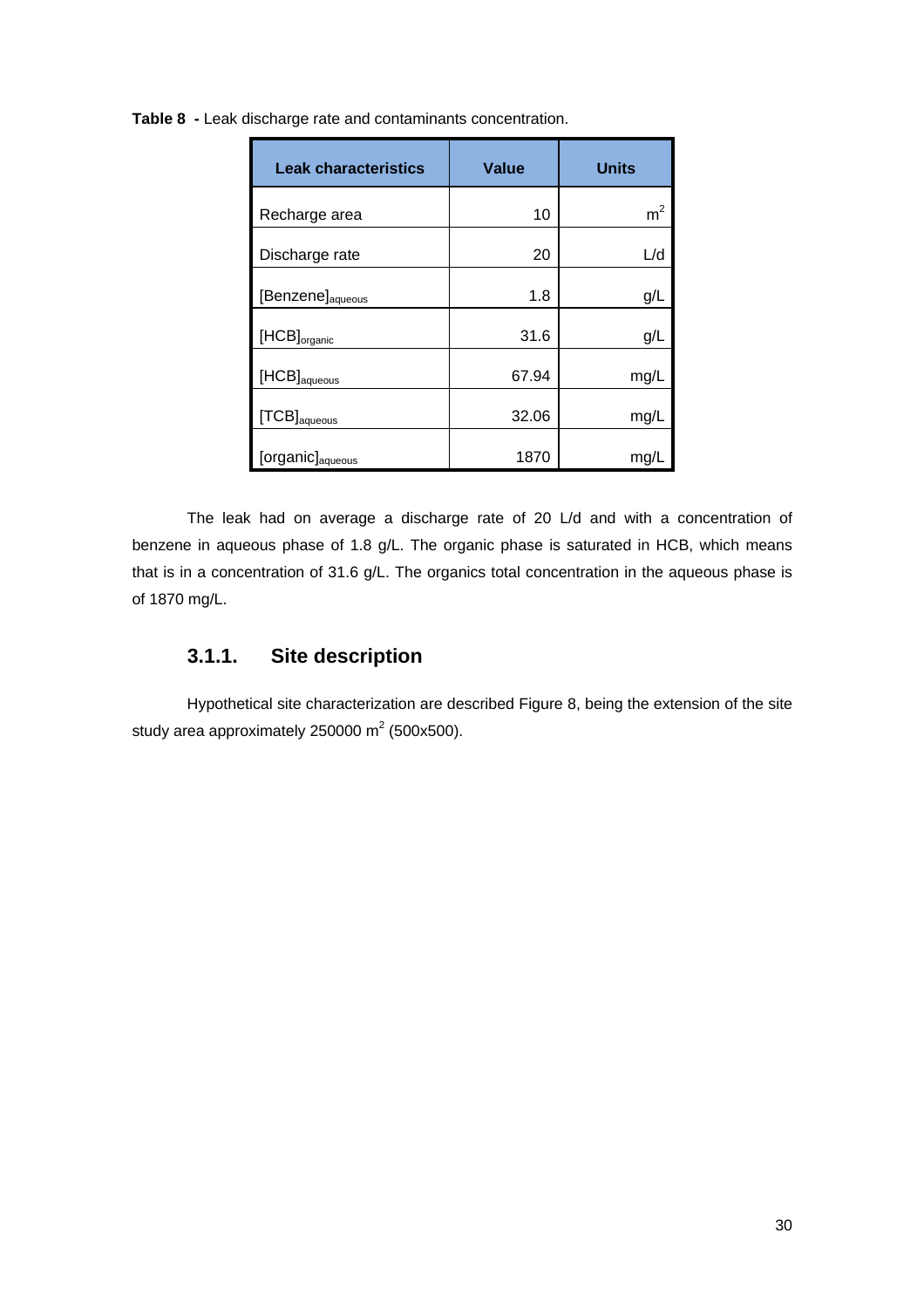

**Figure 8 -** Area of the site under study. In pink the contamination recharge area. PW0, PW1, PW2 and PW3 are the pumping wells and the supply wells are presented in the lower right side. The line AA' represents a cross section that will be used in results.

Since the purpose was to study the impact of the soil type in the plume development, only parameters like porosity and conductivity should be object of study, and the remain parameters have to be constant in each scenario. The site geography is composed by three layers (Figure 9). The top layer represents an upper unconfined aquifer, the second layer an intervening middle aquitard and the last, a lower confined aquifer.



**Figure 9 –** Geological cut showing the three layers of soil, considered in the study.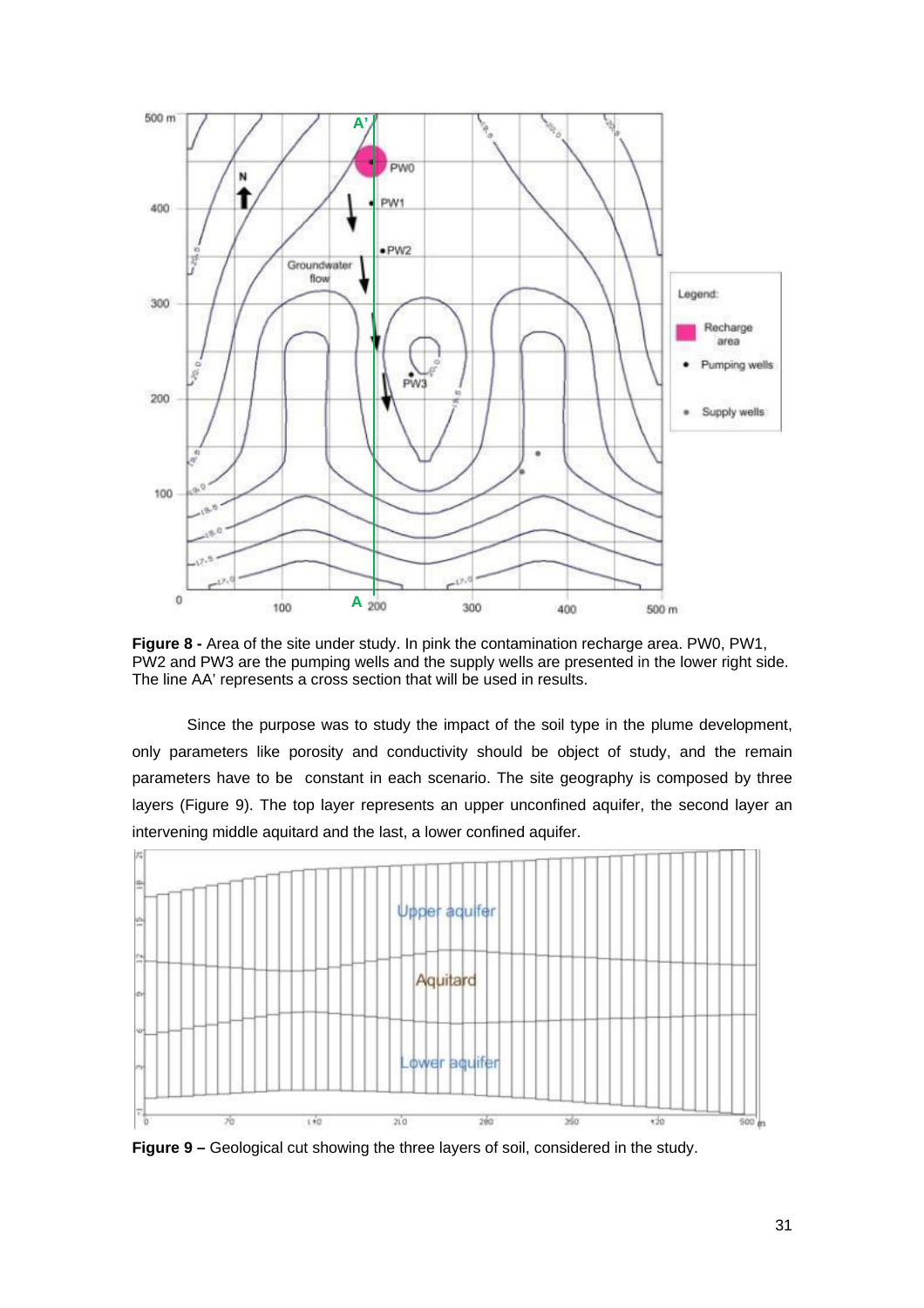## *3.2. Soil characteristics*

To study the behaviour of the contaminants leak in different soils, six scenarios were established based on the porosity, conductivity and specific volume storage. The topography of the site remained the same.

## **3.2.1. Establishing porosity, conductivity and specific volume storage for each scenario**

The different scenarios are based in the typology of soil used. In Table 9, the 6 scenarios used, are shown and the parameters in which they differ.

| <b>Scenario</b> | Soil type                      | <b>Effective</b><br><b>Porosity</b><br>$(%) *$ | <b>Total</b><br><b>Porosity</b><br>$(%) *$ | <b>Conductivity</b><br><b>Kx and Ky</b><br>$(m/s)$ * | <b>Conductivity</b><br>Kz.<br>$(m/s)$ * |
|-----------------|--------------------------------|------------------------------------------------|--------------------------------------------|------------------------------------------------------|-----------------------------------------|
| 1               | Clay, sand and<br>gravel mixes | 45                                             | 60                                         | $5x10^{-4}$                                          | $5x10^{-5}$                             |
| 2               | Coarse sand                    | 35                                             | 40                                         | $5x10^{-4}$                                          | $5x10^{-5}$                             |
| 3               | Clay                           | 45                                             | 55                                         | $1x10^{-4}$                                          | $1x10^{-5}$                             |
| $\overline{4}$  | Gravel and<br>sand             | 20                                             | 35                                         | $1x10^{-4}$                                          | $5x10^{-5}$                             |
| 5               | Silt                           | 40                                             | 50                                         | $1x10^{-6}$                                          | $5x10^{-7}$                             |
| 6               | Sandstone                      | 10                                             | 20                                         | $5x10^{-7}$                                          | $5x10^{-8}$                             |

**Table 9** – Values of porosity and conductivity considered in each scenario.

\*Novotny and Olem, 1994

In section 2.1.3 it was referred the importance of specific volume storage due to its relation with saturation. In the model two parameters are introduced to characterize saturation, specific yield  $(S_y)$  and specific storage volume  $(S_s)$ . The average values of  $S_y$  can be found in Table 10, for each type of soil.  $S_s$  can be calculated by multiplying  $S_y$ , by the aquifer depth, 10 m, in this case.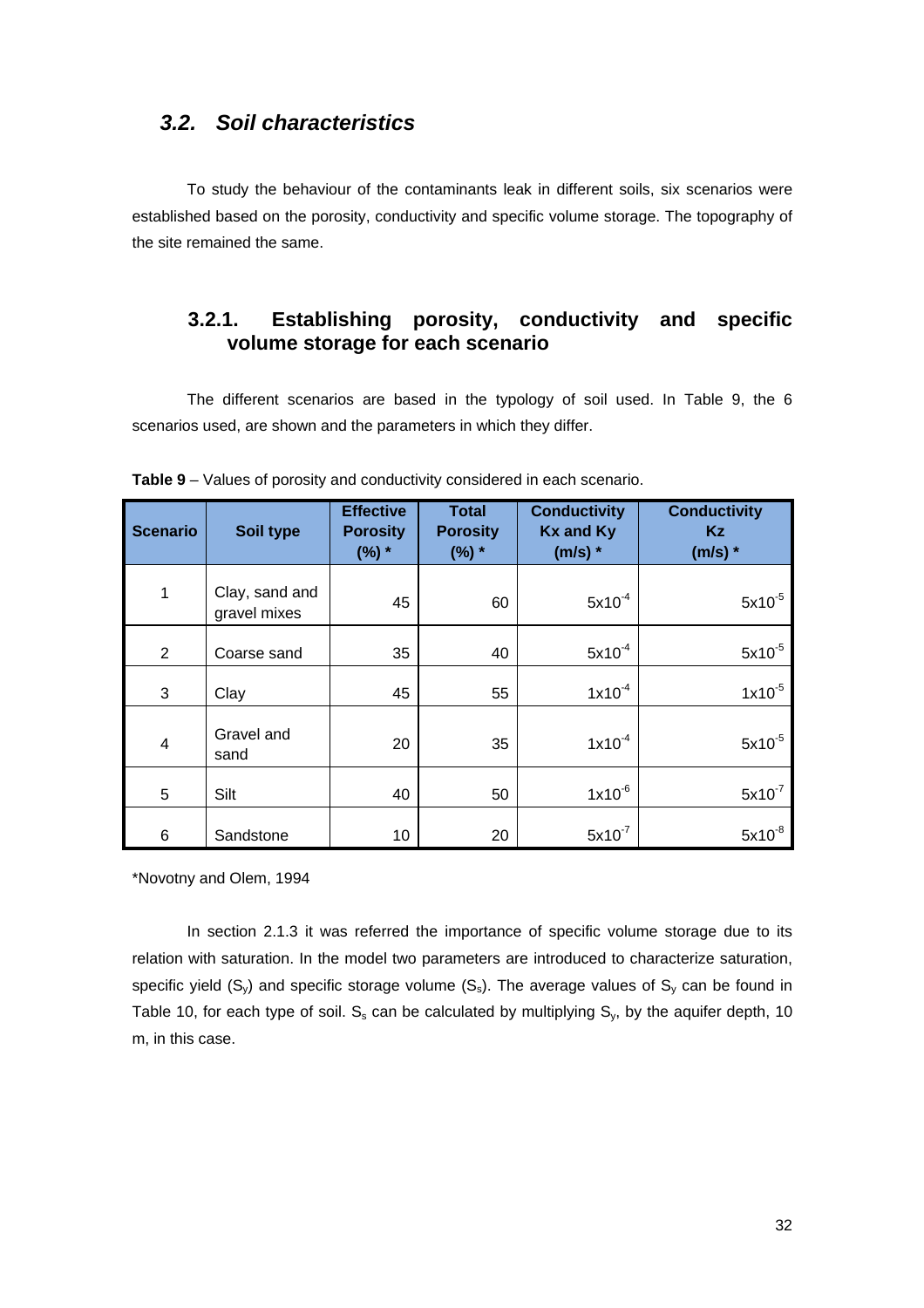| <b>Scenario</b> | Soil type                      | $S_y^{(a)}$ | $S_s(m^{-1})$ |
|-----------------|--------------------------------|-------------|---------------|
|                 | Clay, sand and<br>gravel mixes | 0.07        | $7x10^{-3}$   |
| 2               | Coarse sand                    | 0.27        | $2.7x10^{-2}$ |
| 3               | Clay                           | 0.02        | $2x10^{-3}$   |
| 4               | Gravel and<br>sand             | 0.25        | $2.5x10^{-2}$ |
| 5               | Silt                           | 0.18        | $1.8x10^{-2}$ |
| 6               | Sandstone                      | 0.27        | $2.7x10^{-2}$ |

**Table 10 –** Specific yield  $(S_v)$  and specific storage  $(S_s)$  values for each scenario.

a Halford and Kuniansky, 2002

With the characterization set above it is possible to predict the size and shape of a contamination plume, originated from an unknown leak, after 10 years.

### *3.3. Parameters estimation*

Biodegradation rates, in the sorbed and mobile phase, were calculated for a mix of the six contaminants (HCB, pentachlorobenzene, trichlorobenzenes, 1,2,4-TCB and benzene) based on data retrieved from bibliography, as can be seen in Table 11. Instead of introducing concentration recharge value for each contaminant and monitoring each contaminant, this study takes only into account the total mass of contaminants by volume. The analysis will be more limited, since it does not allow studying the evolution of each contaminant. Plus, since these scenarios are hypothetical, there is no data to compare with model results, which would not support the study of the evolution of each contaminant. The same method is applied in several examples to BTEX and Visual MODFLOW® has, in fact, a specific reaction model engine design to study the overall behaviour of BTEX mass.

In this study is only evaluated the biodegradation path. As, already, been referred on chapter 1.5, hydrogeochemical degradation, can also occur, but will not be the focus of the present work.

#### **3.3.1. Decay kinetics**

In Table 11 is present the half-life time, of each contaminant, present in the leak solution, for aerobic and anaerobic paths.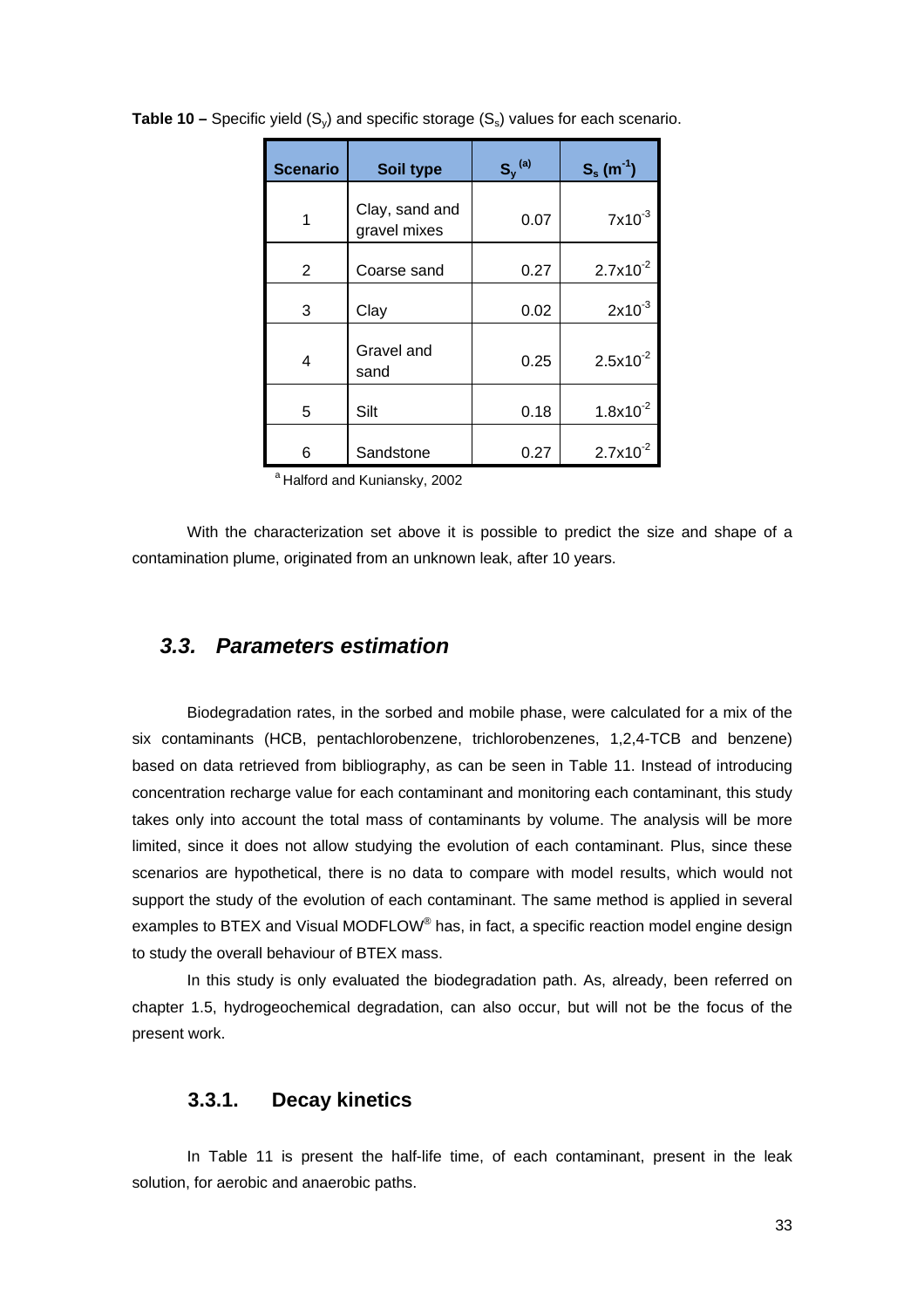|             | Half-life time $-$ t <sub>1/2</sub> (d) |                                        |                     |               |                      |  |  |
|-------------|-----------------------------------------|----------------------------------------|---------------------|---------------|----------------------|--|--|
| <b>Path</b> | <b>HCB</b>                              | Pentachlorobenzene   Trichlorobenzenes |                     | $1,2,4$ -TCB  | <b>Benzene</b>       |  |  |
| Aerobic     | $80.00^a$                               | 270.00 <sup>a</sup>                    | 365.00 <sup>a</sup> | 320.00 $^{a}$ | 16.00 $^{a}$         |  |  |
| Anaerobic   | 2.50 <sup>b</sup>                       | $1.20^{b}$                             | 4.48 $^{b}$         | $22.48^{b}$   | $370.00^{\text{ a}}$ |  |  |

**Table 11–** Half-life time for each compound in aerobic and anaerobic degradation path.

<sup>a</sup> Government of Canada, 1993 (a), (b), (c) and (d);  $<sup>b</sup>$  Pavlostathis and Prytula, 2000</sup>

It was considered, in the model, that organic compounds degradation rates occurs through pseudo first-order decay kinetic, so the half-life time is independent of the initial concentration.

#### **Biodegradation rates calculation**

A kinetic of pseudo first-order decay considers the mass balance of the system, where there are no entrys or outputs and is given by:

$$
\frac{dC}{dt} = Input - Output - Transformation, (4)
$$

When  $Input = Output = 0$ , leads to the following equation:

$$
C_t = C_o \times e^{-kt}, (5)
$$

Where  $C_t$  is the concentration at each time,  $C_0$  is the initial concentration, k is the degradation rate and t is the time. The equation is only valid in closed systems, which is not the case present in this study, but it will be used to determine the degradation rate. Once the degradation rate is independent of the initial concentration, it can be applied in the model, where is considered that there is inputs to the system. To calculate  $t_{1/2}$ ,  $C_t = C_0/2$ , which leads to:

$$
\frac{c_0}{2} = C_0 \times e^{-kt_{1/2}} \leftrightarrow \frac{1}{2} = e^{-kt_{1/2}} \leftrightarrow \ln(2) = kt_{1/2}, \text{(6)}
$$

Knowing the  $t_{1/2}$  of each contaminant it is possible to determine its degradation rate by:

$$
k=\frac{\ln{(2)}}{t_{1/2}},\,(7)
$$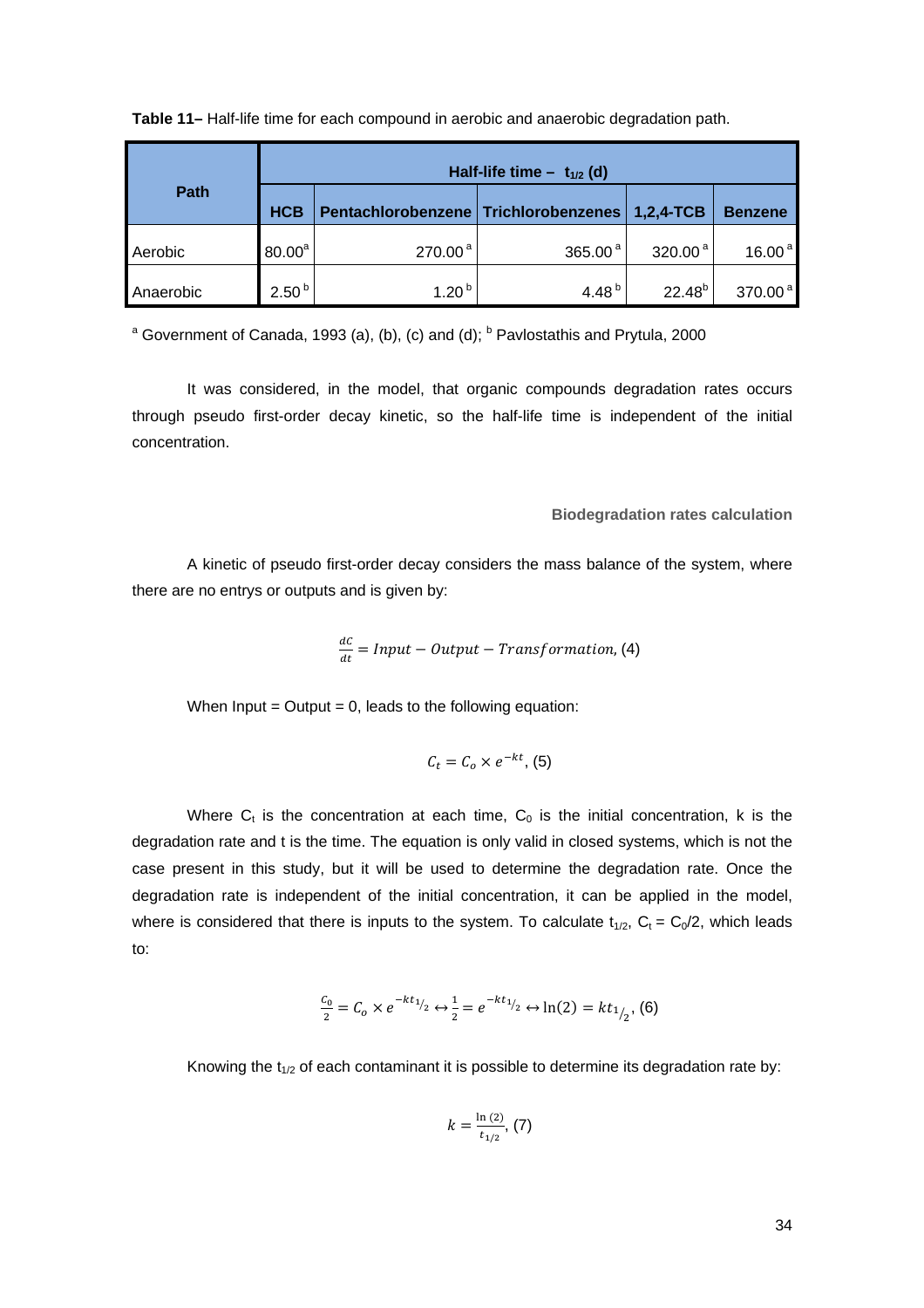Nevertheless, the degradation rate of the contaminants mixture should be determined experimentally. Since it was not possible to carry out this determination it will be considered that the degradation rate of the mixture will be the degradation rate of the worst case scenario of degradation. If considering that the trichlorobenzenes degrade aerobically, but when the degradation of benzene occurs, the contaminant has already travelled to the anaerobic zone, the scenario represents, the worst degrading case, where the degradation path is the slowest. When considering this scenario, the degradation kinetics introduced in the model, are the slowest, which allows analysing the less effective NA. If NA still proves to fit the aquifer needs for remediation, it is known that, in a real scenario, NA would be, even, more effective.

The degradation rate applied is actually the limitant path. Taking into account Table 11 and equation 15, it is possible to determine the limitant degradation rate for each path. For the aerobic path it is the rate estimated, considering that the limitant contaminant are trichlorobenzenes and for the anaerobic path is benzene. The results of the application of this equation are present in Table 12.

| Table 12 - Estimated aerobic and anaerobic limitant degradation rates. |  |  |  |
|------------------------------------------------------------------------|--|--|--|
|                                                                        |  |  |  |

| <b>Path</b>       | Limitant contaminant $t_{1/2}$ (d) $K_{limitant}$ (d <sup>-1</sup> ) |                             |
|-------------------|----------------------------------------------------------------------|-----------------------------|
|                   | Aerobic Trichlorobenzene                                             | 365 1.899 x10 <sup>-3</sup> |
| Anaerobic Benzene |                                                                      | 370 1.873 $x10^{-3}$        |

# **3.3.2. Implementation of degradation rates to capillary fringe and to saturated and unsaturated zone**

For the saturated zone is considered that only anaerobic degradation occurs and in the unsaturated zone only aerobic degradation occurs. For the capillary fringe the two types of reaction can take place, so the degradation rate considered is the average of the degradation rates for the two types of path. In the capillary fringe it is considered an average value of the aerobic and anaerobic degradation rate.

Concerning the rates for the adsorbed phase, it is considered that the rates are slower since the amount of TEA that are in contact with the contaminants are lower, it was considered for each zone the lowest rate. The degradation rates resulted are present in Table 13.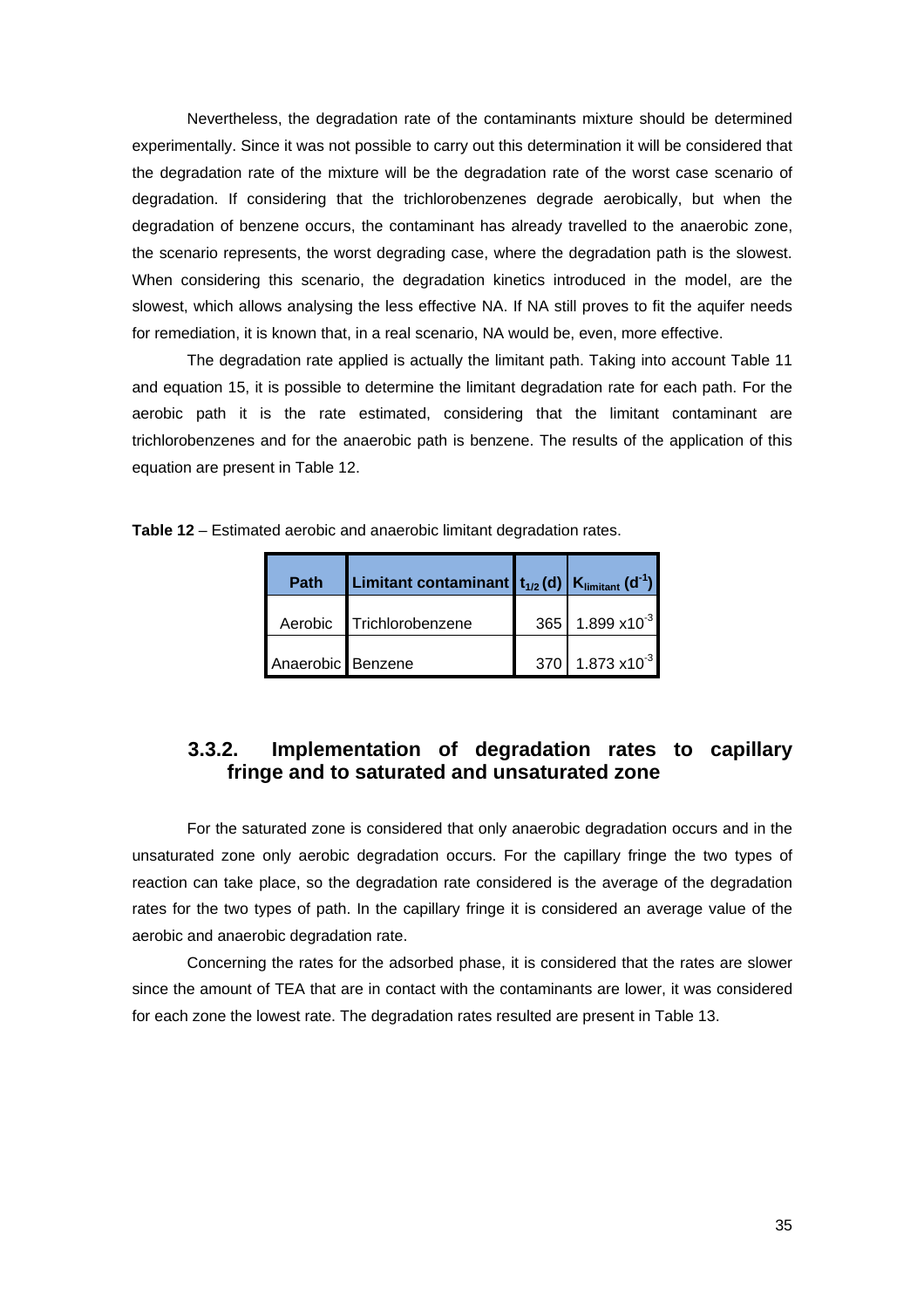|                  | Degradation rate $(d^{-1})$                     |                                                 |  |
|------------------|-------------------------------------------------|-------------------------------------------------|--|
| <b>Zone</b>      | First-order<br>reaction for the<br>solved phase | First-order<br>reaction for the<br>sorbed phase |  |
| Unsaturated zone | 1.899 x10 $3$                                   | $1.873 \times 10^{-3}$                          |  |
| Capillary fringe | $1.886 \times 10^{-3}$                          | $1.873 \times 10^{-3}$                          |  |
| Saturated zone   | $1.873 \times 10^{-3}$                          | $1.873 \times 10^{-3}$                          |  |

**Table 13 –** Estimated degradation rates of the plume to each zone.

The maximum allowed concentration, by the EQS, for benzene is 50 µg/L, for HCB is 0.05 µg/l and for pentachlorobenzene and trichlorobenzenes are not, yet, set (Proposal Directive, 2006). For the present study the plume limit is considered to be at 0.05 µg/L, since a concentration of organics lower than this, would never have a contaminant in a concentration that could be hazardous. This value is important to establish the plume volume and mass and to determine the decontamination efficacy. Again, it is considered a value that overestimates the plume volume and hazardousness.

### **3.3.3. Distribution coefficient**

The distribution coefficient gives the amount of contaminant that is adsorbed by the soil particles. It can be calculated based on the partition coefficient. The partition coefficient ( $K_{OC}$ ) is the ratio of organic carbon sorbed with the amount of organic carbon in solution and it can be estimated using octanol-water coefficient  $(K<sub>OW</sub>)$  through three types of models (Boguslavsky, 2000):

$$
logK_{OC} = 0.82 \times logK_{OW} + 0.44, (8)
$$
  

$$
logK_{OC} = 0.72 \times logK_{OW} + 0.49, (9)
$$
  

$$
logK_{OC} = logK_{OW} - 0.21, (10)
$$

Equation (9) will be used, since it has been used successfully to determine partition coefficients to chlorobenzenes (Schwarzenbach, 1981). The distribution coefficient  $(K_d)$  is calculated by:

$$
k_d = \frac{[organics]_{aqueous}}{[organics]_{sediment}}, (11)
$$

As the ratio between the organic concentration in the aqueous phase and in the sorbed phase, expressed by (L/kg), but it can also be calculated by:

$$
K_d = K_{OC} \times f_{OC}, (12)
$$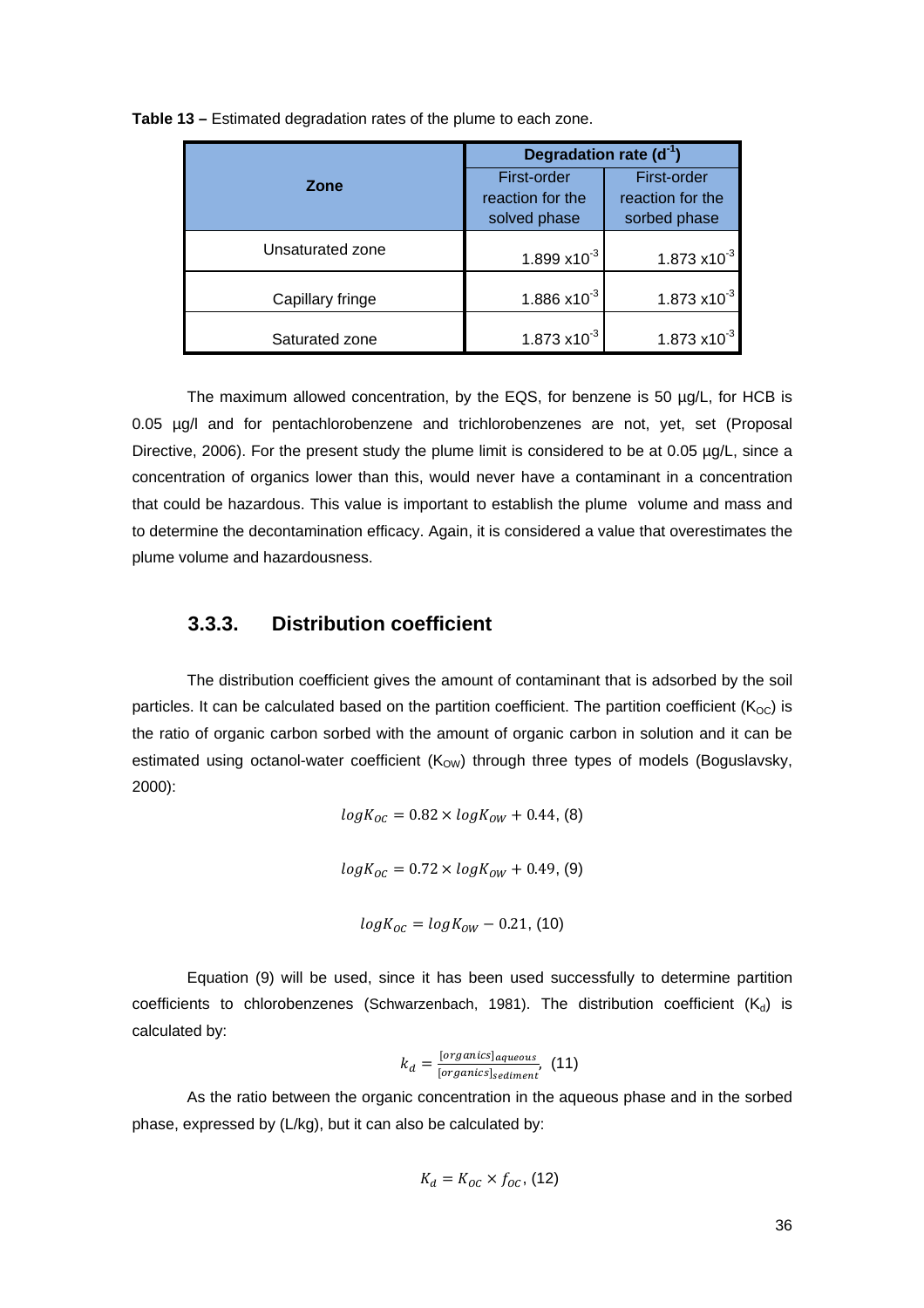In which  $f_{OC}$  is the fraction of organic carbon. Since it is not possible to determine this parameter and since it is usually between 0.001 and 0.01 (DERBCAP, 2001), for groundwater aquifers, it will be assumed the value of 0.005 and a sensitivity analysis will be carried to evaluate the impact of this factor.

Based on these assumptions it is possible to calculate the distribution coefficient for each contaminant, but for the contaminants mixture it had to be determined experimentally. Again it was considered the limitant contaminant distribution coefficient as the mixture distribution coefficient, as seen in Table 14.

| <b>Table 14– Estimated aerobic and anaerobic limitant distribution coefficients.</b> |
|--------------------------------------------------------------------------------------|
|--------------------------------------------------------------------------------------|

| <b>Path</b>       | Limitant contaminant $\log K_{\text{ow}}$ Log $K_{\text{oc}}$ $\log K_{\text{oc}}$ |      |      |                          | $f_{oc}$ | $Kd(L/kg)$ $Kd(L/mg)$           |
|-------------------|------------------------------------------------------------------------------------|------|------|--------------------------|----------|---------------------------------|
| Aerobic           | Trichlorobenzene                                                                   | 3.93 |      | $3.32$   2087.37   0.005 |          | $10.44$   1.04x10 <sup>-5</sup> |
| Anaerobic Benzene |                                                                                    | 2.13 | 2.02 | 105.58 0.005             |          | $0.53$ 5.28x10 <sup>-7</sup>    |

The remaining constant parameters that are common for each scenario, introduced in the model are present in Table 15.

**Table 15 -** Characteristics introduced in the model, common to each scenario.

| <b>Characteristics</b>               | Value | Units   |
|--------------------------------------|-------|---------|
| Rain recharge                        | 100   | mm/year |
| Evapotranspiration                   | 10    | mm/year |
| Contaminant recharge                 | 20    | L/day   |
| Contaminant recharge concentration   | 50    | g/L     |
| Longitudinal dispersivity            | 10    | m       |
| Horizontal/longitudinal dispersivity | 0.1   |         |
| Vertical/longitudinal dispersivity   | 0.01  |         |

The values for dispersivity allow determining the plume dispersion and are default values for an alluvial sediment aquifer (Novotny and Olem, 1994).

In order to evaluate the evolution of a groundwater contaminated plume in three phases, this software was used. The phases are: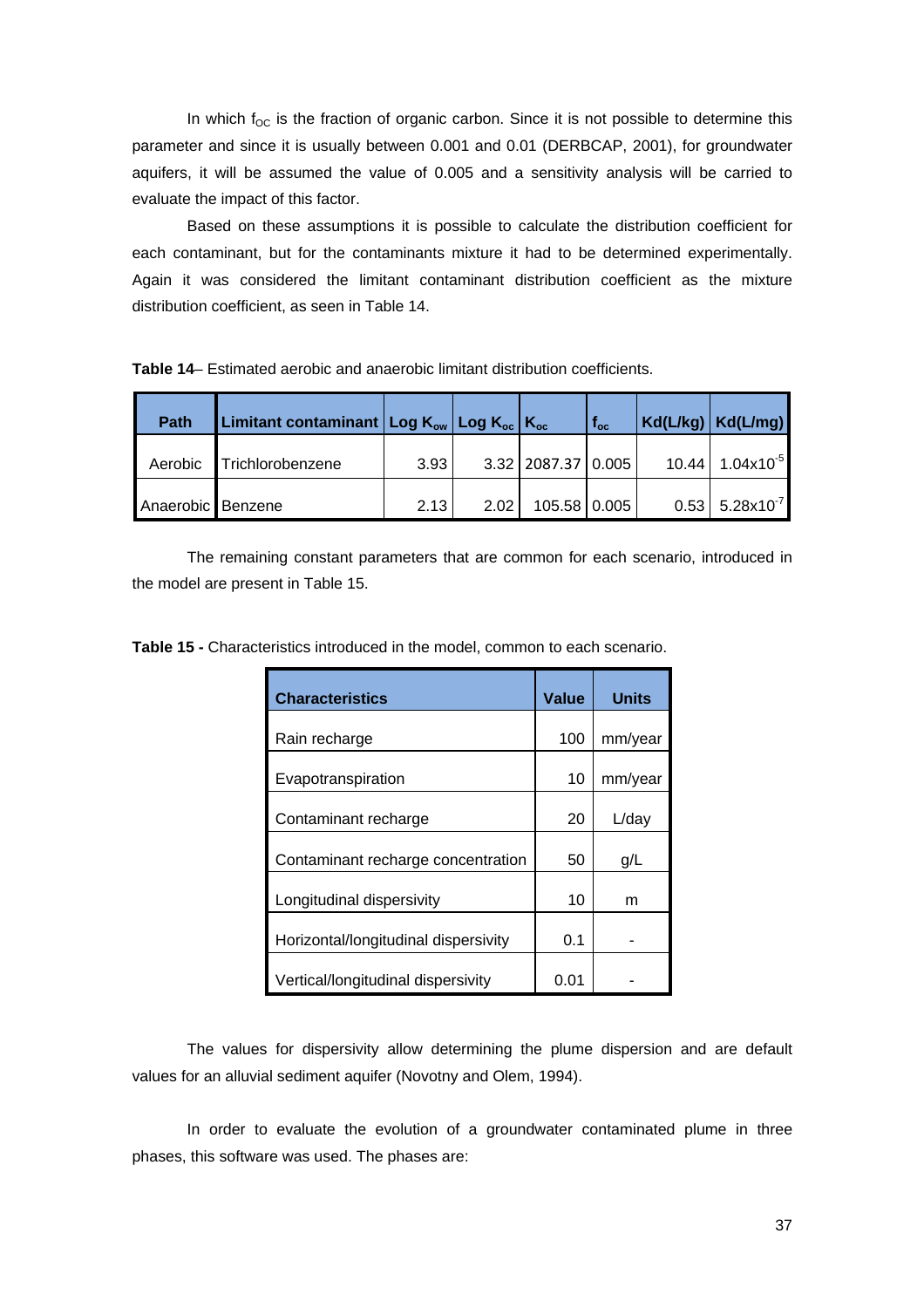- Evaluation of the size and shape of a plume in different types of soil and analysis of the risk of contamination of supply wells;
- Evaluation of different pumping rates, locations and number of pump wells in decontaminating a groundwater plume;
- Identification of the best approach to decontaminate each plume generated in each scenario.

# *3.4. Methods*

Visual MODFLOW<sup>®</sup> was the selected software, since allows the user to input the soil characteristics (such as soil elevation, layer type and thickness, conductivity, porosity and dispersivity), hydraulic characteristics (recharge rate, evapotranspiration, storage and pumping wells) and contaminant characteristics (degradation rate, degradation path, sorption rate, degradation models).

Visual MODFLOW® consents the use of different transport, sorption and degradation mechanisms, in order to evaluate which fits better with monitoring data retrieved. In Table 16 is present a summary of the mechanisms selected to generate the model.

| <b>Mechanism</b>             | <b>Model</b>                   |
|------------------------------|--------------------------------|
|                              | Saturated                      |
| Flow Type                    | USGS MODFLOW 2000              |
| Advective transport<br>model | <b>MODPATH</b>                 |
| Solute transport model       | MT3DMS 5.1                     |
| Run type                     | Steady-state flow              |
| Sorption model               | Linear isotherm                |
| Reaction model               | First-order irreversible decay |

**Table 16 -** Mechanisms used in the software and models applied to each mechanism.

The type of run was chosen to be a steady-state flow, which means that the conductivity and pressure are constant.

The flow type considered the existence of a saturated area and the numeric engine that runs in this condition is the USGS MODFLOW 2000. The numeric engine determines the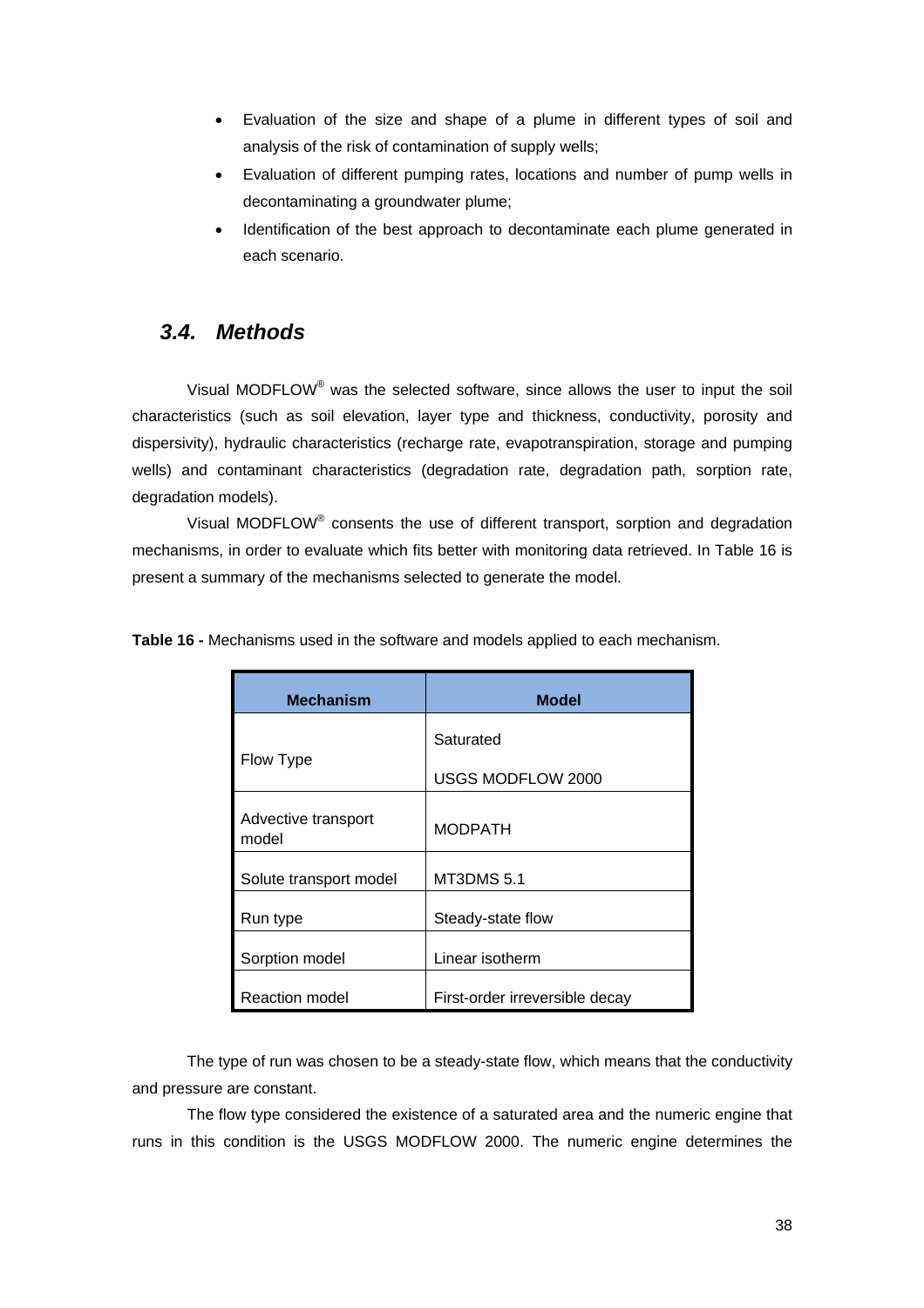groundwater flow through an aquifer, by advection, based on the partial differential equation (13):

$$
\frac{\partial}{\partial x}\Big[K_{xx}\frac{\partial h}{\partial x}\Big] + \frac{\partial}{\partial y}\Big[K_{yy}\frac{\partial h}{\partial y}\Big] + \frac{\partial}{\partial z}\Big[K_{zz}\frac{\partial h}{\partial z}\Big] + W = S_{S}\frac{\partial h}{\partial t}, (13)
$$

Where  $K_{xx}$ ,  $K_{yy}$  and  $K_{zz}$  are the values for hydraulic conductivity along the three coordinates( $m/s$ ), h is the potentiometric head (m), W is the volumetric flux  $(1/d)$  that stand for all the inputs or/and outputs of water from the system,  $S_s$  is the specific storage of the soil (1/m) and t is time. The equation 13 is solved by the method of the finite differences. When applying this running engine the velocity of the fluid can be calculated (Chiang and Kinzelbach, 1996 (b)).

To calculate the advection transport of a particle, the engine used was MODPATH (Chiang and Kinzelbach, 1996 (a)). This engine will calculate the transport of a particle in the fluid. If the fluid had no movement, the particle would still move due to dispersion. The equation that is the basis of this engine is given by:

$$
v\cdot\nabla=u\frac{\partial h}{\partial x}+v\frac{\partial h}{\partial y}+w\frac{\partial h}{\partial z},\text{ (14)}
$$

Where  $v \cdot \nabla$  is the velocity vector and u,v and w are the velocities in x, y and z directions, respectively (Chiang and Kinzelbach, 1996 (b)).

When selecting the engine to perform the solute transport and considering the data available, it was selected DoD MT3DMS 5.1 that allows modelling the reactive transport. As it was explained before, in this model, to characterize the plume it is considered the total mass of contaminants present. For this reason, it is not necessary to implement a reactive multispecies analysis. This engine will calculate the solute transport based on the physical, chemical and biological processes involved in the porous media. Through this engine the effect of dispersivity, sorption and biodegradation will be evaluated (Chiang and Kinzelbach, 1996 (a)). To simulate sorption, between the models presented in section 2.1.3, the model chosen was linear isotherm, since the data recovered and introduced in the model, considered this type of model. The same approach was used to select the reaction model, using the equations and parameters set on section 3.3. Nevertheless, other models, more complex, are available, yet more information is needed. Beyer, *et al.,* (2006) identified Michaelis-Menten, as a better degradation kinetics model, as the error associated with the possibility to underestimate the plume is low. However, Pavlostathis and Prytula (2000) were able to estimate pseudo first order decay and Michaelis-Menten degradation rates for chlorobenzenes dechlorination and identified that the pseudo first order decay degradation rate had lower standard error.

In Figure 10 the interaction between the different engines is present.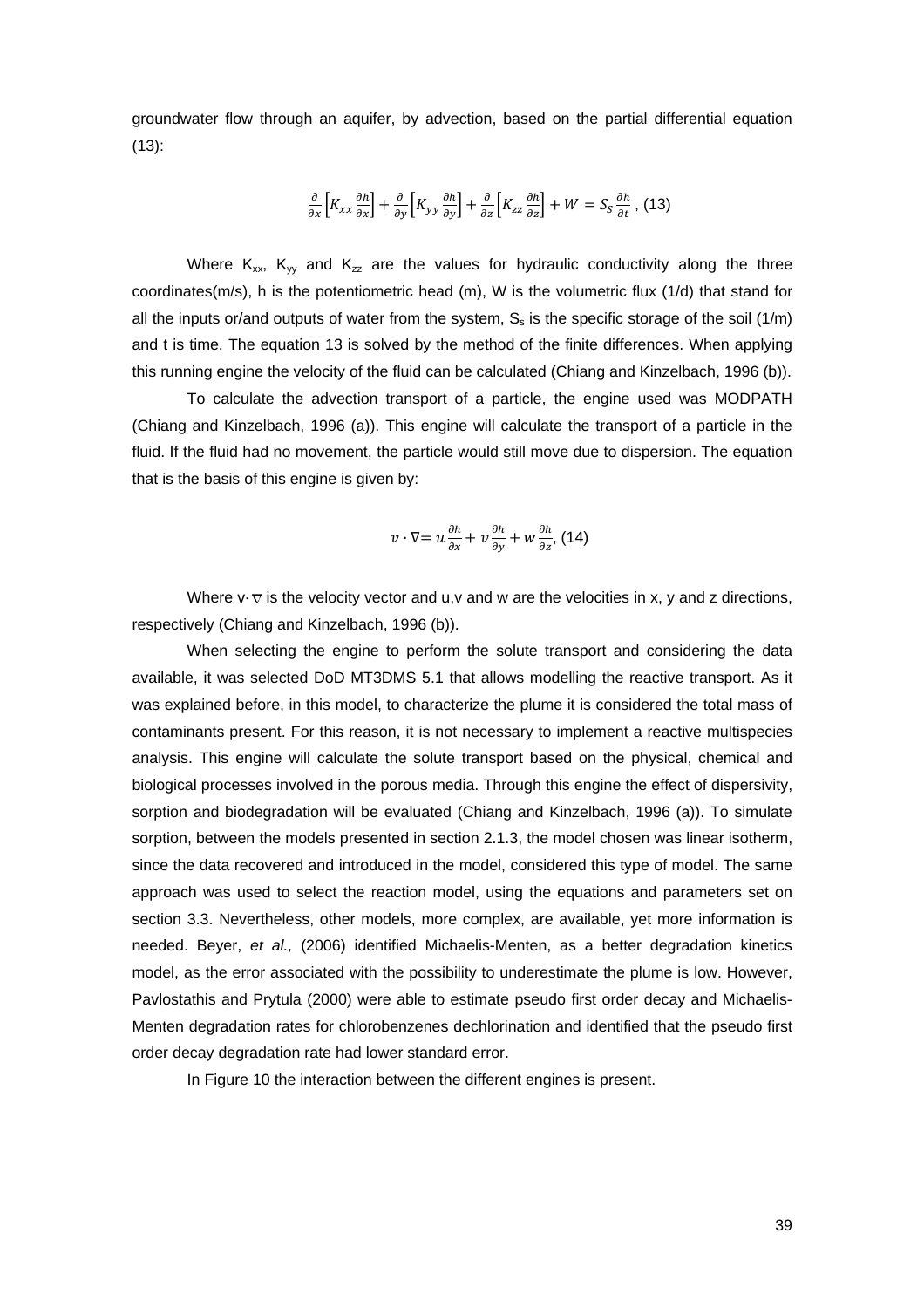

**Figure 10 –** Diagram of the interaction between model engines, the necessary parameters inputs and the 3D outputs.

### **3.4.1. Assumptions and corrective measures applied to the model**

As it was explained before the values of distribution coefficient and degradation rate estimated considered the worst case scenario. Taking these considerations into account the technologies will be tested in the worst conditions.

Nevertheless, the model does not take into account the solubility of the contaminants and neither the three phases of the mobile phase in soil (water, organic, air), explained in chapter 2. The model considers that the contaminant is either adsorbed or in solution with water. However, every substance as limit solubility in water, so part of the contaminant should be in the organic phase, with a slower movement, towards the groundwater flow.

In this particular case, with exception to benzene, HCB has very low solubility and pentachlorobenzene, trichlorobenzenes and 1,2,4 TCB are insoluble in water ( see Table A.1, Annex 1). But since the model cannot introduce this factor, the plume extent will be higher than what is expected in a real scenario to happen, representing the worst scenario of plume dispersion. On one hand, this will increase the extent of volume to recover; on the other hand the amount of contaminant found in the source area will be reduced.

In this study it is assumed the soil composition to be homogeneous. In a real scenario the heterogeneity of the soil might not substantiate the results obtained. Beyer, *et al.,* (2006) showed that the uncertainty induced by soil heterogeneity, can lead to underestimated plumes length, with an error of about 50%, despite the kinetic model used, in a 2D model.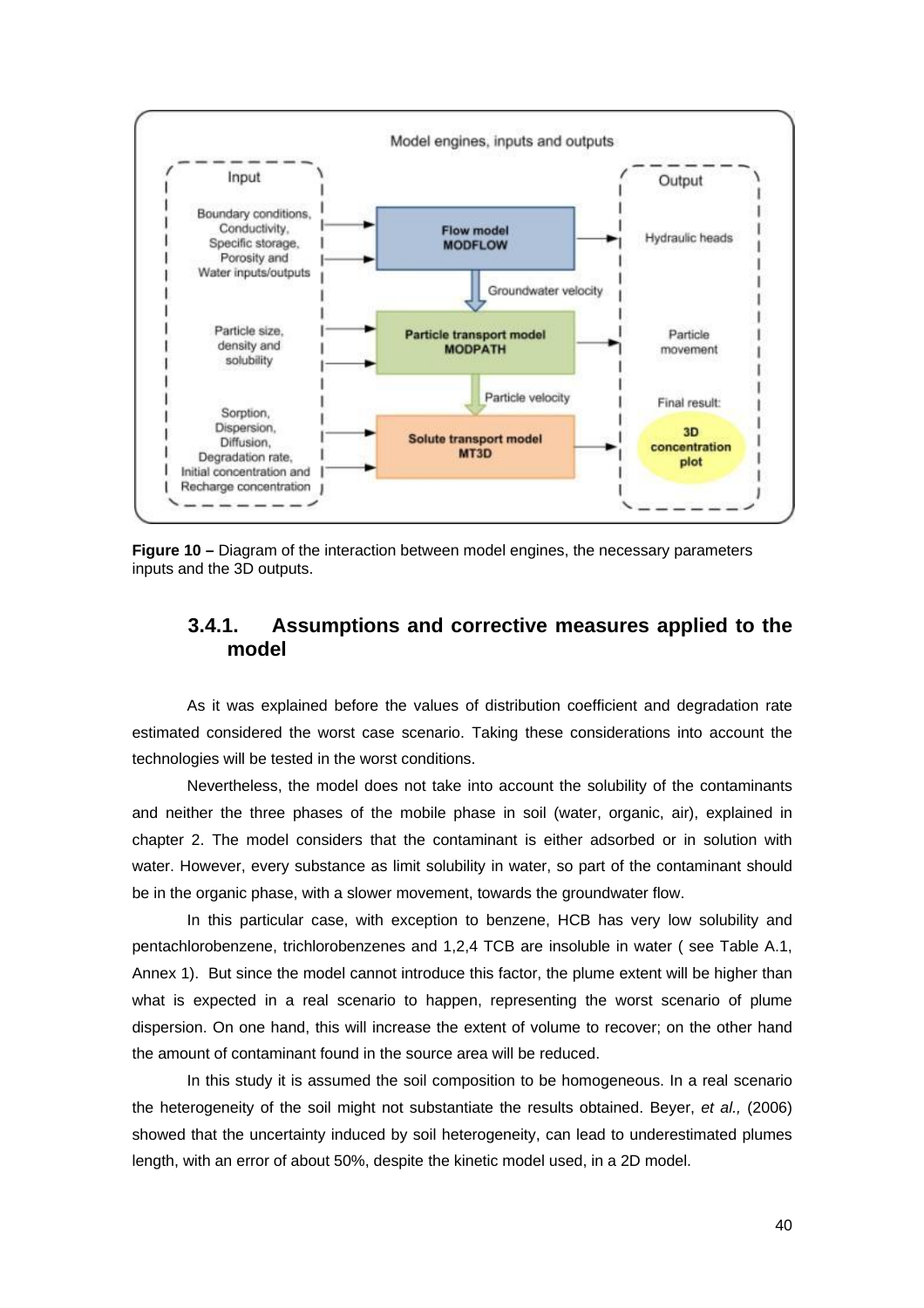#### **3.4.2. Volume and mass of contaminant calculation**

The volume and mass of contaminant are calculated based on the data recovered from the model that gives the concentration of contaminant in each cell.

The plume volume is calculated considering the volume of each cell that has a concentration greater than 0.05 µg/L, which is the limit concentration of the plume. The volume of each cell is calculated based on the grid set, the depth of the cell (equal to the thickness of each layer) and considering the porosity of the soil, since the groundwater can only flow through the soil pores. The plume volume calculated is estimated in excess, since it is considered that the soil is saturated in water. Although, this assumption is true for the deepest layers, it is false for the top layer. Since it was not possible to determine, the amount of air present in the top layer pores, the plume volume calculated is overestimated.

The amount of contaminant present in the plume is calculated considering the concentration in each cell and each cells volume. To guarantee the liability of the calculations made, it is determined, for the time studied, the amount of contaminant degraded and adsorbed, in order to confirm if the results are compatible with the amount of contaminant introduced in the soil. The amount of contaminant is also overestimated for the top layer, since it is calculated based on the plume volume.

#### **3.4.3. Selecting the best pumping system**

After generating all the plumes, for each scenario, a plume is selected to establish the best pumping system to a well developed plume. The plume selected is from scenario 1, since it is the largest and longest plume. Considering that by 2009, the hypothetic contamination had been found and stopped, the simulation time, for the application of treatment technologies, is of 16 years, since by 2025 the groundwater resources must be cleaned.

Three wells positions (PW1, PW2 and PW3) are selected and its efficiency is evaluated along with the efficiency of the combined action of more than one well and different pumping rates. The wells position is identified on Figure 8 and Table 17 along with the different tests performed on the wells. The wells are positioned along the direction of groundwater flow, considering the source zone.

Negative values imply pumping water, while positive values stand for aquifer recharge. The aquifer recharge is done, in test 7, in order to test if it forces the water to the pumping wells, to help to dissolve remain contaminants and to introduce more oxygen into the soil, providing better degradation rates. Also, allows the aquifer not to enter in great water level disequilibrium.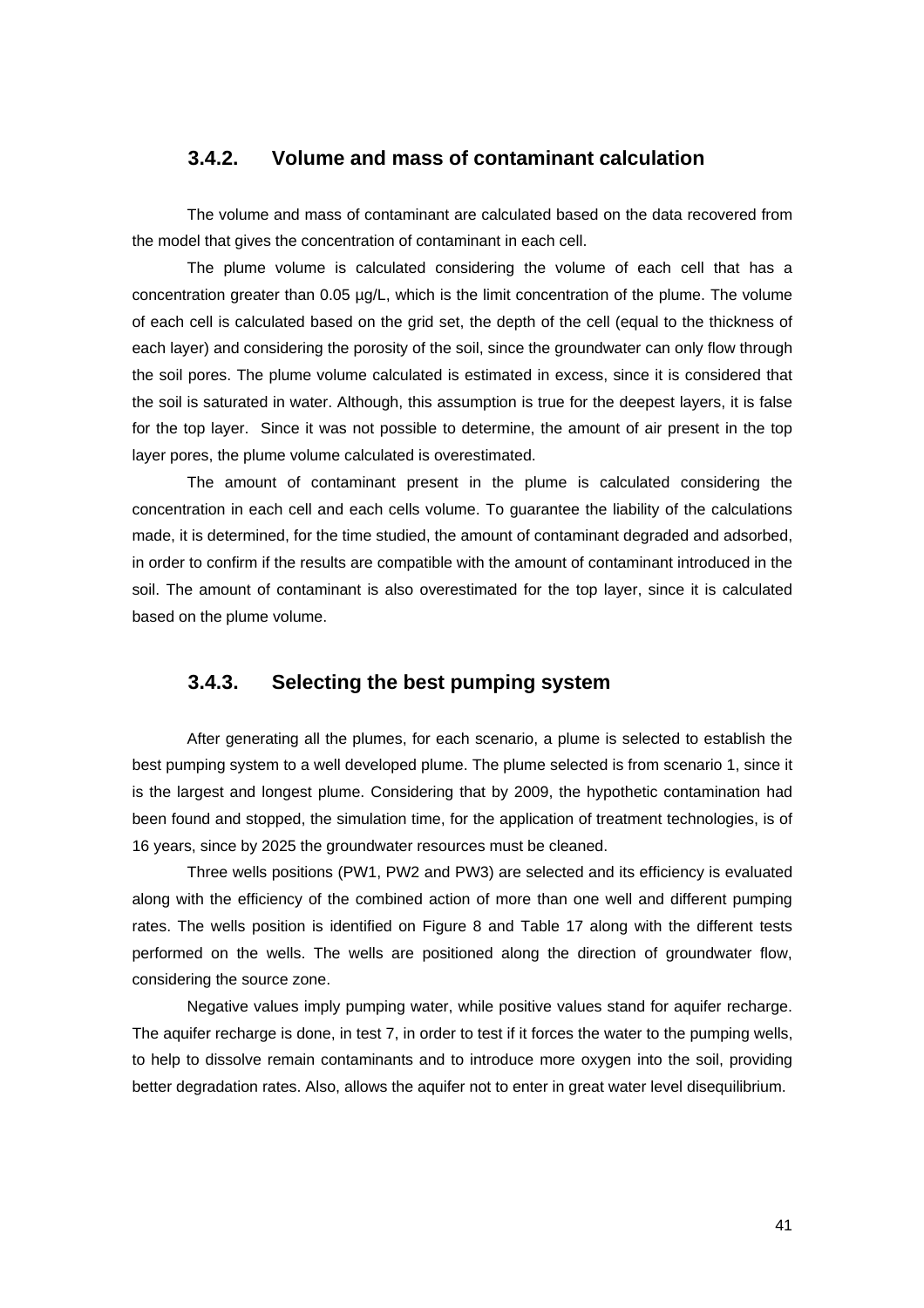| <b>Test</b>    | $PW1$ (m $^{3}$ /d) | $PW2$ (m $^3$ /d) | $PW3$ (m $^{3}$ /d) |
|----------------|---------------------|-------------------|---------------------|
| 1              | $-1000$             | 0                 | 0                   |
| $\overline{2}$ | 0                   | $-1000$           | 0                   |
| 3              | 0                   | 0                 | $-1000$             |
| $\overline{4}$ | $-1000$             | $-1000$           | 0                   |
| 5              | 0                   | $-1000$           | $-1000$             |
| 6              | $-1000$             | 0                 | $-1000$             |
| $\overline{7}$ | $-1000$             | $-1000$           | $-1000$             |
| 8              | $-1000$             | 1000              | $-1000$             |
| 9              | $-1100$             | $-1100$           | $-1100$             |
| 10             | $-1100$             | $-1100$           | 0                   |
| 11             | $-750$              | $-750$            | $-750$              |
| 12             | $-750$              | $-750$            | 0                   |

**Table 17 –** Pumping rates applied in each well and test.

The implementation of a pump-and-treat technology include, necessarily, a treatment unit. The treatment technology implemented will not be a subject of this study. For low concentration of chlorobenzenes in pumped groundwater, phytoremediation can be an option (Nasir and Batarseh, 2008). For high amounts of chlorobenzenes, in-situ incineration is considered the best option (Member Agencies of the Federal Remediation Technologies Roundtable, 1998).

## **3.4.4. Establishing PRB treatment**

Another subject of analysis is the estimation of the efficacy of PRB. The applied barrier has 15 m thickness, 100 m long and is settled in front of PW1 well. The purpose of the barrier is to prevent the plume dispersion and to recover part of the pollution. For that the conductivity inside the barrier is low, 1x10<sup>-12</sup> m/s and with a contaminant recovery of 70% (Guerin, et al., 2002). The PRB are only applied to those scenarios that have a possibility of a spreading plume. The simulation time is also of 16 years.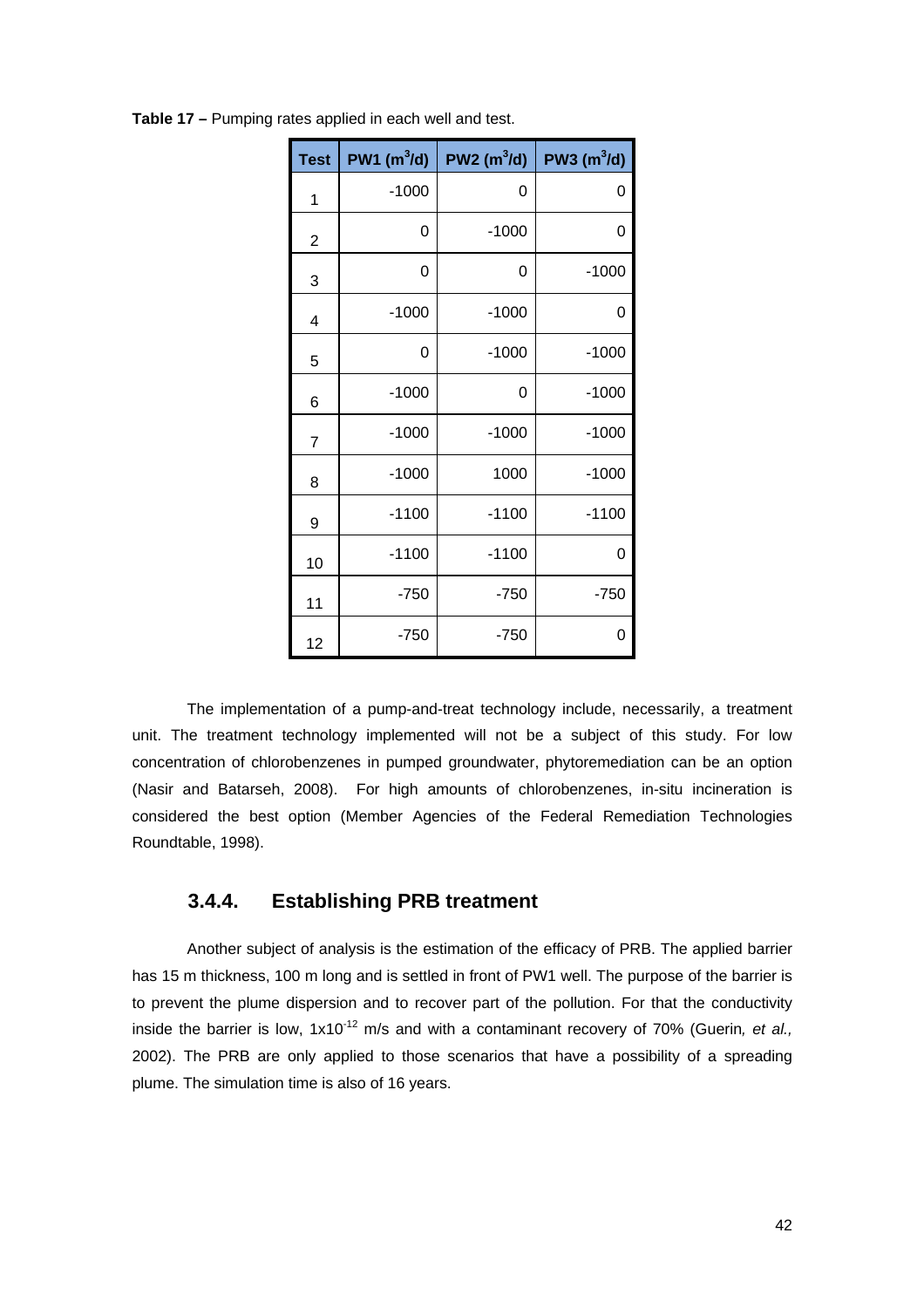# **3.4.5. Determining the best performance treatment technology**

In this stage the results of the application of PRB, pumping system and NA are evaluated, to each scenario, in order to assess the best performance, for the time frame set. The best pumping rate test, evaluate in section 3.2.2, is applied to scenarios which have a similar contamination plumes, either in shape and volume. To the plumes which have different shapes a different pumping system is applied. The time necessary to treat the plumes generated in each scenario was estimated.

#### **3.4.6. Sensitivity analysis of foc**

An analysis is set to evaluate of  $f_{OC}$  impact in the plume volume and total mass of contaminant during the contamination process (10 years) and during the NA process (16 years). The analysis is made to scenario 1 and the data set is present in Table 18.

**Table 18 –** Values of f<sub>oc</sub> applied to each test and resulting distribution coefficient for aerobic and anaerobic path, in scenario 1.

|             |              | Kd(L/mg)            |                     |
|-------------|--------------|---------------------|---------------------|
| <b>Test</b> | $f_{\rm OC}$ | <b>Aerobic</b>      | Anaerobic           |
| A           | 0.001        | $4.58\times10^{-9}$ | $9.04x10^{-8}$      |
| В           | 0.00125      | $5.72x10^{-9}$      | $1.13x10^{-7}$      |
| C           | 0.0025       | $1.14x10^{-8}$      | $2.26x10^{-7}$      |
| D           | 0.005        | $2.29x10^{-8}$      | $4.52\times10^{-7}$ |
| Е           | 0.0075       | $3.43x10^{-8}$      | $6.78\times10^{-7}$ |
| F           | 0.01         | $4.58\times10^{-8}$ | $9.04x10^{-7}$      |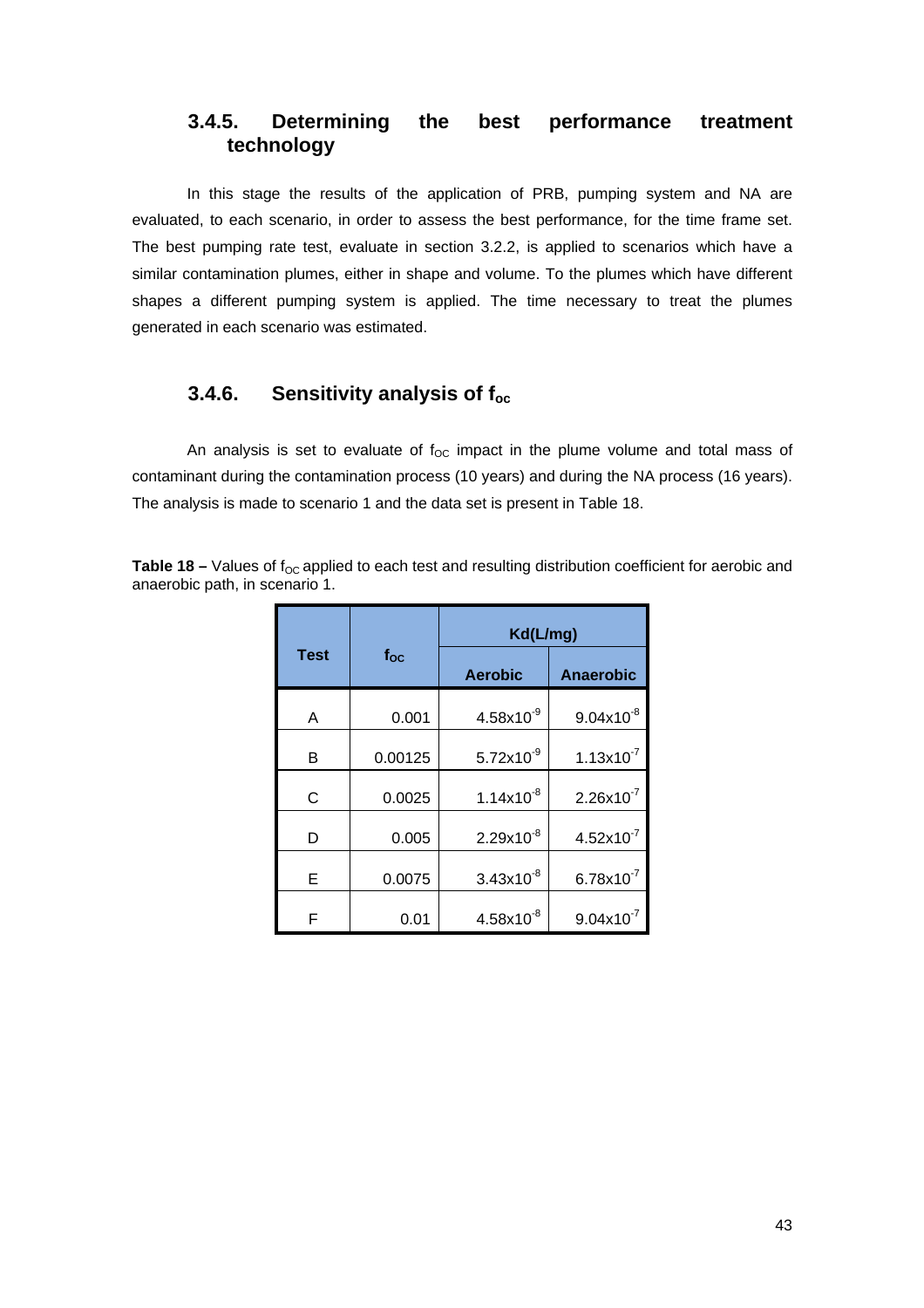# **4. Results**

# *4.1. Influence of porosity and hydraulic conductivity in plume volume and total mass of contaminant*

The results from setting the scenarios show two different types of contaminant plumes, regarding the influence of the advection component.



**4.1.1. Plume with strong advection influence.** 

**Figure 11 –** Result of a contaminant plume, with strong advection component, when applying scenario 1 parameters (clay, sand and gravel mixes soil, with high hydraulic conductivity). S1 and S2 are the supply wells.

The first type, as can be seen in Figure 11, moves downward due to the strong advection component, in direction to the supply wells. It can also be denoted some dispersion in the opposite direction to groundwater flow. The contaminant concentration decreases, in part due to volatilization, biodegradation and also dilution caused by the high contaminant movement giving a false illusion of a rapid contaminant loss. This type of plume is generated in scenarios 1 and 2.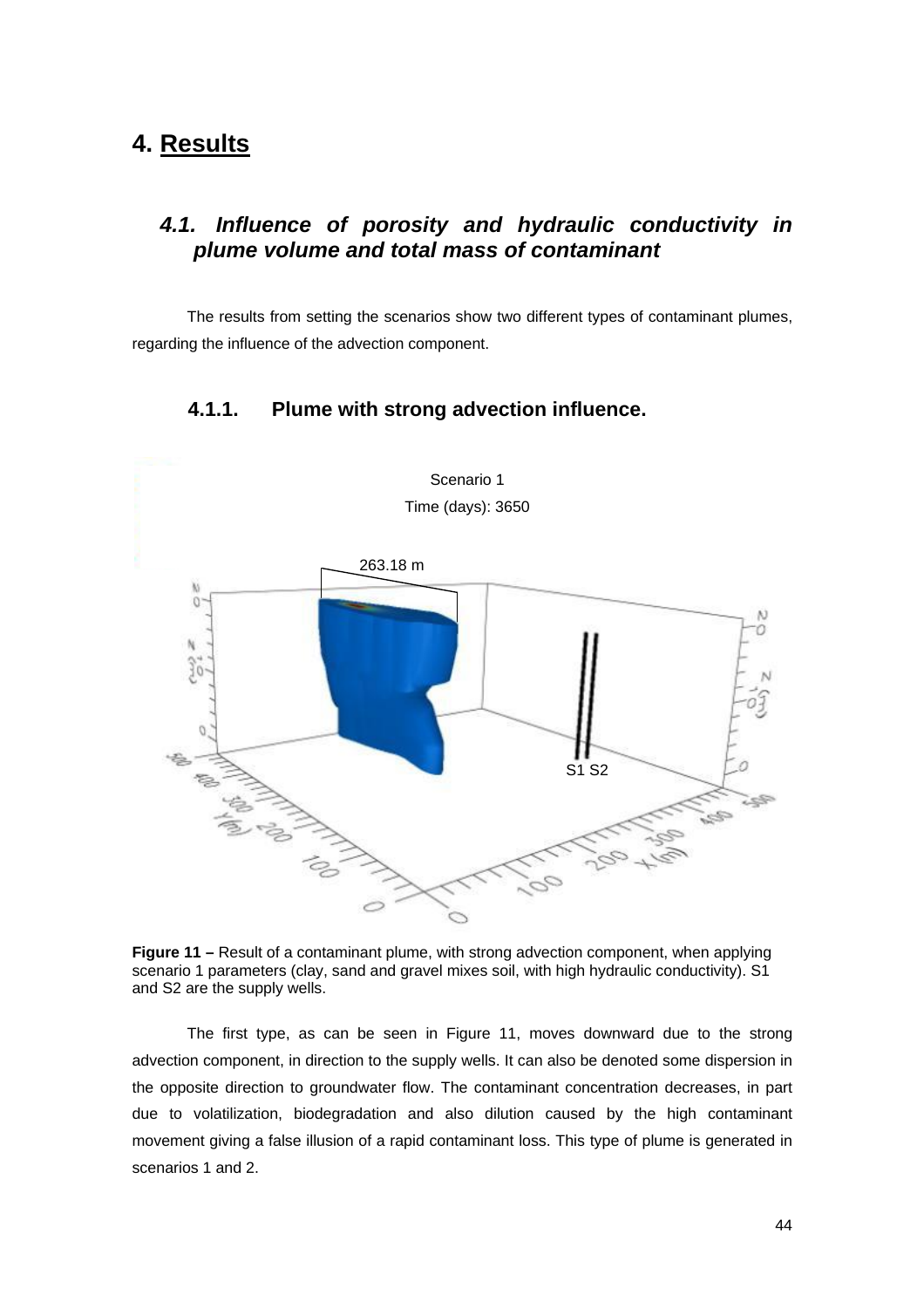

**Figure 12 –** Result of a contaminant plume, in each layer, with strong advection component, when applying scenario 1 parameters (clay, sand and gravel mixes soil, with high hydraulic conductivity). S1 and S2 are the supply wells.

As can be seen in Figure 12, in the top and bottom layer the advection component is very strong. In the middle layer, the aquitard, the advection component is not so strong and main factor for transport of contaminant is in the vertical component. In the aquitard zone the contaminant does not suffer the effect of advection, since there is no groundwater movement. The vertical movement is due to migration by gravity.

Figure 13 is the result of a slice of the plume, generated in scenario 1, across the line AA', identified in Figure 8.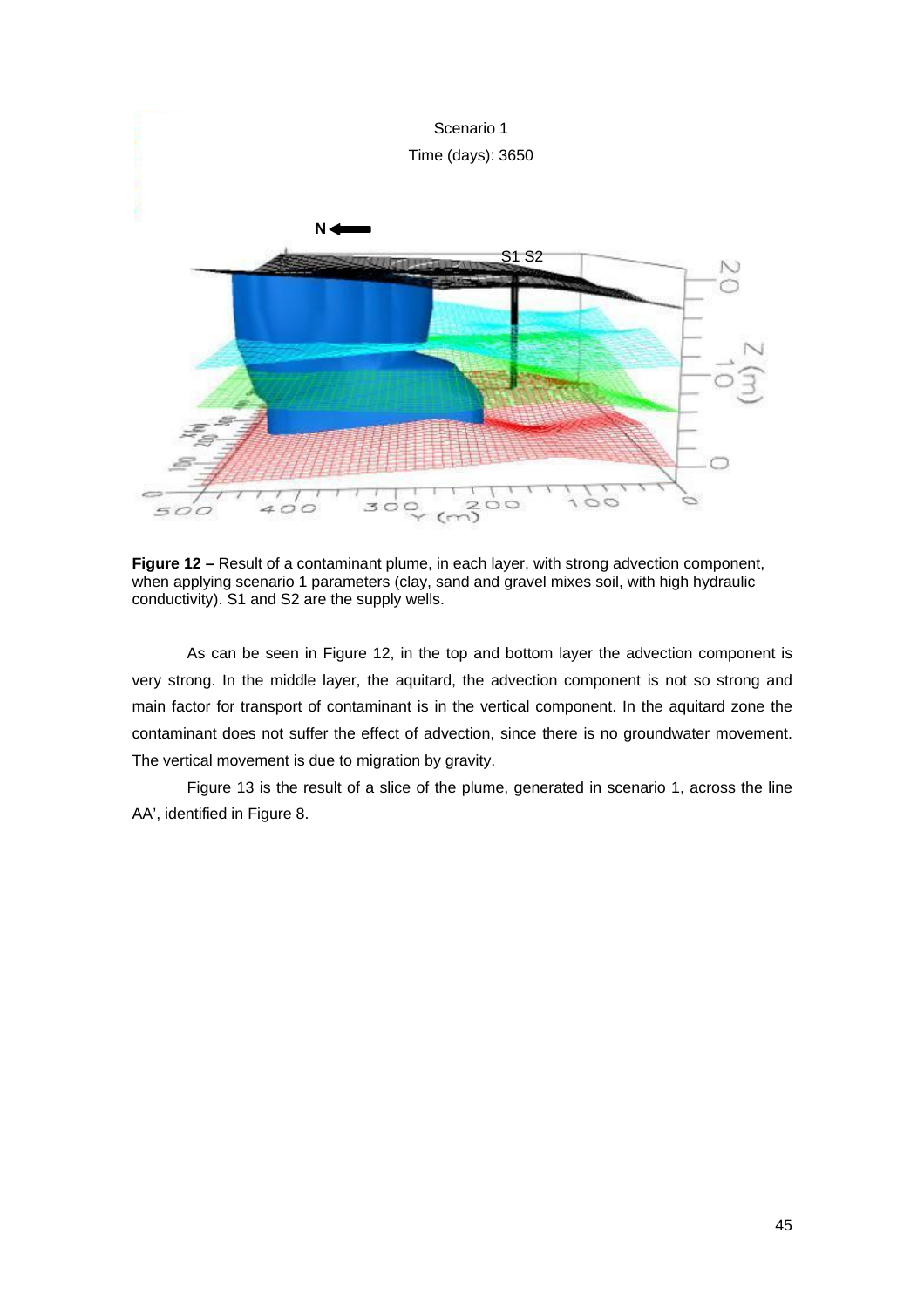

**Figure 13 – Results for groundwater velocity, in each layer of scenario1.** 

In Figure 13 the groundwater velocity vectors are shown. It can be observed that in the aquitard zone, middle layer, the velocity is very slow, towards the groundwater flow direction. It is in the bottom layer were the velocity is higher, due to the pressure of the upper layers. Since in the aquitard zone, the movement is, practically, through gravity, the plume remains, almost, with the same shape as in the top layer.

The higher movement in the bottom layer, in the direction of the groundwater flow, reduces the influence of dispersion, leading to a plume shrink in the area behind the source zone. As the plume goes forward, there is some dispersion influence the plume shape in the aquitard zone.

The higher concentrations of contaminant remain, essentially, in the top layer, due the strong advection influence.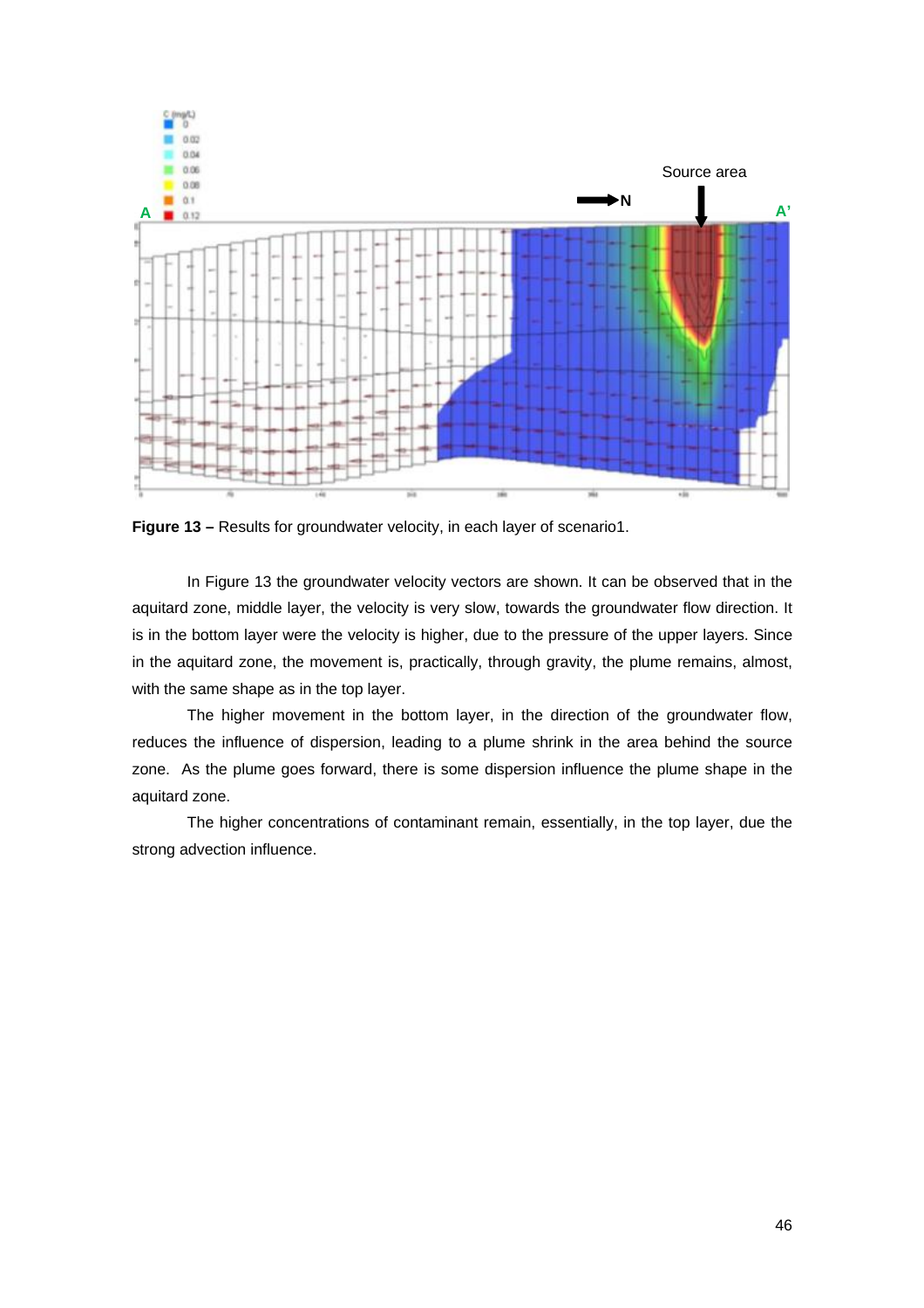# **4.1.2. Plume with low advection influence.**



**Figure 14 –** Result of a contaminant plume, with low advection component, when applying scenario 5 parameters (silty soil, with low hydraulic conductivity). S1 and S2 are the supply wells.

As can be seen in Figure 14, the type of plume is characterised by some dispersion and very slow or none movement in the groundwater direction flow, due to low advection. In fact the plume length is, in this case, is 20% of the length of the plume from scenario1. Scenarios 3, 4, 5 and 6 show this type of plume.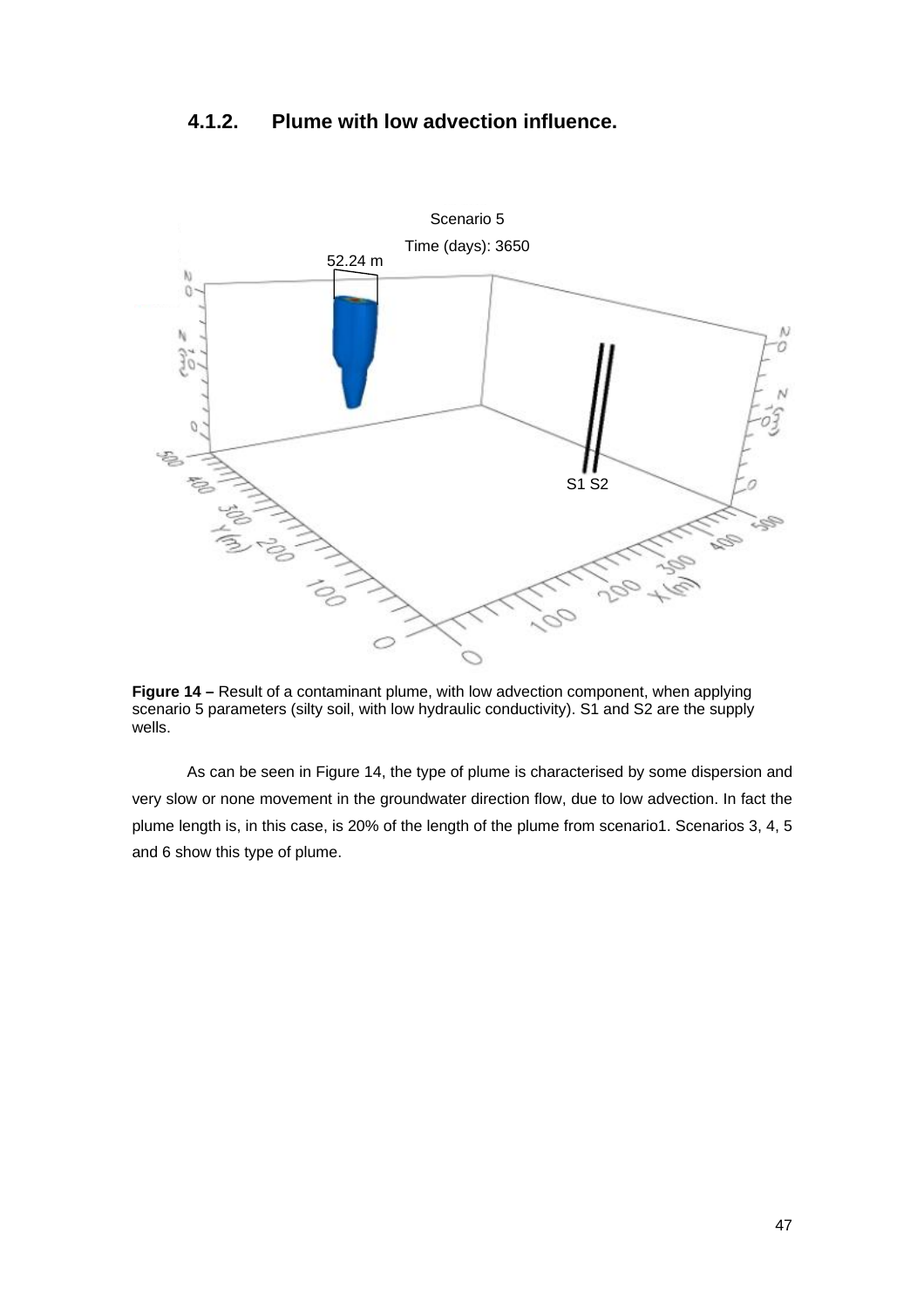

**Figure 15 –** Result of a contaminant plume, in each layer, with strong advection component, when applying scenario 5 parameters (silty soil, with low hydraulic conductivity). S1 and S2 are the supply wells.

As can be seen in Figure 15, in the advection component is very low. In the middle layer, the aquitard, there is a decrease in the plume thickness, due to lower dispersion movement, and main factor for transport of contaminant is in the vertical component. The bottom layer has low contamination, since the amount of contaminant that is trapped in the above layers. Figure 16 is the result of a slice of the plume, generated in scenario 5, across the line AA', identified in Figure 8.



**Figure 16 –** Results for groundwater velocity, in each layer of scenario 5.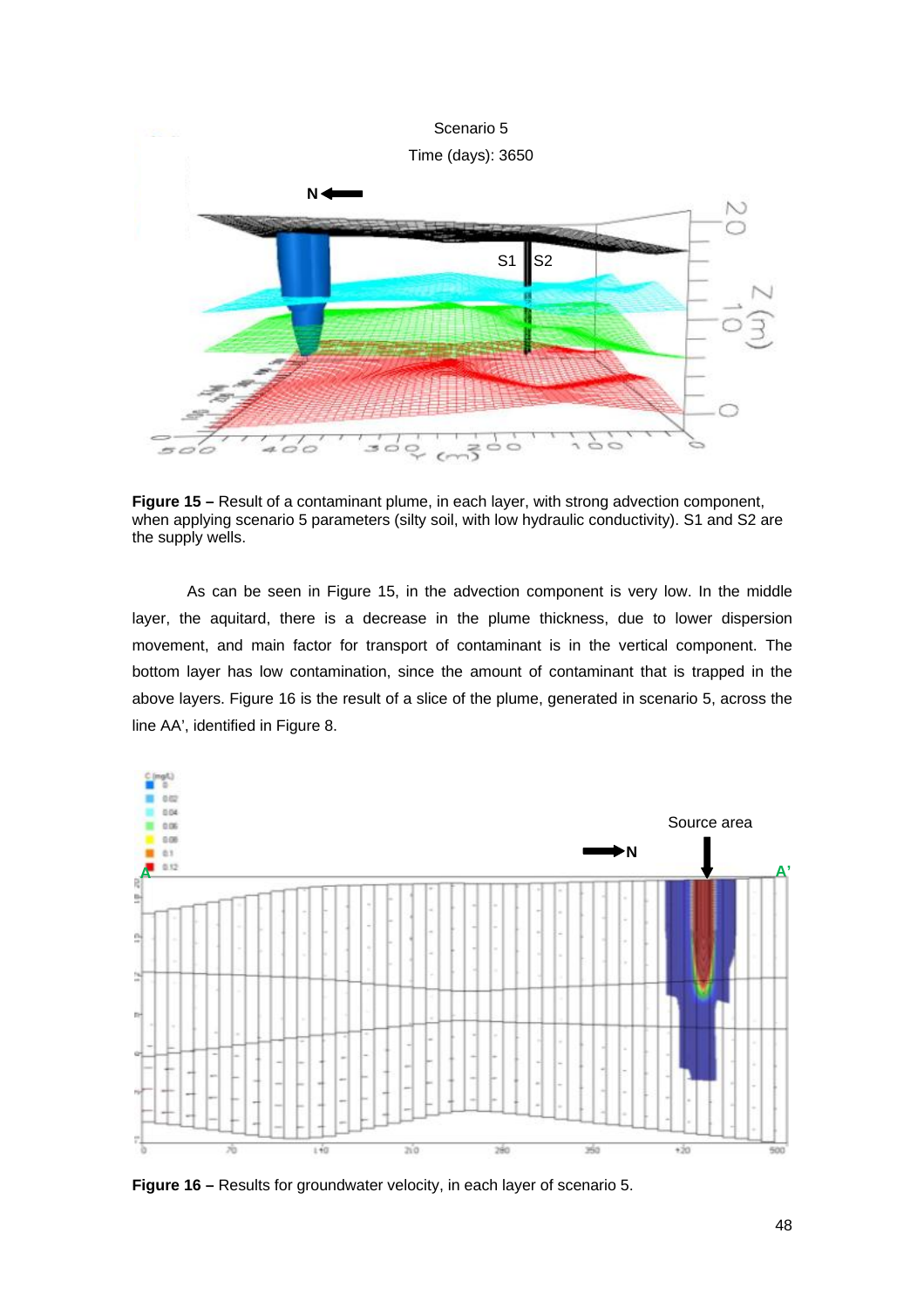In Figure 16 the groundwater velocity vectors are shown. It can be observed that the velocity is lower than in Scenario 1. As before, it is in the bottom layer were the velocity is higher, due to the pressure of the upper layers. The main factor influencing the contaminant movement is dispersion, since there is almost as plume thickness, from the source, in both south and north directions. Considering that the groundwater flow direction is  $NO\rightarrow SE$ , if advection had some influence, there would be considerable contamination in the area south of the source area. On the aquitard zone, the lower dispersion leads to a plume loss of thickness that is reflected in the bottom layer.

The higher concentrations of contaminant remain, essentially, in the top layer, due low ability for the contaminants to move.

In a real site, the amount of sources zones and different contaminants plumes would disturb the concentration gradients, in groundwater flow. In these cases the study of the overall plume gives little information and the study of each contaminant plume done separately, can be, in some cases impossible (Bockelmann, *et al.,* 2003).

## **4.1.3. Data analysis of porosity and hydraulic conductivity influence in plume volume and mass of contaminant**

The plumes sizes and mass of contaminant can be observed in Table 19.

| <b>Scenario</b> | Porosity (%) | <b>Conductivity</b><br>(m/s) | <b>Plume</b><br>volume $(m^3)$ | <b>Contaminant mass</b><br>within the plume (g) |
|-----------------|--------------|------------------------------|--------------------------------|-------------------------------------------------|
| 1               | 60           | $5x10^{-4}$                  | 141040                         | 151.26                                          |
| $\overline{2}$  | 40           | $5x10^{-4}$                  | 104602                         | 106.19                                          |
| 3               | 55           | $1 \times 10^{-4}$           | 14768                          | 33.14                                           |
| 4               | 35           | $1 \times 10^{-4}$           | 10025                          | 25.69                                           |
| 5               | 50           | $1 \times 10^{-6}$           | 1417                           | 3.56                                            |
| 6               | 20           | $5 \times 10^{-7}$           | 1133                           | 3.76                                            |

**Table 19** – Values obtained for plume volume and total mass of contaminant, considering the porosity and conductivity of each scenario.

It can be observed that for soils with the same hydraulic conductivity (scenario 1, 2 and scenarios 3 and 4), as porosity decreases, the plume volume increases. The same analysis is valid for total contaminant mass within the plume. None of the plumes reaches the supply wells, although the plume from scenario 2 is close, which means that by now they are not at risk.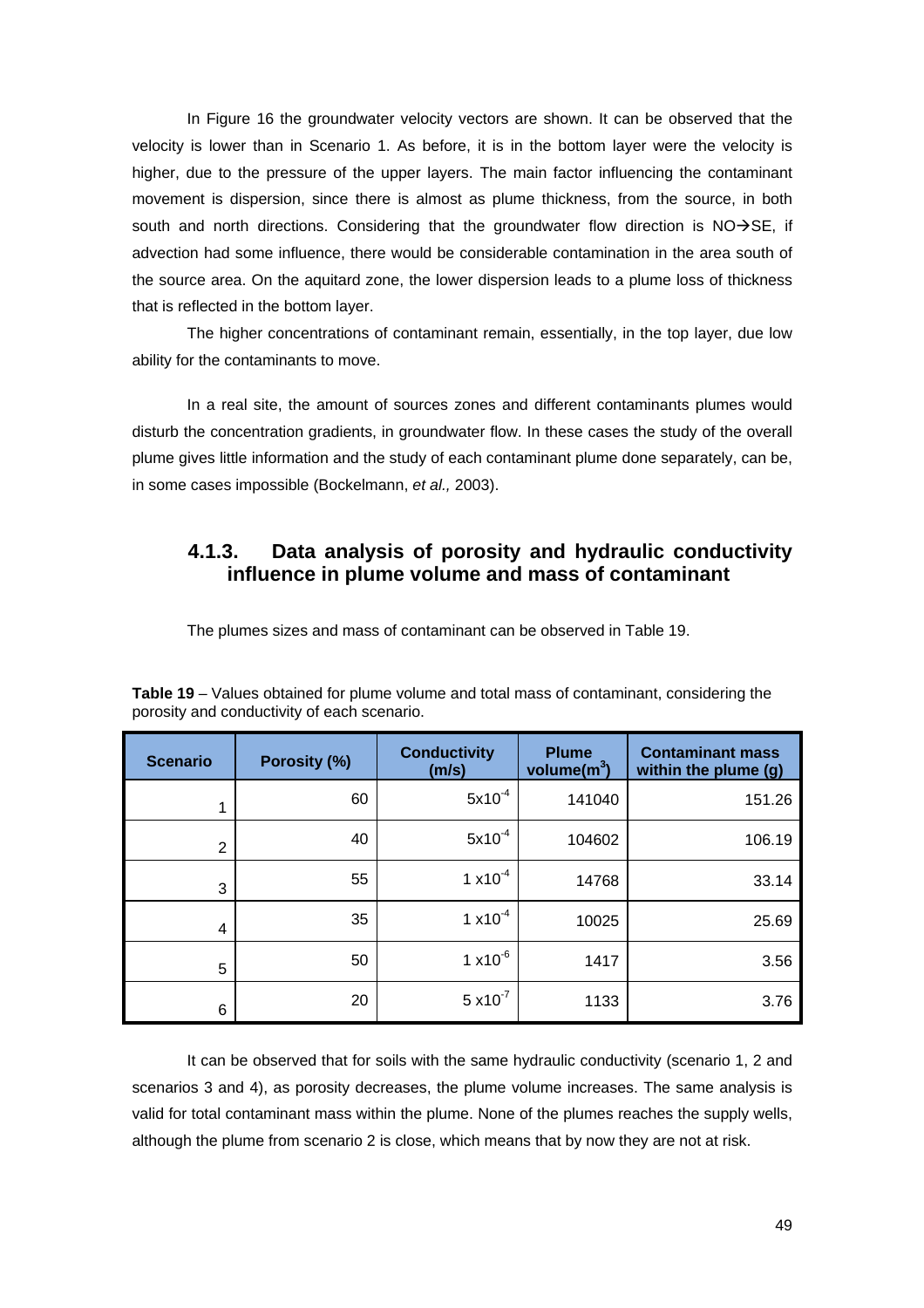Through the application of multivariate analysis, using  $XLSTAT<sup>®</sup>$  2008 a non linear regression was applied, to study the evolution of the plume volume with porosity and conductivity. A linear regression could not be applied, since the plume volume is not the only dependent variable. Hydraulic conductivity is a result of porosity and other soil characteristics. Two types of non linear regression were applied:

- $V = pr1 + pr2^*X_1 + pr3^*X_2 + pr4^*X_1^2 + pr5^*X_2^2$  (15)
- $V = pr1 + pr2^*X_1 + pr3^*X_2 + pr4^*X_1^2 + pr5^*X_2^2 + pr6^*X_1^*X_2$  (16)

In which V stands for plume volume,  $X_1$  for porosity and  $X_2$  for conductivity. The second type (equation 16) introduces another factor that links the two variables. The best results, presented in Table 20, were obtained with the first approach (equation 15), probably due to the fact that there were only 6 scenarios and a better performance to the second type could only be obtained if more data was available. Nevertheless, the accuracy of the regression is very good, since  $R^2$  is 0.91.

| <b>Parameters</b> | <b>Value</b>          |
|-------------------|-----------------------|
| pr1               | $-3.79x10^{4}$        |
| pr <sub>2</sub>   | $1.96x10^{5}$         |
| pr3               | $-8.77 \times 10^8$   |
| pr4               | $1.63x10^{6}$         |
| pr <sub>5</sub>   | $1.71 \times 10^{12}$ |
| $R^2$             | 0.91                  |

**Table 20 –** Non linear regression parameters to the plume size for each scenario.

Based on the equation it was possible to draw a graphic representation of the volume plume evolution with porosity and hydraulic conductivity, as seen in Figure 17, as it is possible to demonstrate, clearly the relation between porosity and hydraulic conductivity with plume size.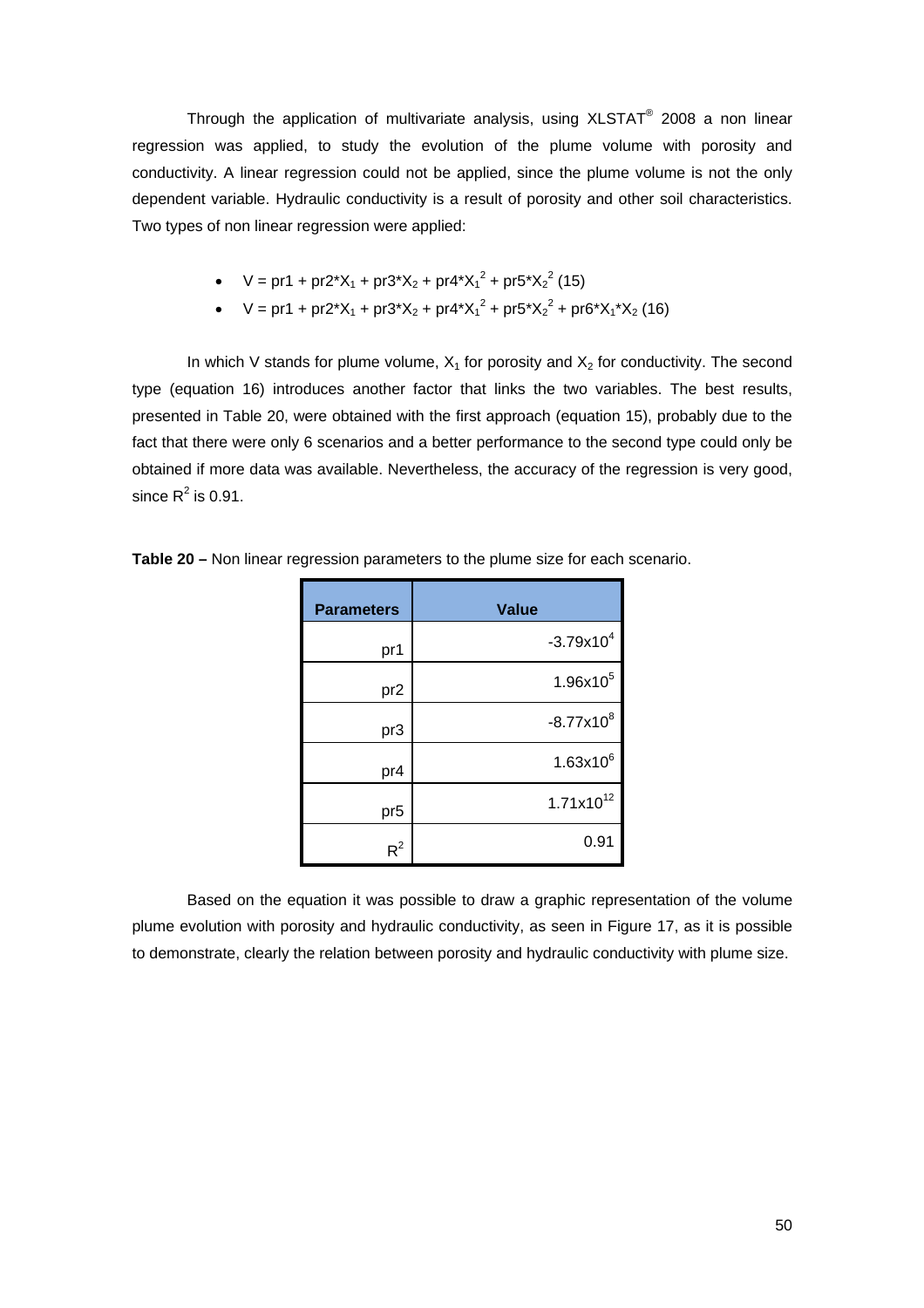

**Figure 17** – Variation of plume volume with porosity and hydraulic conductivity.

The graphic representation shows that for soils with the same porosity, the soil with higher hydraulic conductivity leads to higher plume volumes. Also confirms that for soils with same hydraulic conductivity, the one that has higher porosity has the lower plume volume. The same result was obtained for 2D model by Graf and Therrien (2007).

For contaminant mass plume it was not possible to apply the same type of regression analysis, with good results.

### *4.2. NA influence in contaminant plume recover*

To understand the impact that a treatment technology could have in decontaminating, it was necessary to run the model, for each scenario, considering that the source of contamination had stopped and no treatment was applied, during 16 years. Based on these plumes and on the resulting plumes from the contamination, it is possible to analyse the influence of NA in each scenario.

Actually, all the plumes were decontaminated by the end of 2025, but to understand the influence of porosity and conductivity on NA, it is necessary to evaluate the time needed in each scenario to reach a total decontamination (Table 21).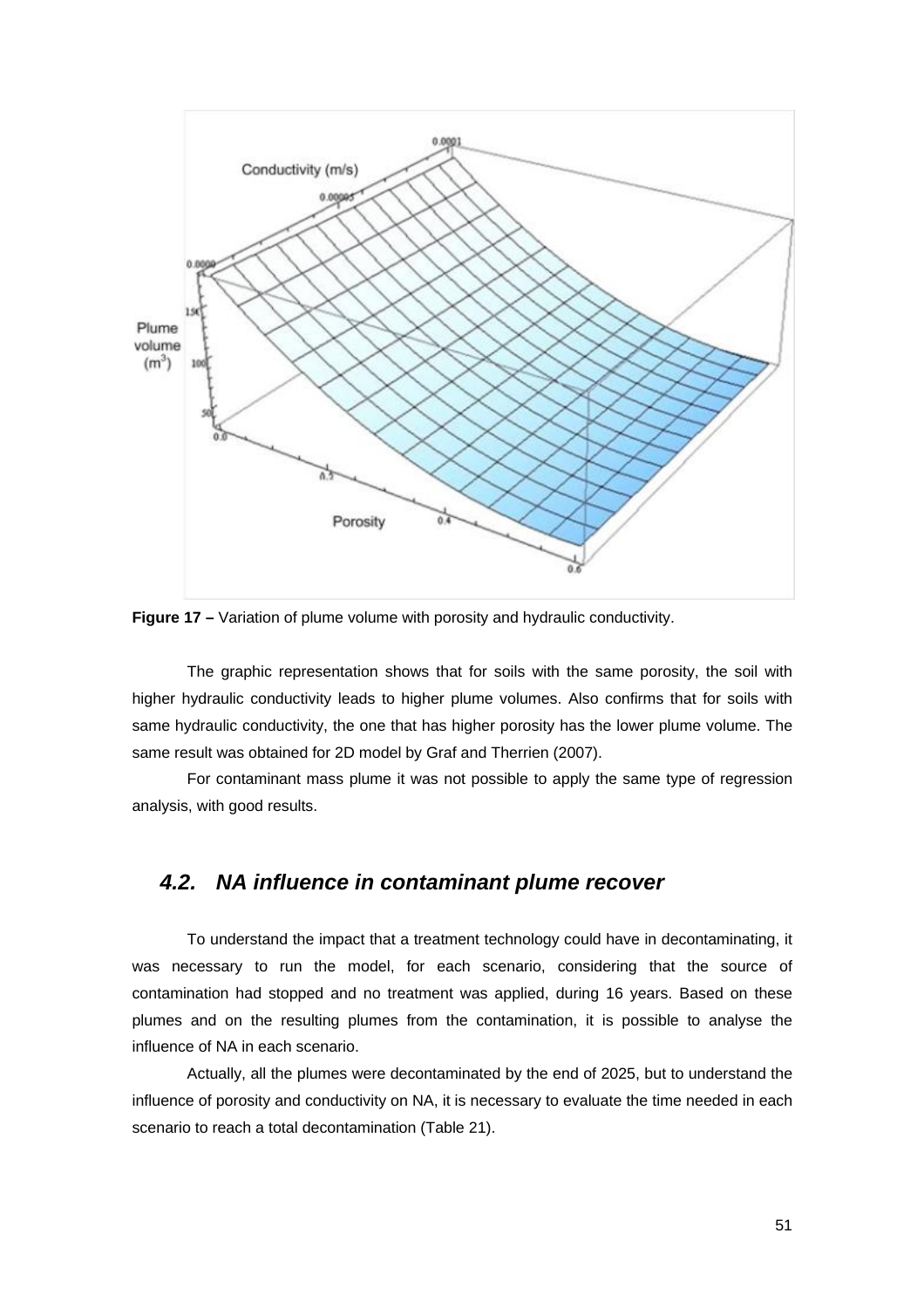| <b>Scenario</b> | <b>Porosity</b> | <b>Conductivity</b> | <b>Initial</b><br>plume | Time to decontaminate by NA<br>(y) |                    |                            |  |
|-----------------|-----------------|---------------------|-------------------------|------------------------------------|--------------------|----------------------------|--|
|                 | $(\%)$          | (m/s)               | (m <sup>3</sup> )       | Layer 1                            | Layer <sub>2</sub> | Layer 3                    |  |
| 1               | 60              | $5x10^{-4}$         | 141041                  | 10                                 | 9                  | 4                          |  |
| $\overline{2}$  | 40              | $5x10^{-4}$         | 104602                  | 10                                 | 9                  | 5                          |  |
| 3               | 55              | $1 \times 10^{-4}$  | 14768                   | 13                                 | 12                 | 4                          |  |
| 4               | 35              | $1 \times 10^{-4}$  | 10025                   | 13                                 | 12                 | 4                          |  |
| 5               | 50              | $1 \times 10^{-6}$  | 1417                    | 14                                 | 11                 | Not<br>contaminated        |  |
| 6               | 20              | $5 \times 10^{-7}$  | 1133                    | 14                                 | 12                 | <b>Not</b><br>contaminated |  |

**Table 21 –** Time necessary to decontaminate the plumes present in each scenario, by layer.

First, it has to be taken into account that the time necessary to decontaminate is independent of the plume volume, since scenarios with larger plume volumes (such as scenario 1 is easier to decontaminate than scenario 6, which has a lower plume volume). Regardless the porosity, scenarios with the same hydraulic conductivity, takes the same time to decontaminate, such as scenario 1 and 2 and scenarios 3 and 4. When the hydraulic conductivity is low, the risk of contaminating the lower layers is reduced. In scenario 5 and 6 the contamination never reached layer 3, despite the high porosity of scenario 5.

To fully understand the mechanism beyond the NA impact on plume volume and mass of contaminant, it is necessary to evaluate the behaviour of the six plumes during the decontamination process. For that, the plume volume and mass of contaminant were calculated, after 8 years, where NA was the only remediation technology applied. The results are present in Table 22.

|                 |                                                       | Plume volume $(m^3)$ |                    | Contaminant mass within the plume (g) |                  |                                 |  |
|-----------------|-------------------------------------------------------|----------------------|--------------------|---------------------------------------|------------------|---------------------------------|--|
| <b>Scenario</b> | After 8<br><b>Initial</b><br>plume<br>years<br>$(\%)$ |                      | Volume<br>decrease | Initial plume                         | After 8<br>years | <b>Mass</b><br>decrease<br>(% ) |  |
| 1               | 141041                                                | 40357                | 71.4               | 151.3                                 | 3.9              | 99.6                            |  |
| 2               | 104602                                                | 26517                | 74.7               | 106.2                                 | 2.7              | 99.6                            |  |
| 3               | 14768                                                 | 4776                 | 67.7               | 33.1                                  | 0.9              | 99.3                            |  |
| 4               | 10025                                                 | 3727                 | 62.8               | 25.7                                  | 0.7              | 99.3                            |  |
| 5               | 1417                                                  | 473                  | 66.6               | 3.6                                   | 0.1              | 99.3                            |  |
| 6               | 1133                                                  | 379                  | 66.6               | 3.8                                   | 0.1              | 99.0                            |  |

**Table 22 –** Plume volume and mass of contaminant for the initial plume and 8 years after of NA, for each scenario.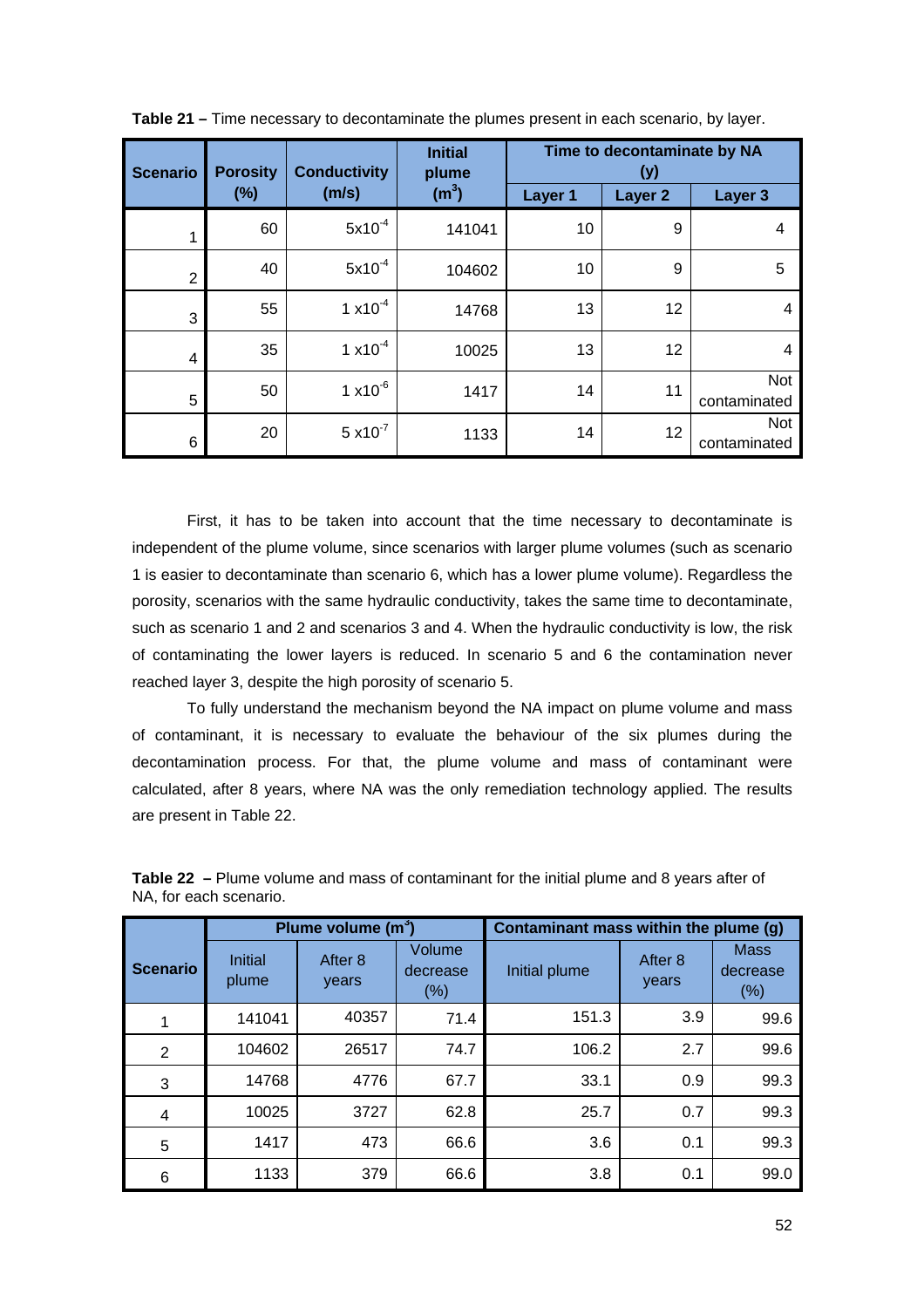On what concerns plume volume, in all scenarios, it decreases, meaning that the velocity of the plume movement is not higher enough to compensate the loss through degradation. The degradation rate is strong enough to sustain the plume dispersion and advection. For scenarios with the same hydraulic conductivity (scenarios 1 and 2 and scenarios 3 and 4), when porosity is higher, the volume decrease is faster. When considering the total contaminant mass within the plume, one can observe that NA is responsible for more than 99% reduction of contaminant mass, which represents a high decontamination achievement.

NA has proved ho have an important role in groundwater plume attenuation. However, Chapman *et al.,* (2007) demonstrate that, if the site study would be set in a zone near the connection between the aquifer and surface water, the major source of groundwater plume depletion would be the transport to the surface water.

Monitored NA has been developed, in recent years, has a treatment remediation technology. Witt *et al.,* (2002) have proved its efficiency in reducing the amount of chlorinated compounds, in Dover Air Force Base, despite the half-time lives of the compounds in study were very high. Davis *et al.,* (2002), in a parallel investigation, were able not only to identify the gene sequence used by the microbial community, in this site area, but also to support the theory that both anaerobic and aerobic reaction were occuring and the half-time lives considered by Witt *et al.,* (2002).

## *4.3. Plume evolution during NA process*

With the intention of understanding the movement and of a contaminant plume, in Figure 14, 15 and 16, the evolution of the plumes generated in each scenario are displaced.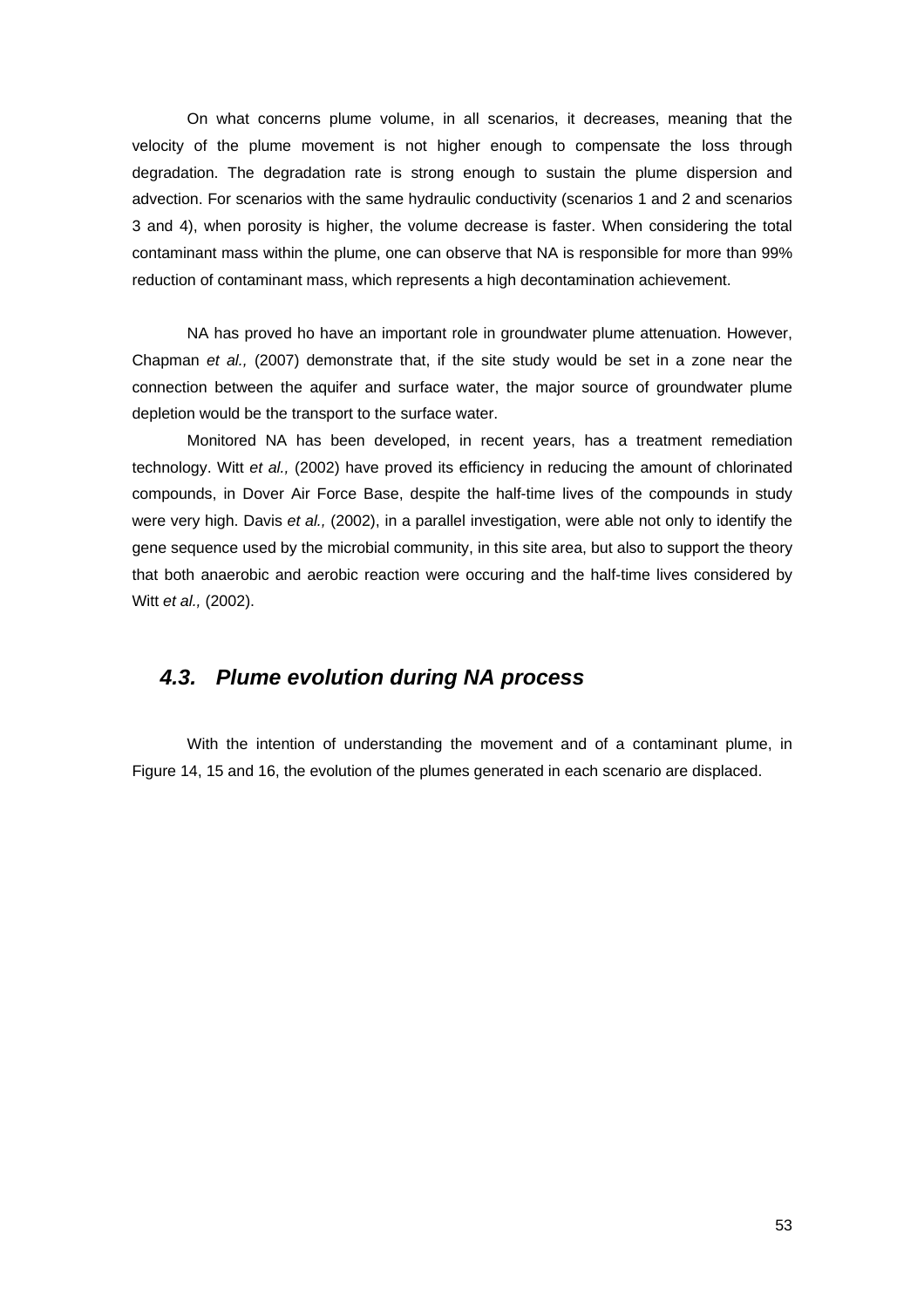

**Figure 18 –** Evolution of the contaminant plume, generated in scenario 1, during 10 years.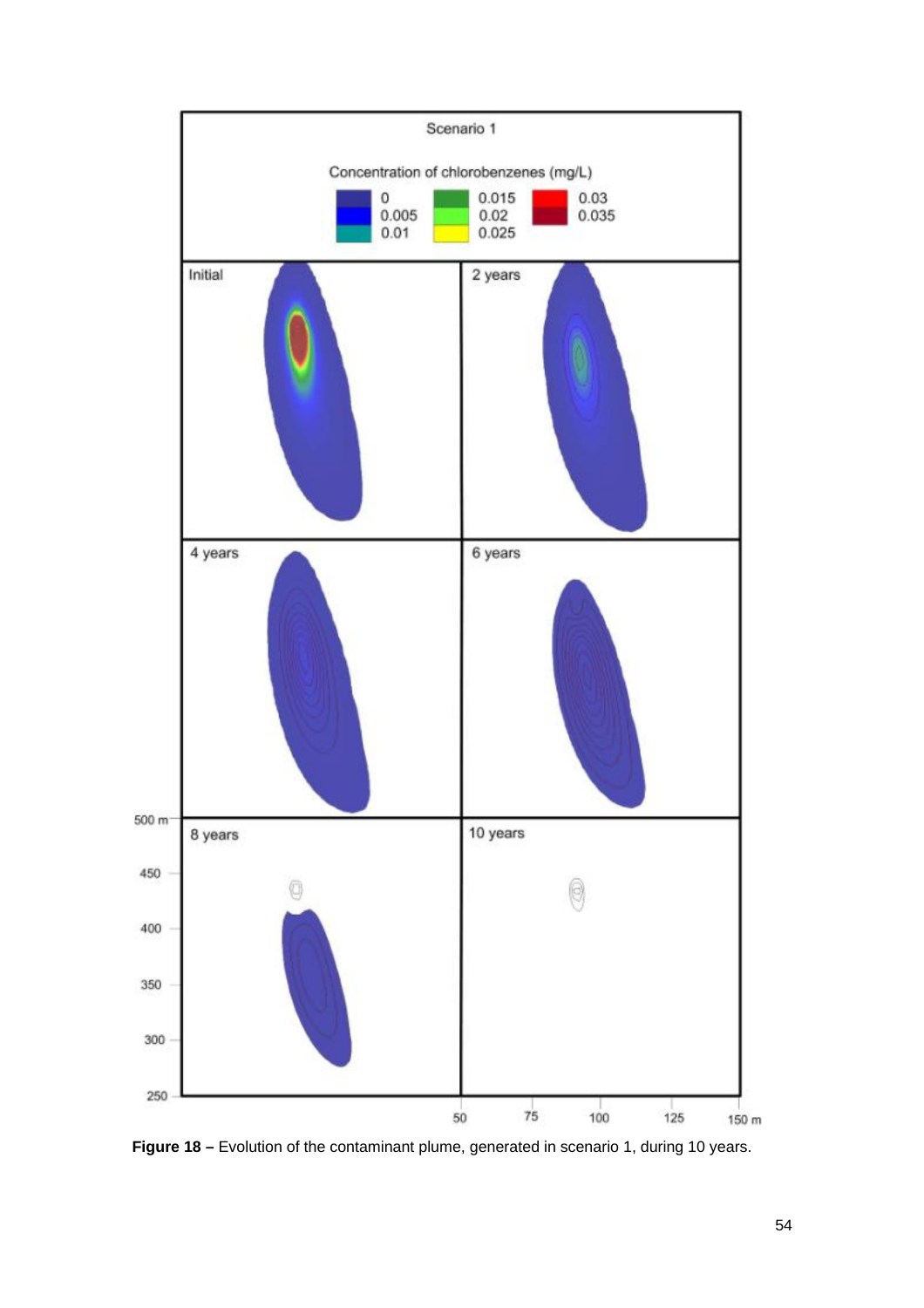Scenario 1 shows a well developed plume, as can be seen in Figure 18. Actually, after the end of the contaminant recharge, the plume still grows. This effect is a result of special circumstances that take place in the plume frontiers. The advection forces lead to the increase of the plume and the amount of contaminant within the plume guarantees a recharge that as the plume grows the concentration of contaminant is high enough to be detected. The biodegradation effort is not strong enough to compensate the plume advance. The amounts of contaminants near the source, mainly, to biodegradation. After 4 years, the plume starts to loose volume, since the amount of contaminant that moves, per unit of time, is less than the amount that is degrade. After 10 years the contaminants concentration has reached a level of security. When analysing the plume after 8 years, it is possible to verify that the plume centre has moved downward, in groundwater flow direction, and that the source is already decontaminated. Scenario 2 had a similar plume evolution.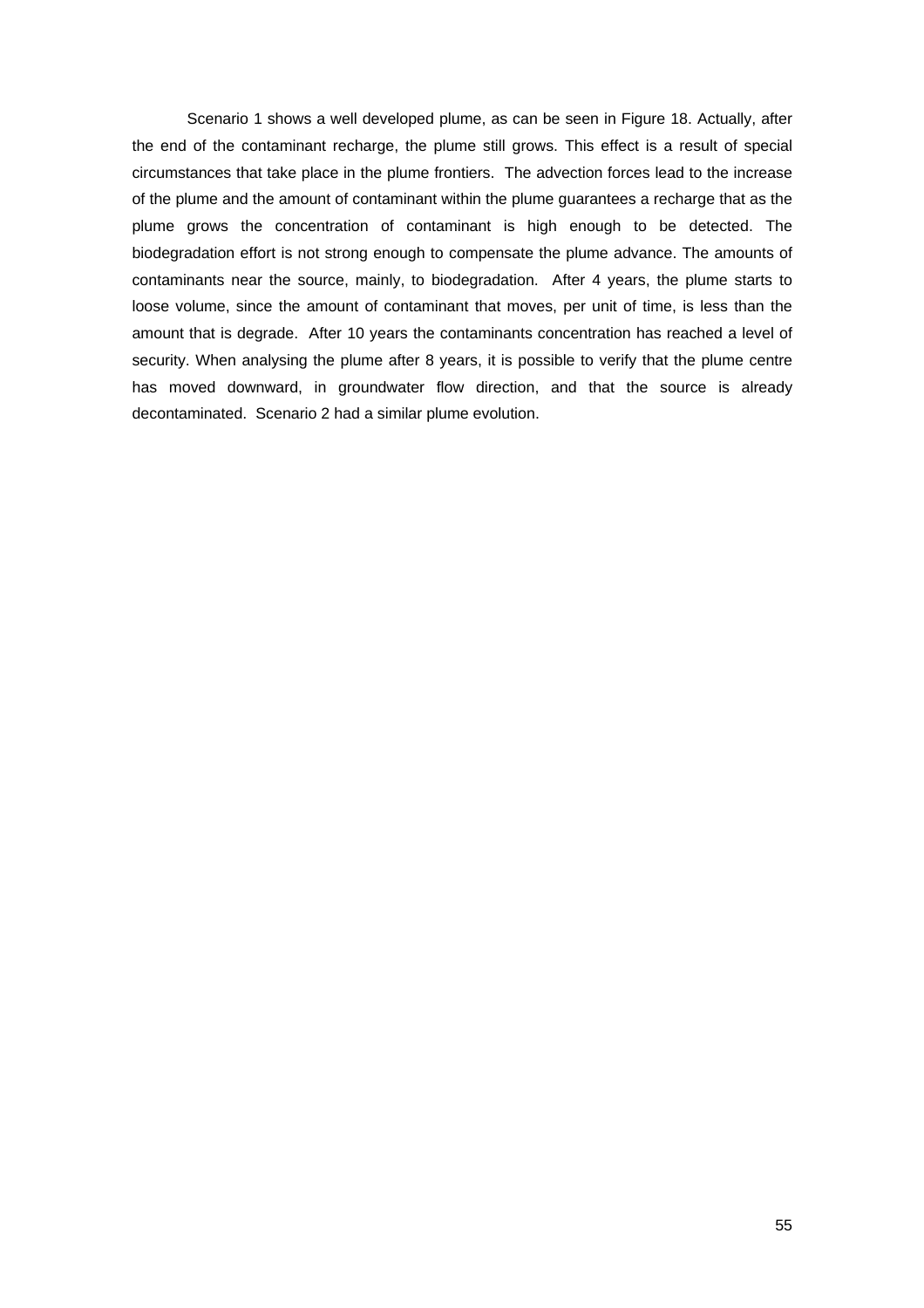

**Figure 19 -** Evolution of the contaminant plume, generated in scenario 3, during 12 years.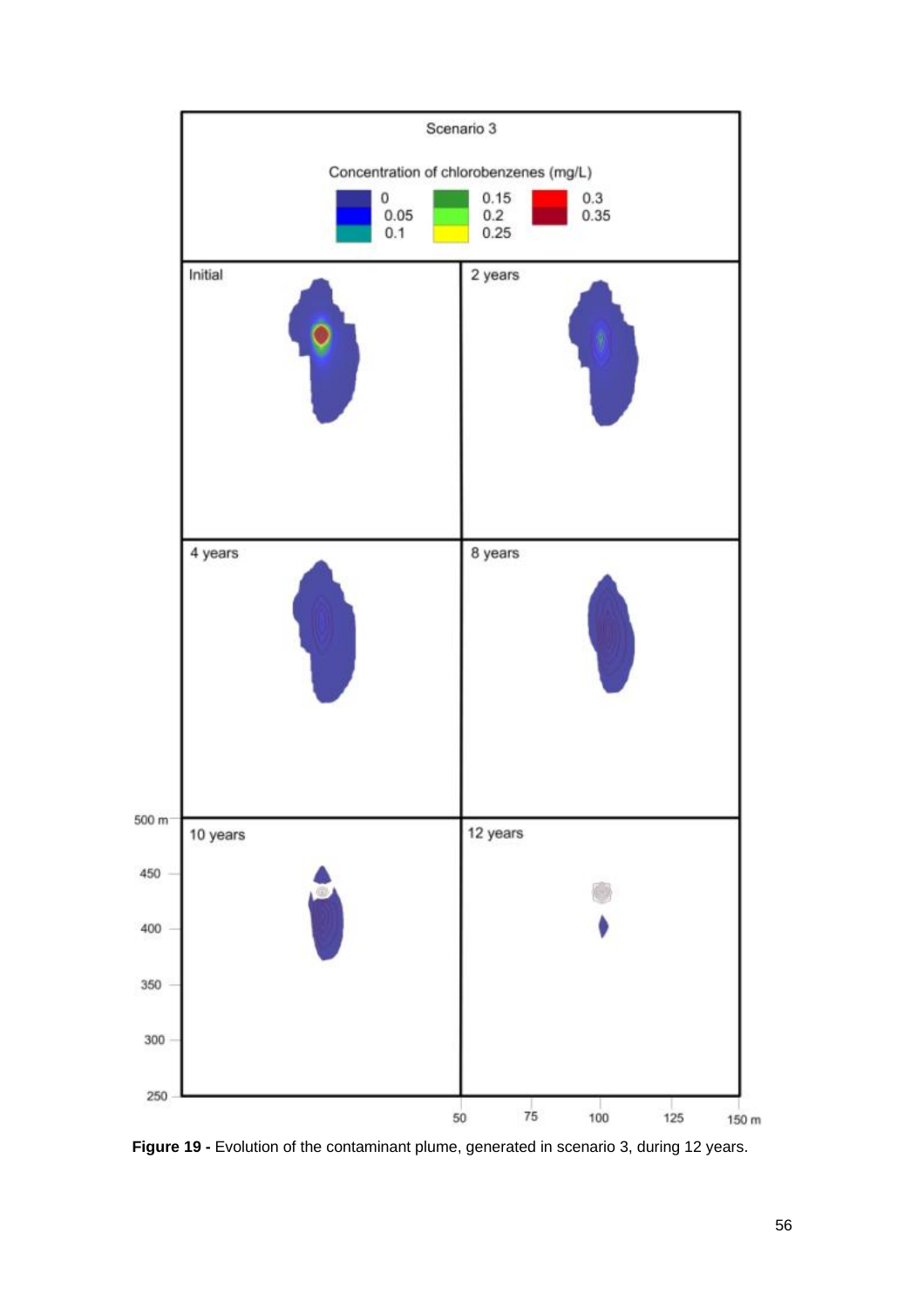In scenario 4, as can be observed in Figure 19, it can be found a plume that establishes a compromise between the two types observed in Figure 18 and Figure 20. The plume has strong advection, but not enough to allow the contaminants movement, after the end of the discharge, as in scenario 1. There is a balance between the action of biodegradation, advection and dispersion, since it is not possible to determine which as a dominant effect, in this scenario. After 10 years, the plume centre is also translocated downward and the plume suffers a separation. In this scenario the separation of the plume does not last long, however this could represent a bigger effort, when applying a treatment technology. Scenario 4 shows the same type of evolution as scenario 3.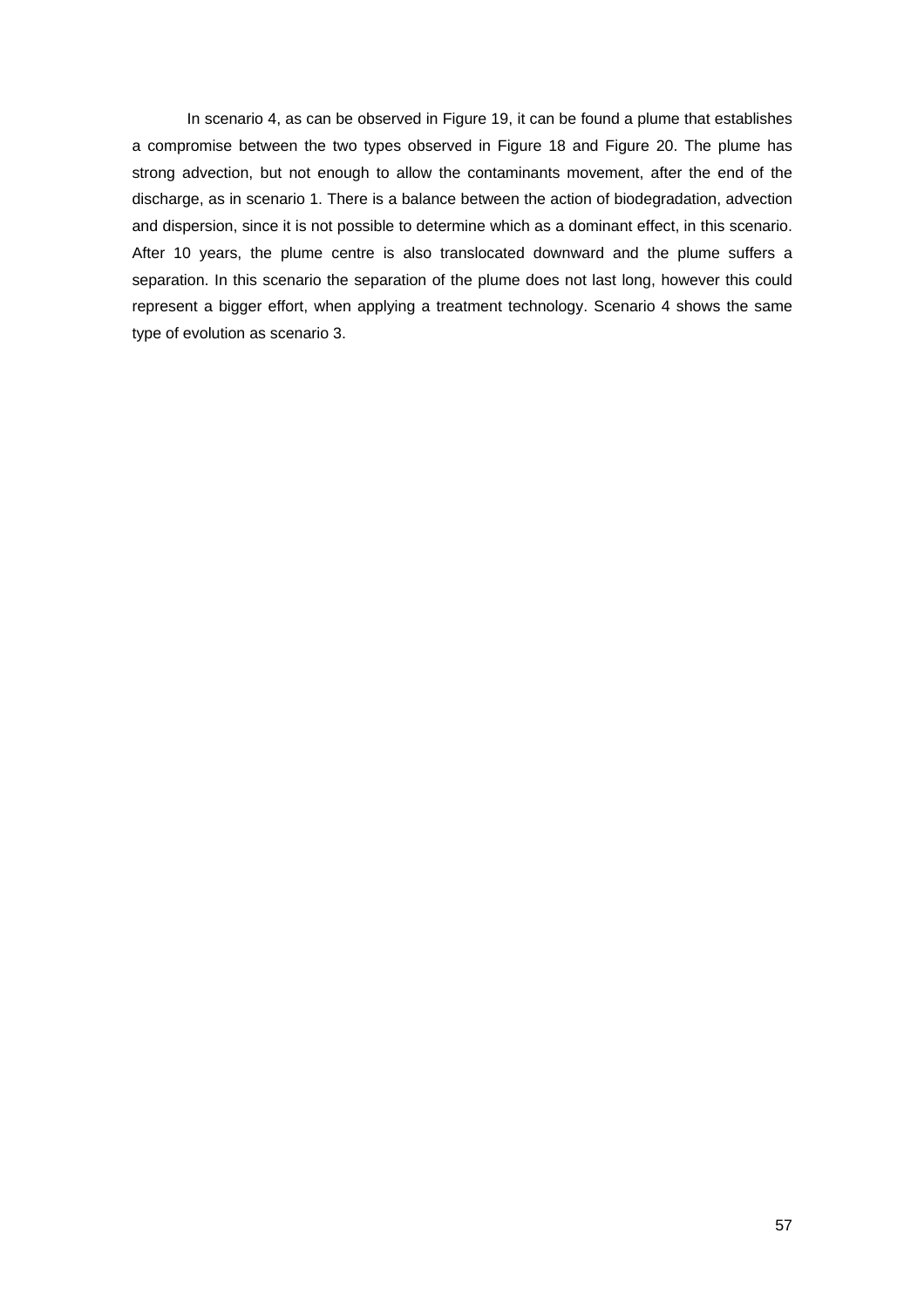

Figure 20 - Evolution of the contaminant plume, generated in scenario 5, during 14 years.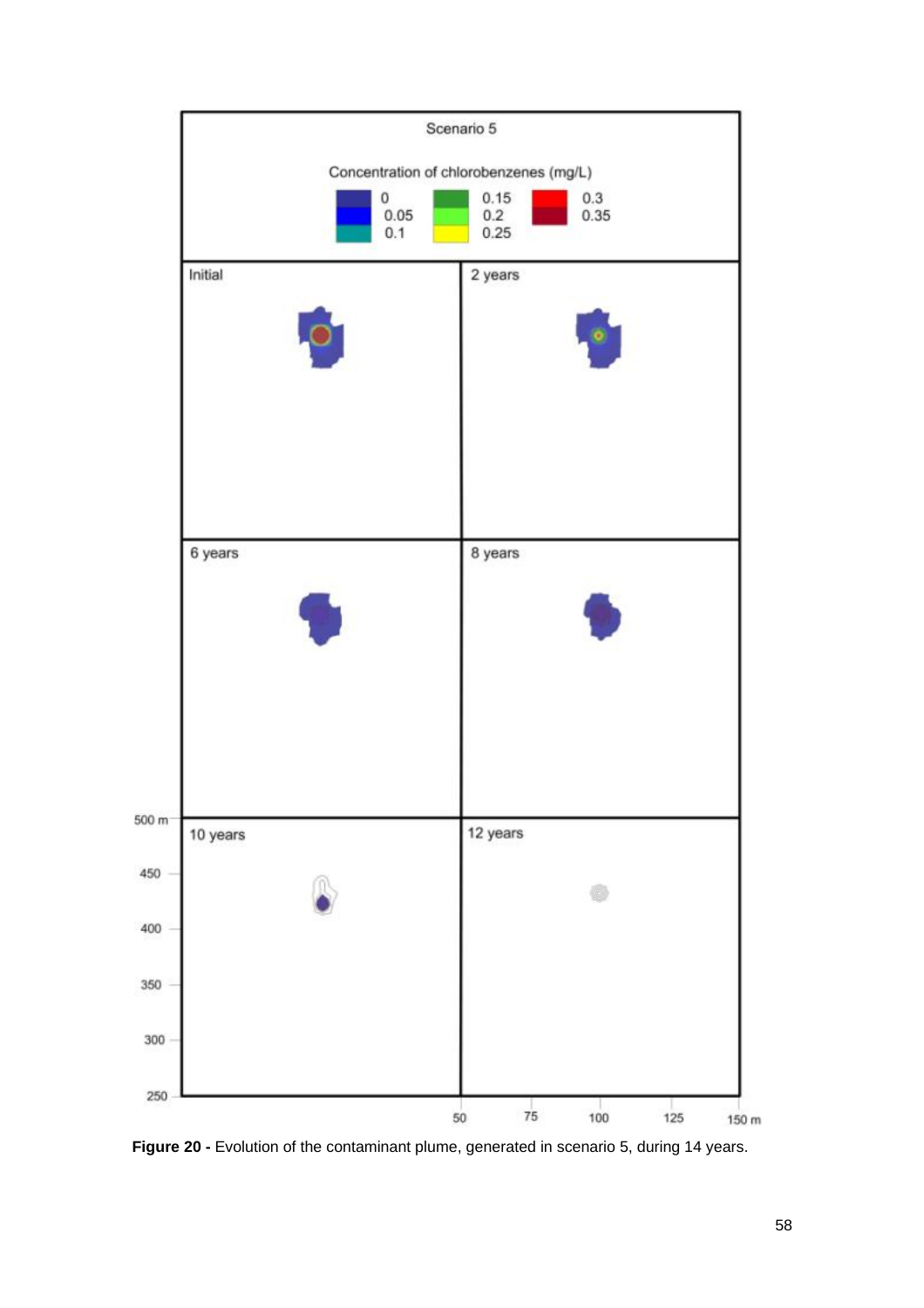In Figure 20 it can be observed a plume very distinct from the one observed in Figure 18. The advection influence is very low, leading to none increase of volume. The main force present is biodegradation, which induces the loss of contaminant concentration and a loss of volume, after 6 years. This plume is more difficult to decontaminate, taking more time to reach the security levels established. Scenario 6 is represented by a plume with the same type of evolution.

# *4.4. Influence of pumping rate and number of wells in the plume extension*

The results are based in the application of different pumping rates applied to one or more pumping wells, with different distances from the contamination source, to scenario 1. Since all scenarios could be decontaminated after 16 years, by NA, to evaluate the efficacy of a remediation technology it is necessary to guarantee that it is able to decontaminate in less time. With this purpose the data was retrieved considering that the technology was applied during 8 years. This data must be compared to the size and contaminant total mass, after the same time, if one considered that no remediation technology was applied. The plume volume and mass results are present in Table 23.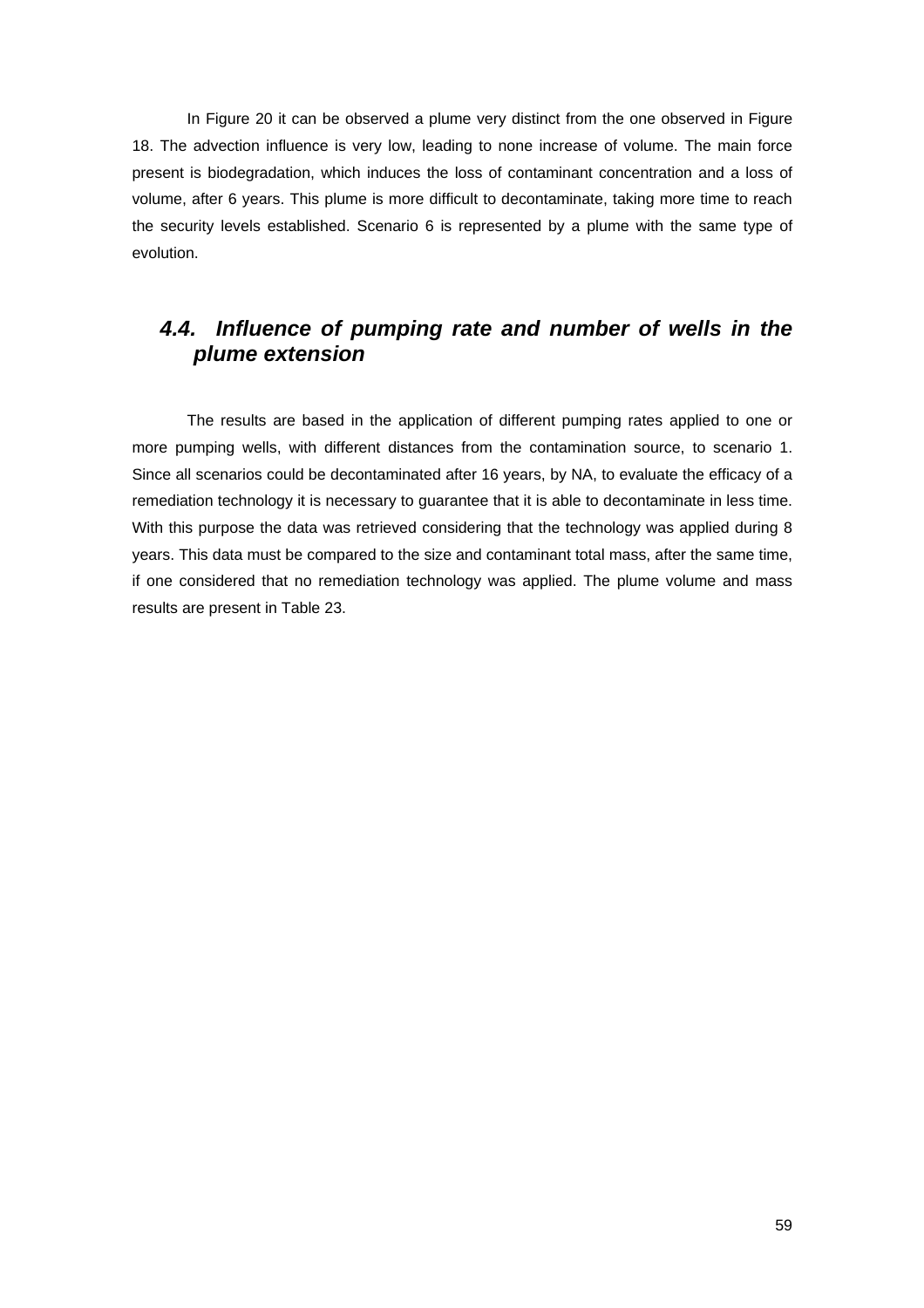|                 | Table 23 – Plume volume and mass for each test, 16 years after the implementation of a |
|-----------------|----------------------------------------------------------------------------------------|
| pumping system. |                                                                                        |

| <b>Test</b>    | PW <sub>1</sub><br>$(m^3/d)$ | PW <sub>2</sub><br>$(m^3/d)$ | PW <sub>3</sub><br>$(m^3/d)$ | <b>Plume</b><br>volume<br>(m <sup>3</sup> ) | <b>Volume</b><br>decrease<br>$(\%)$ | <b>Contaminant</b><br>mass within<br>the plume (g) | <b>Mass</b><br>decrease<br>$(\%)$ |
|----------------|------------------------------|------------------------------|------------------------------|---------------------------------------------|-------------------------------------|----------------------------------------------------|-----------------------------------|
| $\mathbf 0$    | $\mathbf 0$                  | 0                            | $\mathbf 0$                  | 26517                                       |                                     | 2.65                                               |                                   |
| 1              | $-1000$                      | 0                            | $\mathbf 0$                  | 1610                                        | 72.8                                | 0.09                                               | 99.3                              |
| $\overline{2}$ | $\mathbf 0$                  | $-1000$                      | $\boldsymbol{0}$             | 2473                                        | 19.6                                | 0.13                                               | 90.2                              |
| 3              | 0                            | 0                            | $-1000$                      | 12453                                       | $-10.1$                             | 0.75                                               | 68.8                              |
| 4              | $-1000$                      | $-1000$                      | $\mathbf 0$                  | $\mathbf 0$                                 | 100                                 | $\mathbf 0$                                        | 100                               |
| 5              | $\mathbf 0$                  | $-1000$                      | $-1000$                      | 0                                           | 100                                 | $\mathbf 0$                                        | 100                               |
| $6\phantom{1}$ | $-1000$                      | 0                            | $-1000$                      | $\mathbf 0$                                 | 100                                 | $\mathbf 0$                                        | 100                               |
| $\overline{7}$ | $-1000$                      | $-1000$                      | $-1000$                      | $\Omega$                                    | 100                                 | $\Omega$                                           | 100                               |
| 8              | $-1000$                      | 1000                         | $-1000$                      | 0                                           | 100                                 | 0                                                  | 100                               |
| 9              | $-1100$                      | $-1100$                      | $-1100$                      | $\mathbf 0$                                 | 100                                 | $\mathbf 0$                                        | 100                               |
| 10             | $-1100$                      | $-1100$                      | $\boldsymbol{0}$             | $\mathbf 0$                                 | 100                                 | $\mathbf 0$                                        | 100                               |
| 11             | $-750$                       | $-750$                       | $-750$                       | $\mathbf 0$                                 | 100                                 | $\mathbf 0$                                        | 100                               |
| 12             | $-750$                       | $-750$                       | $\boldsymbol{0}$             | $\mathbf 0$                                 | 100                                 | $\mathbf 0$                                        | 100                               |

The results demonstrate, clearly, that every pumping system could obtain good results in reducing the contaminant mass from scenario 1, when compared with the results obtained if no remediation technology was implemented. When considering volume decrease the results are also very good, with exception for test 3, in which the pumping system induces the advection component of the plume movement.

The wells position has an important role in decontaminating the plume, as can be seen when comparing the results of tests 1, 2 and 3. When combining more than one pumping well, the results achieved are better (test 4 versus tests 1, 2 and 3); nevertheless the wells proximity to the plume controls the efficiency, since test 5 as worse results than test 1, in reducing the plume volume, but better results in recovering the mass of contaminant. The higher the pumping rate, the higher the efficiency (test 1 versus tests 8 and 10), however the wells position as a bigger impact, since tests 8 and 9, with lower pumping rates show higher efficiency than tests 2 and 3, and tests 9 and 11 are better than test 5.

Test 7 shows that the recharging of the aquifer, does not allow a better performance, when compared to test 6, in fact it slows the recovering rate.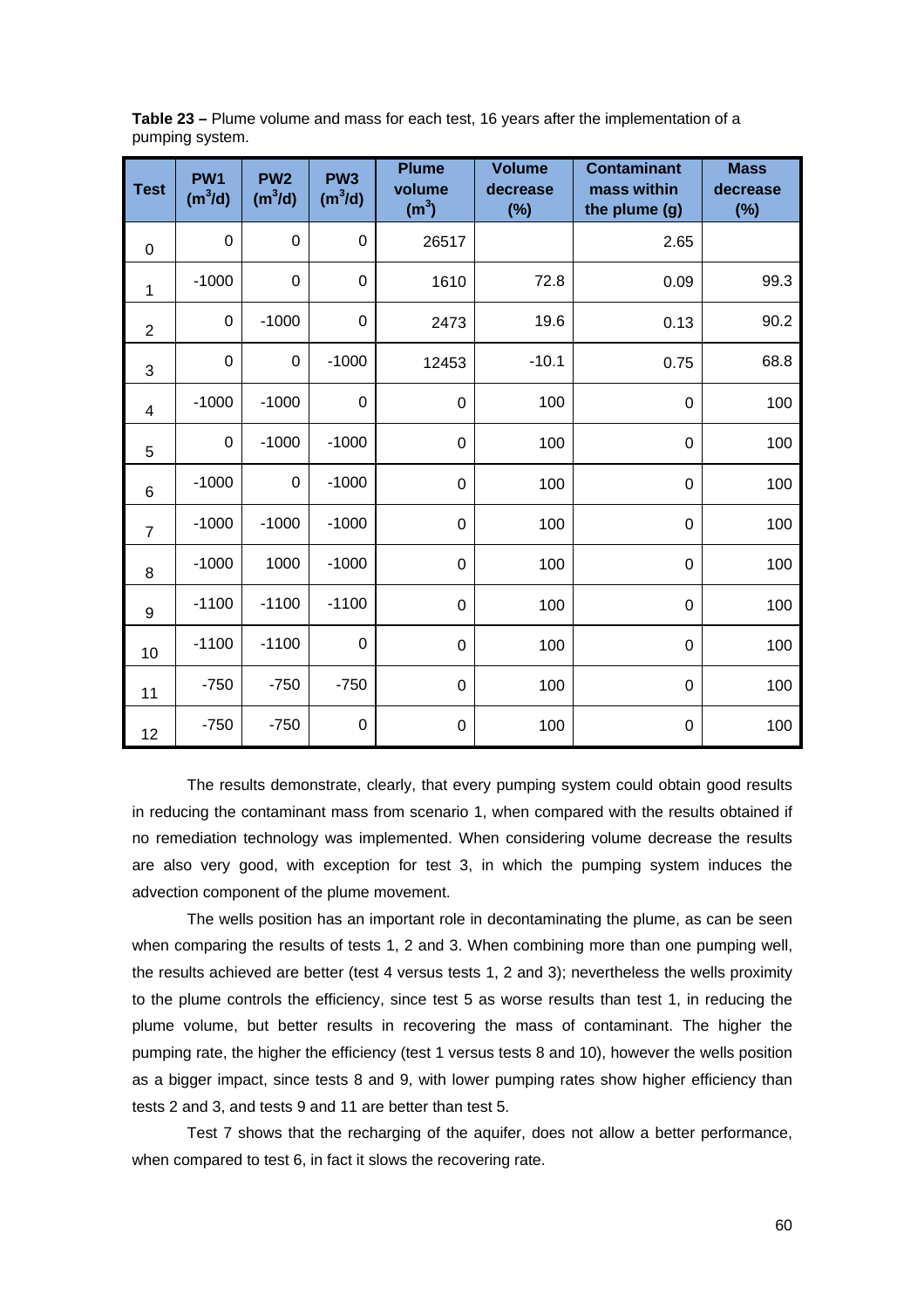Again it was applied multivariate analysis, but this time for the study of the importance of wells rate pump and position, to the plume volume and the contaminant total mass. The same two types of non linear regression were applied:

- $V = pr1 + pr2^*X_1 + pr3^*X_2 + pr4^*X_3 + pr5^*X_1^2 + pr6^*X_2^2 + pr7^*X_3^2$  (17)
- $V = pr1 + pr2^*X_1 + pr3^*X_2 + pr4^*X_3 + pr5^*X_1^2 + pr6^*X_2^2 + pr7^*X_3^2 + pr8^*X_1^*X_2 +$  $pr9^*X_1^*X_3$  +  $pr10^*X_2^*X_3$  (18)

This time V stands for plume volume, but  $X_1$ ,  $X_2$ , and  $X_3$  are, respectively wells PW1, PW2 and PW3. As before, on what concerns the plume volume, the best results were obtained with the first regression function (equation 17) and the accuracy was not good,  $R^2$  0.62. Also, It was not possible to obtain a good regression for the contaminant total mass within the plume, since  $R^2$  was 0.43.

To proceed with the analyses of the best pumping system, one must look into the time needed to decontaminate each layer of the plume, as in Table 24.

| <b>Test</b>    | PW <sub>1</sub><br>$(m^3/d)$ | PW <sub>2</sub><br>$(m^3/d)$ | PW <sub>3</sub><br>$(m^3/d)$ | Layer 1        | Layer <sub>2</sub> | Layer 3                 |
|----------------|------------------------------|------------------------------|------------------------------|----------------|--------------------|-------------------------|
| 0              | $\mathbf 0$                  | $\mathbf 0$                  | $\mathbf 0$                  | 10             | 9                  | $\overline{4}$          |
| 1              | $-1000$                      | $\boldsymbol{0}$             | $\mathbf 0$                  | 8              | 8                  | 3                       |
| $\overline{c}$ | 0                            | $-1000$                      | 0                            | 9              | 9                  | $\overline{4}$          |
| 3              | $\mathbf 0$                  | $\mathbf 0$                  | $-1000$                      | 10             | 9                  | $\overline{\mathbf{4}}$ |
| 4              | $-1000$                      | $-1000$                      | $\mathbf 0$                  | 8              | 8                  | 3                       |
| 5              | 0                            | $-1000$                      | $-1000$                      | 9              | 8                  | $\overline{\mathbf{4}}$ |
| 6              | $-1000$                      | 0                            | $-1000$                      | 8              | 8                  | 3                       |
| $\overline{7}$ | $-1000$                      | $-1000$                      | $-1000$                      | $\overline{7}$ | 8                  | 3                       |
| 8              | $-1000$                      | 1000                         | $-1000$                      | 8              | 8                  | 3                       |
| 9              | $-1100$                      | $-1100$                      | $-1100$                      | $\overline{7}$ | 8                  | 3                       |
| 10             | $-1100$                      | $-1100$                      | 0                            | $\overline{7}$ | 8                  | 3                       |
| 11             | $-750$                       | $-750$                       | $-750$                       | 8              | 8                  | 3                       |
| 12             | $-750$                       | $-750$                       | 0                            | 8              | 8                  | 3                       |

**Table 24 -** Time needed to decontaminate each layer of the plume, for each pumping test system.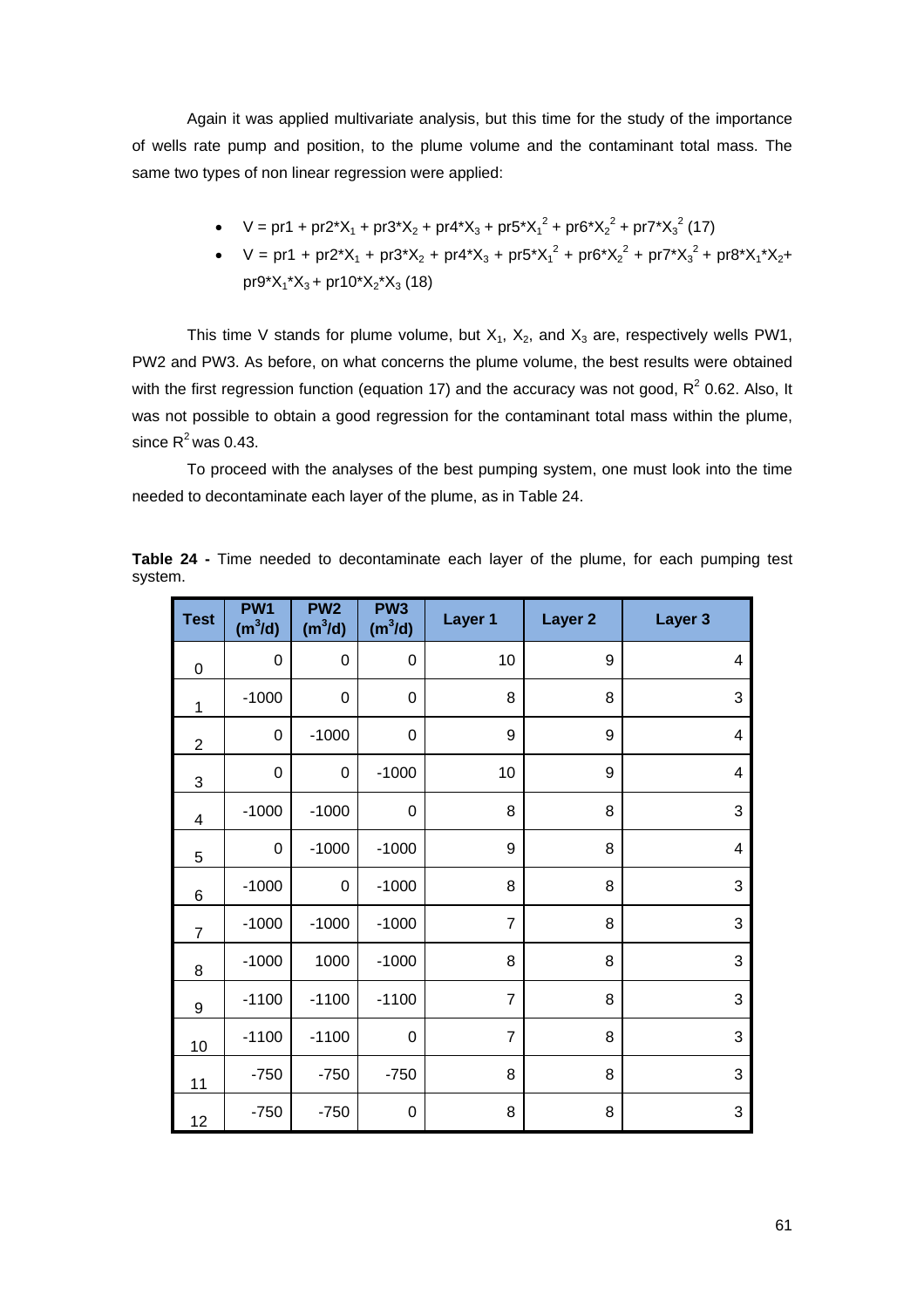It is possible to understand that to eliminate with efficacy the contaminant plume, it is always necessary to pump in well PW1. Well PW2 can be a important in order to reduce the pumping rates established, but as test 1 and 4, when PW1 pumping rate is high, PW2 is unnecessary. The same consideration can be done to well PW3, however as it is more distant to the source of contamination, its impact is less evident.

Also, it is possible to identify tests, in which different pumping rates accomplish the same results, for example test 7, 9 and 10. Test 9 is a more costive system to implement and achieve the similar results in the same time frame than test 7, that implies less pumping rate, or test 10, that only uses two wells. The same type of approach, to establish a pump-and-treat system was applied in a study developed by Baú and Mayer (2008).

### *4.5. Influence of pumping wells in the plume shape and on creating a diving plume*

The location and pumping rate applied to a plume can change the shape of a plume, since the groundwater flow, near the well, changes of direction. This process can originate hidden plumes, because part of the plume is outside the well influence, or due to differences in soil composition, which makes the necessary pumping effort too high, to achieve a full recover. In Figure 21 the plume resulting from scenario 1 is showed, after 8 years, during which the source of contamination was found and stopped and no treatment technology was applied.



Scenario 1 after 8 years

**Figure 21** – Evolution of scenario 1 after 8 years without any kind of treatment applied. S1 and S<sub>2</sub> are the supply wells.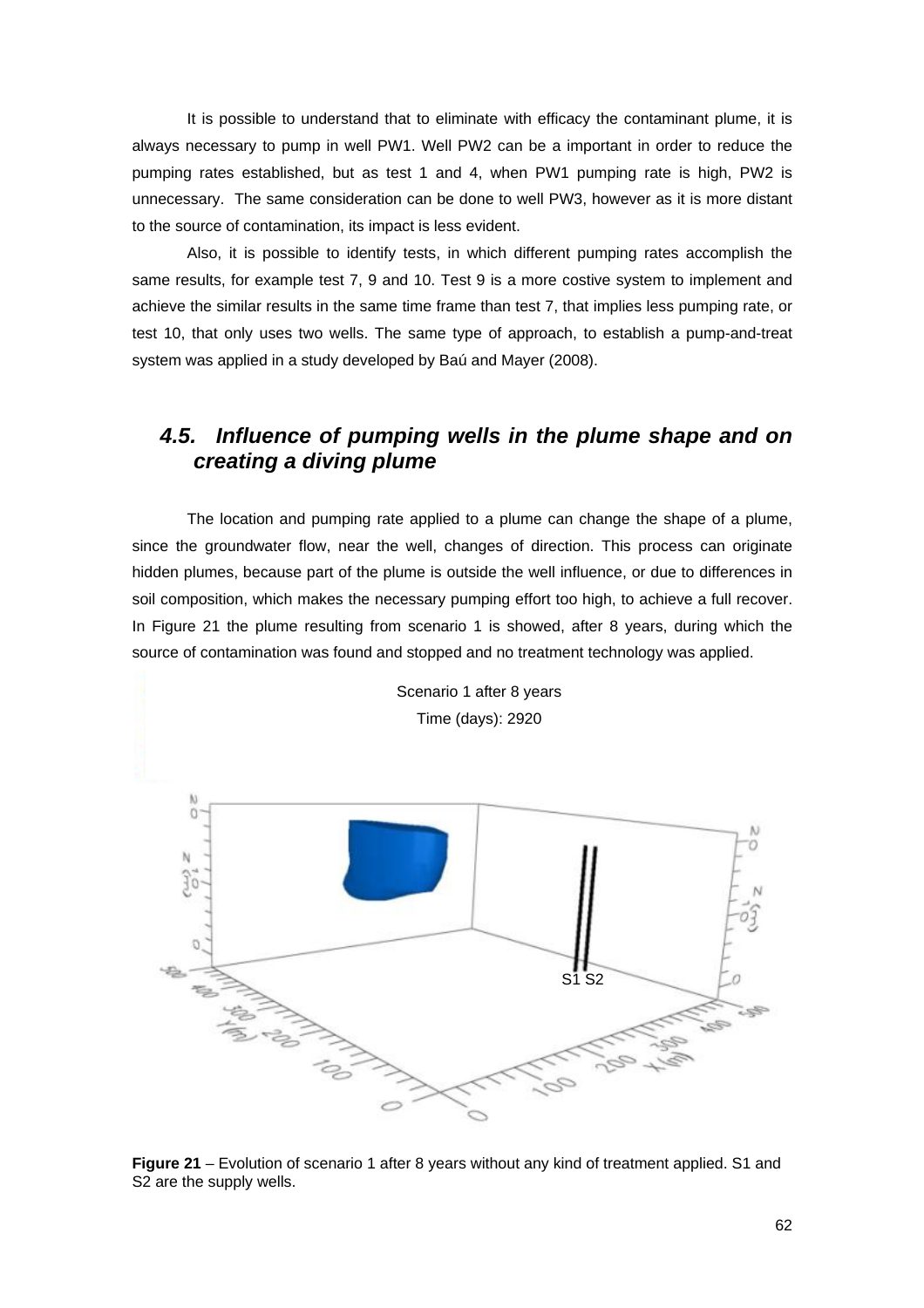As it can be seen, when comparing Figure 11 and Figure 21, the plume suffered a change on the shape and size. The plume has narrowed in the groundwater flow direction and in the opposite direction of the flow, due to action of NA.

 In every pumping test applied, to scenario 1, it was observed that the most difficult area to decontaminate was the aquitard zone. Two examples of the resulting plumes of the application of pumping tests to scenario 1 are present in Figure 22 and Figure 23.



**Figure 22 –** Hidden plume that is not detected by observation wells, resulting from the application of test 4, in well PW1 and PW2, in scenario 1. S1 and S2 are the supply wells.

In test 4, pumping from well PW1 and PW2 did not allow recovering part of the plume that was between the two wells (see Figure 22), in the middle layer. In fact, in all tests, this zone, the aquitard zone, was the most difficult to recover, since the capillary pressure necessary to recover a contaminant is very high.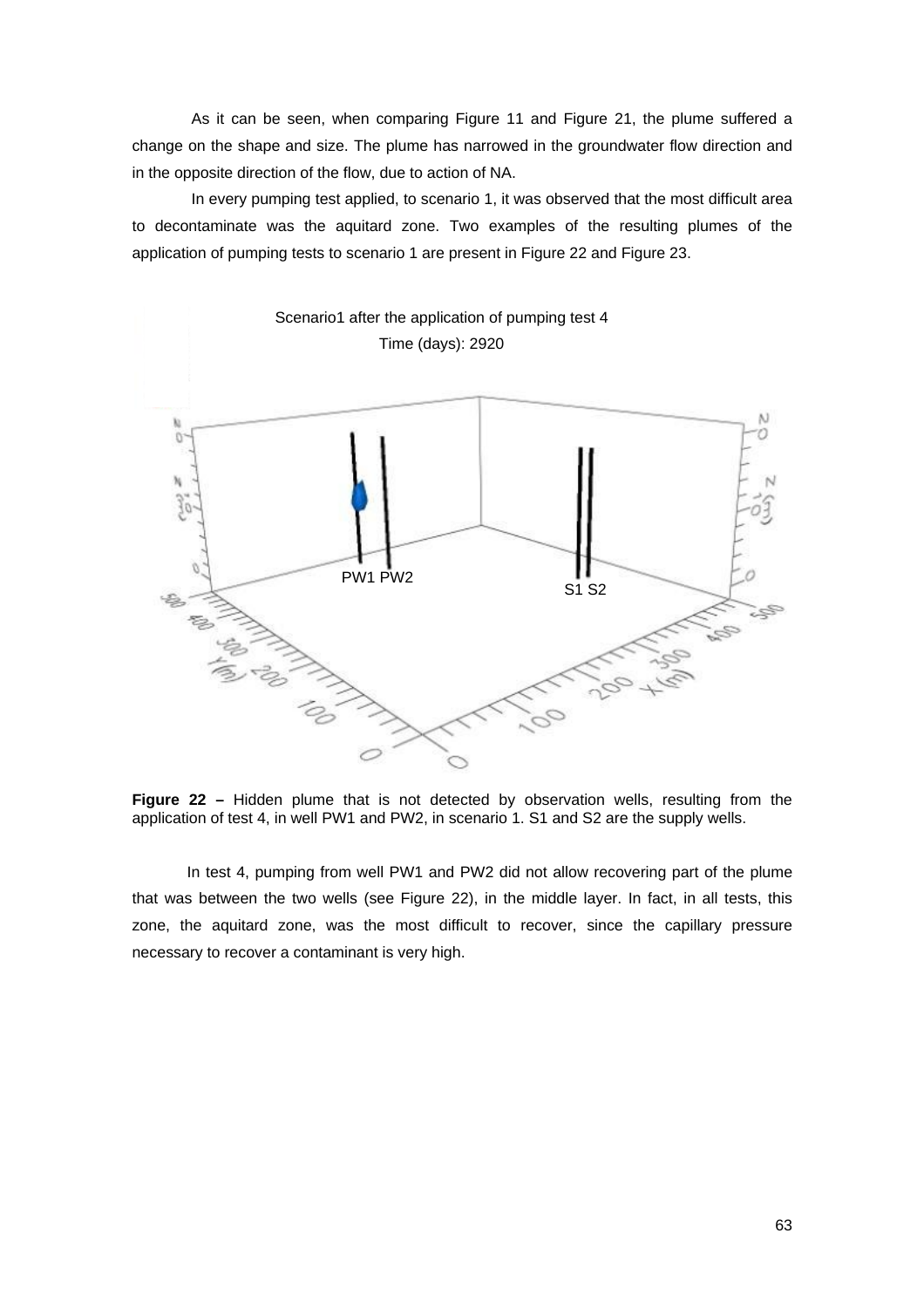# Scenario 1 after the application of pumping test 3 Time (days): 2920 X) b A. M Ċ j. PW3 S1 S2

**Figure 23 -** Hidden plume, not detected by observation wells, resulting from the application of test 3, in well PW3, in scenario 1. S1 and S2 are the supply wells.

In test 3, as seen in Figure 23, the pumping well that was operating in this test, was PW3. The plume remains in the upper layer and a small part of the plume is, behind PW1 since, part of the contaminant travels outside the groundwater flow direction, due to dispersion. These observations are of extreme importance since if the pumping wells were the only wells available to monitor the aquifer, the two plumes could not be identified if:

- in test 3 part of the plume was outside the wells domain:
- in test 4, if the sampling in well PW1 and PW2 was only made in the first layer.

As a result, modelling an aquifer not only allows estimating the efficiency and procedures of treatment technologies, but also identifies problems and flaws resulting from its application.

#### *4.6. Efficiency of pump-and-treat technology*

Using the results of the tests performed in scenario 1, the pumping test with a good performance and lower pumping rates, test 7, was applied to all the scenarios. The results were not good, when the pumping test was applied to scenarios with plumes with low advection movement. In those cases, a pumping well was set in the middle of the source area. The well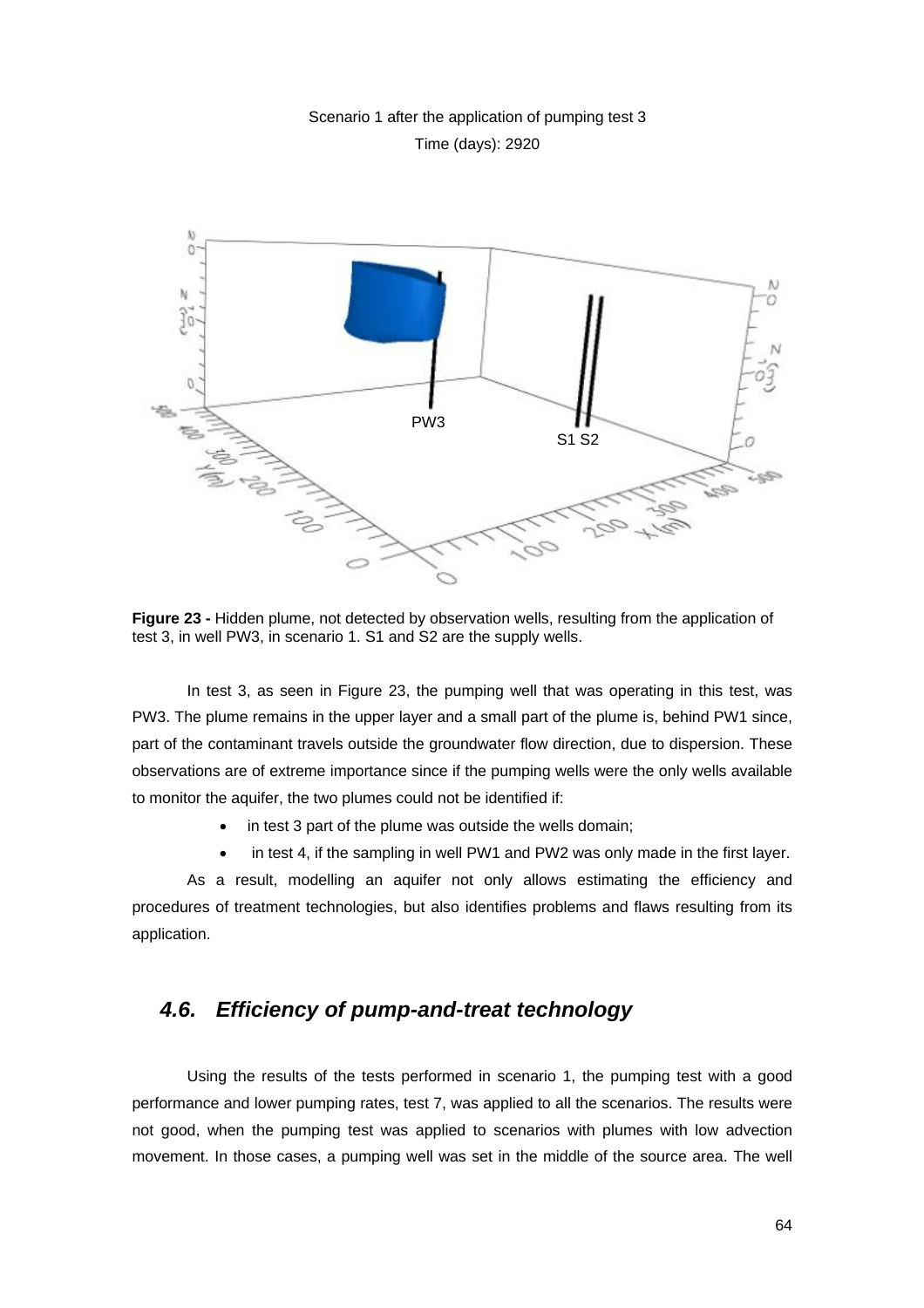position (PW0) can be seen in Figure 8. The results from the application of a pumping system are present in Table 25.

| <b>Scenario</b> | <b>Pumping</b><br>system |                  | <b>Plume volume</b><br>(m <sup>3</sup> ) | <b>Contaminant mass within the</b><br>plume (g) |              |  |
|-----------------|--------------------------|------------------|------------------------------------------|-------------------------------------------------|--------------|--|
|                 |                          | After 8<br>years | With<br>pumping                          | After 8 years                                   | With pumping |  |
| 1               | PW1 and PW2              | 40357            | 0                                        | 3.98                                            | 0            |  |
| $\overline{2}$  | PW1 and PW2              | 26512            | 0                                        | 2.65                                            | 0            |  |
| 3               | PW <sub>0</sub>          | 4776             | 21.1                                     | 0.85                                            | 0.001        |  |
| 4               | PW <sub>0</sub>          | 3727             | 13.4                                     | 0.65                                            | 0.001        |  |
| 5               | PW <sub>0</sub>          | 473              | 126                                      | 0.12                                            | 0.015        |  |
| 6               | PW <sub>0</sub>          | 379              | 38.1                                     | 0.12                                            | 0.003        |  |

**Table 25 –** Plume volume and contaminant mass, within the plume, resulting from the application of a pumping system to each scenario.

With exception of scenario 1 and 2, in the remaining scenarios it was not possible to choose a pumping system that would fit to decontaminate the aquifer. However, when analysing the plume dimension, it is visible that besides the varied plumes dimension, within the time frame, the system obtains good results. The plume that results from the pumping, in scenario 5, can be observed in Figure 24.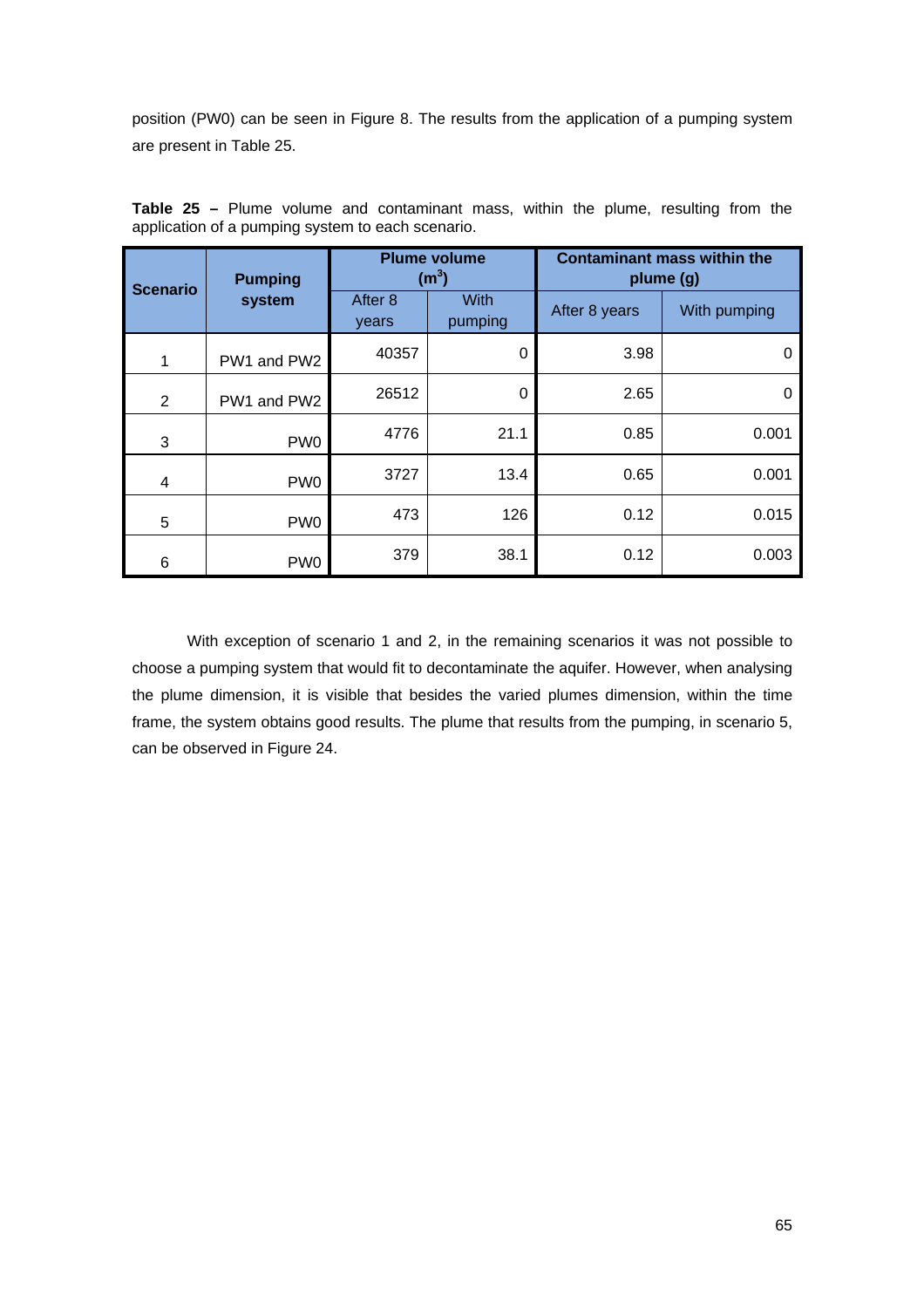

**Figure 24 –** Plume that remains after the application of pumping wells in scenario 5. S1 and S2 are the supply wells.

Despite having the smaller plume volume, in scenario 5, it was not possible to remove all contaminant from the plume, because part of the contaminant stayed trapped within the soil pores and the pressure required to release it is very high. To recover all the contaminant more time would be needed. A similar observation was made in Figure 22.

The plume, remains in the aquitard zone, behind all the wells, which does not allow its detection. Although there is a dominant flow direction, part of the contaminants travelled through dispersion, in the opposite way, outside the reach of the pumping well. The part of the plume that obeyed to the dominant groundwater movement flow was recovered.

#### *4.7. Efficiency of the implementation of PRB technology*

The application of PRB technology was only possible in scenarios that had a major direction movement, which was the case of scenarios 1 and 2. For this reason, the technology was not applied to scenarios 3, 4, 5 and 6, since the low plume movement did not substantiated the use of such technology. The obtained results for the application of a PRB are showed in Table 26.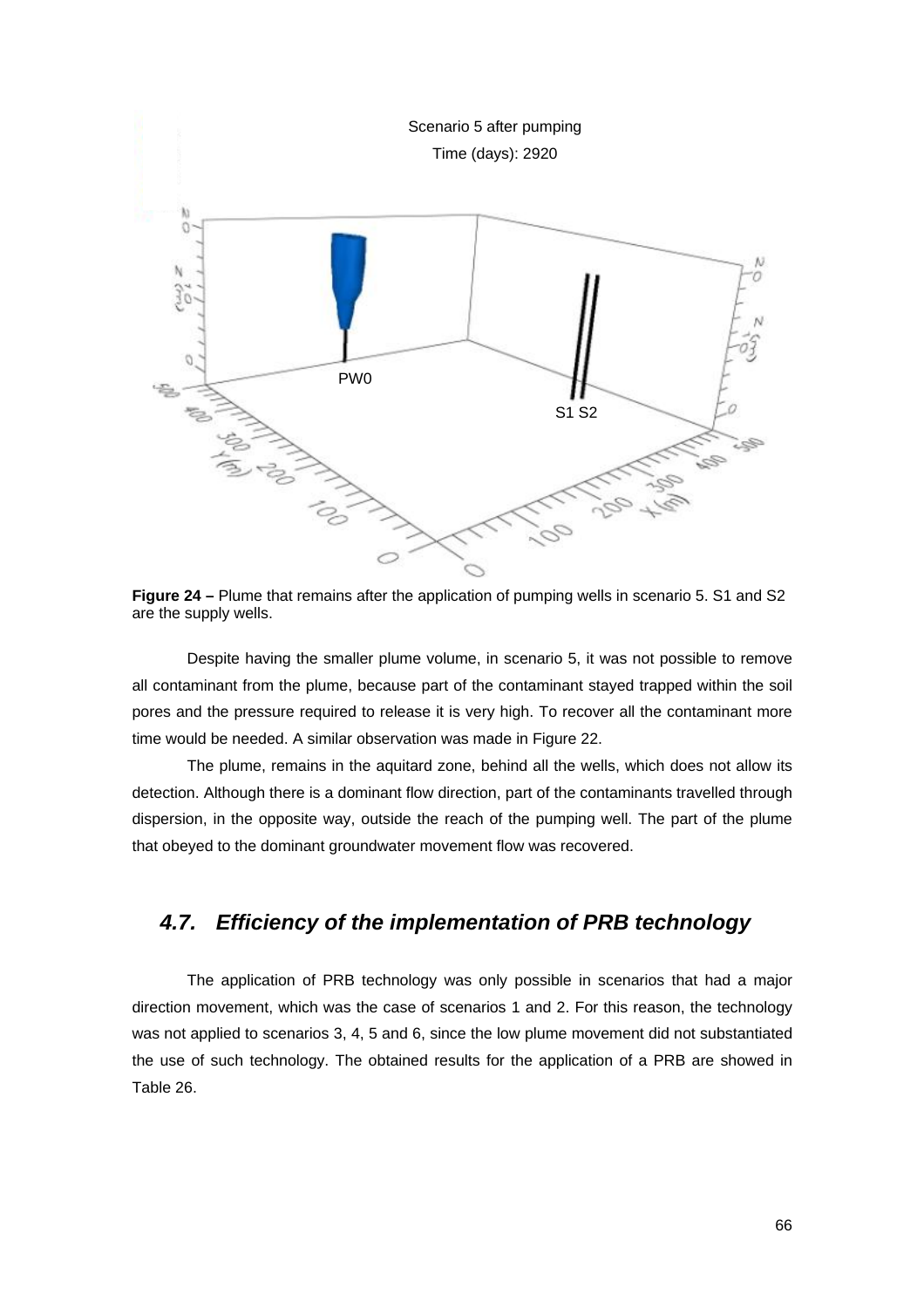|                 | Plume volume (m <sup>3</sup> ) |         |              | Contaminant mass within the plume (g) |         |              |  |
|-----------------|--------------------------------|---------|--------------|---------------------------------------|---------|--------------|--|
| <b>Scenario</b> | After 8                        | With    | Volume       | After 8                               | With    | <b>Mass</b>  |  |
|                 | vears                          | barrier | decrease (%) | vears                                 | barrier | decrease (%) |  |
|                 | 40357                          | 789     | 99.4         | 3.98                                  | 0.05    | 99.9         |  |
| っ               | 26517                          |         | 100          | 2.65                                  |         | 100          |  |

**Table 26 –** Plume volume and contaminant mass, within the plume, resulting from the application of a PRB system to each scenario.

The results are good, since at least the plume dimension suffers a reduction of 99% and the total mass of contaminant is practically recovered. Comparing with the results where no technology was applied (Table 21); the plume dimension does not reach values so high as if no technology was applied.

When compared with the results of the pumping system, the pumping system proves to be a better treatment technology, as it allows a total recover and within the time frame set. Since the barrier, in PRB, is not as wide as it should be, comparing to the plume wideness, it was not possible to restrain better the plume. A bigger barrier was not tested, since no scientific source was identified using a bigger barrier.

Vogt *et al.,* (2004) proved the efficiency of the application of PRB, *in situ*, in the presence of oxygen and nitrate and were able to isolate the strains of bacteria responsible for the degradation process. Most of the strains indentified were Pseudomonads and Rhodococci.

#### *4.8. Time necessary to recover the plume resulting from each scenario*

The next step was to evaluate which scenario had been decontaminated faster and the results are showed in Table 27.

| <b>Scenario</b> | <b>Pumping system</b> | Time to decontaminate (years) |                    |                  |  |  |
|-----------------|-----------------------|-------------------------------|--------------------|------------------|--|--|
|                 |                       | Layer 1                       | Layer <sub>2</sub> | Layer 3          |  |  |
| 1               | PW1 and PW2           | 7                             | 8                  | 3                |  |  |
| 2               | PW1 and PW2           | 7                             | 8                  | 3                |  |  |
| 3               | PW <sub>0</sub>       | 11                            | 9                  |                  |  |  |
| 4               | PW <sub>0</sub>       | 11                            | 9                  |                  |  |  |
| 5               | PW <sub>0</sub>       | 12                            | 11                 | Not contaminated |  |  |
| 6               | PW <sub>0</sub>       | 12                            | 12                 | Not contaminated |  |  |

**Table 27 –** Time necessary for the contaminant removal in each layer, when a treatment technology is applied**.** 

.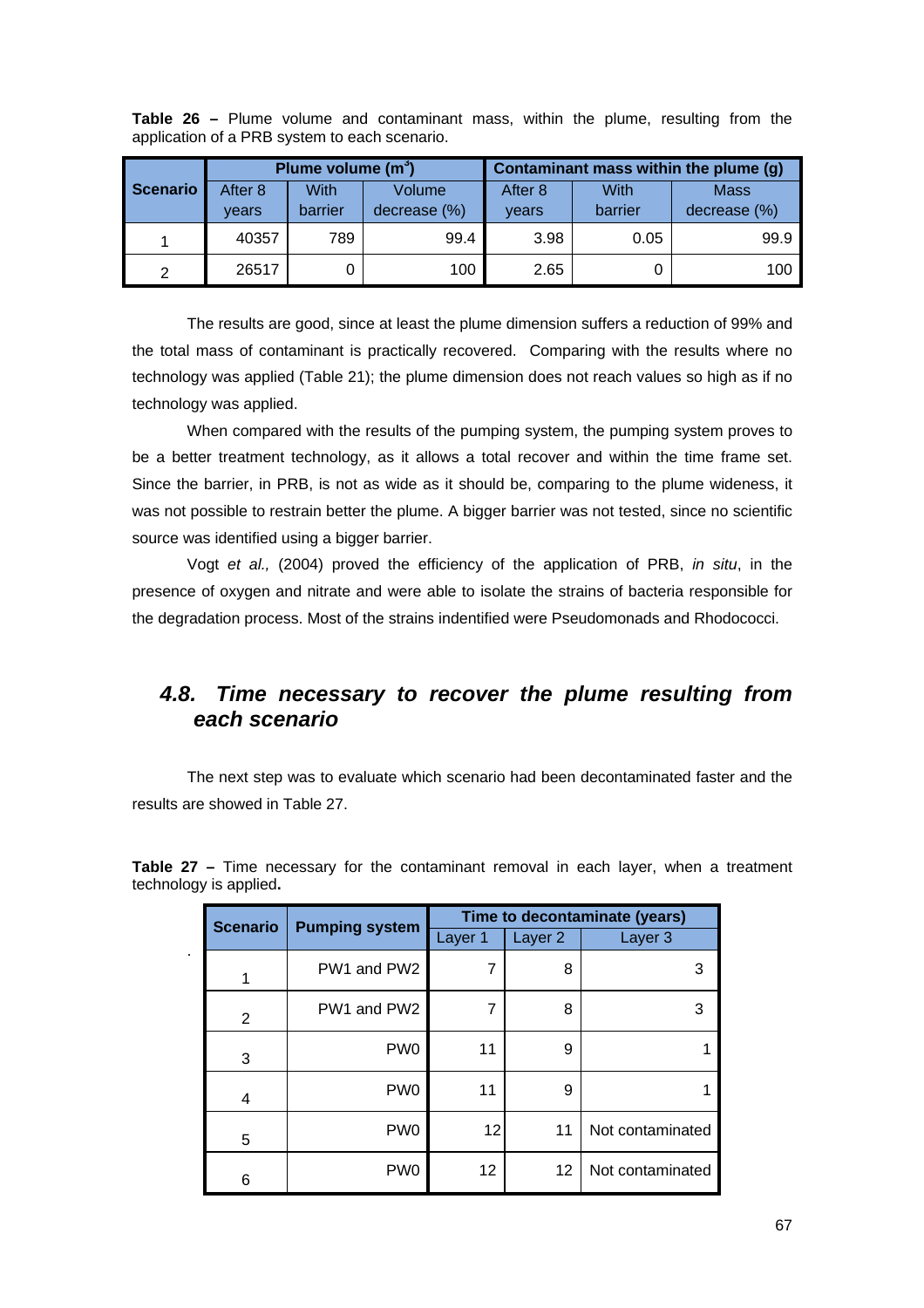At first, when comparing scenarios 1, 2 and scenarios 3 and 4, one can conclude that for equal or similar conductivities (see Table 9), despite the porosity, the time needed to decontaminate is the equal. Another important observation is that as conductivity increases the contaminants travel to the lower layers, making those layers harder to remediate. However the upper layers become more easily recovered. In Figure 25, it is presented the graphic resulting from the application of a non linear regression based on the time needed to decontaminate the plume in function of soil porosity and hydraulic conductivity.



**Figure 25 –** Time needed to decontaminate a plume in function of soil porosity and hydraulic conductivity.

In fact, at first, for soils with the same hydraulic conductivity, the time to decontaminate decreases, with the increase of soil porosity, until soil porosity reaches a certain value. From that value on, as porosity raises the time to decontaminate increases.

When fixing porosity, the behaviour is similar, but instead of a minimum, it reaches a maximum time to decontaminate. The turning point for porosity is at 50% and for hydraulic conductivity is 1.02  $x10^{-2}$  m/s. These values can be calculated by applying a partial derivate to the equation obtained, by non-linear regression, and equalling the result equations to zero.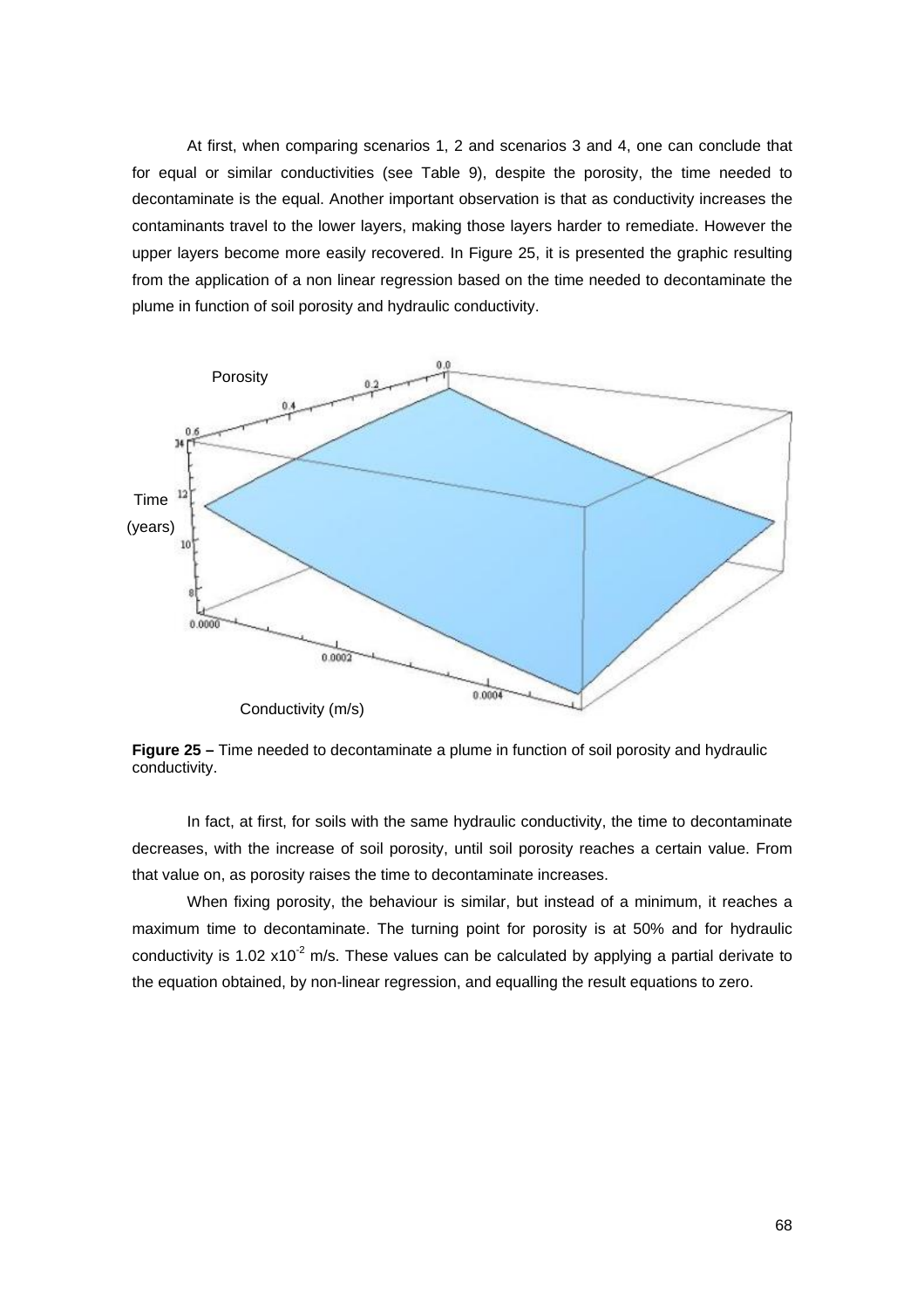#### *4.9. Sensitivity analysis of foc results*

A sensitivity analysis was made in order to evaluate if assuming a  $f_{OC}$  value, between the range of default values, would induce severe changes in the plume volume and concentration. The results of the sensitivity analysis of  $f_{OC}$  are present in

Table 28.

|             |                       |                         | Volume $(m^3)$   | <b>Contaminant mass (g)</b> |                         |                  |                                |
|-------------|-----------------------|-------------------------|------------------|-----------------------------|-------------------------|------------------|--------------------------------|
| <b>Test</b> | $f_{\rm OC}$          | <b>Initial</b><br>plume | After 8<br>years | Volume<br>decrease<br>(%)   | <b>Initial</b><br>plume | After 8<br>years | <b>Mass</b><br>decrease<br>(%) |
| A           | $1 \times 10^{-3}$    | 403552                  | 0                | 100                         | 49                      | 0                | 100                            |
| B           | $1.25 \times 10^{-3}$ | 349182                  | 0                | 100                         | 78                      | 0                | 100                            |
| C           | $2.5 \times 10^{-3}$  | 225779                  | 75050            | 66.8                        | 151                     | 4.67             | 98.7                           |
| D           | $5 \times 10^{-3}$    | 141041                  | 40357            | 71.4                        | 358                     | 3.98             | 97.4                           |
| E           | $7.5x10^{-3}$         | 70936                   | 9124             | 87.1                        | 779                     | 0.75             | 99.0                           |
| F           | $1x10^{-2}$           | 35248                   | 7135             | 79.8                        | 980                     | 0.59             | 98.8                           |

**Table 28 - Results of**  $f_{OC}$  **sensitivity analysis.** 

During the contamination years, it is possible to observe that, when the  $f_{OC}$  increases the plume volume, decreases, while the amount of contaminant, within the plume increases. Since high values of  $f_{\text{OC}}$ , induces a higher distribution coefficient (equation 12), the amount of contaminant that is adsorbed is higher, taking more time to degrade.

When analysing the behaviour of plume volume and mass of contaminant during the period when only NA occurs, the results are quite different. For very low amounts of organic carbon the decontamination is complete after 8 years, since the amount of contaminant adsorbed is low, leading to lower degradation rates. Due to this fact it is expected that as  $f_{\rm OC}$ increases the plume volume and mass of contaminant increases. Yet, for a certain value of  $f_{\rm OC}$ , the analyses change. As  $f_{\rm OC}$  increases, the amount of trapped contaminant is higher, leading to slower advection and dispersion movement, increasing the efficacy of recover.

The rates of volume decrease and mass decrease, indicate, that the amount of organic carbon in soil has a strong impact in recovering a plume by NA.

When analysing the time required to decontaminate each plume layer for the six  $f_{\rm OC}$ applied, the results confirm the analysis set in the previous paragraph.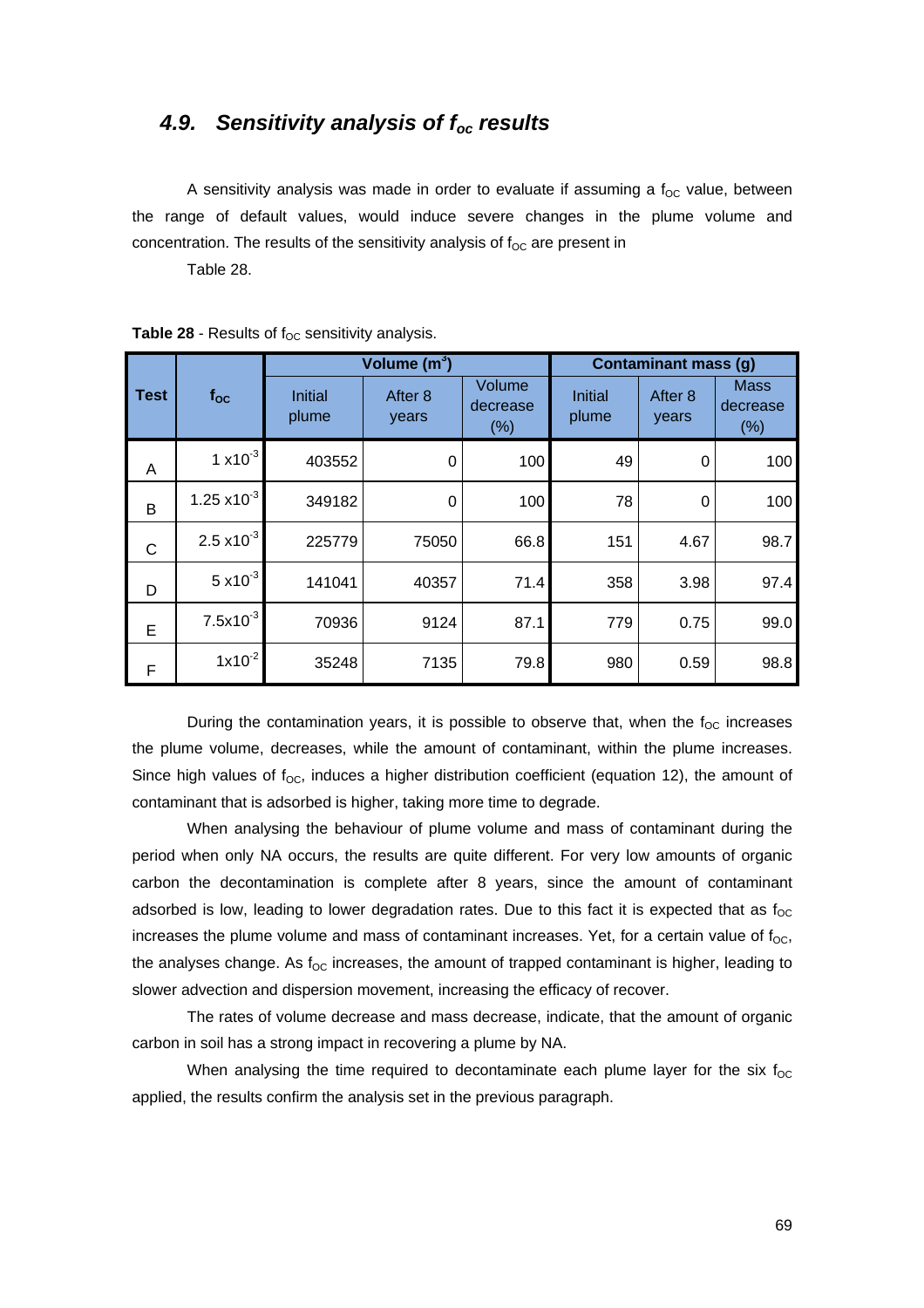| <b>Test</b> | $f_{\rm OC}$          | Layer 1 | Layer <sub>2</sub> | Layer 3 |
|-------------|-----------------------|---------|--------------------|---------|
| Α           | $1 \times 10^{-3}$    | 8       | 8                  | 9       |
| В           | $1.25 \times 10^{-3}$ | 9       | 9                  | 9       |
| C           | $2.5 \times 10^{-3}$  | 10      | 9                  | 8       |
| D           | $5 \times 10^{-3}$    | 10      | 9                  | 5       |
| E           | $7.5x10^{-3}$         | 10      | 10                 | 4       |
| F           | $1x10^{-2}$           | 10      | 10                 | 4       |

**Table 29 – Time required decontaminating each layer considering different values of f<sub>OC.</sub>** 

For layer 1 and 2 as the amount of organic carbon is higher, the time needed to remediate the layer is longer. Since the contaminant stays trapped, the plume volume can be small, yet it has a high concentration of contaminant. When analysing layer 3, for small amounts of organic carbon, the layer takes more time to decontaminate. In fact, as the most part of the contaminant travels through the soil, without being adsorbed, it reaches the lower layers.

As  $f_{OC}$  is used to determine the distribution coefficient, in a real site study, determining the real  $f_{OC}$  is essential to estimate the contaminants dissolution. When well determined it can estimate the contaminants movement within the plume with good accuracy, otherwise it normally will overestimate the plume (Fraser *et al.,* 2008).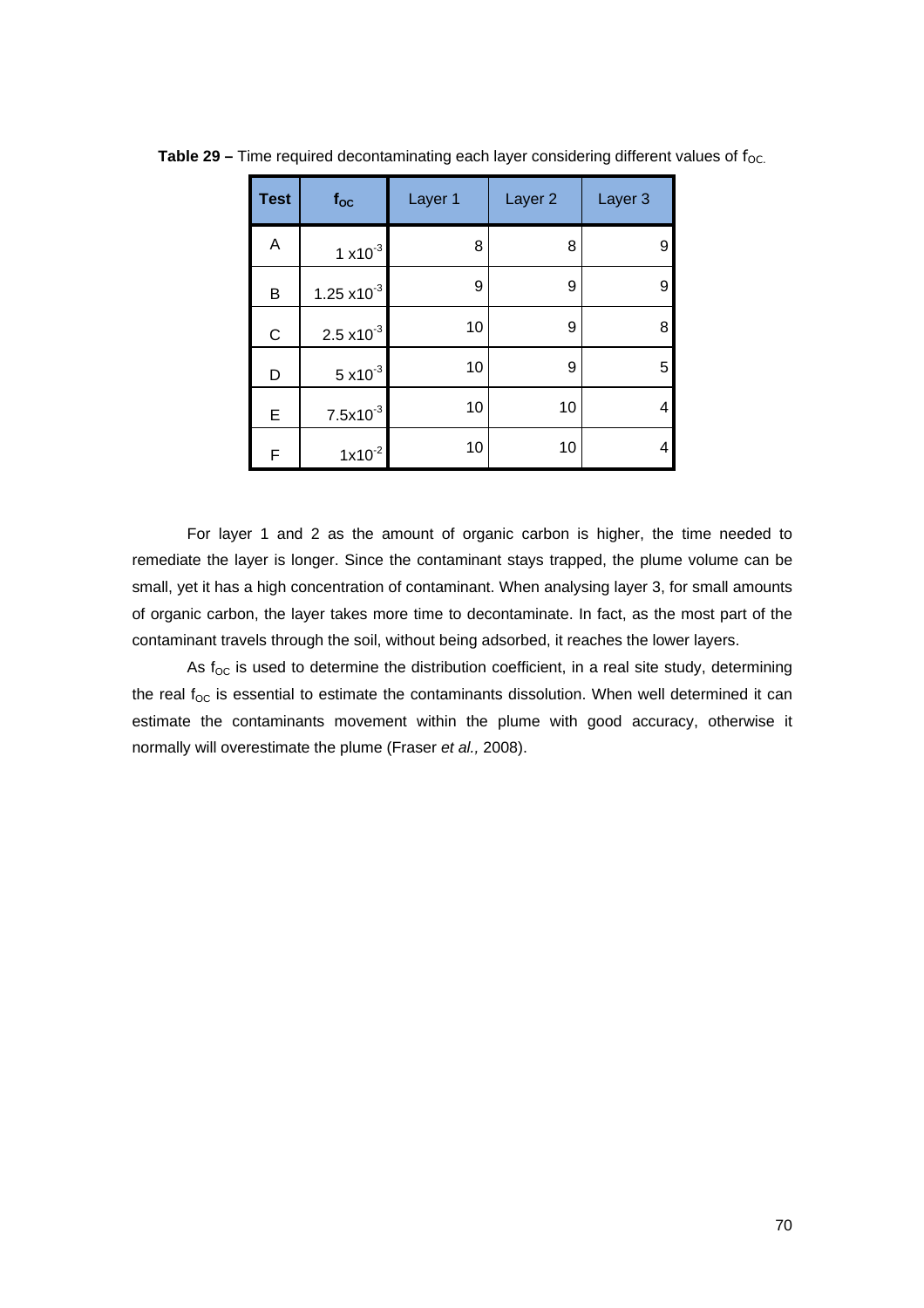## **5. Conclusions**

Groundwater contamination by chlorobenzenes can be a serious issue, due do the contaminants hazardous properties. European legislation has already stated limit values, and target dates in order to access quality and define recovery objectives for the next few years. An important analysis of the factors that influence the plume size, concentration and distribution was made. The plume size increases with low hydraulic conductivities and low porosities. The same observation can be made for the evolution of the total mass within the plume. Since the contaminants velocity is a function of these factors, these results were expected. As porosity and hydraulic conductivity increases the three types of mechanism take place that induce a reduction on plume value:

- The advection component is higher, leading to higher plume volume and dilution and lower levels of contaminants within the plume;
- There is a bigger surface area, allowing degradation to be more effective;
- The concentration decreases within the plume, reducing the levels of toxicity to bacteria, improving degradation.

The last mechanism could not be evaluated in this study, since the degradation model was of first order decay.

NA has proved to be an effective way to reduce the mass of contamination. Nevertheless, it has small effect on reducing the plume size. Besides, in none of the scenarios, the supply wells were at risk of being contaminated, a technology that could reduce the plume size would be more adequate, in order to prevent the contamination spreading.

Hydraulic conductivity has an important influence in NA. The results showed that for scenarios with the same or similar hydraulic conductivity, the movement and loss of the contaminant plume was similar. Scenarios 4 and 5, for instances, had very distinct porosities, and, yet, its behaviour was similar. As a result, hydraulic conductivity has proved to be the main factor influencing the plume movement, shape and loss by NA, for the conditions tested in this model.

The results obtained with the pumping tests application revealed that this option can represent an interesting approach. Besides achieving a simple graphic that allows identifying varied possibilities to remove the contamination, also proves that a multiple pump systems can offer better results than a single and well located well. Another important point that was observed in this stage was the possibility of pumping systems, enhance the formation of hidden plumes or, in some cases, diving plumes. Diving plumes allow chemicals to migrate bellow the observation wells, becoming undetected. This matter is well characterized in API (2006), which attent to the diving plumes issue, risk factors and methods to assess the dive. In order to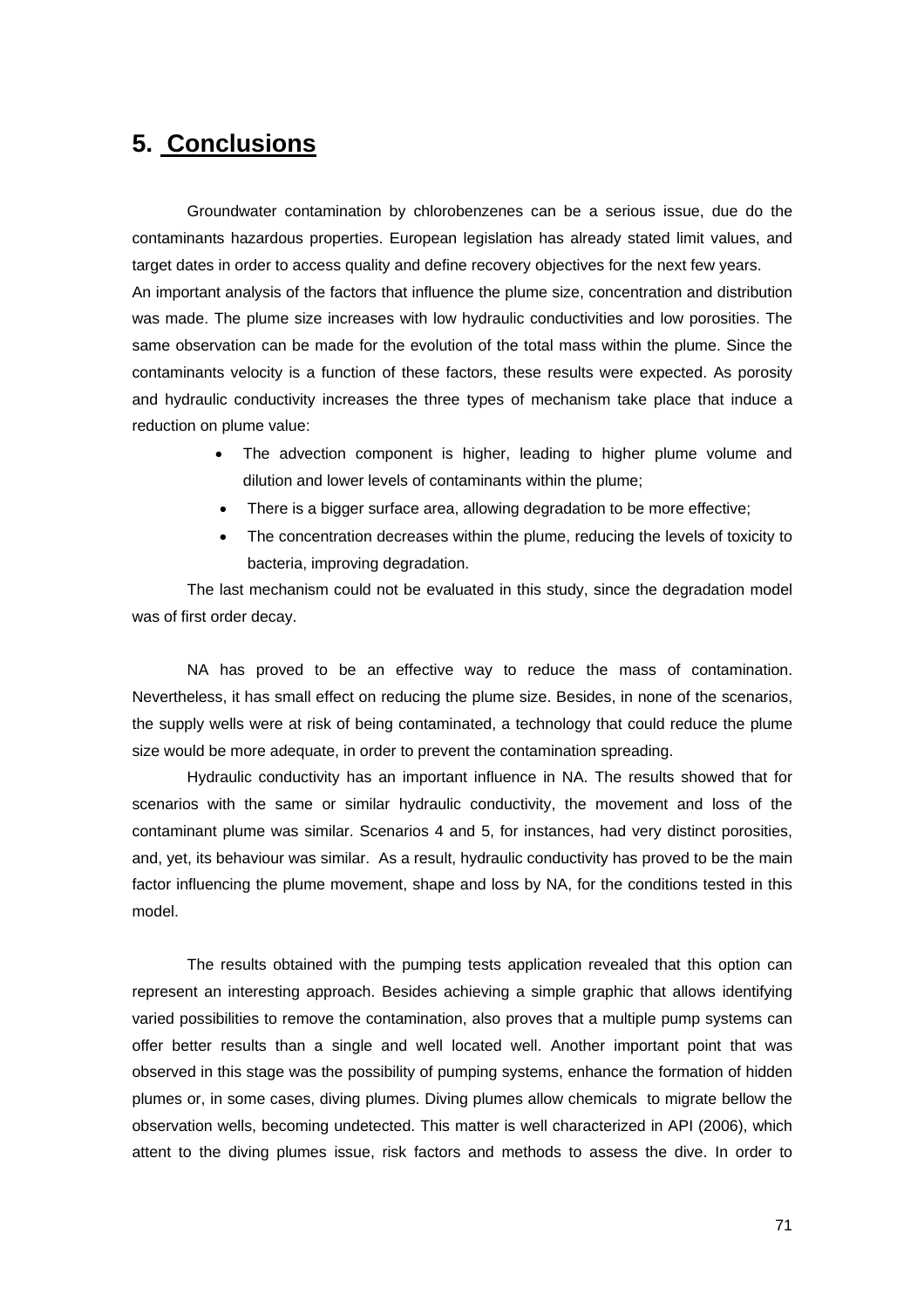identify the possibility of a diving plume to occur and to rapidly detect its development, modelling is an essential tool as well as monitoring wells at different depths.

The pump-and-treat technology did allowed a full recovery in all scenarios. Nevertheless, in the second layer of scenario 5 and 6 it did not induced a faster removal. In fact it induced the formation of hidden plumes. To enhance the treatment efforts, a higher pumping rate should be applied, or a removal of part of the contaminated soil.

The results with PRB were, almost, as good as the pumping system results. Even so, in order to have good performance results, it can only be applied to plumes, well developed through, groundwater direction flow. Soils that induce little plume movement are faster to treat by pumping system and will not have good results with PRB. Soils that allow plume migration are better recovered with pumping system, but the possibility to combine the two technologies would bring better results.

When analysing the time needed to treat the plume evidences show that very low or very high hydraulic conductivities lead to faster decontamination rates. In the first case low conductivities result in smaller plumes, which allow a rapid contaminant recovery, when a pump well is settled, if the pumping rate is high. In the second case, besides high hydraulic conductivities provoke a wider plume, when the pumping rate is stronger, it inverts the groundwater movement towards the well, in a high velocity, allowing a rapid recovery. When hydraulic conductivity is 1.02  $x10^{-2}$  m/s, the equilibrium between plume dimension and plume resilience is achieved, which is the worst scenario for contaminant removal.

On what concerns porosity, the time needed to treat the plume shows that for very low or very high soil porosity, the decontamination rates are higher. When porosity is low, the contaminants stay trapped in the soil pores, and the pressure necessary to remove them is so high that it would be required a very high pumping rate. When porosity is very high, the contaminants tend to travel faster, within the soil, especially by gravity, being more difficult to recover and requiring a higher pumping rate. If porosity is of 50%, there is equilibrium between the contaminant depth and capillary pressure of plume dimension and plume resilience, which is the worst scenario for contaminant removal.

The sensitivity analysis of  $f_{\text{OC}}$  shows that this factor has a major impact on the resulting plume volume and mass. In this study it was not possible to determine an exact value for  $f_{\text{OC}}$ , since the scenarios are hypothetical, in a real site study, the experimental determination of this parameter, distribution coefficient and degradation rate should be realized.

Despite, the fact that this study was made considering one specific topography and geochemical distribution, the same principles can be applied in different soil geologies. However the values and equations are not applicable. The software used proved to be an important tool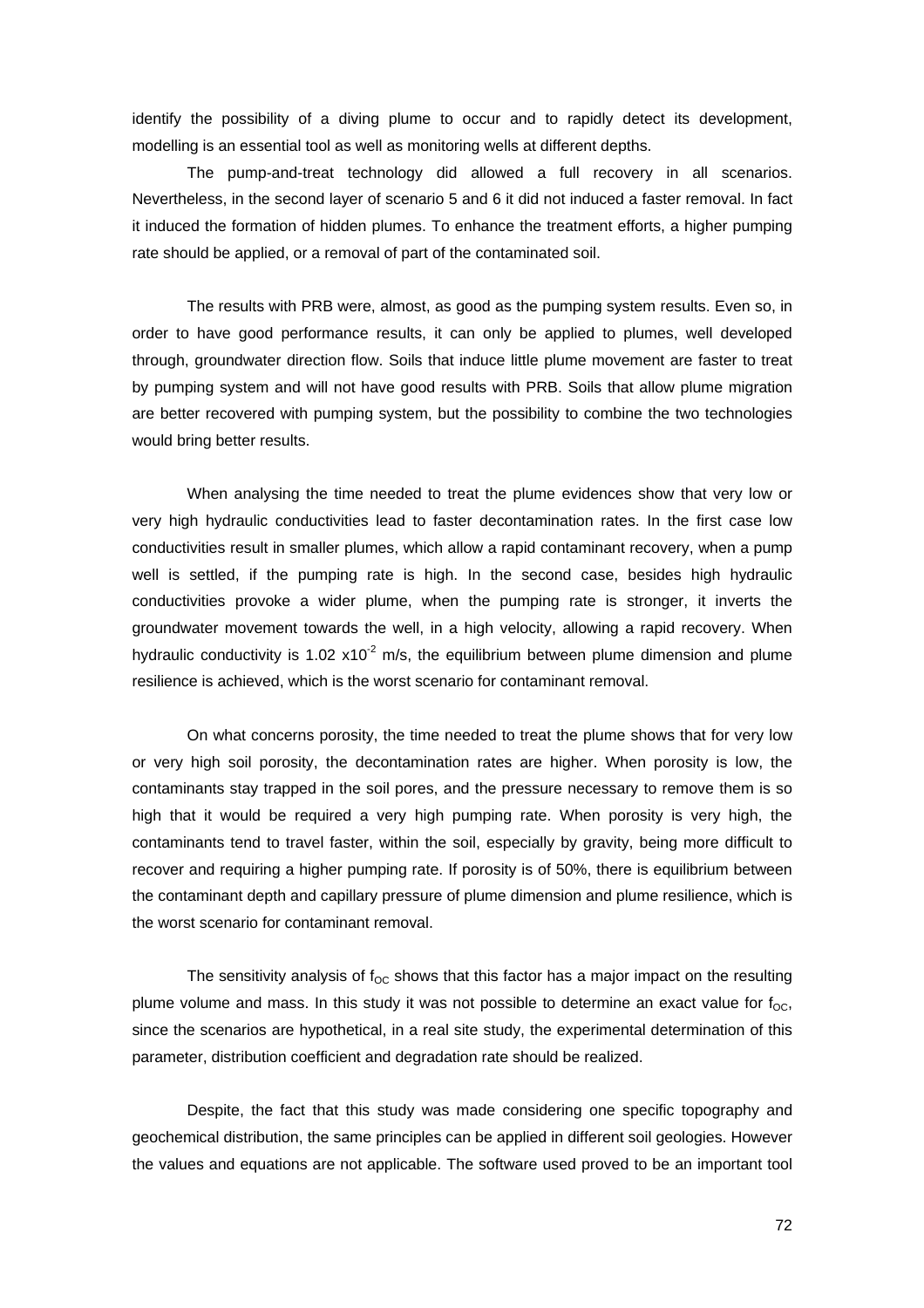to evaluate groundwater contamination, efficacy of the treatment technologies that can be applied and the possible problems resulting from its application. However, it is necessary to take into account the assumptions and corrective measures applied and the error associated with these actions. Software can only predict the most probable mechanisms that would occur, but since soil and groundwater are interactive, it cannot consider specific mechanisms that act in each part of the system in study.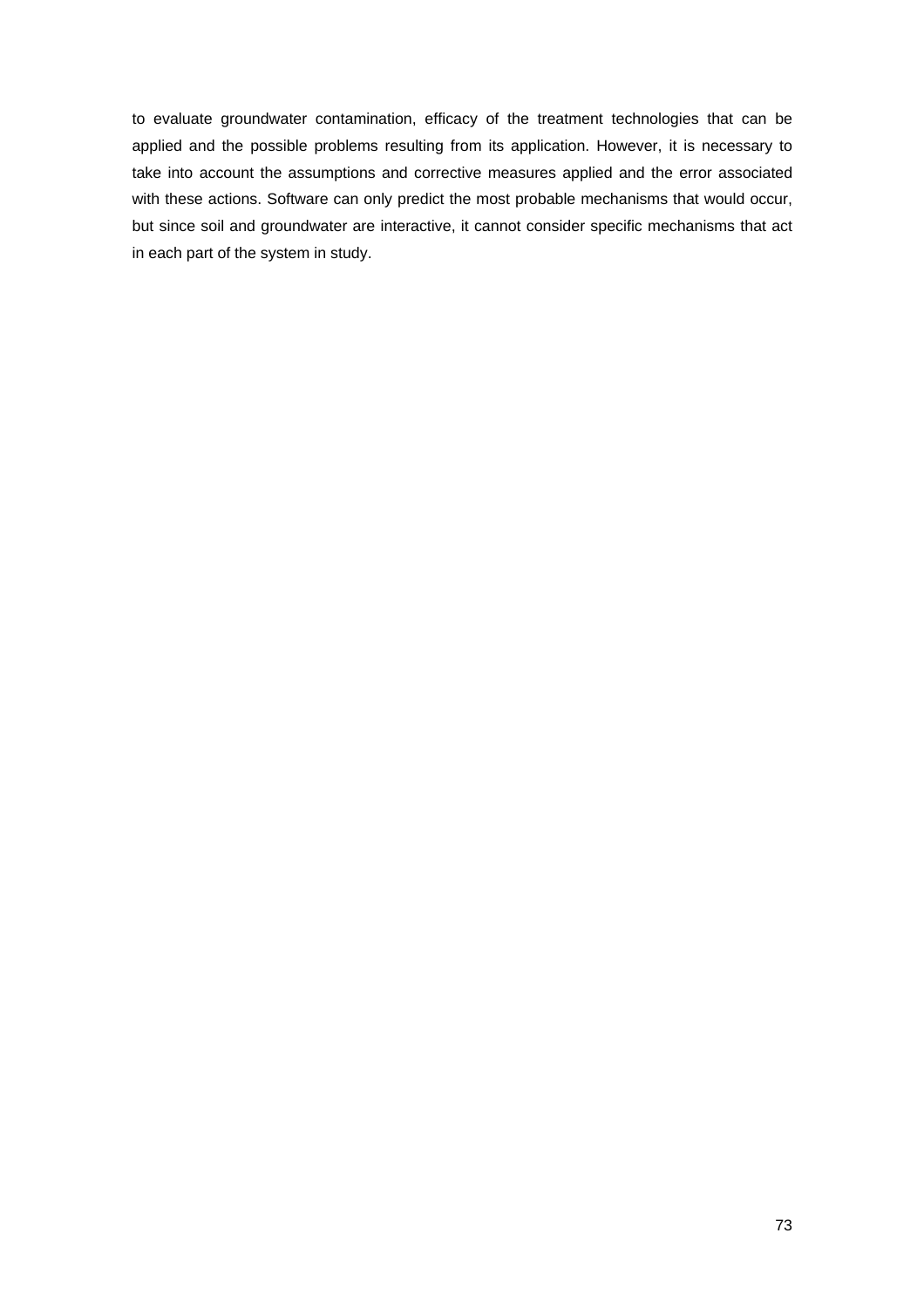## **6. Future work**

A real contaminated site could not be the basis of this study, since the contaminated sites location is still being evaluated, in Portugal.

For future work, it would be of the best interest, to develop a connection between the work developed, in this study, and a contaminated site, in order to enhance groundwater characterization and treatment. It would also, allow determining some of the parameters introduced in the model, with more accuracy (such as degradation rate, distribution coefficient, porosity, hydraulic conductivity), which is of the most importance, considering the varied values determined, for each type of soil, at a laboratory scale, published in scientific journals.

The experimental determination of these parameters would improve, considerably, the software ability to predict the need to implement treatment technologies and the outcome of its application.

Also, the same type of approach can be done to industrial sites, where the model could be applied as a risk assessment tool and part of the emergency plan. Since the model could predict the plume resulting from a spill and could help establishing the measures that could be taken, in order to minimize the effects of the accident.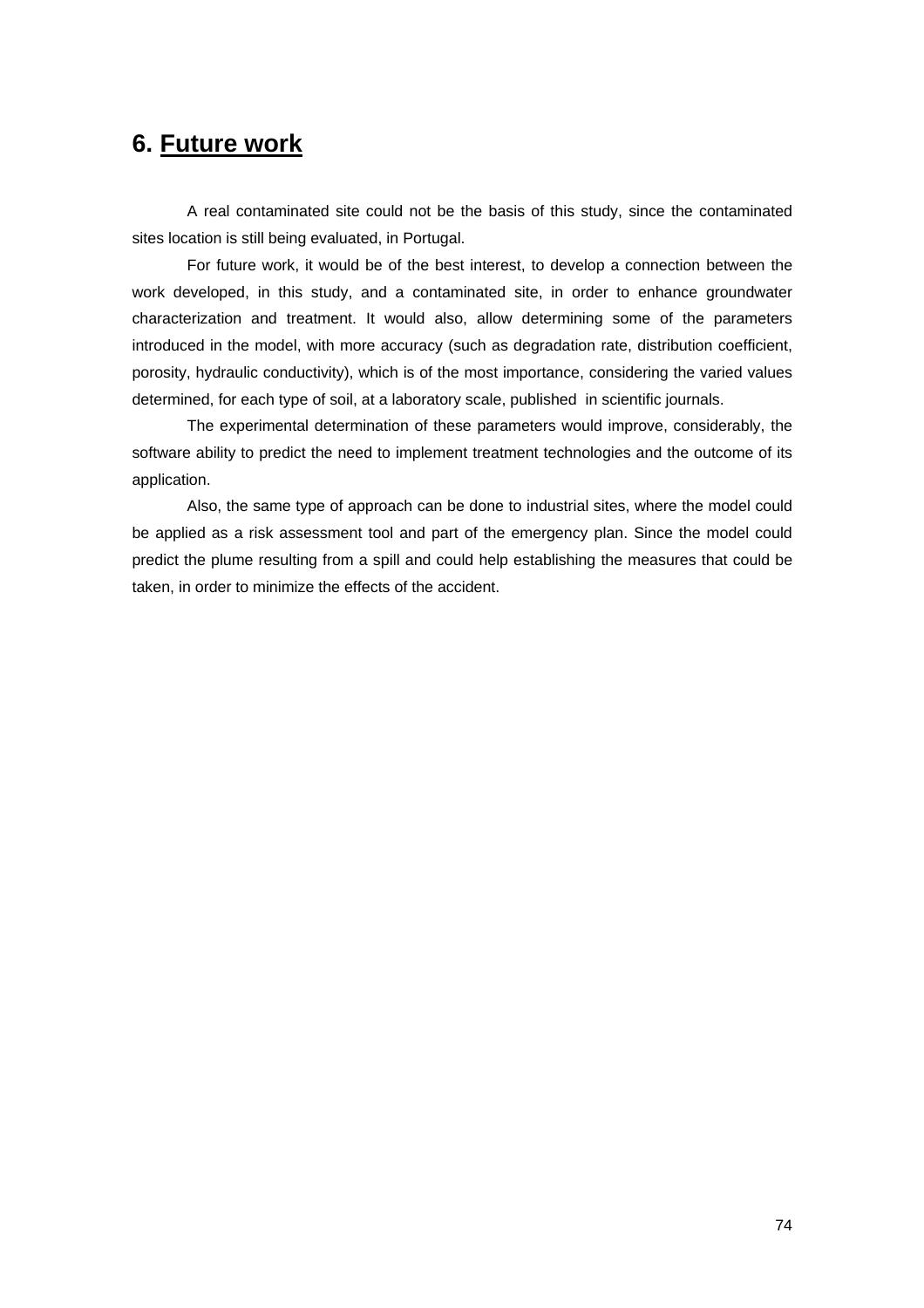# **7. References**

Adebusoye, S. A., Picardal, F. W., Ilori, M. O., Amund, M. O., Fuqua, C. and Grindle, N., "Aerobic degradation of di- and trichlorobenzenes by two bacteria isolated from polluted tropical soils" *Chemosphere,* **2007**, 66, 1939-1946.

Al Nasir, F. and Batarseh, M. I., "Agricultural reuse of reclaimed water and uptake of organic compounds: Pilot study at Mutah University wastewater treatment plant, Jordan" *Chemosphere,* **2008**, 72, 1203-1214.

API, "Downward Solute Plume Migration: Assessment, Significance, and Implications for Characterization and Monitoring of "Diving Plumes" Regulatory Analysis and Scientific Affairs, API soil and Groundwater technical task force, **2006**, http://www.api.org/ehs/groundwater/upload/bull24-2.pdf (accessed 21-09-2008).

Aronson, D. and Howard, P.H., "Anaerobic Biodegradation of Organic Chemicals in Groundwater: A Summary of Field and Laboratory Studies", Environmental Science Center, **1997**,

http://www.syrres.com/pdfs/AERBIO.pdf (accessed 21-09-2008).

ATSDR (a), Agency for Toxic Substances and Disease Registry "ToxFAQs<sup>™</sup> for Benzene", U.S. Department of Health and Human Services. Public Health Service, Atlanta, GA, **2002,** http://www.atsdr.cdc.gov/tfacts3.pdf (accessed 13-06-2008).

ATSDR (b), Agency for Toxic Substances and Disease Registry "ToxFAQs™ for Hexachlorobenzene", U.S. Department of Health and Human Services. Public Health Service, Atlanta, GA, **2002,** http://www.atsdr.cdc.gov/tfacts90.pdf (accessed 13-06-2008).

Azadpour-Keeley, A., Russell, H. H., and Sewell, G. W., "Microbial processes affecting monitored natural attenuation of contaminants in the subsurface", Groundwater Issue, EPA, **1999**, http://www.epa.gov/ada/download/issue/microbial.pdf (acessed 21-09-2008).

Baldwin, B. R., Nakatsu, C. H., and Nies, L., "Enumeration of aromatic oxygenase genes to evaluate monitored natural attenuation at gasoline-contaminated sites." *Water Res.,* **2008**, 42, 723-731.

Basel Convention,on the Control of Transboundary Movements of Hazardous Wastes and their Disposal,"Technical guidelines provide guidance for the environmentally sound management (ESM) of wastes consisting of, containing or contaminated with hexachlorobenzene (HCB) - Draft", **2007,**

www.basel.int/techmatters/hcb/guidelines/techguid020205.doc (accessed 21-09-2008).

Baú, D. A. and Mayer, A. S., "Optimal design of pump-and-treat systems under uncertain hydraulic conductivity and plume distribution" *J. Contam. Hydrol.,* **2008**,100, 30 – 46.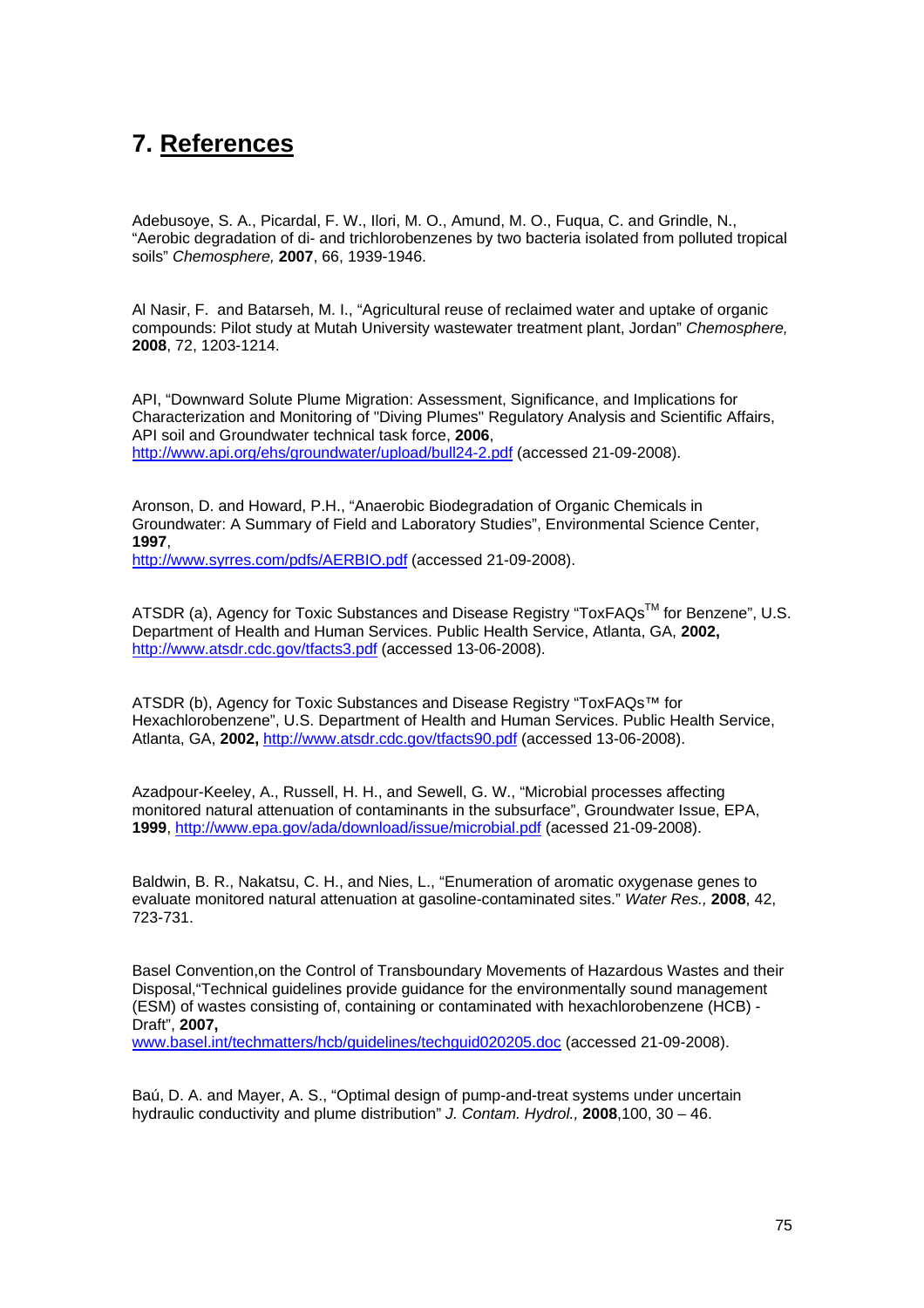Baun, A., Reitzel, L. A., Ledin, A., Chirstensen, T. H. and Bjerg, P. L., "Natural attenuation of xenobiotic organic compounds in a landfill leachate plume (Vejen, Denmark)." *J. Contam. Hydrol.,* **2003**, 65, 269 – 291.

Beyer. C., Bauer, S. and Kolditz, O., "Uncertainty assessment of contaminant plume length estimates in heterogeneous aquifers." *J. Contam. Hydrol.,* **2006**, 87, 73-95.

Bockelmann, A., Zamfirescu, D., Ptak, T., Grathwohl, P., and Teutsch, G., "Quantification of mass fluxes and natural attenuation rates at an industrial site with a limited monitoring network: a case study" *J. Contam. Hydrol.,* **2003**, 60, 97-121.

Bockelmann, A., Ptak, T., and Teutsch, G., "An analytical quantification of mass fluxes and natural attenuation rate constants at a former gasworks site." *J. Contam. Hydrol.,* **2001**, 53, 429- 453.

Boguslavsky, S., "Organic Sorption and Cation Exchange Capacity of Glacial Sand, Long Island" – Master Thesis, State University of New York At Stony Brook, **2000**, http://www.geo.sunysb.edu/reports/boguslavsky/chapter\_3.htm (accessed 15-08-2008).

Booji, K. and van Drooge, B. L., "Polychlorinated biphenyls and hexachlorobenzene in atmosphere, sea-surface microlayer, and water measured with semi-permeable membrane devices (SPMDs)" *Chemosphere,* **2001**, 44, 91-98.

Booty, W.G. and Wong, W.G., "Application of a fugacity model for assessing chemical fate in ecodistricts of southern Ontario" *Ecol. Modell.*, **1996**, 84, 245-263.

Borghini, F., Grimalt, J. O., Sanchez-Hernandez, J. C. And Bargagli, R., "Organochlorine pollutants in soils and mosses from Victoria Land (Antarctica)." *Chemosphere,* **2005**, 58, 271- 1278.

Brusseau. M. L., "Understanding the behaviour of Light Non-Aqueous Phase Liquid (LNAPL) in the subsurface." University of Arizona, **2005**, http://www.cluin.org/conf/tio/lnaplsbasics\_121205/download.cfm (acessed 8-05-2008).

Brusseau, M. L., "DNAPL Source Zones" University of Arizona, **2007**, http://www.cluin.org/conf/tio/dnapls1\_081005/download.cfm (acessed 8-05-2008).

Chapman, S. W., Parker, B. L., Cherry, J. A., Aravena, R. and Hunkeler, D., "Groundwater– surface water interaction and its role on TCE groundwater plume attenuation" *J. Contam. Hydrol.,* **2007**, 91, 203-232.

Chaudhuri, B.K, and Wiesmann, U., "Enhanced anaerobic degradation of benzene by enrichment of mixed microbial culture and optimization of the culture-medium." *Appl. Microbiol. Biotechnol.*, **1995**, 43, 178–187.

Chen, I-M., Chang, B.-V., Yuan, S.-Y. and Wang, Y.-S., "Reductive dechlorination of hexachlorobenzene under various additions" *Water, Air, and Soil Pollut.,* **2002***,*139, 61–74.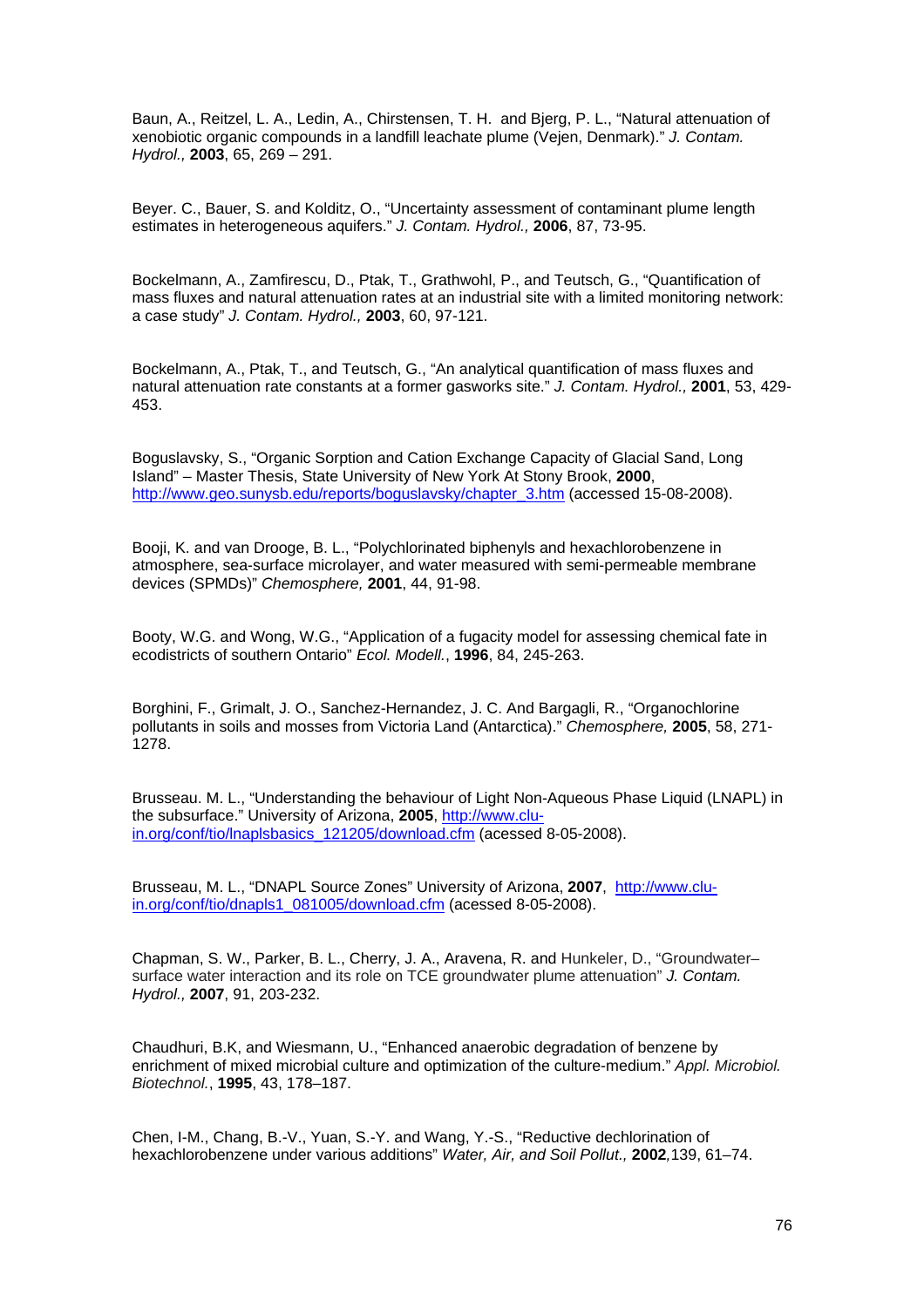Chiang, W.-H. and Kinzelbach, W., "Processing Modflow — a Simulation System for Modelling Groundwater Flow and Pollution", Scientific Software Publishers, New York. **1996**, (a) 1, (b) 175-180.

Corseuil, H. X., Hunt, C. S., Ferreira dos Santos, R. C., and Alvarez, P. J. J., "The influence of the gasoline oxygenate ethanol on aerobic and anaerobic BTX biodegradation." *Water Res.,* **1998**, 32, 2065-2072.

Council Directive 2000/60/EC of 23 October 2000 establishing a framework for Community action in the field of water policy, Official Journal of the European Union **2000**, L 327, 0001- 0072, http://eurlex.europa.eu/LexUriServ/LexUriServ.do?uri=OJ:L:2000:327:0001:0072:EN:PDF

Council Directive 2006/118/EC of 12 December 2006 on the protection of groundwater against pollution and deterioration, Official Journal of the European Union **2006**, L 372, 0019-0031, http://eur-lex.europa.eu/LexUriServ/LexUriServ.do?uri=OJ:L:2006:372:0019:0031:EN:PDF

Council Directive 1991/676/EEC of 12 December 1991 concerning the protection of waters against pollution caused by nitrates from agricultural sources, Official Journal of the European Union **1991**, L 372, 0019-0031, http://ec.europa.eu/environment/water/waternitrates/directiv.html

CPEO, Center for Public Environmental. Center for Public Environmental Oversight – Tech tree, **2002**, http://www.cpeo.org/techtree/ttdescript/airspa.htm (accessed 11-08- 2008).

Davis, J. W., Odom, J. M., DeWeerd, K. A., Stahl, D. A., Fishbain, S. S., West, R. J., Klecka, G. M. and DeCarolis, J. G., "Natural attenuation of chlorinated solvents at Area 6, Dover Air Force Base: characterization of microbial community structure" *J. Contam. Hydrol.,* **2002,** 57, 41-59.

Davis, G.B., Barber, C., Power, T.R., J. Thierrin, J., Patterson, B.M., Rayner, J.L., and Wu, Q., "The variability and intrinsic remediation of a BTEX plume in anaerobic sulphate-rich groundwater" *J. Contam. Hydrol.,* **1999,** 36, 265-290.

DERBCAP, "Delaware's ONLINE Risk-Based Corrective Action Program", Delaware Department of Natural Resources and Environmental Control, **2001**, http://www.dnrec.state.de.us/dnrec2000/divisions/awm/ust/tgm/d\_cap/Section4.html (accessed 21-08-2008).

Dou*,* J., Liu, X., Hu, Z. and Deng, D., "Anaerobic BTEX biodegradation linked to nitrate and sulfate reduction" *J. Hazard. Mater.*, **2008**, 151, 720 – 729.

EA, SEPA and EHS, "Hazardous waste - Interpretation of the definition and classification of hazardous waste. Technical Guidance", Environmental Agency, Scottish Environment Protection Agency and Environment and Heritage Service, **2006**, http://www.sepa.org.uk/guidance/waste/hazardous/index.htm (accessed 10-12-2007).

EPA, "Cleaning Up the Nation's Waste Sites: Markets and Technology Trends" Environmental Protection Agency, **2004**, http://www.clu-in.org/download/market/2004market.pdf (acessed 10- 06-2007).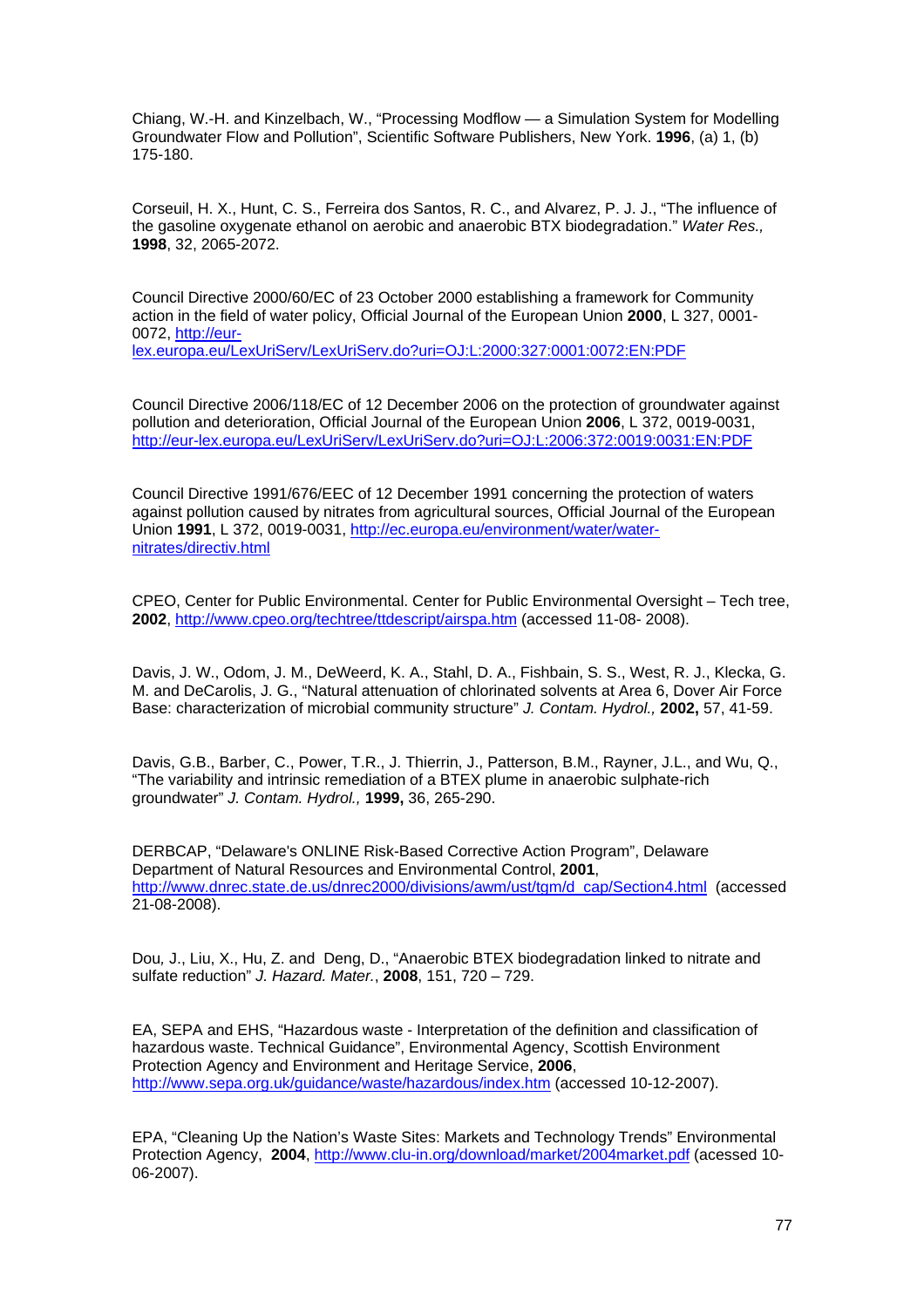EPA,"Technology Focus: Permeable reactive barrier, permeable treatment zones and application of zero-valent iron" Environmental Protection Agency, **2008**, http://www.clu-

in.org/techfocus/default.focus/sec/Permeable\_Reactive\_Barriers%2C\_Permeable\_Treatment\_Z ones%2C\_and\_Application\_of\_Zero-Valent\_Iron/cat/Overview/ (accessed 08 05, 2008).

EPA (a). "Consumer Factsheet on: Benzene" Drinking Water Contaminants, Environmental Protection Agency, **2006,** http://www.epa.gov/ogwdw/hfacts.html (accessed 15-07-2008).

EPA (b "Consumer Factsheet on: Hexachlorobenzene" Drinking Water Contaminants, Environmental Protection Agency, **2006**, http://www.epa.gov/ogwdw/hfacts.html (accessed 15- 07-2008).

EPA (c) "Consumer Factsheet on: 1,2,4-trichlorobenzene" Drinking Water Contaminants, Environmental Protection Agency, **2006**, http://www.epa.gov/ogwdw/hfacts.html (accessed 15- 07-2008).

ESIS (a). "IUCLID Dataset: Benzene" European chemical Substances Information System, **2000**, http://ecb.jrc.ec.europa.eu/IUCLID-DataSheets/71432.pdf (acessed 12-03-2008).

ESIS (b). "IUCLID Dataset: Hexachlorobenzene" European chemical Substances Information System, **2000**, http://ecb.jrc.ec.europa.eu/IUCLID-DataSheets/118741.pdf (acessed 12-03-2008).

ESIS (c). "IUCLID Dataset: 1,2,4-trichlorobenzene" European chemical Substances Information System, **2000**, http://ecb.jrc.ec.europa.eu/IUCLID-DataSheets/120821.pdf (acessed 12-03-2008).

Fraser, M., Barker, J. F., Butler, B., Blaine, F., Joseph, S. and Cooke, C.," Natural attenuation of a plume from an emplaced coal tar creosote source over 14 years" *J. Contam. Hydrol.,* **2008**, 100, 101-115.

Gabelish, c. L., Crisp, P. and Schneider, R. P., "Simultaneous determination of chlorophenols, chlorobenzenes and chlorobenzoates in microbial solutions using pentafluorobenzylbromide derivatization and analysis by gas chromatography with electron-capture detection" *J. Chromatogr. A*, **1996,** 749, 165-171.

Gersberg, R. M., Maria J. Carroquino, M. J., Fischer, D. E., and Dawsey, J., "Biomonitoring of toxicity reduction during *in situ* bioremediation of monoaromatic compounds in groundwater" *Wat. Res.*, **1995**, 29, 545-550.

Graf, T. and Therrien, R., "Variable-density groundwater flow and solute transport in irregular 2D fracture networks" *Adv. Water Resour.,* **2007,** 30, 455–468.

Government of Canada, Environment Canada and Health Canada (a), "Priority Substances List Assessment Report - Benzene" Canadian Environmental Protection Act, Minister of Supply and Services Canada, **1993**, http://www.hc-sc.gc.ca/ewh-semt/alt\_formats/hecssesc/pdf/pubs/contaminants/psl1-lsp1/benzene/benzene-eng.pdf (acessed 07-05-2008).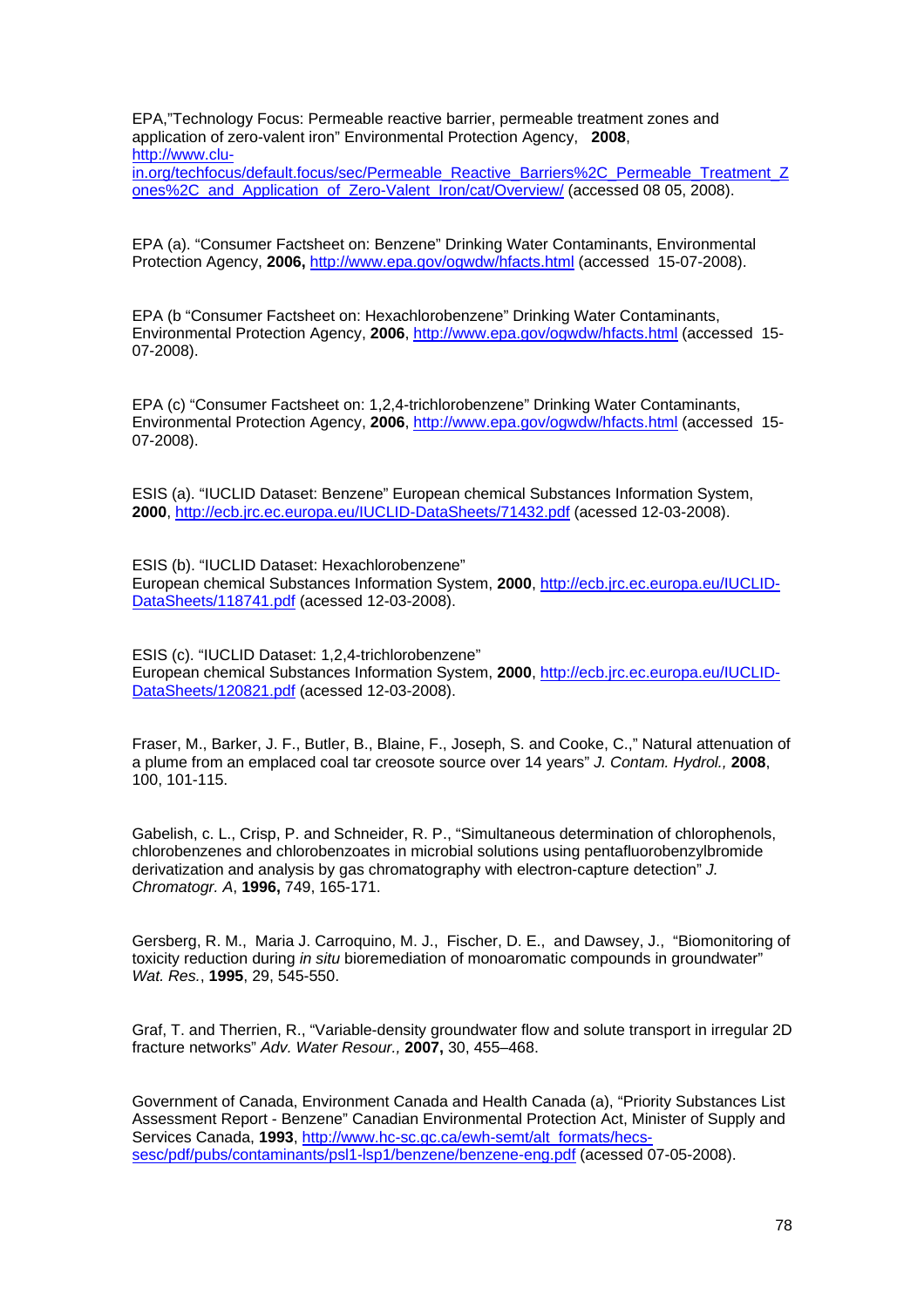Government of Canada, Environment Canada and Health Canada (b), "Priority Substances List Assessment Report - hexachlorobenzene" . Canadian Environmental Protection Act, Minister of Supply and Services Canada, **1993**, http://www.hc-sc.gc.ca/ewh-semt/alt\_formats/hecssesc/pdf/pubs/contaminants/psl1-lsp1/hexachlorobenzene/hexachlorobenzene-eng.pdf (acessed 07-05-2008).

Government of Canada, Environment Canada and Health Canada (c), "Priority Substances List Assessment Report - Pentachlorobenzenes" Canadian Environmental Protection Act, Minister of Supply and Services Canada, **1993**, http://www.hc-sc.gc.ca/ewh-semt/alt\_formats/hecssesc/pdf/pubs/contaminants/psl1-lsp1/pentachlorobenzene/pentachlorobenzene-eng.pdf (acessed 07-05-2008).

Government of Canada, Environment Canada and Health Canada (d), "Priority Substances List Assessment Report - Trichlorobenzenes" Canadian Environmental Protection Act, Minister of Supply and Services Canada, **1993**, http://www.hc-sc.gc.ca/ewh-semt/alt\_formats/hecssesc/pdf/pubs/contaminants/psl1-lsp1/trichlorobenzenes/trichlorobenzenes-eng.pdf (acessed 07-05-2008).

Gray, D. J., Zytner, R. G. and Stiver, W. H., "Supercritical Carbon Dioxide-Soil Partition Coefficients" *J. Supercrit. Fluids,* **1995**, 8, 149-155.

Guerin, T. F., Horner, S., McGovern, T., and Davey, B., "An application of permeable reactive barrier technology to petroleum hydrocarbon contaminated groundwater." *Water Res.,* **2002**, 36, 15–24.

Halford, K. J. and Kuniansky, E. L., "Documentation of Spreadsheets for the Analysis of Aquifer-Test and Slug-Test Data" U.S. Geological Survey, Carson City, Nevada, US, **2002,** http://pubs.usgs.gov/of/2002/ofr02197/documentation.pdf (accessed 19-06-2008).

Hirano, T., Ishida, T., Oh, K., and Sudo, R., "Biodegradation of chlordane and hexachlorobenzenes in river sediment." *Chemosphere*, **2007**, 67, 428 - 434.

Hurst, C. J., Knudsen, G. R., McInerney, M. J., Stetzenbach, L. D., and Walter, M. V., "Manual of Enviromental Microbiology". Washington, USA: American Soviety for Microbiology, **1997,** 578-580.

Johnson, S.J., Woolhouse, K.J., Prommera, H., Barrya, J. D. A., and Christofib, N., "Contribution of anaerobic microbial activity to natural attenuation of benzene in groundwater." *Eng. Geol.,* **2003**, 70, 343–349.

Johnston, C.D., Rayner, J.L., Patterson, J.L. and Davis, G.B." Volatilisation and biodegradation during air sparging of dissolved BTEX-contaminated groundwater" *J. Contam. Hydrol.*, **1998**, 33, 377-404.

Junfeng, D., Xiang, L. and Zhifeng, H., "Anaerobic BTEX degradation in soil bioaugmented with mixed consortia under nitrate reducing conditions" *J. Environ. Sci.*, **2008**, 20, 585–592.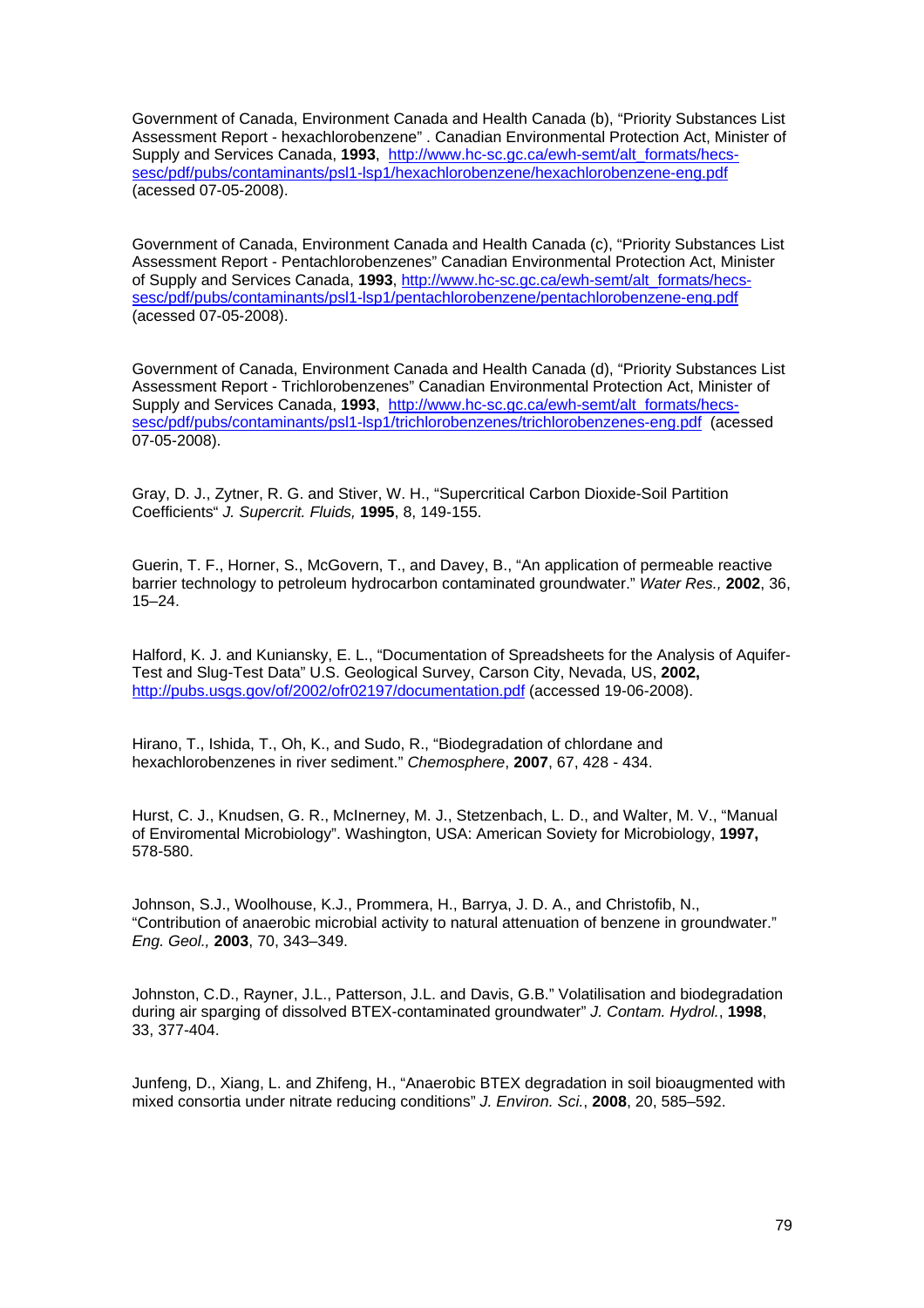Kao, C. M., Chen, C.Y., Chen, S.C., Chien, H.Y. and Chen, Y.L., "Application of in situ biosparging to remediate a petroleum-hydrocarbon spill site: Field and microbial evaluation" *Chemosphere,* **2008**, 70, 1492-1499.

Kao, C.M., and Prosser, J., "Evaluation of natural attenuation rate at a gasoline spill." *J. Hazard. Mater.*, **2001**, 82, 275 – 289.

Kazumi, J., Caldwell, M. E., Sulfita, J. M., Lovley, D. R. And Young, L.Y., "Anaerobic degradation of benzene in diverse anoxic environments" *Environ, Sci. Technol.,* **1997**, 31, 813- 818.

Kerfoot Technologies. Kerfoot Technologies: C-Sparger<sup>®</sup>. http://www.kerfoottech.com/product.php?22,0,349051,ker349051,ndex (accessed 4-07-2008).

Kirtland, B. C., and Aelion, C. M., "Petroleum mass removal from low permeability sediment using air spargingrsoil vapor extraction:impact of continuous or pulsed operation." *J. Contam. Hydrol.*, **2000**, 41, 367-383.

Kommalapatu, R. R., Valsaraj, K. T., Constant, W. and Roy, D., "Aqueous solubility enhancement and desorption of hexachlorobenzene from soil using a plant-based surfactant" *Wat. Res.,* **1997**, 31, 2161-2170.

Kossom, D. S., and Byrne, V. S., "Interactions of aniline with soil and groundwater at an industrial spill site." *Environ Health Perspect.,* **1995,** 103, 71-73.

Küster, E., Dorusch, F., Vogt, C., Weiss, H. and Altenburger, R. "On line biomonitors used as a tool for toxicity reduction evaluation of in situ groundwater remediation techniques" *Biosens. and Bioelectron.*, **2004**, 19, 1711-1722.

Lee, K.Y., "Phase partitioning modeling of ethanol, isopropanol, and methanol with BTEX compounds in water" *Environ. Pollut.*, **2008**, 154, 320-329.

Lovanh, N., Hunt, C. S. and Alvarez, P. J.J., "Effect of ethanol on BTEX biodegradation kinetics: aerobic continuous culture experiments" *Wat. Res.,* **2002**, 36, 3739-3746.

Madigan, M. T., Martinko, J. M., and Parker, J., "Brock - Biology of Microorganisms." New Jersey: Prentice Hall, **2000**, (a) – 633-634, (b) – 626, (c) – 619.

Matamoros, V., Puigagut, J., García, J. and Bayona, J. M. "Behavior of selected priority organic pollutants in horizontal subsurface flow constructed wetlands: A preliminary screening" *Chemosphere,* **2007**, 69, 1374–1380.

Mascolo, G., Ciannarella, R., Balest, L. and Lopez, A., "Effectiveness of UV-based advanced oxidation processes for the remediation of hydrocarbon pollution in the groundwater: A laboratory investigation." *J. Hazard. Mater.*, **2008**, 152, 1138 – 1145.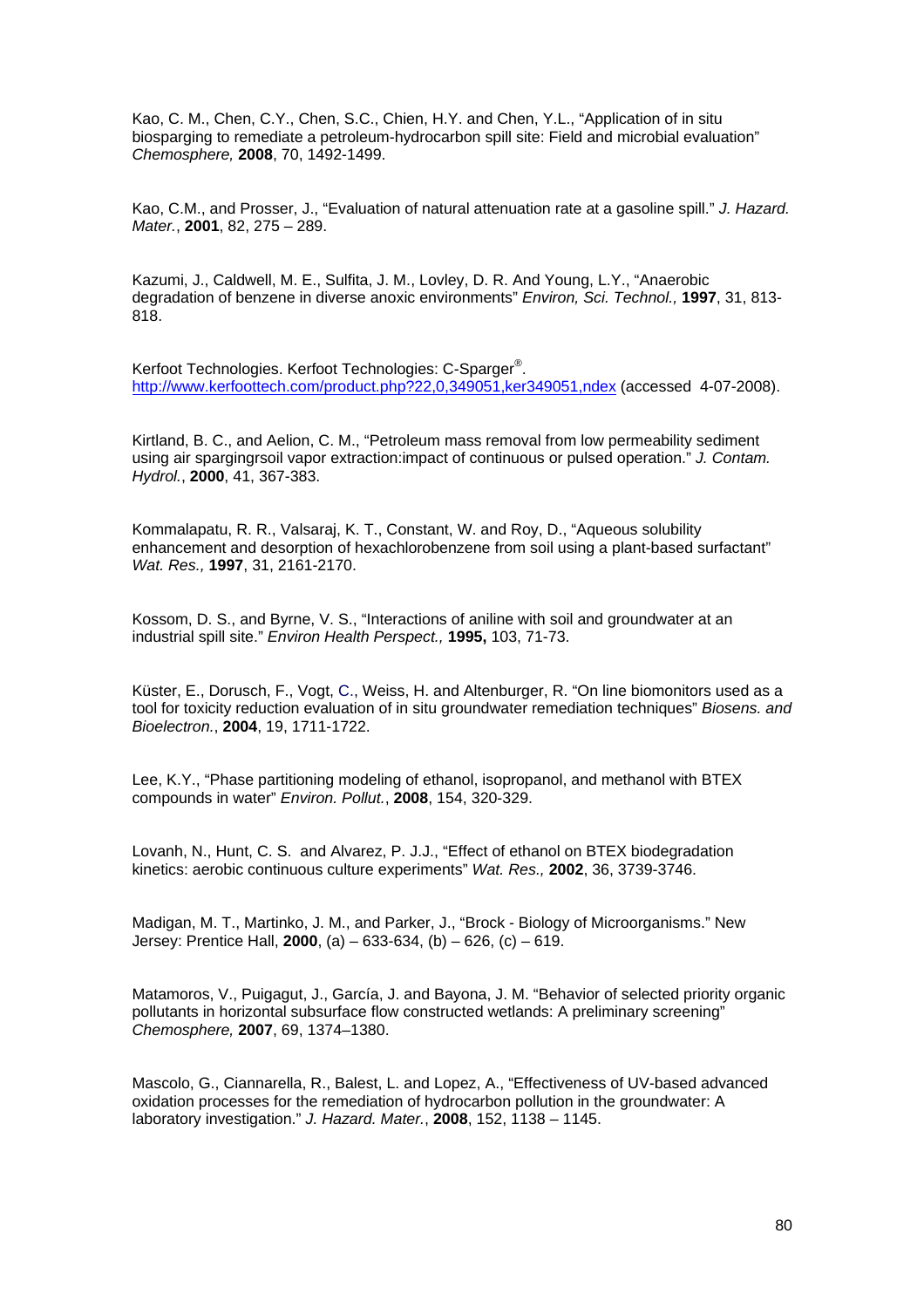McKelvie, J. R., Mackay, D. M., de Sieyes, N. R., Lacrampe-Couloume , G. and Lollar, B. S., "Quantifying MTBE biodegradation in the Vandenberg Air Force Base ethanol release study using stable carbon isotopes" *J. Contam. Hydrol.*, **2007**, 94, 157-165.

Member Agencies of the Federal Remediation Technologies Roundtable, "Abstracts of Remediation Case Studies, Volume 3" U.S. Environmental Protection Agency, **1998**, http://www.frtr.gov/pdf/abstractsvol3.pdf (accessed 21-09-2008).

Murray, W. A., Lunardini Jr., R. C., Ullo Jr., F. J. and Davidson, M. E., "Site 5 air sparging pilot test, Naval Air Station Cecil Field, Jacksonville, Florida" *J. Hazard. Mater.*, **2000**, 72, 121 – 145.

Nicholson, C. A., and Fathepure, B. Z., "Biodegradation of Benzene by Halophilic and Halotolerant Bacteria under Aerobic Conditions." *Appl. Microbiol. Biotechnol.*, **2003**, 70, 1222- 1225.

Novotny, N., and Olem, H., "Water quality prevention, identification and management of diffuse pollution". Von Nostrand Reinhold, **1994**, 395-404.

Pavlostathis, S., and Prytula, M., "Kinetics of the sequential microbial reductive dechlorination of hexachlorobenzene." *Environ. Sci. Technol*., **2000**, 34, 4001-4009.

Polese, L. and Ribeiro, M. L., "Methods for determination of hexachlorobenzene and pentachlorophenol in soil samples" Talanta, **1998**, 46, 915–920.

Prince, R. C., Haitmanek, C. and Lee, C. C., "The primary aerobic biodegradation of biodiesel B20" *Chemosphere*, **2008**, 71, 1446–1451.

Proposal for a Directive of the European Parliament and of the council on environmental quality standards in the field of water policy and amending Directive 2000/60/EC", **2006**, http://eur-lex.europa.eu/LexUriServ/LexUriServ.do?uri=COM:2006:0397:FIN:EN:PDF

Santos, F.J., Sarrión, M.N. and Galceran, M.T., "Analysis of chlorobenzenes in soils by headspace solid-phase microextraction and gas chromatography-ion trap mass spectrometry" *J. Chromatogr. A*, **1997**, 771, 181-189.

Schirmer, M., Butler, B. J., Church, C. D., Barker, J. F. and Nadarajah, N., "Laboratory evidence of MTBE biodegradation in Borden aquifer material." *J. Contam. Hydrol.*, **2003**, 60, 229-249.

Schwarzenbach, R. P. and Westallt, J., "Transport of Nonpolar Organic Compounds from Surface Water to Groundwater. Laboratory Sorption Studies" *Environ. Sci. Technol*., **1981**, 15, 1360 – 1367.

Spence, M. J., Bottrell, S. H., Thornton, S. H., Richnow, H. H. and Spence, K. H., "Hydrochemical and isotopic effects associated with petroleum fuel biodegradation pathways in a chalk aquifer." *J. Contam. Hydrol.*, **2005**, 79, 67-88.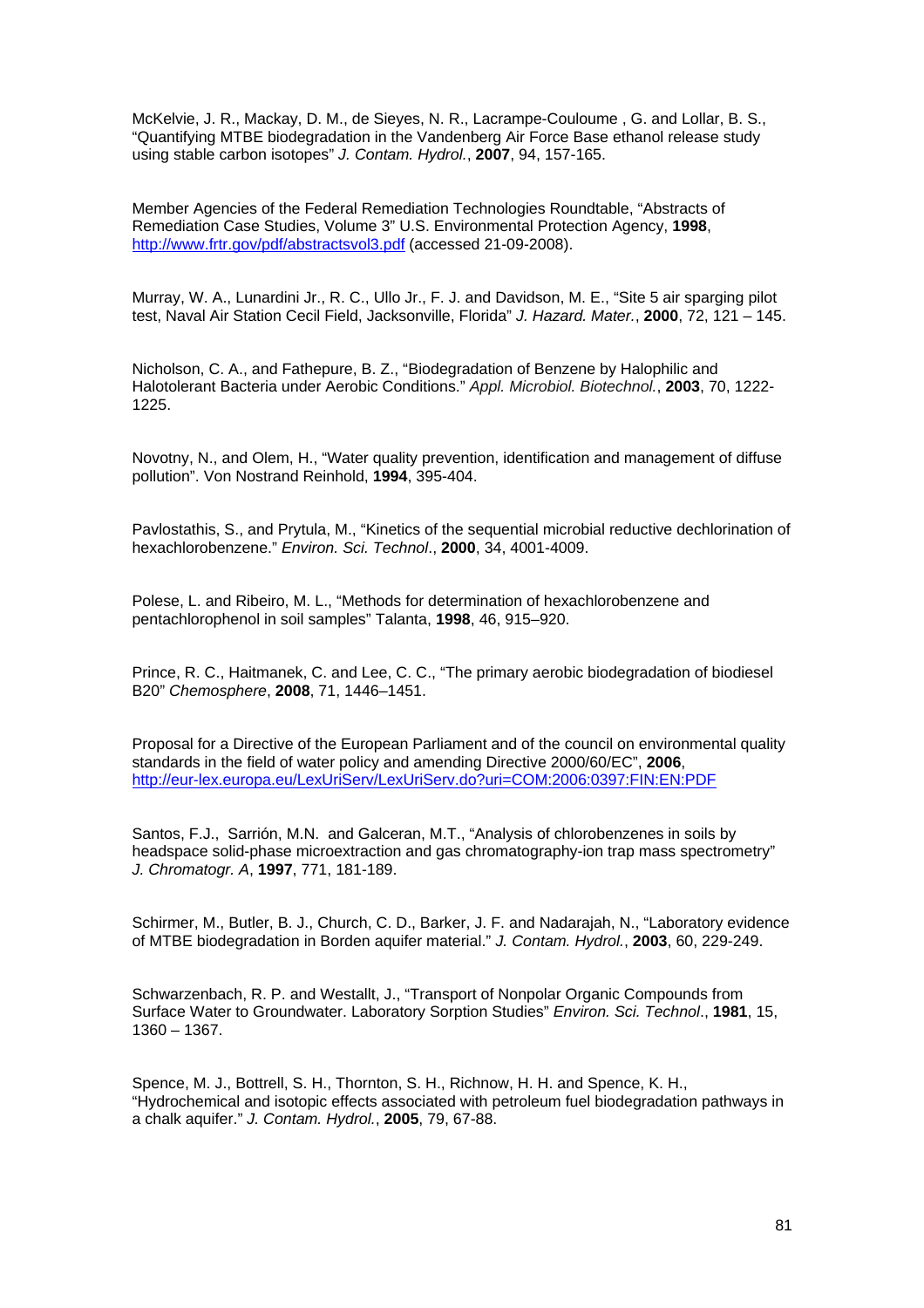SNIRH. Sistema Nacional de Informação de Recursos Hídricos - Dados de Base: Rede piezométrica, **2008**, http://snirh.pt/snirh.php?main\_id=2&item=1&objlink=&objrede=AGSUBPIEZ (accessed 29-09-2008).

Vogt, C., Alfreider, A., Lorbeer, H., Hoffmanna, D., Wuenschea, L. and Babela, W., "Bioremediation of chlorobenzene-contaminated ground water in an in situ reactor mediated by hydrogen peroxide" *J. Contam. Hydrol.*, **2004**, 68, 121-141.

Wang, F., Grundmann, S., Schmid, M., Dörfler, U., Roherer, S., Munch, J.C., Hartmann, A., Jiang, X. and Schroll, R., "Isolation and characterization of 1,2,4-trichlorobenzene mineralizing *Bordetella sp.* and its bioremediation potential in soil" *Chemosphere*, **2007**, 67, 896–902.

Waterloo Hydrogeologic, Inc. "Introduction to Visual MODFLOW", **2008**, http://www.swstechnology.com/software\_downloads.php (12-0-2008)

Werlen, C., Kohler, H. P. E., and van der Meer, J. R., "The Broad Substrate Chlorobenzene Dioxygenase and cis-Chlorobenzene Dihydrodiol Dehydrogenase of Pseudomonas sp. Strain P51 Are Linked Evolutionarily to the Enzymes for Benzene and Toluene Degradation." *J. Biol. Chem.,* **1996**, 271, 4009-4016.

WISE (a). Water Information Notes - "Water Note 2 - Cleaning up Europe's Waters: Identifying and assessing surface water bodies at risk". Water Information System for Europe, European Commission, **2008**,

http://ec.europa.eu/environment/water/water-framework/pdf/water\_note2\_cleaning\_up.pdf (acessed 12-06-2008).

WISE (b). Water Information Notes - "Water Note 3 - Groundwater at Risk: Managing the water under us". Water Information System for Europe, European Commission, **2008**, http://ec.europa.eu/environment/water/water-framework/pdf/water\_note3\_groundwateratrisk.pdf (acessed 12-06-2008).

WISE (c). Water Information Notes - "Water Note 6 - Monitoring programmes - taking the pulse on Europe's waters". Water Information System for Europe, European Commission, **2008**, http://ec.europa.eu/environment/water/waterframework/pdf/water\_note6\_monitoring\_programmes.pdf (acessed 12-06-2008).

Witt, M. E., Klecka, G. M., Lutz, E. J., Ei, T. A., Grosso, N. R. and Chapelle, N. R., "Natural attenuation of chlorinated solvents at Area 6, Dover Air Force Base: groundwater biogeochemistry" *J. Contam. Hydrol.,* **2002**, 57, 61 – 80.

Wu, W.Z., Schramm, K.W., Henkelmann, B., Xu, Y., Yediler, A., and Kettrup, A., "PCDD&, PCBS, HCHS and HCB in sediments and soils of YA-ER lake area in China: results on residual levels and correlation to the organic carbon and the particle size." *Chemosphere,* **1997**, 34, 191  $-201.$ 

Zamfirescu, D., and Grathwohl, P., "Occurrence and attenuation of specific organic compounds in the groundwater plume at a former gasworks site." *J. Contam. Hydrol.,* **2001**, 53, 407 – 427.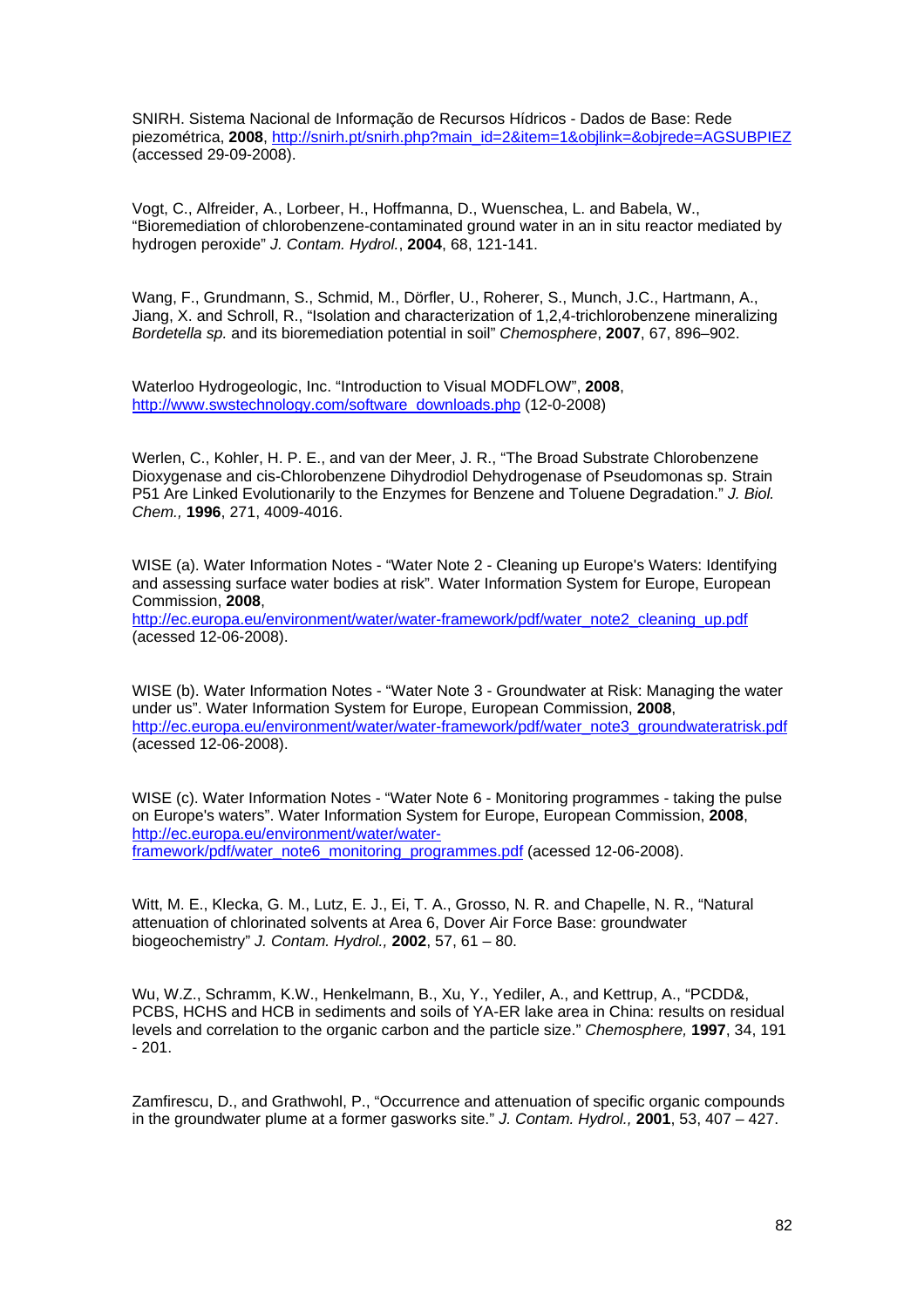Zhang, Q., Crittenden, J. C., Shonnard, D. and Mihelcic, D., "Development and evaluation of an environmental multimedia fate model CHEMGL for the Great Lakes region." *Chemosphere*, **2003**, 50, 1377–1397.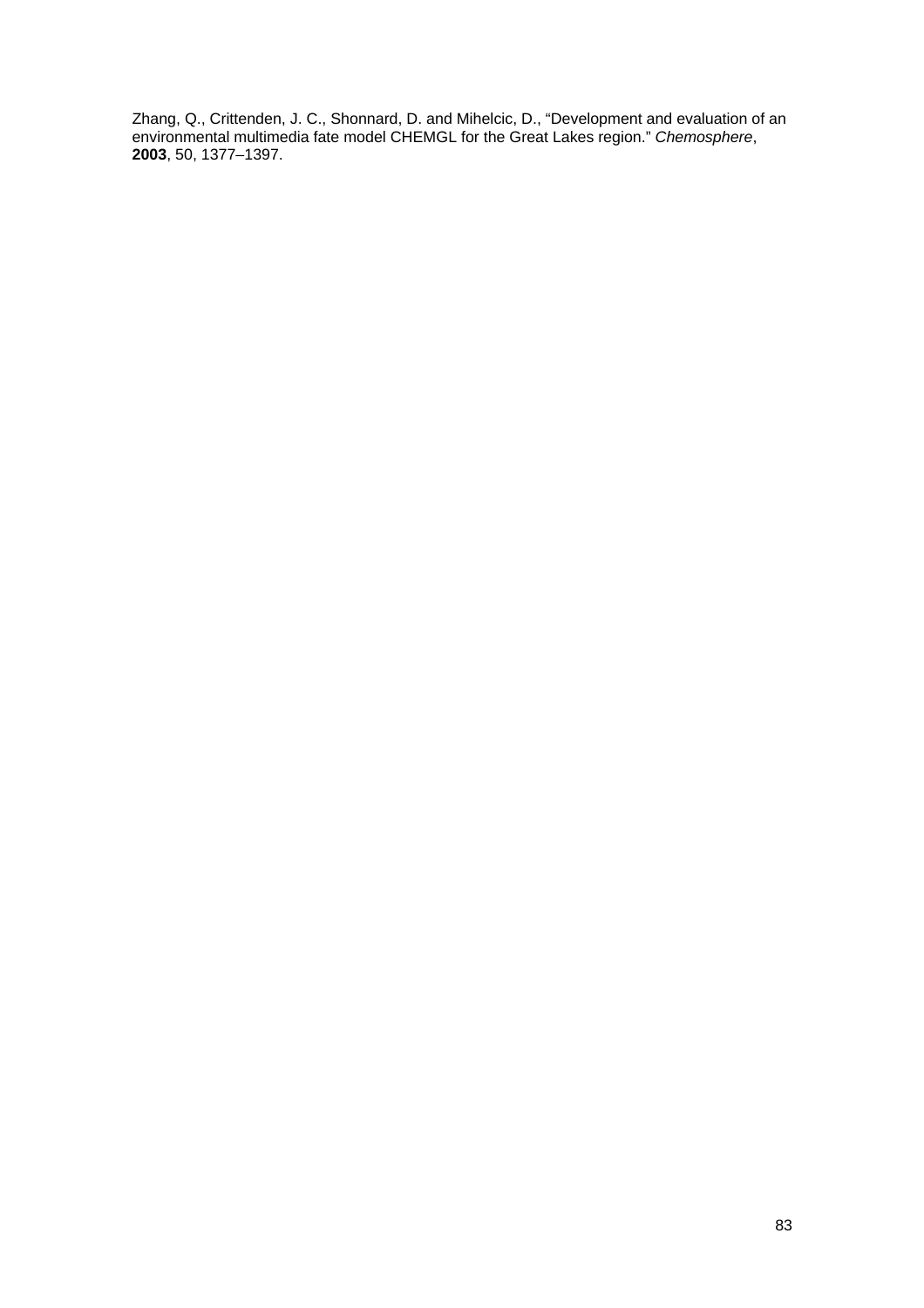# **Annex A – Chemical, physical and hazardous properties for the compounds in study**

| <b>Properties</b>                                                                  | <b>Benzene</b>                              | Hexachlorobenzene       | Pentachlorobenzene | <b>Trichlorobenzenes</b> | $1,2,4-$<br>Trichlorobenzene |
|------------------------------------------------------------------------------------|---------------------------------------------|-------------------------|--------------------|--------------------------|------------------------------|
| CAS number                                                                         | $71 - 43 - 2$                               | 118-74-1                | 608-93-5           | $87 - 61 - 6$            | 120-82-1                     |
| Melting point (°C)                                                                 | 5.5                                         | 231.8                   | 86                 | 64                       | 17                           |
| Boiling Point (°C at 1013.25<br>hPa)                                               | 80                                          | 325                     | 277                | 220.5                    | 213.5                        |
| Molar weight $(g \text{ mol}^{-1})$                                                | 78                                          | 285                     | 250.5              | 181.5                    | 181.5                        |
| Density<br>(g/cm <sup>3</sup> at 20 $^{\circ}$ C)                                  | 2.04                                        | 1.21                    | 1.8                | 1.69                     | 1.46                         |
| Vapour pressure<br>(hPa at 20 $\degree$ C)                                         | 0.0983962                                   | 0.1399796               | 0.00101            | 0.458                    | 0.46                         |
| <b>Partition Coefficient</b><br>(log Kow at $25 °C$ )                              | 2.13                                        | 5.73                    | 5.17               | 3.93                     | 4.02                         |
| Water solubility<br>(mg/l at $25^{\circ}$ C)                                       | 1.79                                        | 0.0062                  | none               | none                     | none                         |
| Henry's law constant<br>(atm $m^3$ /mole at 25 °C)                                 | 0.00555                                     | 0.0017                  | 0.000703           | 0.00365                  | 0.00142                      |
| Atmospheric OH rate constant<br>(cm <sup>3</sup> /molecule-sec at 25 $^{\circ}$ C) | $1.23 \times 10^{-12}$                      | $2.7 \times 10^{-14}$   | 5.79 $x10^{-14}$   | $6.79x10^{-13}$          | 5.5 $x10^{-13}$              |
| Risk phrases                                                                       | R11, R45, R46,<br>R48/23/24/25, R65, R36/38 | R45, R48/25, R50-<br>53 | R11, R22, R50-53   | R22, R50-53              | R22, R38, R50-53             |

**Table A. 1 –** Physical and chemical properties of the compounds under study.

Source: (ESIS, 2000 (a), (b) and (c)), (ATSDR, 2002 (a) and (b)), (Government of Canada, 1993 (a), (b), (c) and (d)).